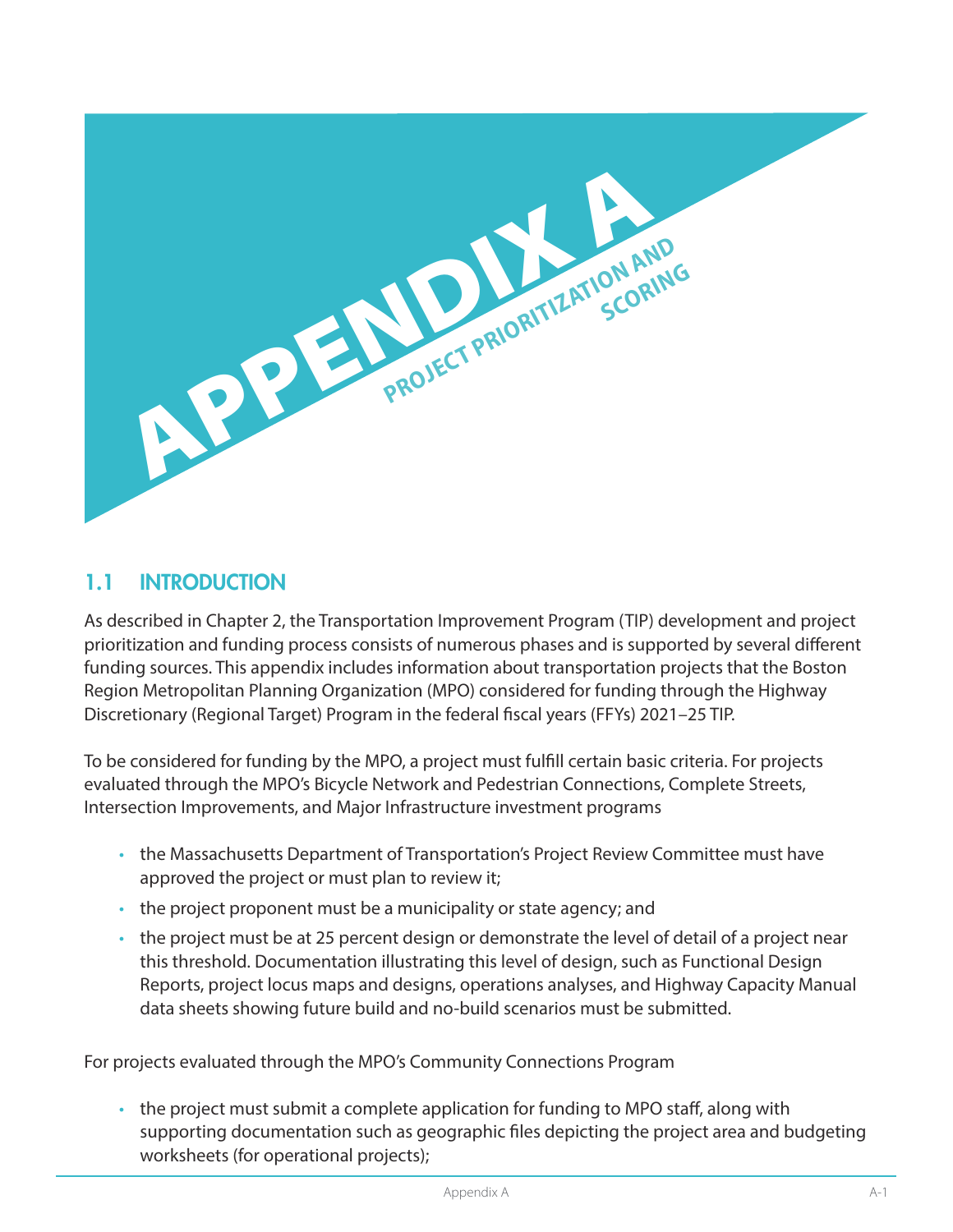- the project proponent must be a municipality, transportation management association (TMA), or regional transit authority (RTA). Other entities, such as nonprofit organizations, may apply in partnership with a municipality, TMA, or RTA that has agreed to serve as a project proponent and fiscal manager;
- the project must demonstrate that it will not have a negative impact on air quality, as this program is funded using federal Congestion Mitigation and Air Quality funds; and
- the project proponent must demonstrate its readiness and institutional capacity to manage the project sustainably.

If a project meets the above criteria, it is presented to the MPO board in the Universe of Unprogrammed Projects (Tables A-1 and A-4) to be considered for funding. Both project lists are presented to the MPO in November and provide a snapshot of information available on projects at that stage in TIP development. For these reasons, some projects that get evaluated for funding may not appear in either Universe, as more project information may become available after this time. In addition, some projects that appear on the Universe lists may not be scored in a given year if these projects are not actively being advanced by municipal or state planners.

Once a project in either Universe provides sufficient design documentation and is an active municipal or state priority for funding, it can be evaluated by MPO staff. The evaluation criteria used to score projects are based on the MPO's goals and objectives and are outlined in Tables A-2 and A-5. After the projects are scored, the scores are shared with project proponents, posted on the MPO's website, and presented to the MPO board for review and discussion. The scores for projects evaluated during development of the FFYs 2021–25 TIP for programming in the MPO's Bicycle Network and Pedestrian Connections, Complete Streets, Intersection Improvements, and Major Infrastructure investment programs are summarized in Table A-3. Scoring summaries for those projects programmed through the pilot round of the MPO's Community Connections Program are detailed on those projects' respective summary pages in Chapter 3.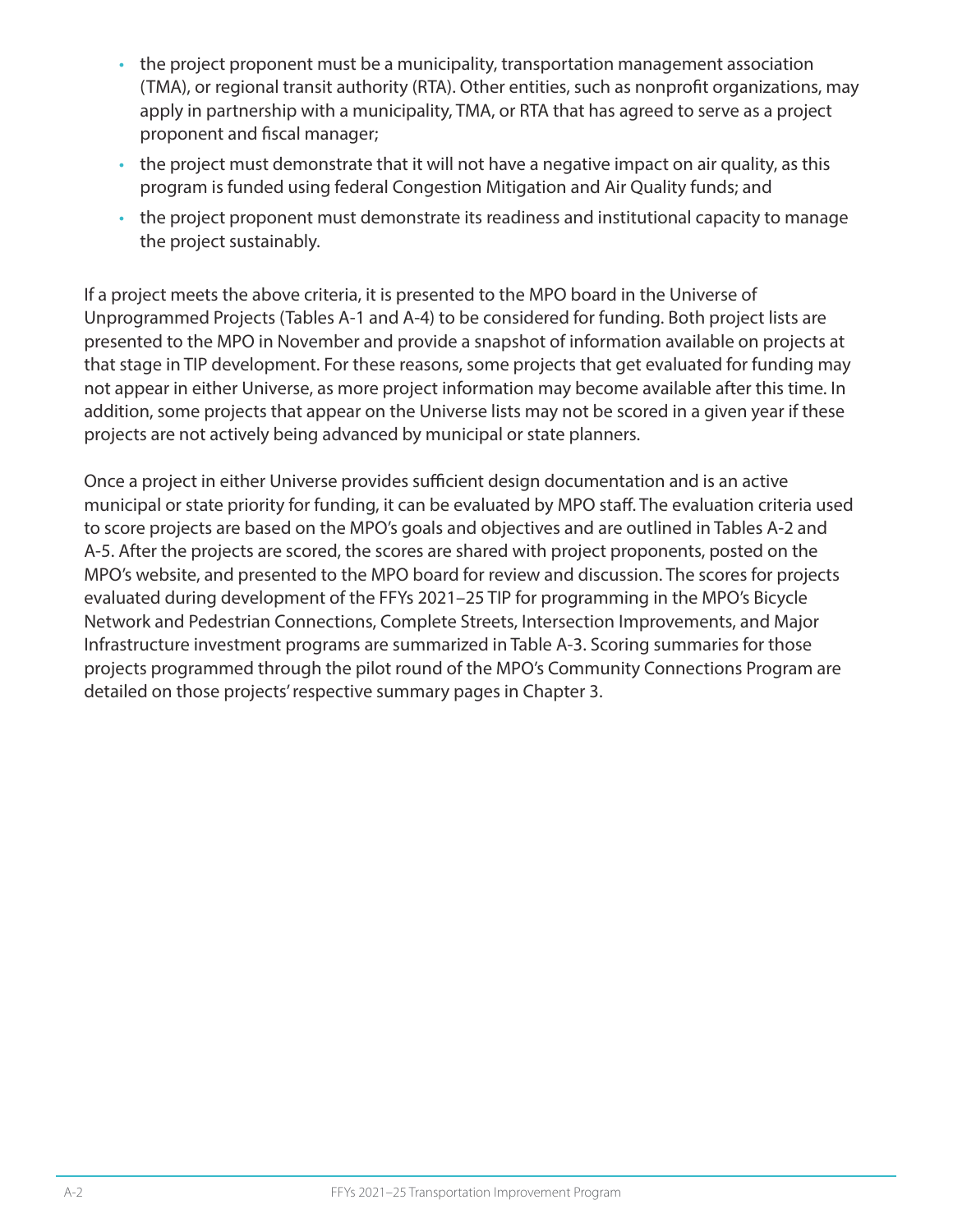| Subregion               | <b>MPO Investment Program</b><br>New project in TIP universe<br>for FFYs 2021-25 cycle |                                                                                                                    | Project evaluated for FFYs<br>2020-24 TIP, but not funded |                                        |                      | Project listed in FFYs 2020-24<br>universe, but not evaluated |                                   |                                         |                                                                                           |                                                      |
|-------------------------|----------------------------------------------------------------------------------------|--------------------------------------------------------------------------------------------------------------------|-----------------------------------------------------------|----------------------------------------|----------------------|---------------------------------------------------------------|-----------------------------------|-----------------------------------------|-------------------------------------------------------------------------------------------|------------------------------------------------------|
| <b>Municipality</b>     | <b>Project Proponent</b>                                                               | <b>Project Name</b>                                                                                                | <b>PROJIS</b>                                             | <b>MassDOT</b><br><b>Design Status</b> | <b>Cost Estimate</b> | <b>MAPC</b><br>Subregion                                      | <b>Highway</b><br><b>District</b> | <b>MPO</b> Investment<br><b>Program</b> | <b>Notes</b>                                                                              | <b>Previous</b><br><b>Evaluation</b><br><b>Score</b> |
| <b>Inner Core</b>       |                                                                                        |                                                                                                                    |                                                           |                                        |                      |                                                               |                                   |                                         |                                                                                           |                                                      |
| <b>Complete Streets</b> |                                                                                        |                                                                                                                    |                                                           |                                        |                      |                                                               |                                   |                                         |                                                                                           |                                                      |
| Boston                  | Boston                                                                                 | Reconstruction of Tremont Street, from Court<br>Street to Boylston Street                                          | 601274                                                    | 25% design<br>(2/13/2006)              | \$2,681,260          | ICC                                                           | 6                                 | <b>Complete Streets</b>                 |                                                                                           |                                                      |
| Boston                  | Boston                                                                                 | Reconstruction of Tremont Street, from Stuart<br>Street to Marginal Road (1,830 feet)                              | 601507                                                    | <b>PRC</b><br>approved<br>(1996)       | \$4,400,000          | ICC                                                           | 6                                 | <b>Complete Streets</b>                 |                                                                                           |                                                      |
| <b>Boston</b>           | <b>MassDOT</b>                                                                         | <b>Gallivan Boulevard (Route 203) Safety</b><br>Improvements, from Washington Street to Granite 610560<br>Avenue   |                                                           | Pre-PRC                                | \$5,750,000          | <b>ICC</b>                                                    | 6                                 | <b>Complete Streets</b>                 | <b>Seeking PRC approval</b><br>12/19/19. New for FFYs<br>2021-25 TIP evaluation<br>cycle. |                                                      |
| Boston                  | MassDOT                                                                                | Improvements on (Route 203) Morton Street, from<br>West of Gallivan Boulevard to Shea Circle                       | 606897                                                    | <b>PRC</b><br>approved<br>(2012)       | \$11,500,000         | ICC                                                           | 6                                 | <b>Complete Streets</b>                 |                                                                                           |                                                      |
| Boston                  | MassDOT                                                                                | Reconstruction on (Route 203) Gallivan Boulevard,<br>from Neponset Circle to East of Morton Street<br>Intersection | 606896                                                    | <b>PRC</b><br>approved<br>(2012)       | \$11,500,000         | ICC                                                           | 6                                 | <b>Complete Streets</b>                 |                                                                                           |                                                      |
| Chelsea                 | Chelsea                                                                                | Beacham and Williams Street Reconstruction                                                                         | 609083                                                    | <b>PRC</b><br>approved<br>(2018)       | \$8,281,525          | ICC                                                           | 6                                 | <b>Complete Streets</b>                 |                                                                                           |                                                      |
| Chelsea                 | Chelsea                                                                                | <b>Reconstruction of Marginal Street</b>                                                                           | N/A                                                       | Pre-PRC                                |                      | ICC                                                           | 6 <sup>1</sup>                    | <b>Complete Streets</b>                 | New for FFYs 2021-25 TIP<br>evaluation cycle                                              |                                                      |
| Chelsea                 | Chelsea                                                                                | <b>Reconstruction of Pearl Street</b>                                                                              | N/A                                                       | Pre-PRC                                |                      | ICC                                                           | $6^{\circ}$                       | <b>Complete Streets</b>                 | New for FFYs 2021-25 TIP<br>evaluation cycle                                              |                                                      |
| Chelsea                 | Chelsea                                                                                | <b>Reconstruction of Spruce Street</b>                                                                             | N/A                                                       | Pre-PRC                                |                      | ICC                                                           | 6                                 | <b>Complete Streets</b>                 | New for FFYs 2021-25 TIP<br>evaluation cycle                                              |                                                      |
| Chelsea                 | <b>MassDOT</b>                                                                         | <b>Targeted Safety Improvements and Related Work</b><br>on Broadway, from Williams Street to City Hall<br>Avenue   | 609532                                                    | <b>PRC</b><br>approved<br>(2019)       | \$5,750,000          | ICC                                                           | 6 <sup>1</sup>                    | <b>Complete Streets</b>                 | New for FFYs 2021-25 TIP<br>evaluation cycle.                                             |                                                      |
| Newton                  | Newton                                                                                 | Improvements of Route 128/I-95 and Grove Street                                                                    | 607940                                                    | <b>PRC</b><br>approved<br>(2014)       | \$10,000,055         | ICC                                                           | 6                                 | <b>Complete Streets</b>                 |                                                                                           |                                                      |
| <b>Newton</b>           | Newton                                                                                 | Reconstruction and Signal Improvements on<br>Walnut Street, from Homer Street to Route 9                           | 601704                                                    | 25% design<br>(12/23/2013)             | \$4,648,360          | ICC                                                           | 6 <sup>1</sup>                    | <b>Complete Streets</b>                 |                                                                                           | 41                                                   |
| Newton                  | Newton                                                                                 | Reconstruction on Route 30 (Commonwealth<br>Avenue), from Weston Town Line to Auburn Street                        | 600932                                                    | <b>PRC</b><br>approved<br>(1996)       | \$2,208,000          | ICC                                                           | 6                                 | <b>Complete Streets</b>                 |                                                                                           |                                                      |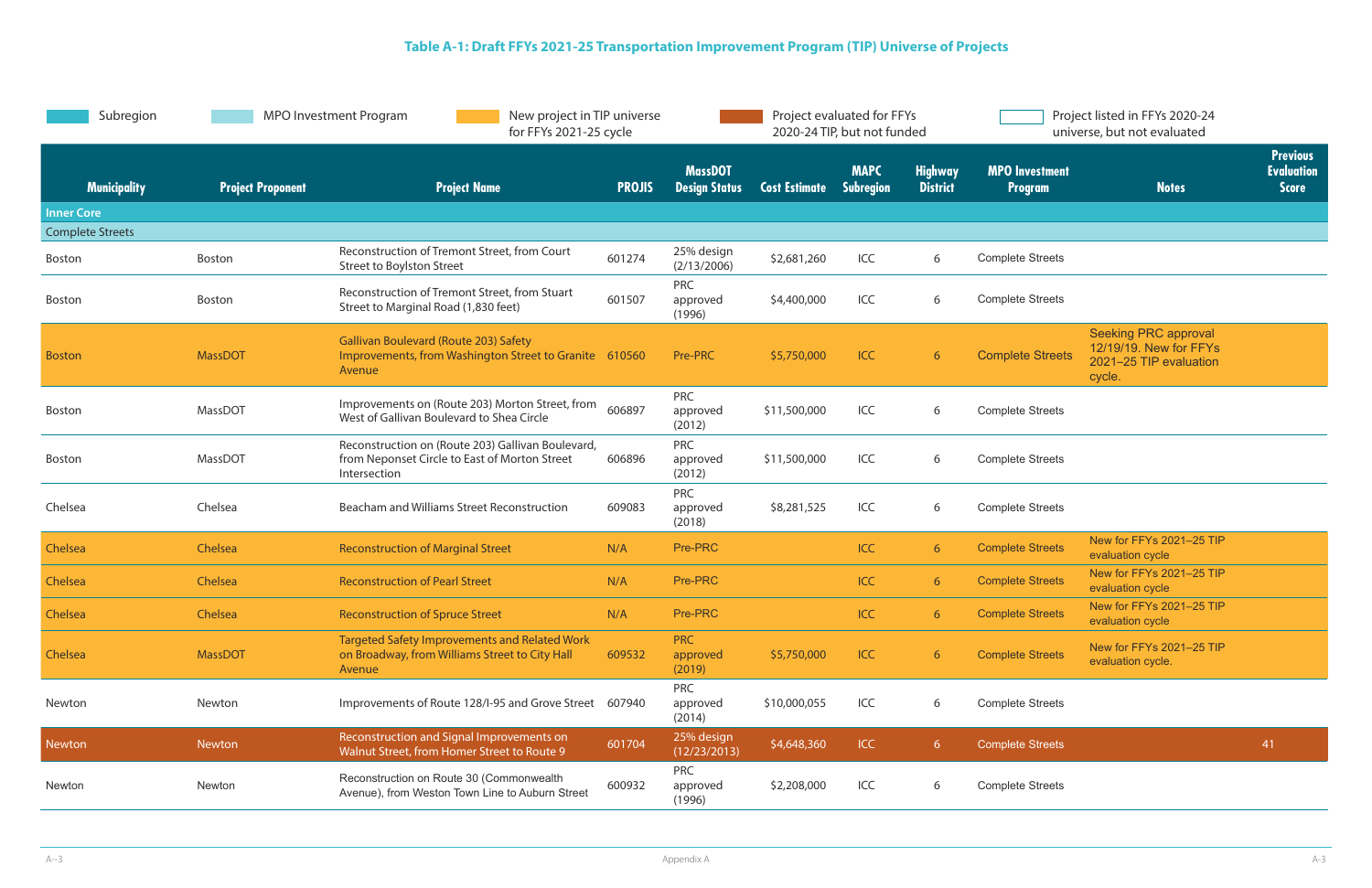| Subregion                        |                          | MPO Investment Program<br>New project in TIP universe<br>for FFYs 2021-25 cycle                                                     |               | Project evaluated for FFYs<br>2020-24 TIP, but not funded |                      | Project listed in FFYs 2020-24<br>universe, but not evaluated |                                   |                                         |                                                                                    |                                                      |
|----------------------------------|--------------------------|-------------------------------------------------------------------------------------------------------------------------------------|---------------|-----------------------------------------------------------|----------------------|---------------------------------------------------------------|-----------------------------------|-----------------------------------------|------------------------------------------------------------------------------------|------------------------------------------------------|
| <b>Municipality</b>              | <b>Project Proponent</b> | <b>Project Name</b>                                                                                                                 | <b>PROJIS</b> | <b>MassDOT</b><br><b>Design Status</b>                    | <b>Cost Estimate</b> | <b>MAPC</b><br><b>Subregion</b>                               | <b>Highway</b><br><b>District</b> | <b>MPO</b> Investment<br><b>Program</b> | <b>Notes</b>                                                                       | <b>Previous</b><br><b>Evaluation</b><br><b>Score</b> |
| Newton, Brookline                | MassDOT                  | Resurfacing and Related Work on Route 9                                                                                             | 608821        | <b>PRC</b><br>approved<br>(2017)                          | \$7,337,000          | ICC                                                           | 6                                 | <b>Complete Streets</b>                 |                                                                                    |                                                      |
| Saugus                           | MassDOT                  | Pedestrian Improvements on Main Street/Route 1                                                                                      | 610534        | <b>PRC</b><br>approved<br>(2019)                          | \$1,319,288          | ICC                                                           | 4                                 | <b>Complete Streets</b>                 |                                                                                    |                                                      |
| Winthrop                         | Winthrop                 | Reconstruction and Improvements on Route 145                                                                                        | 609446        | <b>PRC</b><br>approved<br>(2019)                          | \$7,565,512          | <b>ICC</b>                                                    | $6^{\circ}$                       | <b>Complete Streets</b>                 | New for FFYs 2021-25 TIP<br>evaluation cycle                                       |                                                      |
| <b>Intersection Improvements</b> |                          |                                                                                                                                     |               |                                                           |                      |                                                               |                                   |                                         |                                                                                    |                                                      |
| <b>Boston</b>                    | Boston                   | Traffic Signal Improvements at Eight Locations                                                                                      | 606556        | <b>PRC</b><br>approved                                    | \$3,603,960          | ICC                                                           | 6                                 | Intersection<br>Improvements            |                                                                                    |                                                      |
| Boston, Brookline                | Boston, Brookline        | Mountfort Street and Commonwealth Avenue<br>Connection                                                                              | 608956        | <b>PRC</b><br>approved<br>(2017)                          | \$916,883            | ICC                                                           | 6                                 | Intersection<br>Improvements            |                                                                                    |                                                      |
| Cambridge                        | <b>DCR</b>               | Intersection Improvements at Fresh Pond<br>Parkway/Gerry's Landing Road, from Brattle Street<br>to Memorial Drive                   | 609290        | <b>PRC</b><br>approved<br>(2019)                          | \$7,000,000          | ICC                                                           | 6 <sup>1</sup>                    | Intersection<br>Improvements            | New for FFYs 2021-25 TIP<br>evaluation cycle                                       |                                                      |
| <b>Medford</b>                   | Medford                  | Intersection Improvements at South Street and<br><b>Main Street</b>                                                                 | N/A           | Pre-PRC                                                   | \$6,000,000          | ICC                                                           | $\overline{4}$                    | Intersection<br>Improvements            | New for FFYs 2021-25 TIP<br>evaluation cycle. Project location<br>studied by CTPS. |                                                      |
| <b>Newton</b>                    | <b>MassDOT</b>           | Traffic Signal and Safety Improvements at<br>Interchange 17 (Newton Corner)                                                         | 609288        | <b>PRC</b><br>approved<br>(2019)                          | \$14,000,000         | ICC                                                           | 6                                 | Intersection<br>Improvements            | New for FFYs 2021-25 TIP<br>evaluation cycle                                       |                                                      |
| <b>Bicycle and Pedestrian</b>    |                          |                                                                                                                                     |               |                                                           |                      |                                                               |                                   |                                         |                                                                                    |                                                      |
| Belmont                          | Belmont                  | Community Path, Belmont Component of the<br>Mass Central Rail Trail (Phase 1)                                                       | 609204        | <b>PRC</b><br>approved<br>(2018)                          | \$16,703,600         | ICC                                                           | $\overline{4}$                    | Bicycle and<br>Pedestrian               |                                                                                    |                                                      |
| <b>Boston</b>                    | <b>Boston</b>            | South Bay Harbor Trail, from Albany Street to<br><b>Melnea Cass Boulevard</b>                                                       | N/A           | Pre-PRC                                                   |                      | ICC                                                           | 6                                 | <b>Bicycle and</b><br>Pedestrian        | New for FFYs 2021-25 TIP<br>evaluation cycle.                                      |                                                      |
| Boston                           | MassDOT                  | Leverett Circle Pedestrian Bridge over Route 28,<br>I-93 Ramps and Storrow Drive                                                    | 606703        | <b>PRC</b><br>approved<br>(2012)                          | \$11,040,000         | ICC                                                           | 6                                 | Bicycle and<br>Pedestrian               |                                                                                    |                                                      |
| Major Infrastructure             |                          |                                                                                                                                     |               |                                                           |                      |                                                               |                                   |                                         |                                                                                    |                                                      |
| <b>Boston</b>                    | <b>Boston</b>            | Roadway Improvements along Commonwealth<br>Avenue (Route 30), from Alcorn Street to Warren/<br>Kelton Streets (Phase 3 and Phase 4) | 608449        | 25% design<br>(2017)                                      | \$31,036,006         | ICC                                                           | $\overline{4}$                    | Major Infrastructure                    | Project not programmed in<br>LRTP.                                                 | 56                                                   |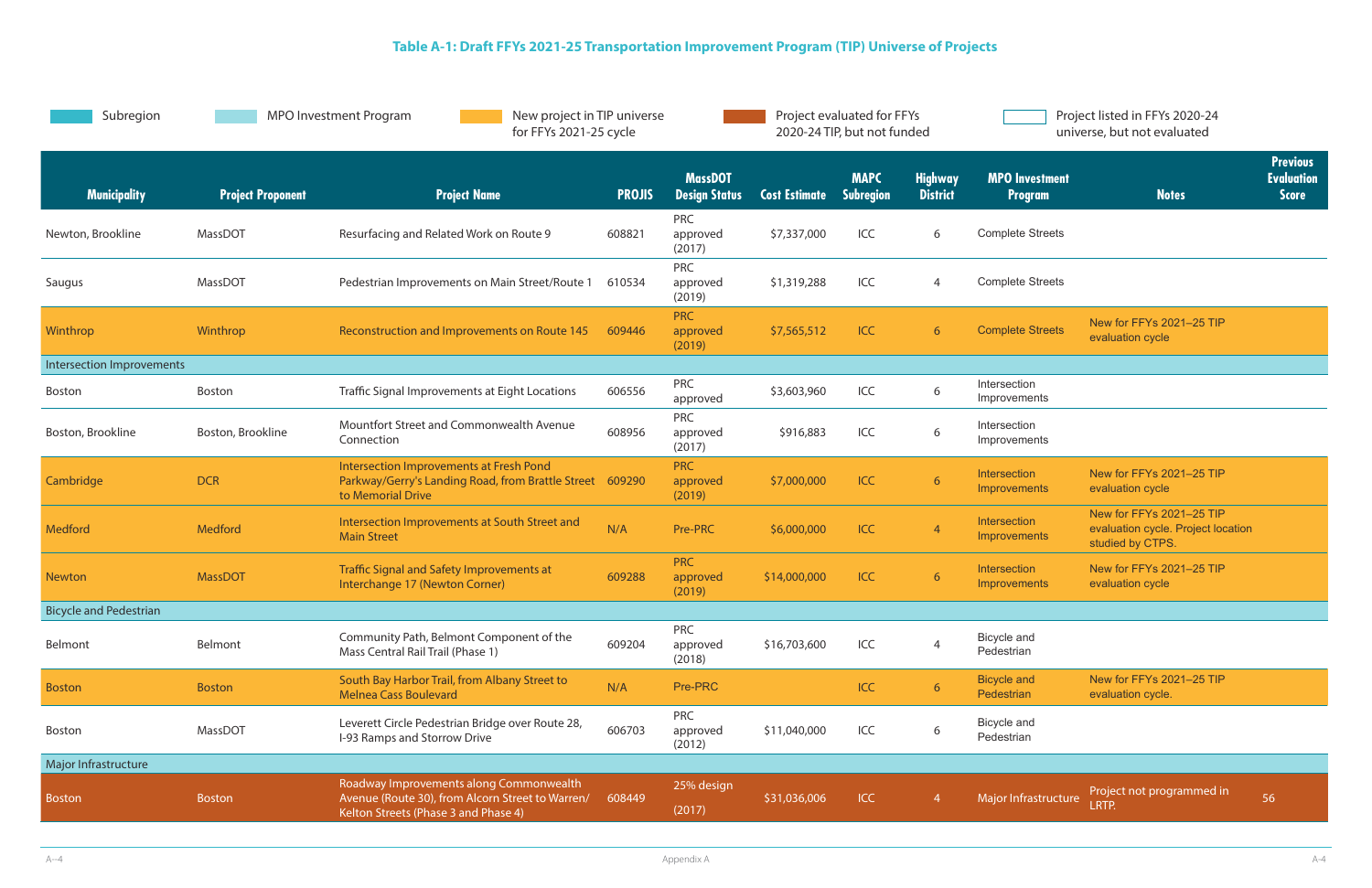| Subregion                                                                      |                          | <b>MPO Investment Program</b><br>New project in TIP universe<br>for FFYs 2021-25 cycle              |               | Project evaluated for FFYs<br>2020-24 TIP, but not funded |                      |                          |                                   | Project listed in FFYs 2020-24<br>universe, but not evaluated |                                                                                  |                                                      |
|--------------------------------------------------------------------------------|--------------------------|-----------------------------------------------------------------------------------------------------|---------------|-----------------------------------------------------------|----------------------|--------------------------|-----------------------------------|---------------------------------------------------------------|----------------------------------------------------------------------------------|------------------------------------------------------|
| <b>Municipality</b>                                                            | <b>Project Proponent</b> | <b>Project Name</b>                                                                                 | <b>PROJIS</b> | <b>MassDOT</b><br><b>Design Status</b>                    | <b>Cost Estimate</b> | <b>MAPC</b><br>Subregion | <b>Highway</b><br><b>District</b> | <b>MPO</b> Investment<br><b>Program</b>                       | <b>Notes</b>                                                                     | <b>Previous</b><br><b>Evaluation</b><br><b>Score</b> |
| Lynn                                                                           | Lynn                     | Reconstruction of Western Avenue (Route 107)                                                        | 609246        | PRC<br>approved<br>(2018)                                 | \$36,205,000         | <b>ICC</b>               | $\overline{4}$                    |                                                               | Major Infrastructure LRTP project (FFYs 2025-29)                                 | 64                                                   |
| Revere, Malden                                                                 | <b>MassDOT</b>           | Improvements on Route 1 (NB) Add-A-Lane                                                             | 610543        | <b>PRC</b><br>approved<br>(2019)                          | \$7,210,000          | ICC                      | $\overline{4}$                    | Major Infrastructure                                          | New for FFYs 2021-25 TIP<br>evaluation cycle. Project not<br>programmed in LRTP. |                                                      |
| Saugus                                                                         | Saugus                   | Interchange Reconstruction at Walnut Street and<br>Route 1 (Phase II)                               | 601513        | 75% design<br>(3/8/2016)                                  | \$19,581,123         | <b>ICC</b>               | $\overline{4}$                    | Major Infrastructure                                          | Project not programmed in<br>LRTP.                                               | 43                                                   |
| Somerville                                                                     | Somerville               | <b>McGrath Boulevard Project</b>                                                                    | 607981        | <b>PRC</b><br>approved                                    | \$88,250,000         | <b>ICC</b>               | $\overline{4}$                    |                                                               | Major Infrastructure LRTP project (FFYs 2025-29)                                 | 76                                                   |
| <b>Minuteman Advisory</b><br><b>Group on Interlocal</b><br><b>Coordination</b> |                          |                                                                                                     |               |                                                           |                      |                          |                                   |                                                               |                                                                                  |                                                      |
| Major Infrastructure                                                           |                          |                                                                                                     |               |                                                           |                      |                          |                                   |                                                               |                                                                                  |                                                      |
| Concord                                                                        | Concord                  | Reconstruction and Widening on Route 2, from<br>Sandy Pond Road to Bridge over MBTA/B&M<br>Railroad | 608015        | <b>PRC</b><br>approved<br>(2014)                          | \$8,000,000          | <b>MAGIC</b>             | $\overline{4}$                    | <b>Major Infrastructure</b>                                   | New for FFYs 2021-25 TIP<br>evaluation cycle. Project not<br>programmed in LRTP. |                                                      |
| Lexington                                                                      | Lexington                | Route 4/225 (Bedford Street) and Hartwell Avenue N/A                                                |               | Pre-PRC                                                   | \$30,557,000         | <b>MAGIC</b>             | $\overline{4}$                    | Major Infrastructure                                          | LRTP project (FFYs 2030-34).<br>New for FFYs 2021-25 TIP<br>evaluation cycle.    |                                                      |
| <b>MetroWest Regional</b><br><b>Collaborative</b>                              |                          |                                                                                                     |               |                                                           |                      |                          |                                   |                                                               |                                                                                  |                                                      |
| <b>Complete Streets</b>                                                        |                          |                                                                                                     |               |                                                           |                      |                          |                                   |                                                               |                                                                                  |                                                      |
| Wellesley                                                                      | MassDOT                  | Resurfacing and Related Work on Route 9, from<br>Dearborn Street to Natick Town Line                | 607340        | <b>PRC</b><br>approved<br>(2012)                          | \$16,462,400         | <b>MWRC</b>              | 6                                 | <b>Complete Streets</b>                                       |                                                                                  |                                                      |
| Weston                                                                         | Weston                   | Reconstruction on Route 30                                                                          | 608954        | <b>PRC</b><br>approved<br>(2017)                          | \$8,117,562          | <b>MWRC</b>              | 6                                 | <b>Complete Streets</b>                                       |                                                                                  |                                                      |
| Intersection Improvements                                                      |                          |                                                                                                     |               |                                                           |                      |                          |                                   |                                                               |                                                                                  |                                                      |
| Framingham                                                                     | <b>MassDOT</b>           | Roundabout Construction at Salem End Road,<br><b>Badger Road and Gates Street</b>                   | 609280        | <b>PRC</b><br>approved<br>(2018)                          | \$2,520,000          | <b>MWRC</b>              | $\overline{3}$                    | Intersection<br>Improvements                                  | New for FFYs 2021-25 TIP<br>evaluation cycle                                     |                                                      |
| Weston                                                                         | Weston                   | Intersection Improvements-Boston Post Road<br>(Route 20) at Wellesley Street                        | 608940        | <b>PRC</b><br>approved<br>(2017)                          | \$1,219,250          | <b>MWRC</b>              | 6                                 | Intersection<br>Improvements                                  |                                                                                  |                                                      |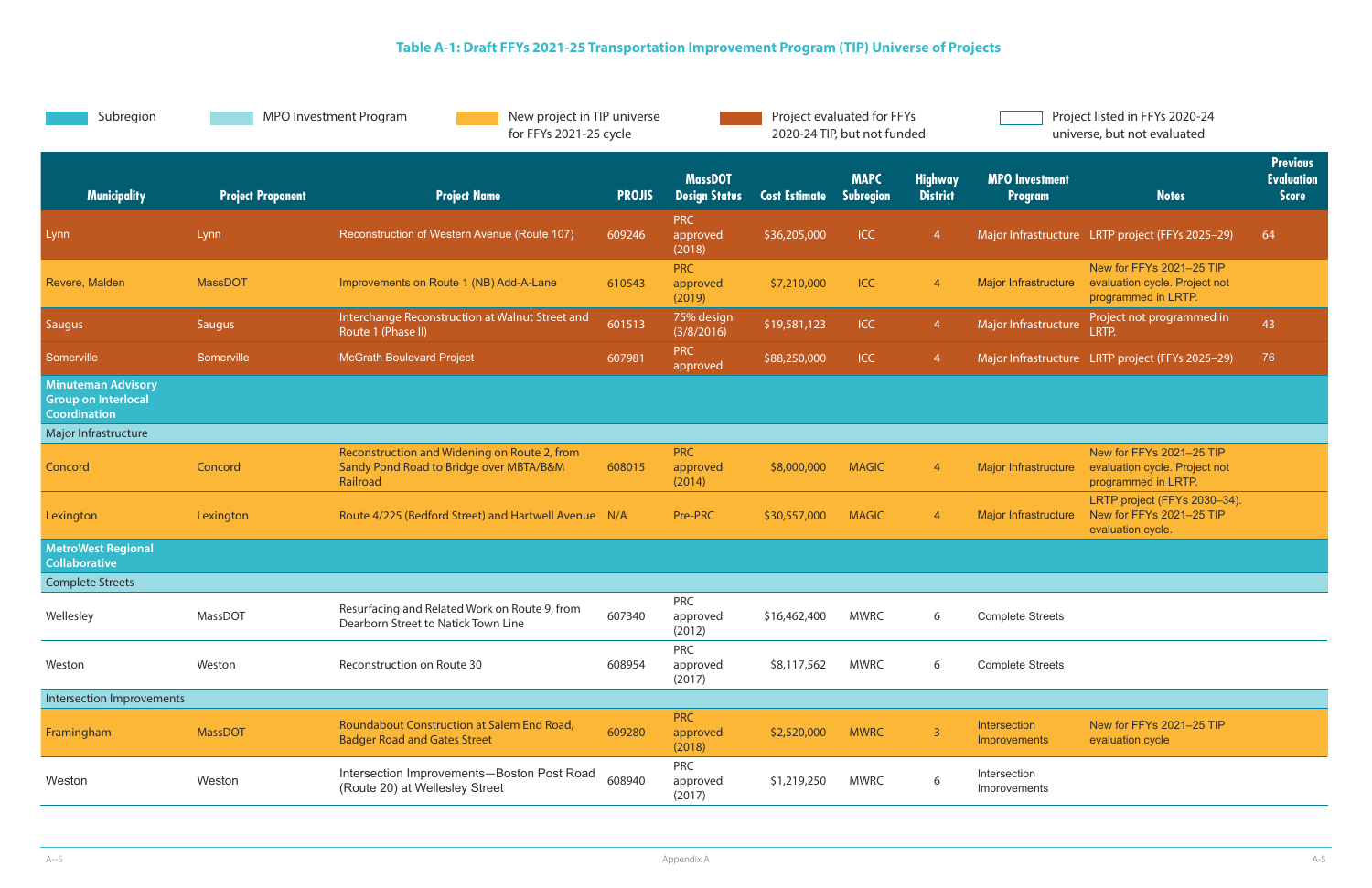| Project listed in FFYs 2020-24 |
|--------------------------------|
| universe, but not evaluated    |

| Subregion                                        |                          | <b>MPO Investment Program</b><br>New project in TIP universe<br>for FFYs 2021-25 cycle                                     |               |                                        |                      | Project evaluated for FFYs<br>2020-24 TIP, but not funded |                                   |                                  | Project listed in FFYs 2020-24<br>universe, but not evaluated                    |                                                      |
|--------------------------------------------------|--------------------------|----------------------------------------------------------------------------------------------------------------------------|---------------|----------------------------------------|----------------------|-----------------------------------------------------------|-----------------------------------|----------------------------------|----------------------------------------------------------------------------------|------------------------------------------------------|
| <b>Municipality</b>                              | <b>Project Proponent</b> | <b>Project Name</b>                                                                                                        | <b>PROJIS</b> | <b>MassDOT</b><br><b>Design Status</b> | <b>Cost Estimate</b> | <b>MAPC</b><br><b>Subregion</b>                           | <b>Highway</b><br><b>District</b> | <b>MPO Investment</b><br>Program | <b>Notes</b>                                                                     | <b>Previous</b><br><b>Evaluation</b><br><b>Score</b> |
| Major Infrastructure                             |                          |                                                                                                                            |               |                                        |                      |                                                           |                                   |                                  |                                                                                  |                                                      |
| Framingham                                       | Framingham               | Intersection Improvements at Route 126 and<br>Route 135/MBTA and CSX Railroad                                              | 606109        | <b>PRC</b><br>approved<br>(5/13/2010)  | \$115,000,000        | <b>MWRC</b>                                               | $\overline{3}$                    | <b>Major Infrastructure</b>      | LRTP project (FFYs 2030-34).<br>New for FFYs 2021-25 TIP<br>evaluation cycle.    |                                                      |
| <b>Natick</b>                                    | <b>Natick</b>            | Bridge Replacement, Route 27 (North Main Street)<br>over Route 9 (Worcester Street) and Interchange<br><b>Improvements</b> | 605313        | 25% design<br>(1/12/2015)              | \$25,897,370         | <b>MWRC</b>                                               | 3 <sup>°</sup>                    |                                  | Major Infrastructure LRTP project (FFYs 2025-29)                                 | 57                                                   |
| Wellesley                                        | Wellesley                | Roundabout Construction at Wellesley Avenue/<br>Great Plains Avenue (Route 135) and Seaver Street                          | N/A           | Pre-PRC                                |                      | <b>MWRC</b>                                               | 6                                 | Major Infrastructure             | New for FFYs 2021-25 TIP<br>evaluation cycle. Project not<br>programmed in LRTP. |                                                      |
| <b>North Suburban Planning</b><br><b>Council</b> |                          |                                                                                                                            |               |                                        |                      |                                                           |                                   |                                  |                                                                                  |                                                      |
| <b>Complete Streets</b>                          |                          |                                                                                                                            |               |                                        |                      |                                                           |                                   |                                  |                                                                                  |                                                      |
| Lynnfield                                        | Lynnfield                | <b>Reconstruction of Summer Street</b>                                                                                     | 609381        | <b>PRC</b><br>approved<br>(2019)       | \$21,521,921         | <b>NSPC</b>                                               | $\overline{4}$                    | <b>Complete Streets</b>          | New for FFYs 2021-25 TIP<br>evaluation cycle                                     |                                                      |
| Intersection Improvements                        |                          |                                                                                                                            |               |                                        |                      |                                                           |                                   |                                  |                                                                                  |                                                      |
| Burlington                                       | <b>MassDOT</b>           | Improvements at I-95 (Route 128)/Route 3<br>Interchange                                                                    | 609516        | <b>PRC</b><br>approved<br>(2019)       | \$3,001,500          | <b>NSPC</b>                                               | $\overline{4}$                    | Intersection<br>Improvements     | New for FFYs 2021-25 TIP<br>evaluation cycle                                     |                                                      |
| Woburn                                           | MassDOT                  | Intersection Reconstruction at Route 3<br>(Cambridge Road) and Bedford Road and South<br><b>Bedford Street</b>             | 608067        | <b>PRC</b><br>approved<br>(2014)       | \$1,440,000          | <b>NSPC</b>                                               | $\overline{4}$                    | Intersection<br>Improvements     |                                                                                  |                                                      |
| <b>Bicycle and Pedestrian</b>                    |                          |                                                                                                                            |               |                                        |                      |                                                           |                                   |                                  |                                                                                  |                                                      |
| Woburn                                           | Woburn                   | Middlesex Canal Park Improvements, from<br>Alfred Street to School Street (Phase II-<br>Segment 5)                         | 606304        | <b>PRC</b><br>approved<br>(2010)       | \$799,820            | <b>NSPC</b>                                               |                                   | Bicycle and<br>Pedestrian        |                                                                                  |                                                      |
| Major Infrastructure                             |                          |                                                                                                                            |               |                                        |                      |                                                           |                                   |                                  |                                                                                  |                                                      |
| Reading                                          | <b>MassDOT</b>           | Improvements on I-95                                                                                                       | 609527        | <b>PRC</b><br>approved<br>(2019)       | \$14,980,000         | <b>NSPC</b>                                               | $\overline{4}$                    | Major Infrastructure             | New for FFYs 2021-25 TIP<br>evaluation cycle. Project not<br>programmed in LRTP. |                                                      |
| <b>North Shore Task Force</b>                    |                          |                                                                                                                            |               |                                        |                      |                                                           |                                   |                                  |                                                                                  |                                                      |
| <b>Complete Streets</b>                          |                          |                                                                                                                            |               |                                        |                      |                                                           |                                   |                                  |                                                                                  |                                                      |
| Beverly, Manchester-by-<br>the-Sea               | MassDOT                  | Resurfacing and Related Work on Route 127                                                                                  | 607707        | <b>PRC</b><br>approved<br>(2013)       | \$2,300,000          | <b>NSTF</b>                                               | $\overline{4}$                    | <b>Complete Streets</b>          |                                                                                  |                                                      |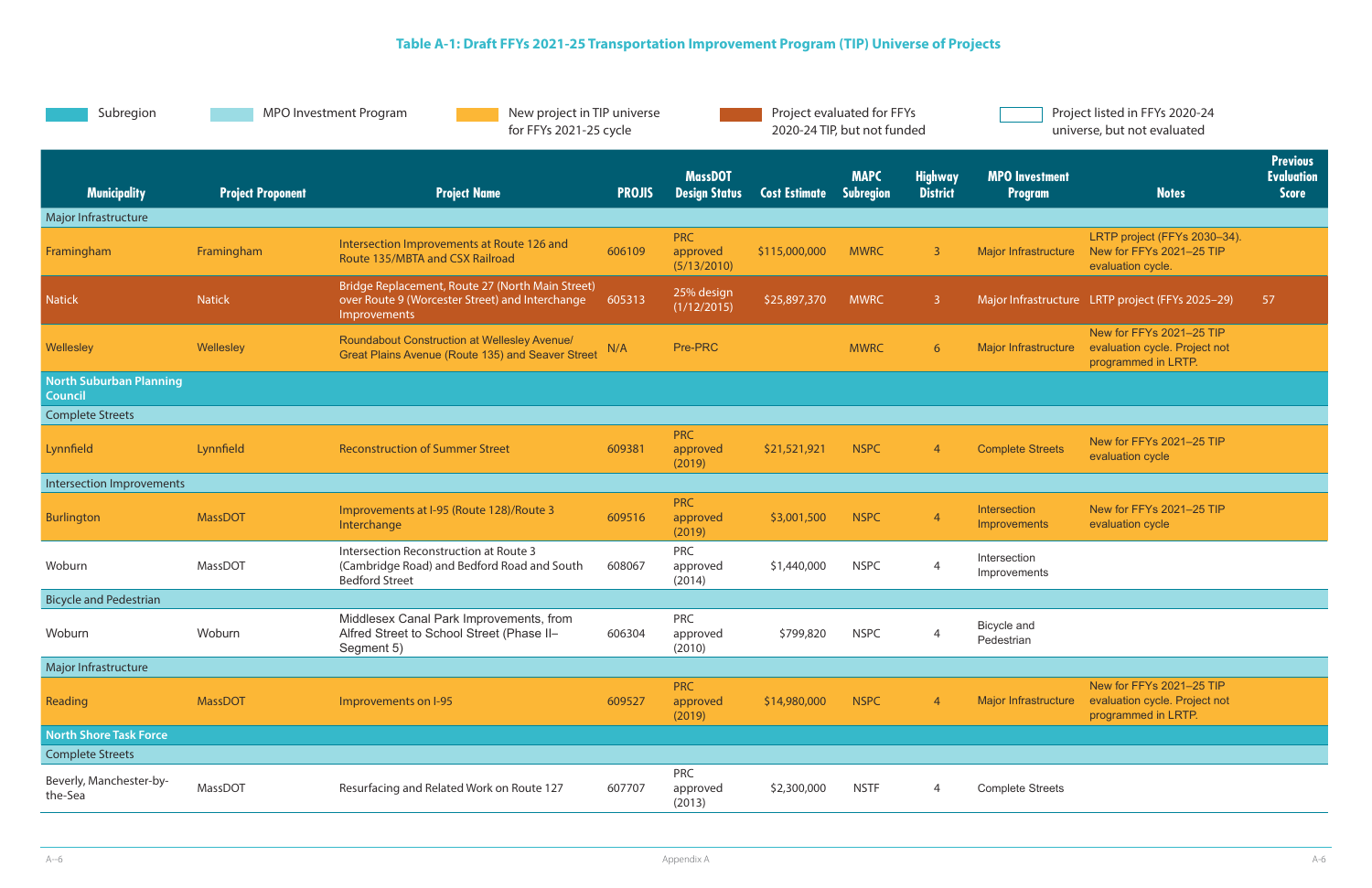| Subregion                     | <b>MPO Investment Program</b><br>New project in TIP universe<br>for FFYs 2021-25 cycle |                                                                                                      |               | Project evaluated for FFYs<br>2020-24 TIP, but not funded |                             |                                 | Project listed in FFYs 2020-24<br>universe, but not evaluated |                                         |                                                                                                                            |                                                      |
|-------------------------------|----------------------------------------------------------------------------------------|------------------------------------------------------------------------------------------------------|---------------|-----------------------------------------------------------|-----------------------------|---------------------------------|---------------------------------------------------------------|-----------------------------------------|----------------------------------------------------------------------------------------------------------------------------|------------------------------------------------------|
| <b>Municipality</b>           | <b>Project Proponent</b>                                                               | <b>Project Name</b>                                                                                  | <b>PROJIS</b> | <b>MassDOT</b><br><b>Design Status</b>                    | <b>Cost Estimate</b>        | <b>MAPC</b><br><b>Subregion</b> | <b>Highway</b><br><b>District</b>                             | <b>MPO</b> Investment<br><b>Program</b> | <b>Notes</b>                                                                                                               | <b>Previous</b><br><b>Evaluation</b><br><b>Score</b> |
| Danvers                       | Danvers                                                                                | Reconstruction on Collins Street, from Sylvan<br><b>Street to Centre and Holten Streets</b>          | 602310        | 75% design<br>(3/5/2010)                                  | \$5,183,121                 | <b>NSTF</b>                     | $\overline{4}$                                                | <b>Complete Streets</b>                 |                                                                                                                            | 46                                                   |
| Manchester-by-the-Sea         | Manchester-by-the-Sea                                                                  | Pine Street-Central Street (Route 127) to<br>Rockwood Heights Road                                   | N/A           | Pre-PRC;<br><b>PNF</b><br>submitted<br>12/27/16           |                             | <b>NSTF</b>                     | 4                                                             | <b>Complete Streets</b>                 |                                                                                                                            |                                                      |
| Manchester-by-the-Sea         | Manchester-by-the-Sea                                                                  | Route 127 (Bridge Street) Roadway Reconstruction<br>(including flood gate and culvert repairs)       | N/A           | Pre-PRC                                                   | \$3,500,000-<br>\$4,000,000 | <b>NSTF</b>                     | $\overline{4}$                                                | <b>Complete Streets</b>                 | <b>Seeking PRC approval</b><br>12/19/19. New for FFYs 2021-<br>25 TIP evaluation cycle                                     |                                                      |
| Salem, Peabody                | Salem, Peabody                                                                         | <b>Boston Street Improvements</b>                                                                    | 609437        | <b>PRC</b><br>approved<br>(2019)                          | \$12,480,000                | <b>NSTF</b>                     | $\overline{4}$                                                | <b>Complete Streets</b>                 | New for FFYs 2021-25 TIP<br>evaluation cycle                                                                               |                                                      |
| Wenham                        | Wenham                                                                                 | Roadway Reconstruction on Larch Row and<br>Dodges Row                                                | N/A           | Pre-PRC                                                   | \$800,000                   | <b>NSTF</b>                     | $\overline{4}$                                                | <b>Complete Streets</b>                 | New for FFYs 2021-25 TIP<br>evaluation cycle                                                                               |                                                      |
| Wenham                        | Wenham                                                                                 | Safety Improvements on Route 1A                                                                      | 609388        | <b>PRC</b><br>approved<br>(2019)                          | \$5,075,000                 | <b>NSTF</b>                     | $\overline{4}$                                                | <b>Complete Streets</b>                 | New for FFYs 2021-25 TIP<br>evaluation cycle                                                                               |                                                      |
| Intersection Improvements     |                                                                                        |                                                                                                      |               |                                                           |                             |                                 |                                                               |                                         |                                                                                                                            |                                                      |
| <b>Essex</b>                  | <b>Essex</b>                                                                           | <b>Targeted Safety Improvements on Route 133</b><br>(John Wise Avenue)                               | 609315        | <b>PRC</b><br>approved<br>(2019)                          | \$2,135,440                 | <b>NSTF</b>                     | $\overline{4}$                                                | Intersection<br>Improvements            | New for FFYs 2021-25 TIP<br>evaluation cycle                                                                               |                                                      |
| <b>Bicycle and Pedestrian</b> |                                                                                        |                                                                                                      |               |                                                           |                             |                                 |                                                               |                                         |                                                                                                                            |                                                      |
| Peabody                       | Peabody                                                                                | <b>Route 1 Bikeway Connector</b>                                                                     | N/A           | Pre-PRC                                                   |                             | <b>NSTF</b>                     | $\mathbf{A}$                                                  | <b>Bicycle and</b><br>Pedestrian        | <b>Seeking PRC approval</b><br>12/19/19. New for FFYs 2021-<br>25 TIP evaluation cycle.                                    |                                                      |
| Swampscott                    | Swampscott                                                                             | Swampscott Rail Trail, from Stetson Avenue to<br><b>Marblehead Rail Trail</b>                        | N/A           | Pre-PRC                                                   |                             | <b>NSTF</b>                     | $\overline{4}$                                                | <b>Bicycle and</b><br>Pedestrian        | <b>Seeking PRC approval</b><br>12/19/19. New for FFYs 2021-<br>25 TIP evaluation cycle                                     |                                                      |
| Major Infrastructure          |                                                                                        |                                                                                                      |               |                                                           |                             |                                 |                                                               |                                         |                                                                                                                            |                                                      |
| Danvers, Peabody              | <b>MassDOT</b>                                                                         | Mainline Improvements on Route 128 (Phase II)                                                        | 604638        | 100% design<br>(12/30/2010)                               | \$24,031,419                | <b>NSTF</b>                     | $\overline{4}$                                                | Major Infrastructure                    | Project not programmed in<br>LRTP.                                                                                         | 32                                                   |
| Marblehead                    | Marblehead                                                                             | Bridge Replacement, M-04-001, Village Street over<br>Marblehead Rail Trail (Harold B. Breare Bridge) | N/A           | Pre-PRC                                                   |                             | <b>NSTF</b>                     | 4                                                             | <b>Major Infrastructure</b>             | <b>Seeking PRC approval</b><br>12/19/19. New for FFYs 2021-<br>25 TIP evaluation cycle. Project<br>not programmed in LRTP. |                                                      |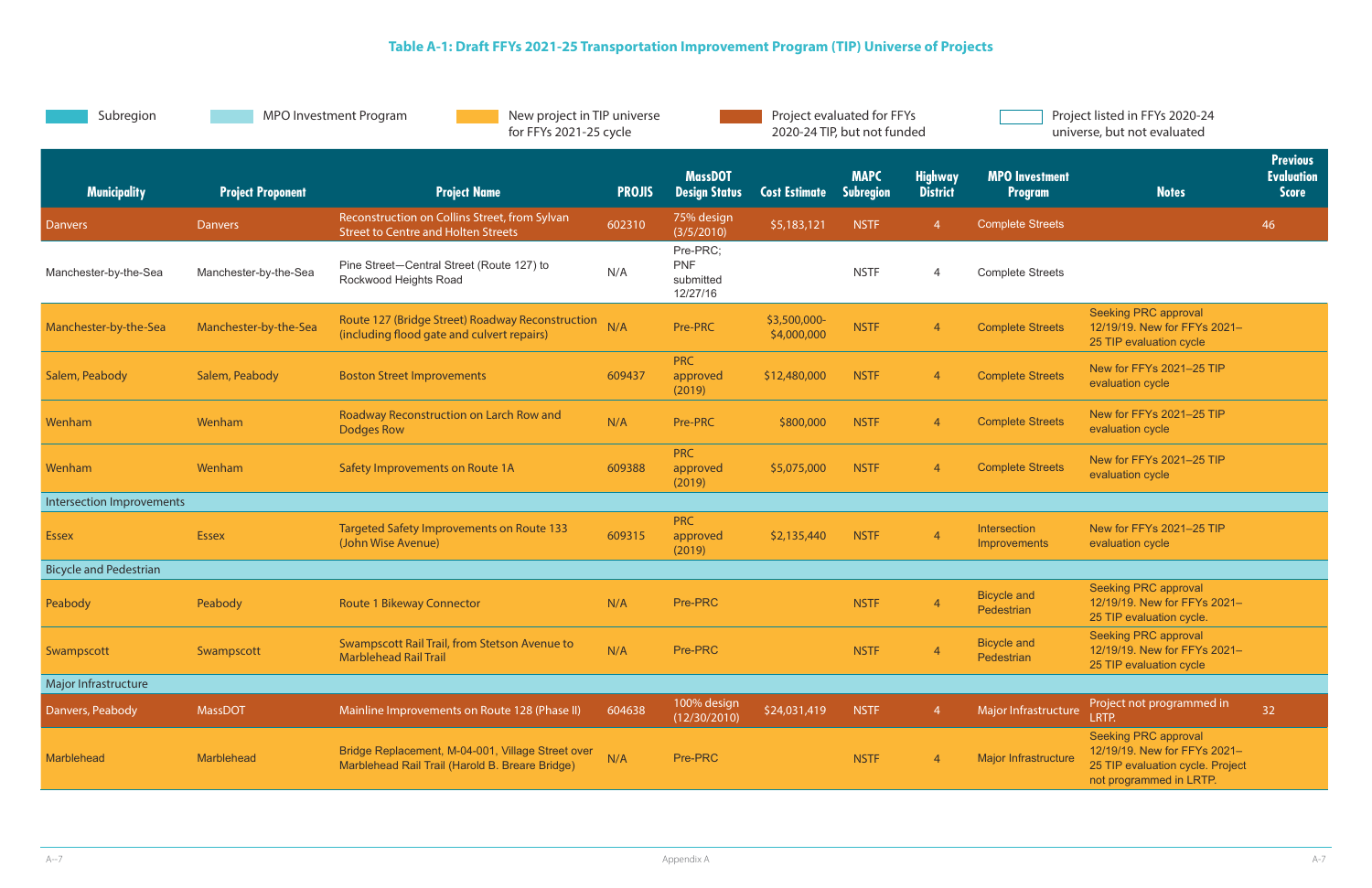| Subregion                                               | <b>MPO Investment Program</b><br>New project in TIP universe<br>for FFYs 2021-25 cycle |                                                                                                                 | Project evaluated for FFYs<br>2020-24 TIP, but not funded |                                                |                      | Project listed in FFYs 2020-24<br>universe, but not evaluated |                                   |                                         |                                              |                                                      |
|---------------------------------------------------------|----------------------------------------------------------------------------------------|-----------------------------------------------------------------------------------------------------------------|-----------------------------------------------------------|------------------------------------------------|----------------------|---------------------------------------------------------------|-----------------------------------|-----------------------------------------|----------------------------------------------|------------------------------------------------------|
| <b>Municipality</b>                                     | <b>Project Proponent</b>                                                               | <b>Project Name</b>                                                                                             | <b>PROJIS</b>                                             | <b>MassDOT</b><br><b>Design Status</b>         | <b>Cost Estimate</b> | <b>MAPC</b><br>Subregion                                      | <b>Highway</b><br><b>District</b> | <b>MPO</b> Investment<br><b>Program</b> | <b>Notes</b>                                 | <b>Previous</b><br><b>Evaluation</b><br><b>Score</b> |
| <b>South Shore Coalition</b>                            |                                                                                        |                                                                                                                 |                                                           |                                                |                      |                                                               |                                   |                                         |                                              |                                                      |
| <b>Complete Streets</b>                                 |                                                                                        |                                                                                                                 |                                                           |                                                |                      |                                                               |                                   |                                         |                                              |                                                      |
| Holbrook                                                | Holbrook                                                                               | Corridor Improvements and Related Work on<br>South Franklin Street (Route 37) from Snell Street<br>to King Road | 608543                                                    | <b>PRC</b><br>approved<br>(2017)               | \$4,000,200          | SSC                                                           | 5                                 | <b>Complete Streets</b>                 |                                              |                                                      |
| Hull                                                    | Hull                                                                                   | Corridor Improvements along Nantasket Avenue<br>from Mountford Road to A Street                                 | N/A                                                       | Pre-PRC;<br><b>PNF</b><br>submitted<br>6/30/16 |                      | SSC                                                           | 5                                 | <b>Complete Streets</b>                 |                                              |                                                      |
| Rockland                                                | <b>MassDOT</b>                                                                         | Pedestrian and Bicycle Improvements on Market<br>Street (Route 123)                                             | 609533                                                    | <b>PRC</b><br>approved<br>(2019)               | \$1,407,600          | <b>SSC</b>                                                    | 5 <sup>1</sup>                    | <b>Complete Streets</b>                 | New for FFYs 2021-25 TIP<br>evaluation cycle |                                                      |
| Weymouth                                                | MassDOT                                                                                | Reconstruction on Route 3A, including Pedestrian<br>and Traffic Signal Improvements                             | 608231                                                    | PRC<br>approved<br>(2016)                      | \$10,780,100         | <b>SSC</b>                                                    | 6                                 | <b>Complete Streets</b>                 |                                              |                                                      |
| Weymouth                                                | MassDOT                                                                                | Resurfacing and Related Work on Route 3A                                                                        | 608483                                                    | <b>PRC</b><br>approved<br>(2016)               | \$2,400,000          | SCC                                                           | 6                                 | <b>Complete Streets</b>                 |                                              |                                                      |
| <b>South West Advisory</b><br><b>Planning Committee</b> |                                                                                        |                                                                                                                 |                                                           |                                                |                      |                                                               |                                   |                                         |                                              |                                                      |
| <b>Complete Streets</b>                                 |                                                                                        |                                                                                                                 |                                                           |                                                |                      |                                                               |                                   |                                         |                                              |                                                      |
| Bellingham                                              | Bellingham                                                                             | South Main Street (Route 126)-Elm Street to<br><b>Douglas Drive Reconstruction</b>                              | N/A                                                       | Pre-PRC;<br><b>PNF</b><br>submitted<br>3/13/17 |                      | <b>SWAP</b>                                                   | $\mathsf{3}$                      | <b>Complete Streets</b>                 |                                              |                                                      |
| Franklin                                                | MassDOT                                                                                | Resurfacing and Intersection Improvements on<br>Route 140, from Beaver Street to I-495 Ramps                    | 607774                                                    | <b>PRC</b><br>approved<br>(2014)               | \$4,025,000          | SWAP                                                          | $\mathsf{3}$                      | <b>Complete Streets</b>                 |                                              |                                                      |
| Major Infrastructure                                    |                                                                                        |                                                                                                                 |                                                           |                                                |                      |                                                               |                                   |                                         |                                              |                                                      |
| Bellingham                                              | MassDOT                                                                                | Ramp Construction and Relocation, I-495 at Route<br>127 (Hartford Avenue)                                       | 604862                                                    | <b>PRC</b><br>approved<br>(2006)               | \$13,543,400         | SWAP                                                          | 3                                 | Major Infrastructure                    |                                              |                                                      |
| <b>Three Rivers Interlocal</b><br><b>Council</b>        |                                                                                        |                                                                                                                 |                                                           |                                                |                      |                                                               |                                   |                                         |                                              |                                                      |
| <b>Complete Streets</b>                                 |                                                                                        |                                                                                                                 |                                                           |                                                |                      |                                                               |                                   |                                         |                                              |                                                      |
| Milton                                                  | MassDOT                                                                                | Reconstruction on Granite Avenue, from<br>Neponset River to Squantum Street                                     | 608406                                                    | 25% design<br>(2/10/17)                        | \$3,665,146          | <b>TRIC</b>                                                   | 6                                 | <b>Complete Streets</b>                 |                                              |                                                      |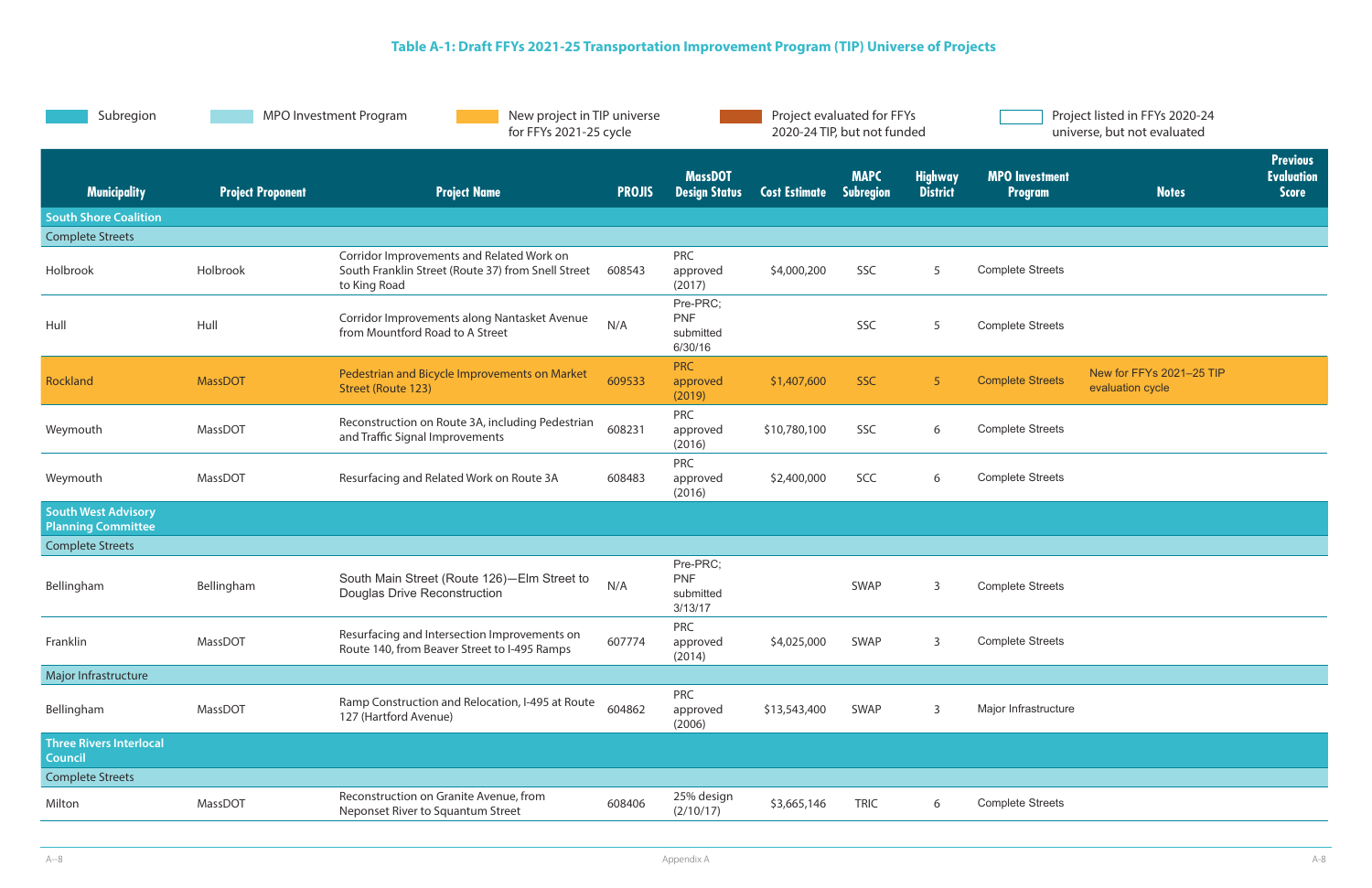| Subregion                 |                          | <b>MPO Investment Program</b><br>New project in TIP universe<br>for FFYs 2021-25 cycle |               |                                        |                      | Project evaluated for FFYs<br>2020-24 TIP, but not funded |                                   |                                         | Project listed in FFYs 2020-24<br>universe, but not evaluated |                                                      |
|---------------------------|--------------------------|----------------------------------------------------------------------------------------|---------------|----------------------------------------|----------------------|-----------------------------------------------------------|-----------------------------------|-----------------------------------------|---------------------------------------------------------------|------------------------------------------------------|
| <b>Municipality</b>       | <b>Project Proponent</b> | <b>Project Name</b>                                                                    | <b>PROJIS</b> | <b>MassDOT</b><br><b>Design Status</b> | <b>Cost Estimate</b> | <b>MAPC</b><br>Subregion                                  | <b>Highway</b><br><b>District</b> | <b>MPO</b> Investment<br><b>Program</b> | <b>Notes</b>                                                  | <b>Previous</b><br><b>Evaluation</b><br><b>Score</b> |
| Westwood                  | Westwood                 | Reconstruction of Canton Street and Everett<br><b>Street</b>                           | 608158        | <b>PRC</b><br>approved<br>(2015)       | \$2,880,000          | <b>TRIC</b>                                               | 6                                 | <b>Complete Streets</b>                 |                                                               |                                                      |
| Intersection Improvements |                          |                                                                                        |               |                                        |                      |                                                           |                                   |                                         |                                                               |                                                      |
| Milton                    | Milton                   | Intersection Improvements-Squantum Street<br>at Adams Street                           | 608955        | <b>PRC</b><br>approved<br>(2017)       | \$979,763            | <b>TRIC</b>                                               | 6                                 | Intersection<br>Improvements            |                                                               |                                                      |
| Westwood                  | Westwood                 | Traffic Signal Improvements on Route 109                                               | 608947        | 25% design<br>(6/5/19)                 | \$929,280            | <b>TRIC</b>                                               | 6                                 | Intersection<br>Improvements            |                                                               |                                                      |
| Major Infrastructure      |                          |                                                                                        |               |                                        |                      |                                                           |                                   |                                         |                                                               |                                                      |
| Canton, Westwood          | <b>MassDOT</b>           | Interchange Improvements at I-95/I-93/ University<br>Avenue and I-95 Widening          | 87790         | 25% design<br>(7/25/2014)              | \$202,205,994        | <b>TRIC</b>                                               | 6 <sup>1</sup>                    | Major Infrastructure                    | Project not programmed in<br><b>LRTP</b>                      | 47                                                   |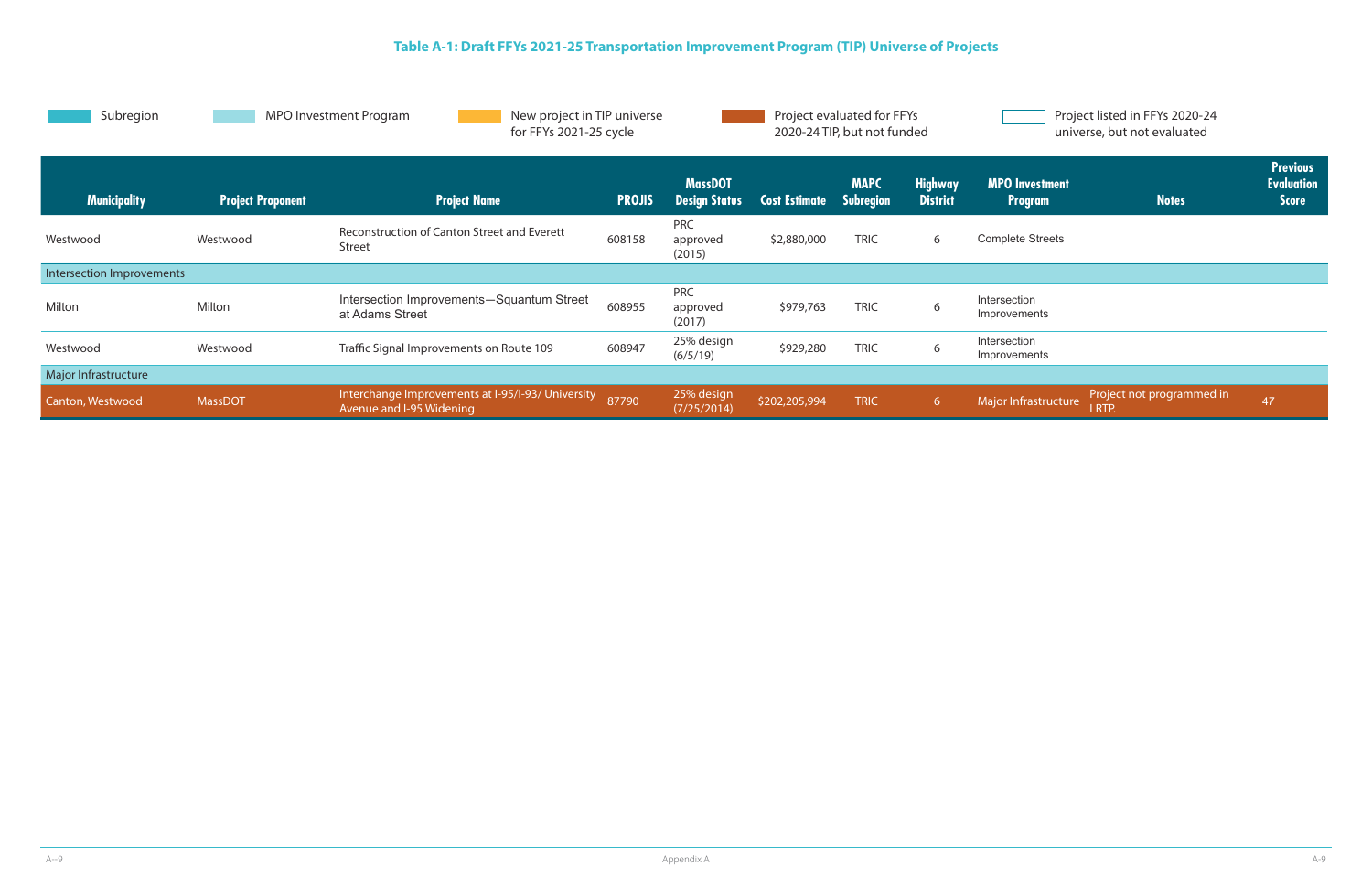| <b>OBJECTIVE</b><br>SAFETY: Transportation by all modes will be safe.                                                                                                                                                                                                        | <b>CRITERIA</b>                                                   | <b>SUBCRITERIA/SCORING</b>                                                                                                                                                                                                                                                                                                                                                                                                                                                                                                                                                                                                                                                                                                                   |
|------------------------------------------------------------------------------------------------------------------------------------------------------------------------------------------------------------------------------------------------------------------------------|-------------------------------------------------------------------|----------------------------------------------------------------------------------------------------------------------------------------------------------------------------------------------------------------------------------------------------------------------------------------------------------------------------------------------------------------------------------------------------------------------------------------------------------------------------------------------------------------------------------------------------------------------------------------------------------------------------------------------------------------------------------------------------------------------------------------------|
| Reduce the number and severity of crashes, for all modes<br>Reduce serious injuries and fatalities from transportation<br>Make investments and support initiatives that help protect transportation<br>customers, employees, and the public from safety and security threats | <b>Crash Severity Value: EPDO index</b><br>$(0-5$ points)         | +5 EPDO value of 300 or more<br>EPDO value between 200 and 299<br>$+4$<br>EPDO value between 100 and 199<br>$+3$<br>EPDO value between 50 and 99<br>$+2$<br>EPDO value less than 50<br>$+1$<br>+0 No EPDO value                                                                                                                                                                                                                                                                                                                                                                                                                                                                                                                              |
|                                                                                                                                                                                                                                                                              | <b>Crash Rate (intersections and corridors)</b><br>$(0-5$ points) | Intersection:<br><b>Evaluation Score</b><br>Unsignalized<br>Signalized<br>$+5$<br>$\geq 1.69$<br>$\geq 1.36$<br>$1.31 - 1.69$<br>$1.03 - 1.36$<br>$+4$<br>$+3$<br>$0.93 - 1.31$<br>$0.70 - 1.03$<br>$0.55 - 0.93$<br>$0.37 - 0.70$<br>$+2$<br>$0.36 - 0.55$<br>$0.21 - 0.37$<br>$+1$<br>< 0.36<br>< 0.21<br>$+0$<br>Corridor:<br>Principal Arterials-Other<br>Interstate<br><b>Minor Arterials</b><br>Evaluation<br><b>Other Freeways</b><br><b>Major-Minor Collectors</b><br>Score<br>Expressways<br>$+5$<br>$\geq 1.81$<br>$\geq 6.45$<br>$+4$<br>$1.40 - 1.81$<br>$5.35 - 6.45$<br>$+3$<br>$1.00 - 1.40$<br>$4.25 - 5.35$<br>$0.59 - 1.00$<br>$3.15 - 4.25$<br>$+2$<br>$+1$<br>$0.40 - 0.59$<br>$2.05 - 3.15$<br>< 0.40<br>< 2.05<br>$+0$ |
|                                                                                                                                                                                                                                                                              | Improves truck-related safety issue<br>$(0-5$ points)             | +3 High total effectiveness of truck safety countermeasures<br>+2 Medium total effectiveness of truck safety countermeasures<br>Low total effectiveness of truck safety countermeasures<br>$+1$<br>+0 Does not implement truck safety countermeasures<br>If project scores points above, then it is eligible for additional points below:<br>+2 Improves truck safety at HSIP Cluster                                                                                                                                                                                                                                                                                                                                                        |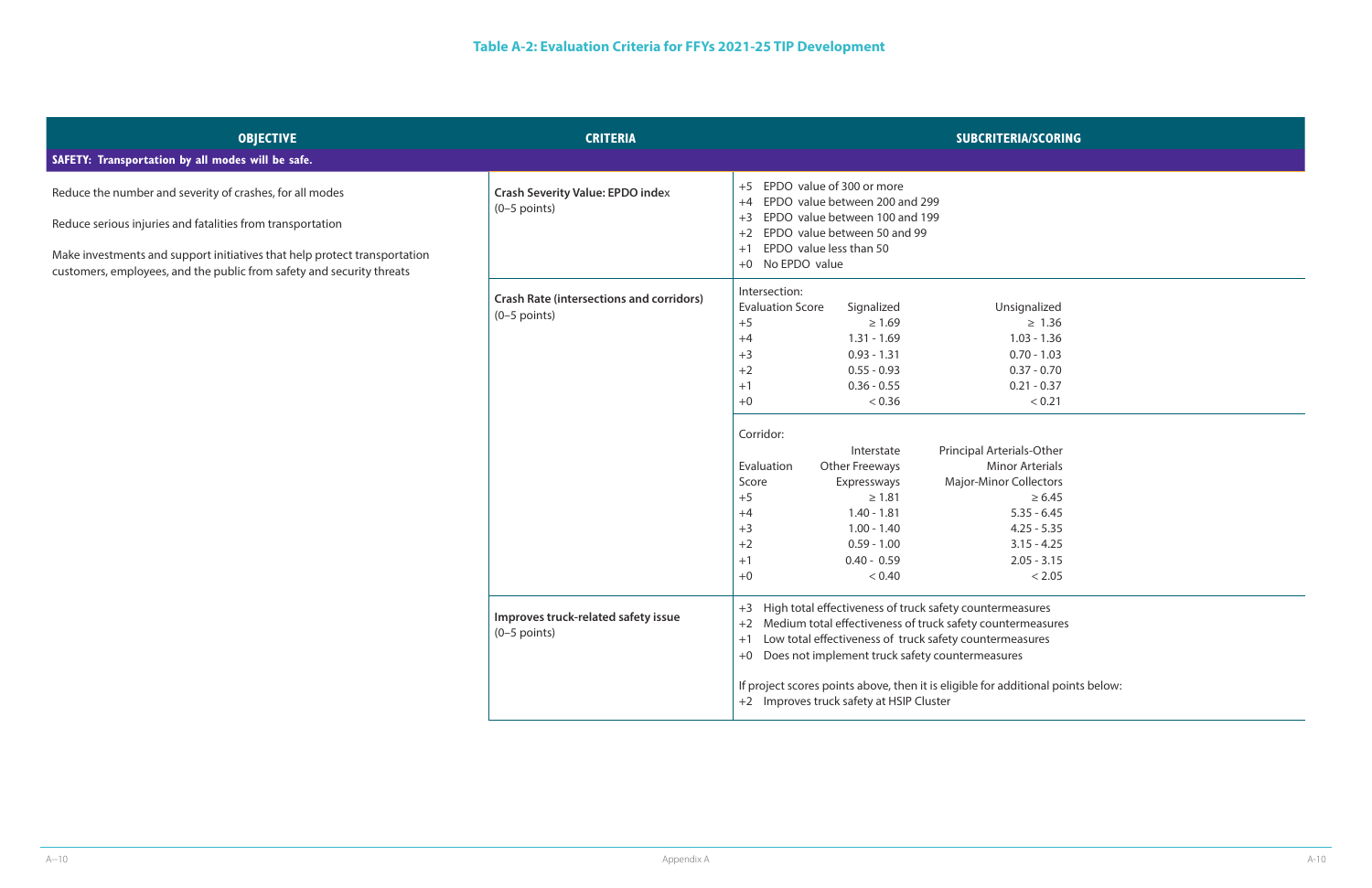ditional points below:

n termeasures countermeasures n termeasures neasures

ditional points below:

| <b>OBJECTIVE</b> | <b>CRITERIA</b>                                                               | <b>SUBCRITERIA/SCORING</b>                                                                                                                                                                                                                                               |
|------------------|-------------------------------------------------------------------------------|--------------------------------------------------------------------------------------------------------------------------------------------------------------------------------------------------------------------------------------------------------------------------|
|                  | Improves bicycle safety<br>$(0-5$ points)                                     | +3 High total effectiveness of bicycle safety countermeasures<br>Medium total effectiveness of bicycle safety countermeasures<br>$+2$<br>Low total effectiveness of bicycle safety countermeasures<br>$+1$<br>+0 Does not implement bicycle safety countermeasures       |
|                  |                                                                               | If project scores points above, then it is eligible for additional point<br>+2 Improves bicycle safety at HSIP Bicycle Cluster<br>Improves bicycle safety at HSIP Cluster<br>$+1$                                                                                        |
|                  | Improves pedestrian safety<br>$(0-5$ points)                                  | High total effectiveness of pedestrian safety countermeasures<br>Medium total effectiveness of pedestrian safety countermeasu<br>$+2$<br>Low total effectiveness of pedestrian safety countermeasures<br>$+1$<br>+0 Does not implement pedestrian safety countermeasures |
|                  |                                                                               | If project scores points above, then it is eligible for additional point<br>Improves pedestrian safety at HSIP Pedestrian Cluster<br>Improves pedestrian safety at HSIP Cluster                                                                                          |
|                  | Improves safety or removes an at-grade<br>railroad crossing<br>$(0-5$ points) | Removes an at-grade railroad crossing<br>$+5$<br>Significantly improves safety at an at-grade railroad crossing<br>$+3$<br>Improves safety at an at-grade railroad crossing<br>$+1$<br>+0 Does not include a railroad crossing                                           |

**SAFETY (30 possible points)**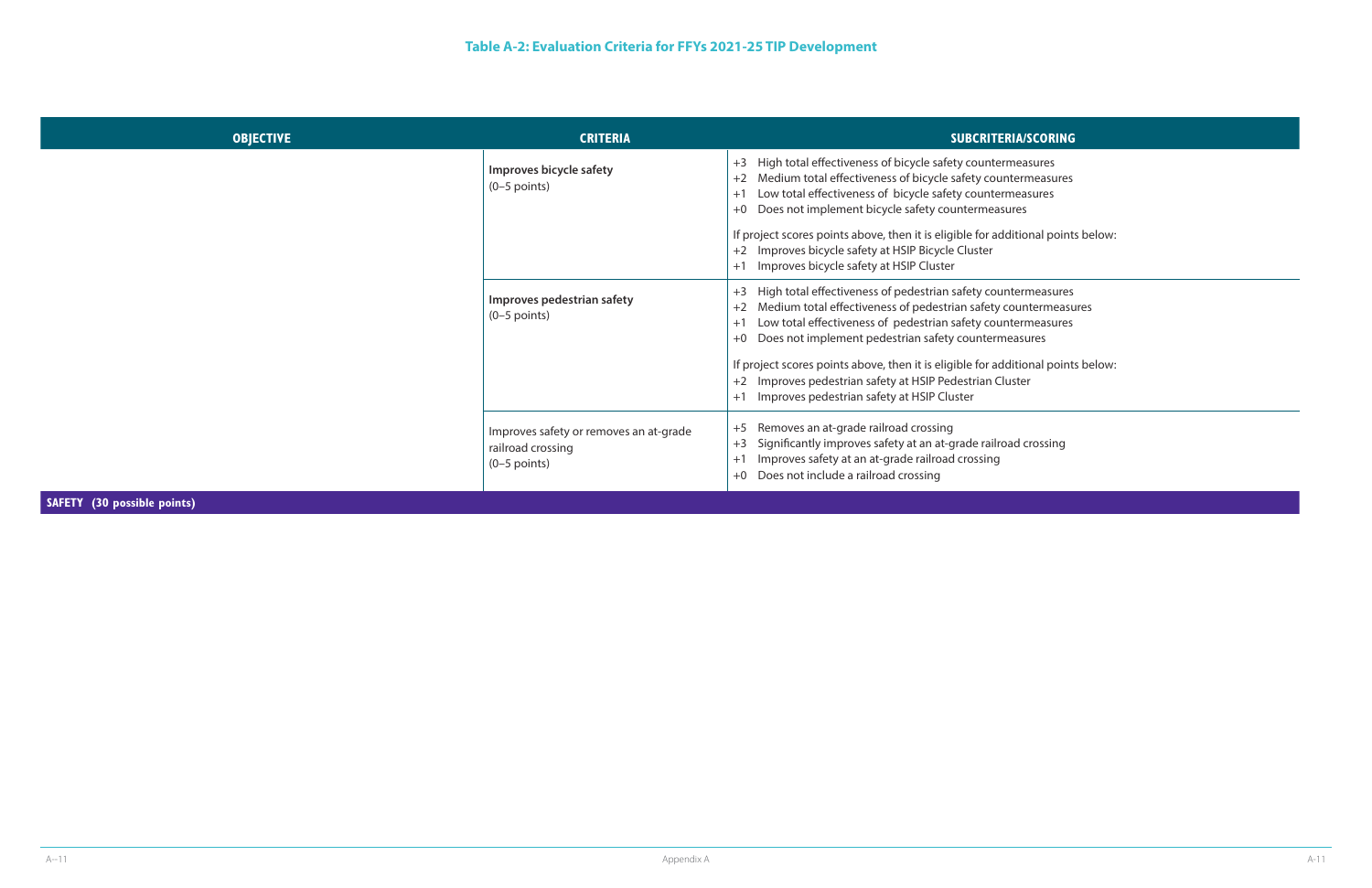ents are included in the project nents are included in the project ot include a bridge

avement improvements are included in the project nd pavement improvements are included in the project

included in the project ncluded in the project

route, or alternate diversion route

ity to an emergency support location

e and enables facility to function in such a condition

| <b>OBJECTIVE</b>                                                                                                                                                                                                                       | <b>CRITERIA</b>                                                        | <b>SUBCRITERIA/SCORING</b>                                                                                                                                                                                              |
|----------------------------------------------------------------------------------------------------------------------------------------------------------------------------------------------------------------------------------------|------------------------------------------------------------------------|-------------------------------------------------------------------------------------------------------------------------------------------------------------------------------------------------------------------------|
| SYSTEM PRESERVATION: Maintain and modernize the transportation system and plan for its resiliency.                                                                                                                                     |                                                                        |                                                                                                                                                                                                                         |
| Maintain the transportation system, including roadway, transit, and active<br>transportation infrastructure, in a state of good repair                                                                                                 | Improves substandard roadway bridge(s)<br>$(0-3$ points)               | Condition is structurally deficient and improvements are inclu-<br>$+3$<br>Condition is functionally obsolete and improvements are inclu<br>$+1$<br>Does not improve substandard bridge or does not include a b<br>$+0$ |
| Modernize transportation infrastructure across all modes<br>Prioritize projects that support planned response capability to existing or future<br>extreme conditions (sea level rise, flooding, and other natural and security-related | Improves substandard pavement<br>(up to 6 points)                      | IRI rating greater than 320: Poor condition and pavement impre<br>$+6$<br>IRI rating between 320 and 191: Fair condition and pavement<br>$+4$<br>IRI rating less than 190: Good or better condition<br>$+0$             |
| man-made impacts)                                                                                                                                                                                                                      | Improves substandard traffic signal<br>equipment<br>$(0-6$ points)     | Poor condition and improvements are included in the project<br>$+6$<br>Fair condition and improvements are included in the project<br>$+4$<br>Does not meet or address criteria<br>$+0$                                 |
|                                                                                                                                                                                                                                        | Improves transit asset(s)<br>$(0-3$ points)                            | Brings transit asset into state of good repair<br>$+2$<br>Meets an identified-need in an asset management plan<br>$+1$<br>Does not meet or address criteria<br>$+0$                                                     |
|                                                                                                                                                                                                                                        | Improves substandard sidewalk(s)<br>$(0-3$ points)                     | Poor condition and sidewalk improvements are included in the<br>$+3$<br>Fair condition and sidewalk improvements are included in the<br>$+2$<br>Sidewalk condition is good or better<br>$+0$                            |
|                                                                                                                                                                                                                                        | Improves emergency response<br>$(0-2$ points)                          | Project improves an evacuation route, diversion route, or alter<br>$+1$<br>Project improves an access route to or in proximity to an emer<br>$+1$                                                                       |
|                                                                                                                                                                                                                                        | Improves ability to respond to extreme<br>conditions<br>$(0-6$ points) | Addresses flooding problem and/or sea level rise and enables<br>$+2$<br>Brings facility up to current seismic design standards<br>$+1$<br>Addresses critical transportation infrastructure<br>$+1$                      |
|                                                                                                                                                                                                                                        |                                                                        | Protects freight network elements<br>$+1$<br>Implements hazard mitigation or climate adaptation plans<br>$+1$                                                                                                           |

### **SYSTEM PRESERVATION (29 possible points)**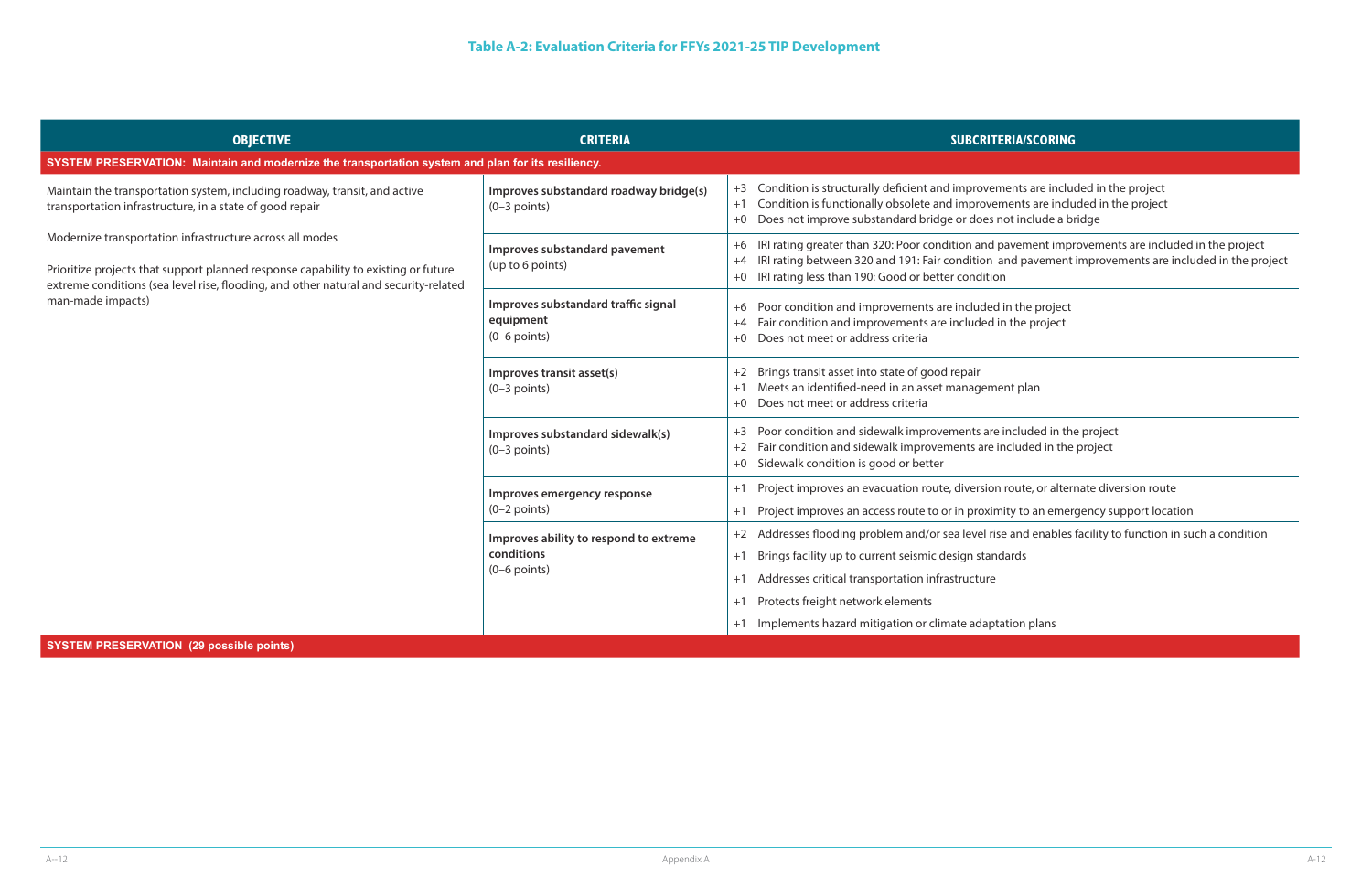| <b>ERIA/SCORING</b>     |
|-------------------------|
|                         |
| duced                   |
| reduced                 |
| dditional points below: |
| hs)                     |
|                         |
|                         |

ncluding shared-use paths)

| <b>OBJECTIVE</b>                                                                                                                                                                                                                                                                                                                                        | <b>CRITERIA</b>                                                                 | <b>SUBCRITERIA/SCORING</b>                                                                                                                                                                                                                                             |
|---------------------------------------------------------------------------------------------------------------------------------------------------------------------------------------------------------------------------------------------------------------------------------------------------------------------------------------------------------|---------------------------------------------------------------------------------|------------------------------------------------------------------------------------------------------------------------------------------------------------------------------------------------------------------------------------------------------------------------|
| CAPACITY MANAGEMENT/MOBILITY: Use existing facility capacity more efficiently<br>and increase healthy transportation options.                                                                                                                                                                                                                           |                                                                                 |                                                                                                                                                                                                                                                                        |
| Improve access to and accessibility of all modes, especially transit and active<br>transportation<br>Support roadway management and operations strategies to improve travel                                                                                                                                                                             | Reduces transit vehicle delay<br>$(0-4$ points)                                 | 5 hours or more of daily transit vehicle delay reduced<br>$+3$<br>1-5 hours of daily transit vehicle delay reduced<br>$+2$<br>Less than one hour of daily transit vehicle delay reduced<br>$+1$<br>Does not reduce transit delay<br>$+0$                               |
| reliability, mitigate congestion, and support non-single-occupant-vehicle travel                                                                                                                                                                                                                                                                        |                                                                                 | If project scores points above, then it is eligible for additional points below:<br>Improves one or more key bus route(s)<br>$+1$                                                                                                                                      |
| Emphasize capacity management through low-cost investments; prioritize projects<br>that focus on lower-cost operations/ management-type improvements such as<br>intersection improvements, transit priority, and Complete Streets solutions                                                                                                             | Improves pedestrian network and ADA<br>accessibility<br>$(0-5$ points)          | +2 Adds new sidewalk(s) (including shared-use paths)<br>Improves ADA accessibility<br>$+2$<br>Closes a gap in the pedestrian network<br>$+1$                                                                                                                           |
| Improve reliability of transit                                                                                                                                                                                                                                                                                                                          |                                                                                 | Does not improve pedestrian network<br>$+0$                                                                                                                                                                                                                            |
| Increase percentage of population and employment within one-quarter mile of<br>transit stations and stops<br>Support community-based and private-initiative services to meet first- and last-<br>mile, reverse commute, and other non-traditional transportation needs, including<br>those of people 75 years old or older and people with disabilities | Improves bicycle network<br>$(0-4$ points)                                      | Adds new physically separated bicycle facility (including shared-use pa<br>$+3$<br>Adds new buffered bicycle facility<br>$+2$<br>Adds new standard bicycle facility<br>$+1$<br>Closes a gap in the bicycle network<br>$+1$<br>Does not improve bicycle network<br>$+0$ |
| Support strategies to better manage automobile and bicycle parking capacity and<br>usage at transit stations<br>Fund improvements to bicycle and pedestrian networks aimed at creating a<br>connected network of bicycle and accessible sidewalk facilities by expanding                                                                                | Improves intermodal accommodations/<br>connections to transit<br>$(0-6$ points) | Meets or addresses criteria to a high degree<br>$+6$<br>Meets or addresses criteria to a medium degree<br>$+4$<br>Meets or addresses criteria to a low degree<br>$+2$<br>Does not meet or address criteria<br>$+0$                                                     |
| existing facilities and closing gaps<br>Increase percentage of population and places of employment with access to<br>facilities on the bicycle network                                                                                                                                                                                                  | Improves truck movement<br>$(0-4$ points)                                       | Meets or addresses criteria to a high degree<br>$+3$<br>Meets or addresses criteria to a medium degree<br>Meets or addresses criteria to a low degree<br>$+1$<br>+0 Does not meet or address criteria                                                                  |
| Eliminate bottlenecks on the freight network, improve freight reliability, and<br>enhance freight intermodal connections                                                                                                                                                                                                                                |                                                                                 | If project scores points above, then it is eligible for additional points below:<br>+1 Addresses MPO-identified bottleneck location                                                                                                                                    |
|                                                                                                                                                                                                                                                                                                                                                         | <b>Reduces vehicle congestion</b><br>$(0-6$ points)                             | 400 hours or more of daily vehicle delay reduced<br>$+6$<br>100-400 hours of daily vehicle delay reduced<br>$+4$<br>Less than 100 hours of daily vehicle delay reduced<br>$+2$<br>Does not meet or address criteria<br>$+0$                                            |

## **CAPACITY MANAGEMENT/MOBILITY (29 possible points)**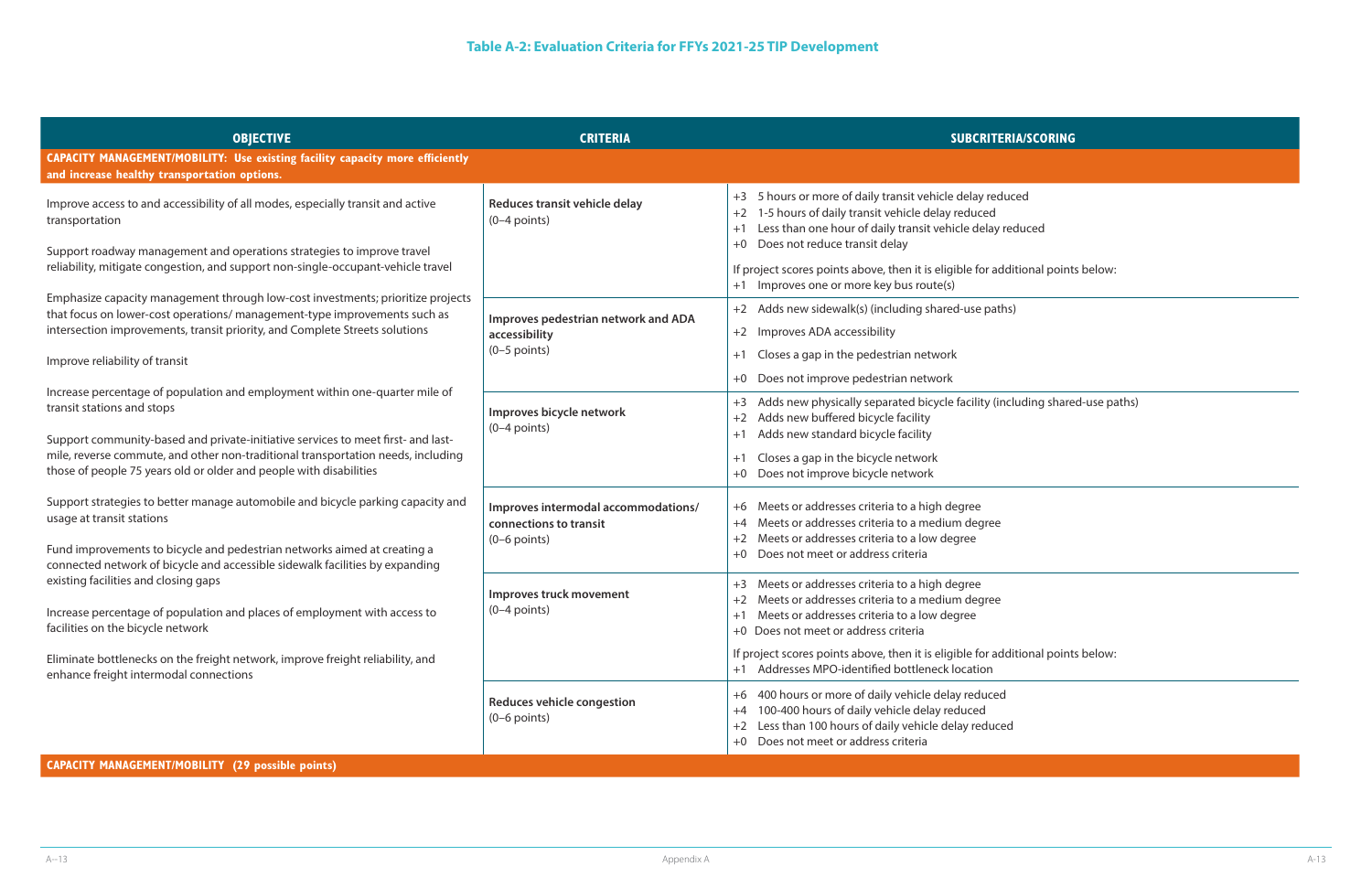| duced<br>ced                        |  |  |  |
|-------------------------------------|--|--|--|
| luced                               |  |  |  |
| reased<br>d<br>d<br>ased<br>creased |  |  |  |
|                                     |  |  |  |

| <b>OBJECTIVE</b>                                                                                                                                                                                                                                                                                                                            | <b>CRITERIA</b>                                                                     | <b>SUBCRITERIA/SCORING</b>                                                                                                                                                                                                                                                                                                                                                                                                                                                                                                                                                                                                                             |
|---------------------------------------------------------------------------------------------------------------------------------------------------------------------------------------------------------------------------------------------------------------------------------------------------------------------------------------------|-------------------------------------------------------------------------------------|--------------------------------------------------------------------------------------------------------------------------------------------------------------------------------------------------------------------------------------------------------------------------------------------------------------------------------------------------------------------------------------------------------------------------------------------------------------------------------------------------------------------------------------------------------------------------------------------------------------------------------------------------------|
| <b>CLEAN AIR/SUSTAINABLE COMMUNITIES: Create an environmentally friendly</b><br>transportation system.                                                                                                                                                                                                                                      |                                                                                     |                                                                                                                                                                                                                                                                                                                                                                                                                                                                                                                                                                                                                                                        |
| Reduce GHGs generated in the Boston region by all transportation modes as<br>outlined in the Global Warming Solutions Act<br>Reduce other transportation-related pollutants<br>Minimize negative environmental impacts of the transportation system, when<br>possible<br>Support land-use policies consistent with smart and healthy growth | Reduces CO <sub>2</sub><br>$(-5-5$ points)                                          | 1,000 or more annual tons of CO <sub>2</sub> reduced<br>$+5$<br>500-999 annual tons of CO <sub>2</sub> reduced<br>$+4$<br>250-499 annual tons of CO <sub>2</sub> reduced<br>$+3$<br>100-249 annual tons of CO <sub>2</sub> reduced<br>$+2$<br>Less than 100 annual tons of CO <sub>2</sub> reduced<br>$+1$<br>$\mathbf 0$<br>No impact<br>Less than 100 annual tons of CO <sub>2</sub> increased<br>100-249 annual tons of CO <sub>2</sub> increased<br>$-2$<br>250-499 annual tons of CO <sub>2</sub> increased<br>-3<br>500-999 annual tons of CO <sub>2</sub> increased<br>-4<br>1,000 or more annual tons of CO <sub>2</sub> increased<br>-5       |
|                                                                                                                                                                                                                                                                                                                                             | Reduces other transportation-related<br>emissions (VOC, NOx, CO)<br>$(-5-5$ points) | 2,000 or more total kilograms of VOC, NOx, CO reduced<br>$+5$<br>1,000-1,999 total kilograms of VOC, NOx, CO reduced<br>$+4$<br>500-999 total kilograms of VOC, NOx, CO reduced<br>$+3$<br>250-499 total kilograms of VOC, NOx, CO reduced<br>$+2$<br>Less than 250 total kilograms of VOC, NOx, CO reduced<br>$+1$<br>No impact<br>0<br>Less than 250 total kilograms of VOC, NOx, CO increased<br>250-499 total kilograms of VOC, NOx, CO increased<br>-2<br>500-999 total kilograms of VOC, NOx, CO increased<br>-3<br>1,000-1,999 total kilograms of VOC, NOx, CO increased<br>-4<br>2,000 or more total kilograms of VOC, NOx, CO increased<br>-5 |
|                                                                                                                                                                                                                                                                                                                                             | Addresses environmental impacts<br>$(0-4$ points)                                   | Addresses water quality<br>$+1$<br>Addresses cultural resources/open space<br>$+1$<br>+1 Addresses wetlands/resource areas<br>Addresses wildlife preservation/protected habitats<br>$+1$<br>Does not meet or address criteria<br>$+0$                                                                                                                                                                                                                                                                                                                                                                                                                  |
|                                                                                                                                                                                                                                                                                                                                             | Is in an EOEEA-certified "Green Community"<br>$(0-2$ points)                        | Project is located in a "Green Community"<br>$+2$<br>Project is not located in a "Green Community"<br>$+0$                                                                                                                                                                                                                                                                                                                                                                                                                                                                                                                                             |

# **CLEAN AIR/SUSTAINABLE COMMUNITIES (16 possible points)**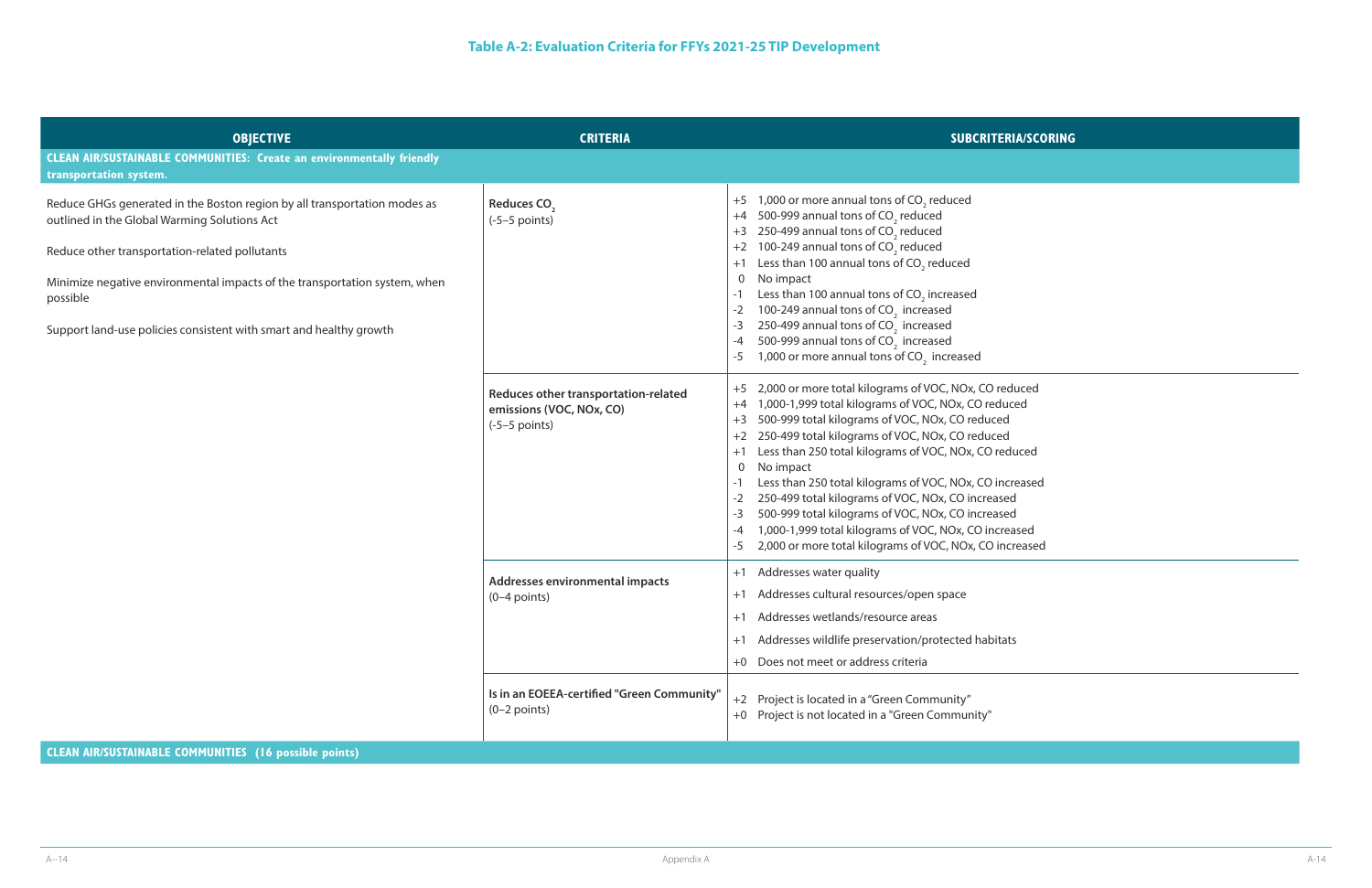| <b>IA/SCORING</b> |  |  |
|-------------------|--|--|
|                   |  |  |

| origin, age, income, ability, or sex.                                                 |
|---------------------------------------------------------------------------------------|
| $(>2,000$ people)<br>$\leq$ 2,000 people)                                             |
| on (> 2,000 people)<br>$\mathsf{on}$ ( $\leq$ 2,000 people)                           |
| ation) population (> 1,000 people)<br>tion) population $( \leq 1,000$ people)         |
| > 2,000 people)<br>2,000 people)                                                      |
| on) population $(>1,000$ people)<br>$\mathsf{on}$ ) population ( $\leq 1,000$ people) |
| on) population (> 1,000 people)<br>n) population $( \leq 1,000$ people)               |
|                                                                                       |

| <b>OBJECTIVE</b>                                                                                                          | <b>CRITERIA</b>                                   | <b>SUBCRITERIA/SCORING</b>                                                                                                                                                                               |
|---------------------------------------------------------------------------------------------------------------------------|---------------------------------------------------|----------------------------------------------------------------------------------------------------------------------------------------------------------------------------------------------------------|
| <b>TRANSPORTATION EQUITY:</b>                                                                                             |                                                   | Ensure that all people receive comparable benefits from, and are not disproportionately burdened by, MPO investments, regardless of race, color, national origin, age, income, ability, or sex.          |
| Prioritize MPO investments that benefit equity populations                                                                | Serves Title VI/non-discrimination<br>populations | +2 Serves minority (high concentration) population (> 2,000 people)<br>Serves minority (low concentration) population ( $\leq$ 2,000 people)<br>$+$                                                      |
| Minimize potential harmful environmental, health, and safety effects of MPO funded<br>projects for all equity populations | $(-10-12 \text{ points})$                         | Serves low-income (high concentration) population (> 2,000 people)<br>+2<br>Serves low-income (low concentration) population $(\leq 2,000$ people)<br>$+^{\degree}$                                      |
| Promote investments that support transportation for all ages (age-friendly                                                |                                                   | Serves limited-English proficiency (high concentration) population (> 1,000 people)<br>+2<br>Serves limited-English proficiency (low concentration) population $(\leq 1,000$ people)<br>$^{\mathrm{+1}}$ |
| communities)                                                                                                              |                                                   | Serves elderly (high concentration) population (> 2,000 people)<br>+2<br>Serves elderly (low concentration) population $(\leq 2,000$ people)<br>$+$                                                      |
| Promote investments that are accessible to all people regardless of ability                                               |                                                   | +2 Serves zero-vehicle households (high concentration) population (> 1,000 people)<br>Serves zero-vehicle households (low concentration) population ( $\leq 1,000$ people)<br>$+$                        |
|                                                                                                                           |                                                   | Serves persons with disabilities (high concentration) population (> 1,000 people)<br>+2<br>Serves persons with disabilities (low concentration) population ( $\leq 1,000$ people)                        |
|                                                                                                                           |                                                   | Does not serve Title VI or non-discrimination populations<br>$+0$                                                                                                                                        |
|                                                                                                                           |                                                   | -10 Creates a burden for Title VI or non-discrimination populations                                                                                                                                      |

# **TRANSPORTATION EQUITY (12 possible points)**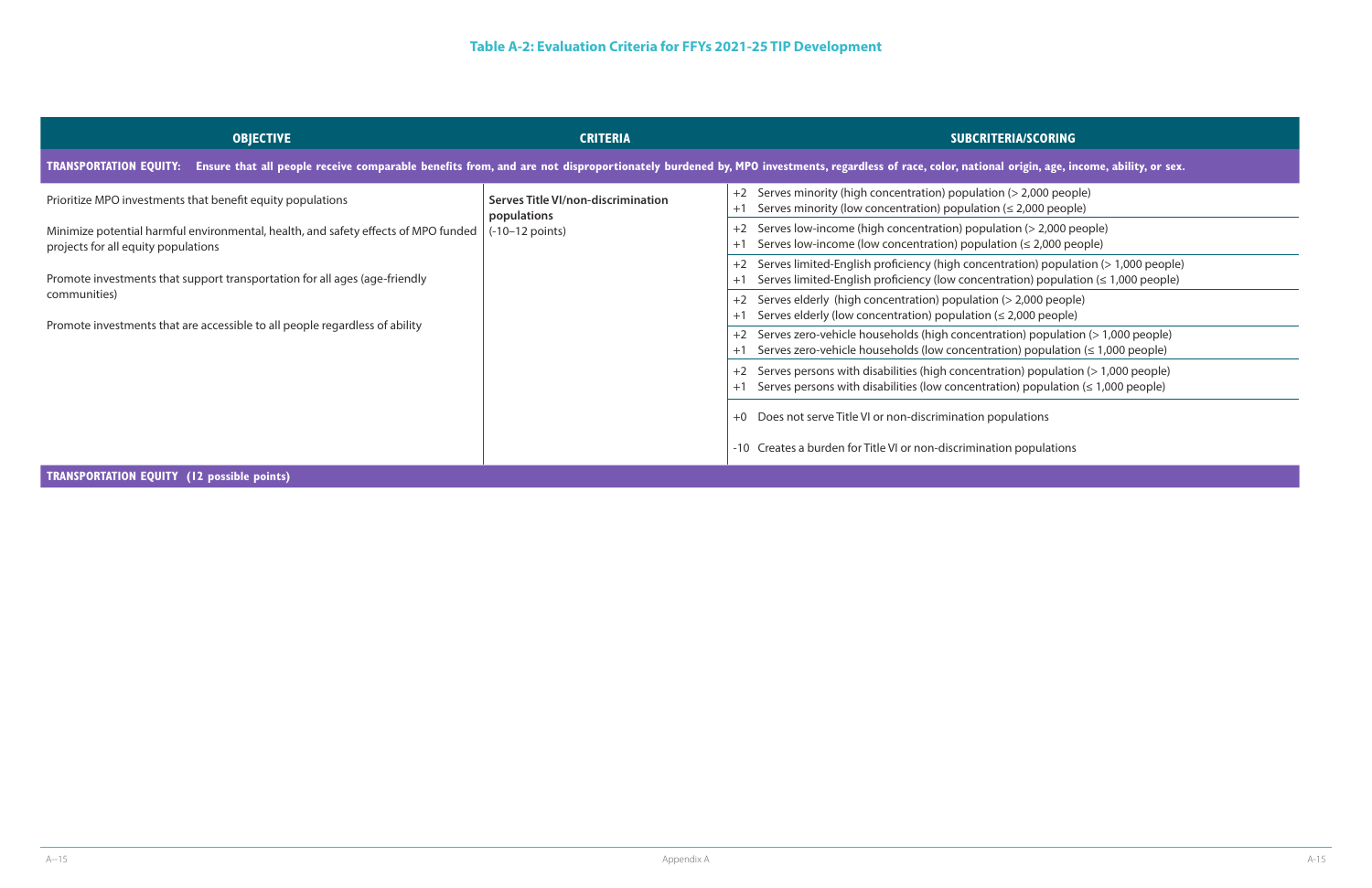are supportive of smart growth development

support that fosters economic revitalization in a manner ciples

an activity center

0% of the project cost) (10-30% of the project cost)  $%$  of the project cost)

| <b>OBJECTIVE</b>                                                                                                                                                                                                                                                                                                                      | <b>CRITERIA</b>                                                                                                      | <b>SUBCRITERIA/SCORING</b>                                                                                                                                                                                                                                                                                                                                                                        |
|---------------------------------------------------------------------------------------------------------------------------------------------------------------------------------------------------------------------------------------------------------------------------------------------------------------------------------------|----------------------------------------------------------------------------------------------------------------------|---------------------------------------------------------------------------------------------------------------------------------------------------------------------------------------------------------------------------------------------------------------------------------------------------------------------------------------------------------------------------------------------------|
| ECONOMIC VITALITY: Ensure our transportation network provides a strong<br>foundation for economic vitality.                                                                                                                                                                                                                           |                                                                                                                      |                                                                                                                                                                                                                                                                                                                                                                                                   |
| Respond to mobility needs of the workforce population<br>Minimize the burden of housing and transportation costs for residents in the region<br>Prioritize transportation investments that serve residential, commercial, and<br>logistics targeted development sites and "Priority Places" identified in the MBTA's<br>Focus 40 plan | Serves targeted development site<br>$(0-6$ points)                                                                   | Provides new transit access to or within site<br>$+2$<br>Improves transit access to or within site<br>$+1$<br>Provides for bicycle access to or within site<br>$+1$<br>Provides for pedestrian access to or within site<br>$+1$<br>Provides for improved road access to or within site<br>$+1$<br>Does not provide any of the above measures<br>$+0$                                              |
| Prioritize transportation investments consistent with compact-growth strategies of<br>the regional transportation plan                                                                                                                                                                                                                | Provides for development consistent<br>with the compact growth strategies of<br><b>MetroFuture</b><br>$(0-5$ points) | Mostly serves an existing area of concentrated development<br>Partly serves an existing area of concentrated development<br>$+1$<br>Supports local zoning or other regulations that are supportive<br>$+1$<br>Complements other local financial or regulatory support that t<br>$+2$<br>consistent with smart growth development principles<br>Does not provide any of the above measures<br>$+0$ |
|                                                                                                                                                                                                                                                                                                                                       | Provides multimodal access to an activity<br>center<br>$(0-4$ points)                                                | Provides transit access (within a quarter mile) to an activity cer<br>$+1$<br>Provides truck access to an activity center<br>$+1$<br>Provides bicycle access to an activity center<br>$+1$<br>Provides pedestrian access to an activity center<br>$+1$<br>Does not provide multimodal access<br>$+0$                                                                                              |
|                                                                                                                                                                                                                                                                                                                                       | Leverages other investments<br>(non-TIP funding)<br>$(0-3$ points)                                                   | Meets or addresses criteria to a high degree (>30% of the proje<br>$+3$<br>Meets or addresses criteria to a medium degree (10-30% of the<br>$+2$<br>Meets or addresses criteria to a low degree (<10% of the proje<br>$+1$<br>Does not meet or address criteria<br>$+0$                                                                                                                           |
| <b>ECONOMIC VITALITY (18 possible points)</b>                                                                                                                                                                                                                                                                                         |                                                                                                                      |                                                                                                                                                                                                                                                                                                                                                                                                   |
| TOTAL SCORE (134 possible points)                                                                                                                                                                                                                                                                                                     |                                                                                                                      |                                                                                                                                                                                                                                                                                                                                                                                                   |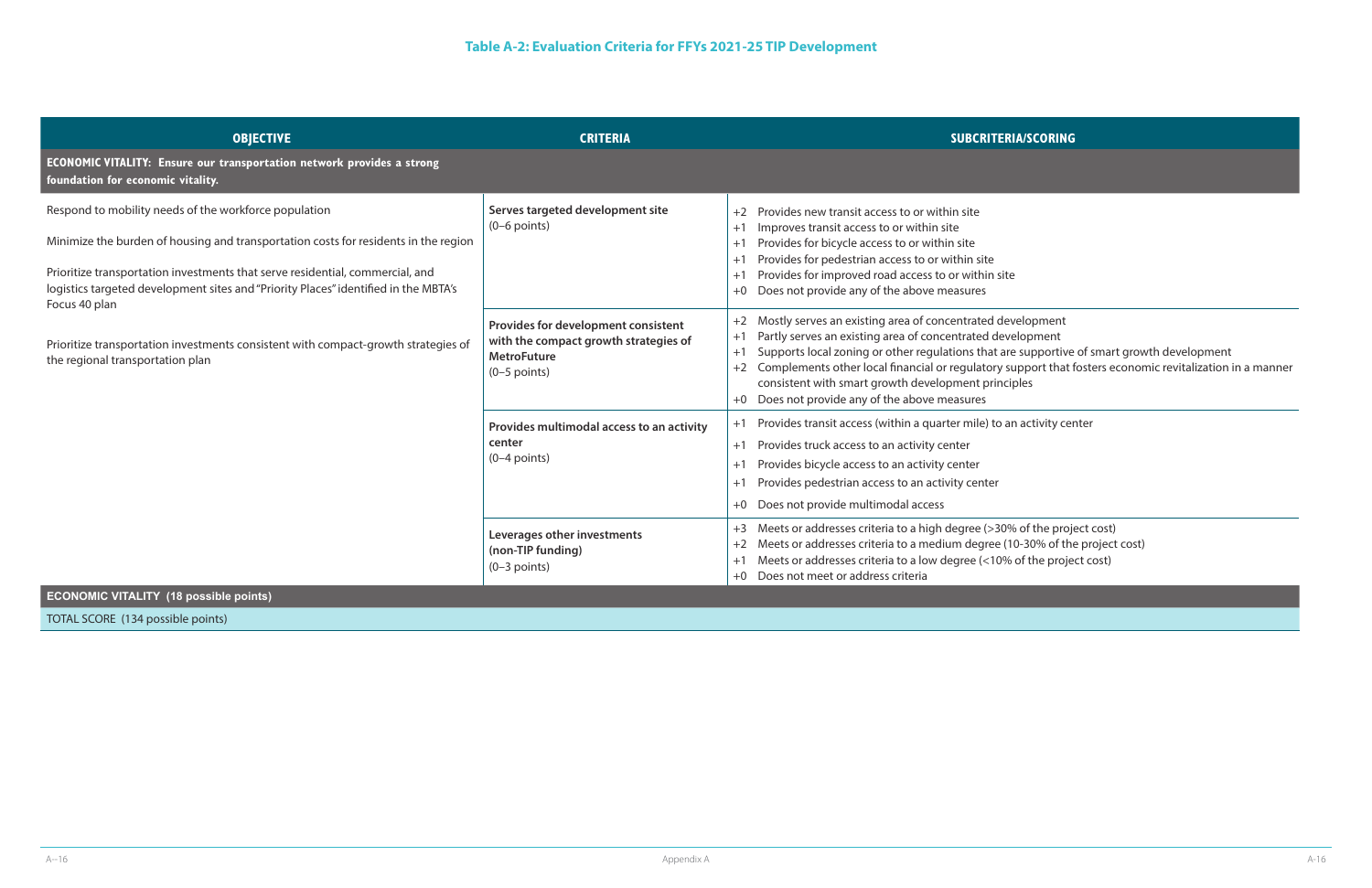| TIP ID                  | <b>Municipality</b>                           | Proponent                     | <b>Project Name</b>                                                                                                                        | <b>Project Cost</b>  | points)<br>(30 possible points)<br>possible<br>(134<br><b>TOTAL SCORE</b><br>Safety Score |    | points)<br>Severity Value: EPDO Index (0-5<br>Crash Rate (0-5 points)<br>Crash          | truck safety (0-5 points)<br>Improves t | Improves bicycle safety (0-5 points) | Improves pedestrian safety (0-5 points) | Improves railroad crossing safety (0-5 points) | nis)<br>(29 Possible Poi<br><b>System Preservation Score</b> | points)<br>Improves substandard roadway bridge(s) (0-3 | substandard pavement (0-6 points)<br>Improves | Improves substandard traffic signals (0–6 points) | Improves transit asset(s) (0-3 points) | -3 points)<br>Improves substandard sidewalk(s) (0- | conditions (0-6 points)<br>emergency response $(0\text{--}2$ points)<br>Improves ability to respond to extreme<br>Improves | Capacity Management/Mobility Score (29 Possible Points) | Reduces transit vehicle delay (0-4 points) | Improves pedestrian network and ADA accessibility (0-5 points) | Improves bicycle network (0-4 points) | points)<br>Improves intermodal connections to transit (0-6 | -4 points)<br>movement (0-<br>Improves truck | Reduces vehicle congestion (0-6 points) | (16 Possible Points)<br>Clean Air/Sustainable Communities Score | Reduces $\mathbb{C}$ O <sub>2</sub> emissions (-5–5 points) | Reduces other transportation-related emissions (-5-5 points) | -4 points)<br>Addresses environmental impacts (0- | $(0-2$ points)<br>Located in an EOEEA-certified "Green Community" | Transportation Equity Score (12 Possible Points) | (18 Possible Points)<br>Vitality Score<br>Economic <sup>1</sup> | Serves targeted development site (0-6 points) | Provides for development consistent with the compact growth<br>strategies of MetroFuture (O—S points) | Provides intermodal access to activity center (0-4 points) | Leverages other investments (non-TIP funding) (0-3 points) |
|-------------------------|-----------------------------------------------|-------------------------------|--------------------------------------------------------------------------------------------------------------------------------------------|----------------------|-------------------------------------------------------------------------------------------|----|-----------------------------------------------------------------------------------------|-----------------------------------------|--------------------------------------|-----------------------------------------|------------------------------------------------|--------------------------------------------------------------|--------------------------------------------------------|-----------------------------------------------|---------------------------------------------------|----------------------------------------|----------------------------------------------------|----------------------------------------------------------------------------------------------------------------------------|---------------------------------------------------------|--------------------------------------------|----------------------------------------------------------------|---------------------------------------|------------------------------------------------------------|----------------------------------------------|-----------------------------------------|-----------------------------------------------------------------|-------------------------------------------------------------|--------------------------------------------------------------|---------------------------------------------------|-------------------------------------------------------------------|--------------------------------------------------|-----------------------------------------------------------------|-----------------------------------------------|-------------------------------------------------------------------------------------------------------|------------------------------------------------------------|------------------------------------------------------------|
|                         | (Projects grouped by MPO Investment Category) |                               |                                                                                                                                            |                      |                                                                                           |    |                                                                                         |                                         |                                      |                                         |                                                |                                                              |                                                        |                                               |                                                   |                                        |                                                    |                                                                                                                            |                                                         |                                            |                                                                |                                       |                                                            |                                              |                                         |                                                                 |                                                             |                                                              |                                                   |                                                                   |                                                  |                                                                 |                                               |                                                                                                       |                                                            |                                                            |
|                         | <b>Bicycle/Pedestrian</b>                     |                               |                                                                                                                                            |                      |                                                                                           |    |                                                                                         |                                         |                                      |                                         |                                                |                                                              |                                                        |                                               |                                                   |                                        |                                                    |                                                                                                                            |                                                         |                                            |                                                                |                                       |                                                            |                                              |                                         |                                                                 |                                                             |                                                              |                                                   |                                                                   |                                                  |                                                                 |                                               |                                                                                                       |                                                            |                                                            |
| 610544                  | Peabody                                       | Peabody                       | Multi-Use Path Construction of Independence<br><b>Greenway at I-95 and Route 1</b>                                                         | \$5,865,000          | $53$ 15                                                                                   |    | $\overline{3}$<br>$5\overline{)}$                                                       | $\overline{1}$                          | $\overline{3}$                       | $\overline{\mathbf{3}}$                 | $\overline{0}$                                 | 13                                                           | $\overline{0}$                                         | $\overline{4}$                                | 6                                                 | $\overline{0}$                         | $\overline{\mathbf{3}}$                            | $\overline{0}$                                                                                                             | $\overline{0}$<br>11                                    | $\mathsf 0$                                | 5                                                              | $\overline{4}$                        | $\overline{0}$                                             | $\overline{0}$                               | $\overline{2}$                          | $\overline{4}$                                                  |                                                             | $\overline{2}$                                               |                                                   | $\overline{0}$                                                    | $\overline{4}$                                   | 6                                                               | $\overline{0}$                                | $\overline{4}$                                                                                        | 2                                                          | $\overline{0}$                                             |
| 609204                  | <b>Belmont</b>                                | <b>Belmont</b>                | Community Path, Belmont Component of the<br>MCRT (Phase I)                                                                                 | \$16,703,600         | $42$ 12                                                                                   |    | $\overline{1}$<br>$\overline{0}$                                                        | $\overline{0}$                          | 3 <sup>1</sup>                       | $\overline{\mathbf{3}}$                 | 5                                              | $\overline{2}$                                               | $\overline{0}$                                         | $\overline{0}$                                | $\overline{0}$                                    | $\mathbf 0$                            | $\overline{0}$                                     | $\overline{1}$                                                                                                             | 15<br>$\overline{1}$                                    | $\mathbf 0$                                | $5\overline{)}$                                                | $\overline{4}$                        | 6                                                          | $\overline{0}$                               | $\overline{0}$                          | $\overline{4}$                                                  | $\overline{1}$                                              | $\overline{1}$                                               | $\overline{0}$                                    | $\overline{2}$                                                    |                                                  | $8\phantom{.}$                                                  | $\overline{4}$                                | $\overline{2}$                                                                                        | $\overline{2}$                                             | $\overline{0}$                                             |
| 610666                  | Swampscott                                    | Swampscott                    | <b>Rail Trail Construction</b>                                                                                                             | \$7,700,000          | $34 \mid 6$                                                                               |    | $\overline{0}$<br>$\overline{0}$                                                        | $\mathsf{O}$                            | 3 <sup>1</sup>                       | $\overline{3}$                          | $\mathsf 0$                                    | $\mathbf 0$                                                  | $\mathsf{O}$                                           | 0                                             | $\overline{0}$                                    | $\mathbf 0$                            | $\overline{0}$                                     | $\overline{0}$                                                                                                             | $\overline{0}$                                          | $\mathbf 0$<br>13                          | $5\overline{)}$                                                | $\overline{4}$                        | $\overline{4}$                                             | $\overline{0}$                               | $\overline{0}$                          | $\,8\,$                                                         | $\overline{2}$                                              | $\overline{\mathbf{3}}$                                      | $\overline{1}$                                    | $2\overline{ }$                                                   | $\overline{1}$                                   | $6\,$                                                           | $\mathsf{O}\xspace$                           | $\overline{3}$                                                                                        | $2^{\circ}$                                                |                                                            |
| <b>Complete Streets</b> |                                               |                               |                                                                                                                                            |                      |                                                                                           |    |                                                                                         |                                         |                                      |                                         |                                                |                                                              |                                                        |                                               |                                                   |                                        |                                                    |                                                                                                                            |                                                         |                                            |                                                                |                                       |                                                            |                                              |                                         |                                                                 |                                                             |                                                              |                                                   |                                                                   |                                                  |                                                                 |                                               |                                                                                                       |                                                            |                                                            |
| 609532                  | Chelsea                                       | Chelsea                       | <b>Targeted Safety Improvements and Related</b><br>Work on Broadway, from Williams Street to<br><b>City Hall Avenue</b>                    | \$5,750,000          | 83                                                                                        | 23 | 5<br>5                                                                                  | $\overline{\mathbf{3}}$                 | 5                                    | 5                                       | $\overline{0}$                                 | 18                                                           | $\overline{0}$                                         | $\overline{4}$                                | 6                                                 |                                        | 2                                                  | $\overline{2}$                                                                                                             | $\overline{3}$<br>14                                    | $\overline{4}$                             | 2                                                              | $\overline{4}$                        | $\overline{4}$                                             | $\mathbf{0}$                                 | $\overline{0}$                          |                                                                 | $-1$                                                        | $\overline{1}$                                               | 2                                                 | 2                                                                 | $10$                                             | 14                                                              | $\overline{4}$                                | $\overline{3}$                                                                                        | 4                                                          | $\overline{3}$                                             |
| 610662                  | Woburn                                        | Woburn                        | Roadway and Intersection Improvements at<br>Woburn Common, Route 38 (Main Street),<br>Winn Street, Pleasant Street, and Montvale<br>Avenue | \$14,380,000         | $75$ 22                                                                                   |    | 5<br>$\overline{4}$                                                                     | 5                                       | $\overline{3}$                       | 5                                       | $\mathbf 0$                                    | 15                                                           | $\overline{0}$                                         | $\overline{4}$                                | 6                                                 | $\overline{2}$                         | $\overline{2}$                                     | $\overline{1}$                                                                                                             | $\overline{0}$<br>16                                    | $\overline{1}$                             | $\overline{2}$                                                 | $\overline{2}$                        | $\overline{2}$                                             | $\overline{3}$                               | 6                                       | $10\,$                                                          | $\overline{4}$                                              | $\overline{3}$                                               |                                                   | $\overline{2}$                                                    | $\overline{4}$                                   | 8                                                               | $\overline{2}$                                | $\overline{3}$                                                                                        | $\overline{3}$                                             | $\overline{0}$                                             |
| 609437                  | Salem                                         | Salem                         | <b>Boston Street Improvements</b>                                                                                                          | \$12,480,000         | 69                                                                                        | 18 | $\mathsf{3}$<br>$\overline{4}$                                                          | $\overline{3}$                          | $\overline{4}$                       | $\overline{4}$                          | $\mathbf 0$                                    | 17                                                           | $\mathsf{O}\xspace$                                    | 6                                             | 6                                                 |                                        | $\overline{2}$                                     | $\overline{2}$                                                                                                             | $\mathsf{O}\xspace$<br>15                               | $\overline{1}$                             | $\overline{2}$                                                 | $\overline{4}$                        | $\overline{2}$                                             | $\overline{0}$                               | $6\phantom{.}6$                         | $\overline{1}$                                                  | $-2$                                                        | $-1$                                                         | $\overline{2}$                                    | $\overline{2}$                                                    | $6\,$                                            | $12$                                                            | $\overline{3}$                                | 5                                                                                                     | $\overline{\mathbf{3}}$                                    | $\overline{1}$                                             |
| 608954                  | Weston                                        | Weston                        | <b>Reconstruction on Route 30</b>                                                                                                          | \$8,117,562          | $57$ 16 3 0                                                                               |    |                                                                                         | 5 <sup>5</sup>                          | $4 \mid$                             | 4                                       |                                                |                                                              |                                                        |                                               | 2 4 0 3 1 3 17 0 5 4 0 2 6 10 3 3 2               |                                        |                                                    |                                                                                                                            |                                                         |                                            |                                                                |                                       |                                                            |                                              |                                         |                                                                 |                                                             |                                                              |                                                   | $2 \mid$                                                          | 1                                                | $\overline{0}$                                                  | $\overline{0}$                                | $\mathbf 0$                                                                                           | $\overline{0}$                                             | $\overline{0}$                                             |
| 610674                  | <b>Newton</b>                                 | <b>Newton</b>                 | <b>Reconstruction of Commonwealth Avenue</b><br>(Route 30), from East of Auburn Street to Ash<br><b>Street</b>                             | $$5,098,755$ 51 7    |                                                                                           |    | $\overline{1}$<br>$\Omega$                                                              | $\overline{0}$                          | $\overline{3}$                       | $\overline{3}$                          | $\Omega$                                       | 16                                                           | $\overline{0}$                                         |                                               | 6                                                 | $\overline{3}$                         | $\overline{3}$                                     | $\overline{0}$                                                                                                             | 13                                                      | $\overline{0}$                             | 5                                                              | $\overline{4}$                        |                                                            |                                              | $\overline{0}$                          |                                                                 |                                                             |                                                              |                                                   |                                                                   |                                                  | 8                                                               | $\overline{3}$                                | 2                                                                                                     | $\overline{3}$                                             |                                                            |
| 610671                  | Manchester-by-   Manchester-<br>the-Sea       | by-the-Sea                    | Bridge Replacement, M-02-001 (8AM), Central<br>Street (Route 127) Over Saw Mill Brook                                                      | $$4,350,000$ 46 11 1 |                                                                                           |    | 5                                                                                       | $\overline{1}$                          |                                      | $\overline{3}$                          | $\mathbf 0$                                    | 16                                                           | $\overline{\mathbf{3}}$                                | $\vert$ 4                                     | $\overline{0}$                                    | $\mathbf 0$                            | $\overline{2}$                                     | $\overline{2}$                                                                                                             | 5 <sup>5</sup><br>5 <sup>5</sup>                        | $\mathbf 0$                                | $\overline{2}$                                                 | $\overline{0}$                        | $\overline{2}$                                             |                                              | $\overline{0}$                          | 5 <sup>5</sup>                                                  | $\overline{0}$                                              | $\overline{0}$                                               | $\overline{\mathbf{3}}$                           | (2)                                                               |                                                  | 8                                                               | $\overline{2}$                                | $\overline{3}$                                                                                        |                                                            | 2                                                          |
|                         | <b>Intersection Improvements</b>              |                               |                                                                                                                                            |                      |                                                                                           |    |                                                                                         |                                         |                                      |                                         |                                                |                                                              |                                                        |                                               |                                                   |                                        |                                                    |                                                                                                                            |                                                         |                                            |                                                                |                                       |                                                            |                                              |                                         |                                                                 |                                                             |                                                              |                                                   |                                                                   |                                                  |                                                                 |                                               |                                                                                                       |                                                            |                                                            |
| 608067                  | Burlington,<br>Woburn                         | <b>Burlington</b> ,<br>Woburn | Intersection Reconstruction at Route 3<br>(Cambridge Road) & Bedford Road and South<br><b>Bedford Street</b>                               | \$1,440,000          | $52$ 9                                                                                    |    | $\overline{3}$                                                                          | $\mathbf{0}$                            |                                      | $\overline{\mathbf{3}}$                 | $\Omega$                                       | 11                                                           | $\overline{0}$                                         |                                               |                                                   |                                        | 2                                                  | $\overline{0}$                                                                                                             |                                                         | $\overline{2}$                             | -5                                                             |                                       |                                                            |                                              | 6                                       |                                                                 |                                                             |                                                              |                                                   |                                                                   |                                                  |                                                                 | $\Omega$                                      | 2                                                                                                     | $2 \mid 0$                                                 |                                                            |
| 608940                  | Weston                                        | Weston                        | Intersection Improvements Boston Post Road<br>(Route 20) at Wellesley Street                                                               | $$1,219,250$ 40 17 2 |                                                                                           |    | $5^{\circ}$                                                                             | $\overline{\mathbf{3}}$                 | $\overline{3}$                       | $\overline{4}$                          | $\overline{0}$                                 | 5 <sup>5</sup>                                               | $\overline{0}$                                         | 2 <sup>1</sup>                                | $\overline{0}$                                    | $\overline{0}$                         | $\overline{\mathbf{3}}$                            | $\overline{0}$                                                                                                             | $\overline{0}$<br>11                                    | $\overline{0}$                             | $5^{\circ}$                                                    | $\overline{2}$                        | $\overline{0}$                                             | $2 \mid$                                     | $\overline{2}$                          | $5\overline{)}$                                                 | $\overline{2}$                                              | $\overline{1}$                                               | $\overline{0}$                                    | 2                                                                 |                                                  |                                                                 | $\overline{0}$                                | $\overline{0}$                                                                                        | $\overline{1}$                                             | $\overline{0}$                                             |
| 608955                  | Milton                                        | Milton                        | <b>Intersection Improvements Squantum Street</b><br>at Adams Street                                                                        | $$979,762$ 33 8      |                                                                                           |    | $\overline{1}$                                                                          | $\mathbf 0$                             | $\overline{3}$                       | $\overline{3}$                          | $\overline{0}$                                 | 8                                                            | $\overline{0}$                                         |                                               | $\overline{0}$                                    |                                        | $\overline{2}$                                     |                                                                                                                            | $\mathbf 0$                                             | $\mathbf 0$                                | $\overline{2}$                                                 | $\overline{\mathbf{3}}$               | $\overline{2}$                                             | $\overline{0}$                               | $\overline{0}$                          | $5^{\circ}$                                                     | $\overline{2}$                                              |                                                              | $\overline{0}$                                    | 2                                                                 | $\overline{2}$                                   | $\overline{\mathbf{3}}$                                         | $\overline{0}$                                | $\overline{3}$                                                                                        | $\overline{0}$                                             | $\overline{0}$                                             |
| 608947                  | Westwood                                      | Westwood                      | <b>Traffic Signal Improvements on Route 109</b>                                                                                            | $$929,280$ 31        |                                                                                           |    | $\begin{array}{ c c c c c c c c c } \hline \text{10} & \text{3} & \text{3} \end{array}$ | $\overline{0}$                          |                                      | $\overline{3}$                          | $\Omega$                                       |                                                              | $\overline{0}$                                         |                                               | 6                                                 | $\mathbf 0$                            | $\overline{0}$                                     |                                                                                                                            | $\Omega$<br>6                                           | $\overline{0}$                             | $\overline{0}$                                                 |                                       |                                                            |                                              |                                         |                                                                 |                                                             |                                                              |                                                   |                                                                   |                                                  |                                                                 |                                               |                                                                                                       |                                                            |                                                            |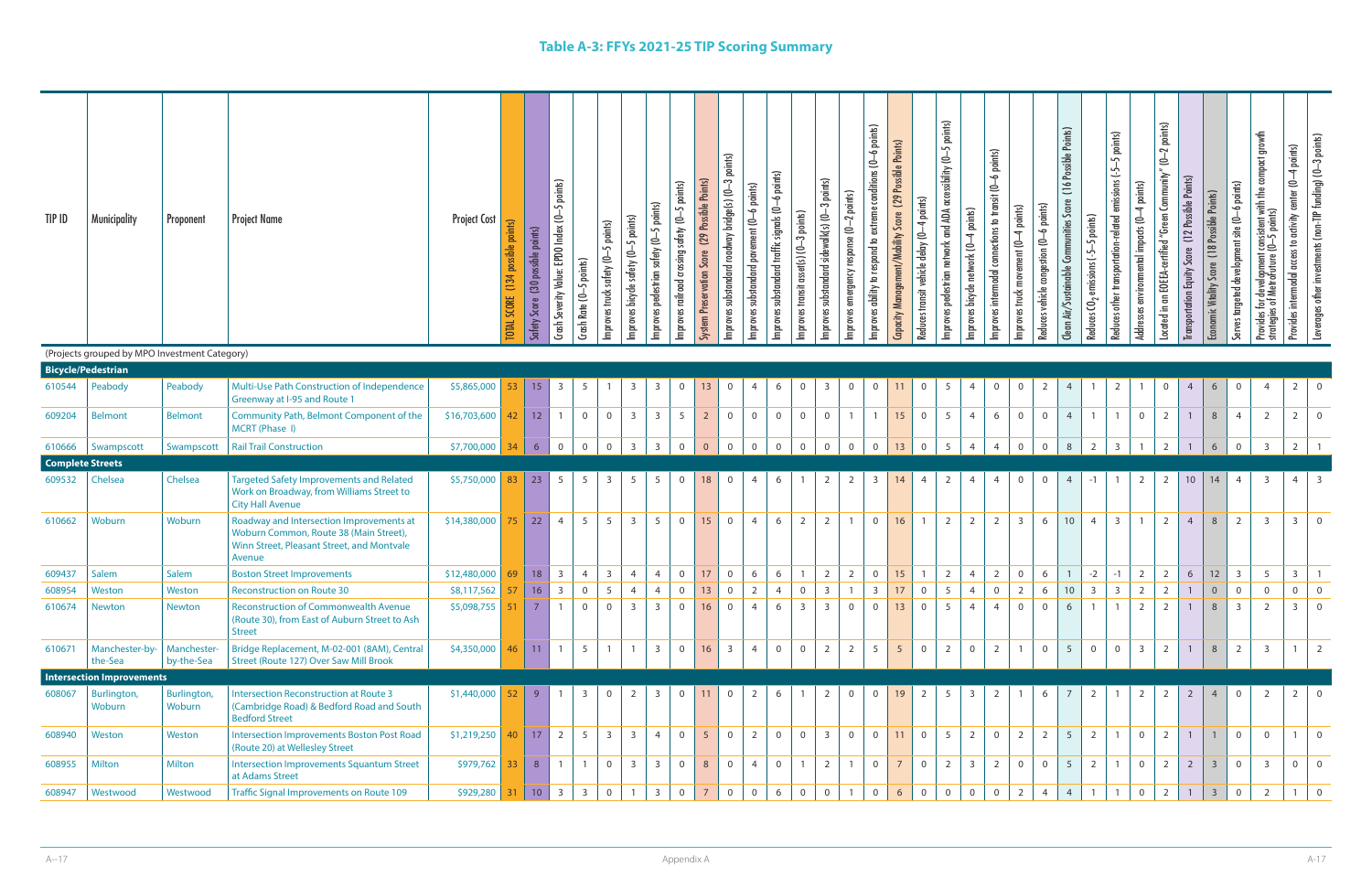| TIP ID | <b>Municipality</b>  | Proponent | <b>Project Name</b>                                                                                                  | <b>Project Cost</b> | points)<br>(134 possible<br><b>TOTAL SCORE</b> | is)<br>吕<br>(30 possible<br>Scor<br><b>Safety</b> | points)<br>5<br>ē<br>EPDO Index<br>ئة<br>늛<br>Severity<br>Crash | 5 points)<br>Rate $(0 -$<br>C <sub>nsh</sub> | points)<br>$\sim$<br>safety (0-<br>truck :<br>Improves | -5 points)<br>Improves bicycle safety (0- | points)<br>points)<br>$\sim$<br>Improves railroad crossing safety (0-<br>$\sim$<br>Improves pedestrian safety (O- | Points)<br>ossible<br>(29)<br>Score<br><b>System Preservation</b> | points)<br>က<br>bridge(s) (0-<br>dway<br>substandard roa<br><b>Improves</b> | -6 points)<br>$ent (0 -$<br>pavem<br>substandard<br>Improves | -6 points)<br>substandard traffic signals (0-<br>Improves | points)<br>ຕ<br>$aset(s)$ (0-<br>Improves transit | points)<br>S<br>substandard sidewalk(s) (0-<br>Improves : | -6 points)<br>5<br>conditions<br>nts)<br>힐<br>$\omega$<br>extrem<br>Ņ<br>$nse(0-$<br>respond to<br>gency<br>$\overline{a}$<br>ability<br>Improves<br>Improves | Possible Points)<br>(29)<br>ent/Mobility Score<br>Capacity Manage | nis)<br>힖<br>$\rightarrow$<br>delay (0-<br>Reduces transit vehicle | points)<br>$\sim$<br>and ADA accessibility (0-<br>estrian network<br>Improves ped | 4 points)<br>work (0-<br>net<br>bicycle<br>Improves | points)<br>$\bullet$<br>9.<br>怎<br>ins to trai<br>lection<br>dal co<br>intermoo<br>Improves | 4 points)<br>$ent (0 -$<br>Improves truck | -6 points)<br>congestion (0<br>vehicle<br>Reduces | Points)<br>Possible<br>16<br>Score<br>nunities<br>Clean Air/Sustainable | points)<br>$\sim$<br>$15(-5$<br>Reduces | 5 points)<br>emissions (-5<br>points)<br>-related<br>environmental impacts (0-<br>tation-<br>transport<br>other<br>Addresses<br>Reduces | points)<br>$\sim$<br>É<br>₹<br>පි<br>EOEEA-certified "Green<br>$\mathbf{g}% _{T}=\mathbf{g}_{T}=\mathbf{g}_{T}=\mathbf{g}_{T}=\mathbf{g}_{T}=\mathbf{g}_{T}=\mathbf{g}_{T}=\mathbf{g}_{T}=\mathbf{g}_{T}=\mathbf{g}_{T}=\mathbf{g}_{T}=\mathbf{g}_{T}=\mathbf{g}_{T}=\mathbf{g}_{T}=\mathbf{g}_{T}=\mathbf{g}_{T}=\mathbf{g}_{T}=\mathbf{g}_{T}=\mathbf{g}_{T}=\mathbf{g}_{T}=\mathbf{g}_{T}=\mathbf{g}_{T}=\mathbf{g}_{T}=\mathbf{g}_{T}=\mathbf{g}_{T}=\mathbf{g}_{T}=\mathbf{g}_{T}=\math$<br>Located in | (12 Possible Points)<br><b>Score</b><br>Equity<br><b>Transportation</b> | Possible Points)<br>omic Vitality | points)<br>$\div$<br>Serves targeted development site (0. | growth<br>ā<br>t consistent with the c<br>(0—5 points)<br>≏<br>develop<br>MetroFu<br>$\frac{5}{2}$<br>Provides<br>strat | 4 points)<br>9.<br>Provides intermodal access to activity center | -3 points)<br>Leverages other investments (non-TIP funding) (O- |
|--------|----------------------|-----------|----------------------------------------------------------------------------------------------------------------------|---------------------|------------------------------------------------|---------------------------------------------------|-----------------------------------------------------------------|----------------------------------------------|--------------------------------------------------------|-------------------------------------------|-------------------------------------------------------------------------------------------------------------------|-------------------------------------------------------------------|-----------------------------------------------------------------------------|--------------------------------------------------------------|-----------------------------------------------------------|---------------------------------------------------|-----------------------------------------------------------|---------------------------------------------------------------------------------------------------------------------------------------------------------------|-------------------------------------------------------------------|--------------------------------------------------------------------|-----------------------------------------------------------------------------------|-----------------------------------------------------|---------------------------------------------------------------------------------------------|-------------------------------------------|---------------------------------------------------|-------------------------------------------------------------------------|-----------------------------------------|-----------------------------------------------------------------------------------------------------------------------------------------|-------------------------------------------------------------------------------------------------------------------------------------------------------------------------------------------------------------------------------------------------------------------------------------------------------------------------------------------------------------------------------------------------------------------------------------------------------------------------------------------------------------|-------------------------------------------------------------------------|-----------------------------------|-----------------------------------------------------------|-------------------------------------------------------------------------------------------------------------------------|------------------------------------------------------------------|-----------------------------------------------------------------|
|        | Major Infrastructure |           |                                                                                                                      |                     |                                                |                                                   |                                                                 |                                              |                                                        |                                           |                                                                                                                   |                                                                   |                                                                             |                                                              |                                                           |                                                   |                                                           |                                                                                                                                                               |                                                                   |                                                                    |                                                                                   |                                                     |                                                                                             |                                           |                                                   |                                                                         |                                         |                                                                                                                                         |                                                                                                                                                                                                                                                                                                                                                                                                                                                                                                             |                                                                         |                                   |                                                           |                                                                                                                         |                                                                  |                                                                 |
| 609246 | Lynn                 | Lynn      | Reconstruction of Western Avenue (Route<br>$107$ <sup>*</sup>                                                        | \$36,205,000        | 76                                             | $\vert$ 20                                        | $5^{\circ}$                                                     | 5                                            |                                                        |                                           | $\overline{0}$                                                                                                    | 15                                                                |                                                                             |                                                              | -6                                                        | $\Omega$                                          |                                                           |                                                                                                                                                               | 15                                                                |                                                                    |                                                                                   | $\overline{2}$                                      |                                                                                             |                                           | -6                                                | 11                                                                      | $\overline{4}$                          | 5                                                                                                                                       | 2                                                                                                                                                                                                                                                                                                                                                                                                                                                                                                           | $10$                                                                    | $\overline{5}$                    | $\overline{0}$                                            | $\overline{3}$                                                                                                          | $2^{\circ}$                                                      | $\Omega$                                                        |
| 607981 | Somerville           | MassDOT   | McGrath Boulevard Project*                                                                                           | \$88,250,000        | 74                                             | 15                                                | $\mathbf{3}$                                                    | $\overline{2}$                               | $\overline{0}$                                         | 5                                         | 5<br>$\overline{0}$                                                                                               | 15                                                                | $\mathbf 0$                                                                 | $\overline{4}$                                               | 6                                                         | $\overline{0}$                                    | $\overline{2}$                                            | $\overline{2}$                                                                                                                                                | 15                                                                | $\mathbf 0$                                                        | 5                                                                                 | $\overline{4}$                                      | 6                                                                                           | $\overline{0}$                            | $\overline{0}$                                    | $\,8\,$                                                                 | $\overline{2}$                          | $\mathsf{3}$                                                                                                                            | $\overline{2}$                                                                                                                                                                                                                                                                                                                                                                                                                                                                                              | $10\,$                                                                  | 11                                | $\overline{\mathbf{3}}$                                   | 5                                                                                                                       | $\overline{3}$                                                   | $\overline{0}$                                                  |
| 605313 | Natick               | MassDOT   | Bridge Replacement, Route 27 (North Main<br>Street) over Route 9 (Worcester Street) and<br>Interchange Improvements* | \$25,897,370        | 66                                             | 17                                                | 5                                                               | 5                                            |                                                        |                                           | $\overline{3}$<br>$\overline{0}$                                                                                  | 13                                                                | $\overline{3}$                                                              | 2                                                            |                                                           | $\Omega$                                          | $\overline{3}$                                            | $\mathbf{0}$                                                                                                                                                  | 20                                                                |                                                                    | 5                                                                                 |                                                     |                                                                                             |                                           |                                                   | $\mathbf{q}$                                                            |                                         |                                                                                                                                         |                                                                                                                                                                                                                                                                                                                                                                                                                                                                                                             |                                                                         | 6                                 |                                                           | $\overline{3}$                                                                                                          | $\overline{3}$                                                   | $\overline{0}$                                                  |
|        | 610545   Wakefield   | Wakefield | <b>Main Street Reconstruction</b>                                                                                    | \$26,382,000        | 59                                             | 22                                                | $5\overline{)}$                                                 | $5\overline{)}$                              | $\overline{3}$                                         | $\overline{4}$                            | 5<br>$\overline{0}$                                                                                               | 11                                                                | $\overline{0}$                                                              |                                                              | $\overline{4}$                                            |                                                   |                                                           |                                                                                                                                                               | 12                                                                |                                                                    | $\overline{3}$                                                                    | $\overline{4}$                                      |                                                                                             | $\Omega$                                  | $\overline{2}$                                    |                                                                         | $-1$                                    |                                                                                                                                         | $\overline{3}$<br>$\Omega$                                                                                                                                                                                                                                                                                                                                                                                                                                                                                  |                                                                         | 12                                |                                                           |                                                                                                                         |                                                                  |                                                                 |

Projects highlighted in BLUE were evaluated for the first time in FFY 2020

All other projects were re-evaluated in FFY 2020 with updated data and project information, where available.

\*Programmed in LRTP FFYs 2025-2029 timeband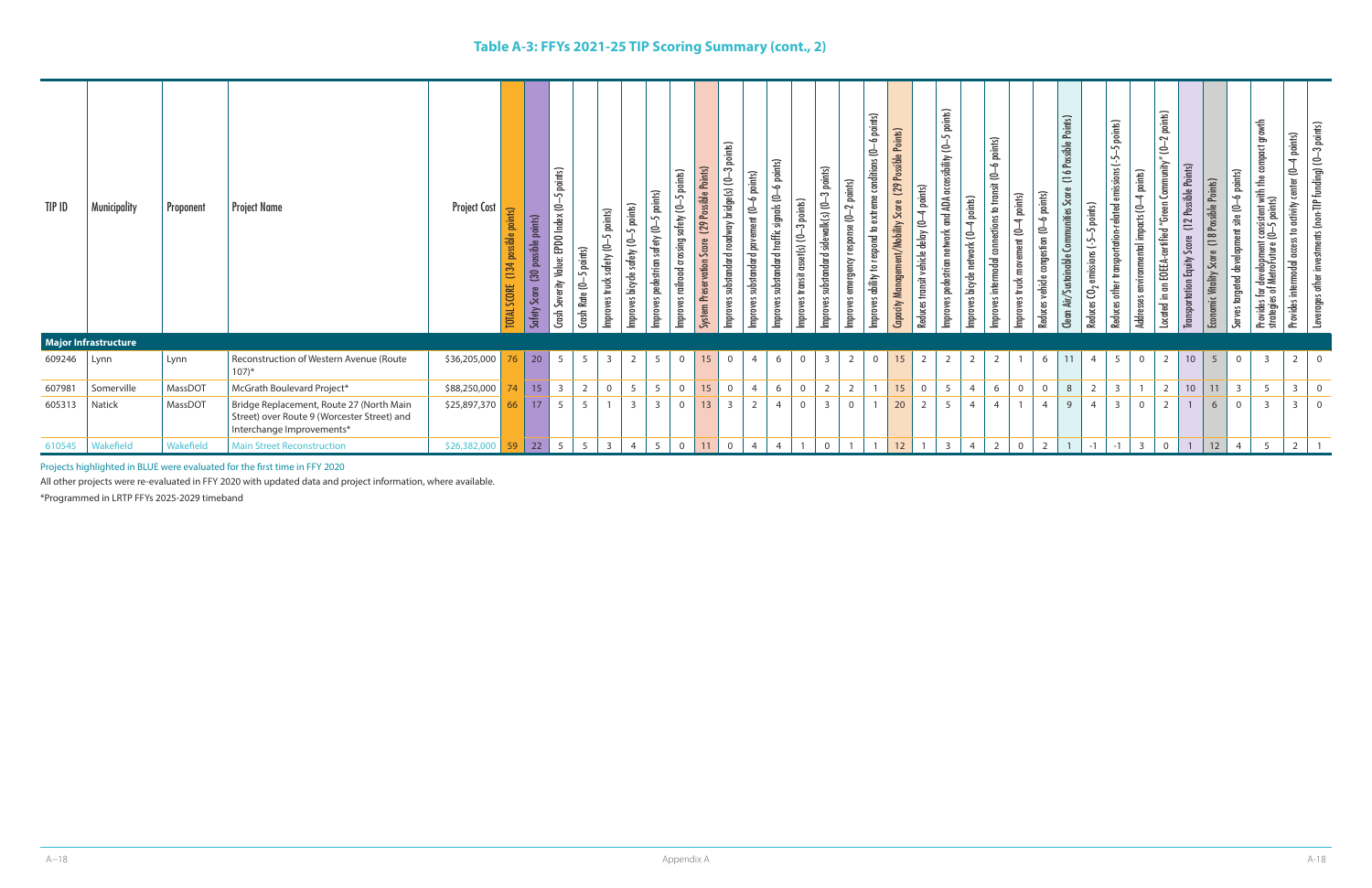# **Table A-4: FFY 2021 Community Connections Program Universe of Projects**

| <b>Municipality</b>   | <b>Project Type</b>                                                                                                              | <b>Project Concept</b>                                                                                                                                                                                                                                                                                                                                                                                                                                                            | <b>Potential Project Sponsor/Proponent*</b>     |
|-----------------------|----------------------------------------------------------------------------------------------------------------------------------|-----------------------------------------------------------------------------------------------------------------------------------------------------------------------------------------------------------------------------------------------------------------------------------------------------------------------------------------------------------------------------------------------------------------------------------------------------------------------------------|-------------------------------------------------|
| <b>ICC</b>            |                                                                                                                                  |                                                                                                                                                                                                                                                                                                                                                                                                                                                                                   |                                                 |
| Boston                | <b>Bicycle and Pedestrian Improvements</b>                                                                                       | Implement some of the recommendations contained in the Fairmount Line Station Access<br>Analysis, http://www.ctps.org/fairmount-station-access                                                                                                                                                                                                                                                                                                                                    | <b>City of Boston</b>                           |
| Boston                | Transit Operations and Improvements; Education and<br>Wayfinding                                                                 | Implement signage for commuter and intercity buses stopping curbside in downtown<br>Boston, in accordance with recommendations in Chapter 4 of the Massachusetts Regional<br>Bus Study, http://www.ctps.org/2013_mass_bus_study                                                                                                                                                                                                                                                   | City of Boston, MassDOT, bus carriers           |
| Boston                | <b>Transit Operations and Improvements</b>                                                                                       | Improve the waiting area for EZRide shuttle buses on Nashua Street outside of North<br>Station with weather-resistant shelters and seating                                                                                                                                                                                                                                                                                                                                        | City of Boston, Charles River TMA               |
| Cambridge             | Transit Operations and Improvements; Bicycle and Pedestrian<br>Improvements                                                      | 1) Pilot or permanent implementation of two bus lanes on access roads connecting the<br>Alewife T with Route 2, to benefit MBTA, TMA, and shuttle buses.<br>2) Safer crossing of Alewife Brook Parkway near Rindge Towers (public housing project),<br>better access between Rindge Ave. housing, Fresh Pond Mall, and Alewife train station<br>3) Pedestrian bridge from Alewife to Fresh Pond                                                                                   | City of Cambridge, Route 128 BC, Alewife TMA    |
| Cambridge, Somerville | <b>Bicycle and Pedestrian Improvements</b>                                                                                       | 1) Linking the Community Path Extension with the partially built Grand Junction Path (and   City of Cambridge, City of Somerville, DCR<br>the People's Pike near the I-90 project), the proposed Mystic to Charles Connector Friends<br>of the Mystic to Charles Connector, and the GLX Project.<br>2) Link the Rose Kennedy Greenway with the Charles River Paths. Fix the Charles River path<br>near the Museum of Science, including a dedicated bike lane in both directions. |                                                 |
| Everett, Somerville   | <b>Bicycle and Pedestrian Improvements</b>                                                                                       | Extension of Northern Strand Community Trail from Everett to Assembly Square.                                                                                                                                                                                                                                                                                                                                                                                                     | City of Everett, City of Somerville, MBTA       |
| Everett, Chelsea      | <b>Bicycle and Pedestrian Improvements</b>                                                                                       | Improve sidewalks, crosswalks, and other routes to transit along the route of the 112 and<br>other local buses.                                                                                                                                                                                                                                                                                                                                                                   | City of Everett, City of Chelsea                |
| Malden                | Transit Operations and Improvements; Bicycle and Pedestrian<br>Improvements                                                      | Implement more dedicated space for bicyclists, pedestrians, buses, and pickup/drop-off<br>near Malden Center Station.                                                                                                                                                                                                                                                                                                                                                             | City of Malden                                  |
| Melrose               | <b>Bicycle and Pedestrian Improvements</b>                                                                                       | Improving bike and pedestrian access between neighborhoods, transit stations,<br>commercial districts, and schools and parks.                                                                                                                                                                                                                                                                                                                                                     | <b>Town of Melrose</b>                          |
| Waltham, Newton       | <b>Transit Operations and Improvements</b>                                                                                       | Shuttle from Riverside MBTA station to Brandeis campus                                                                                                                                                                                                                                                                                                                                                                                                                            | Route 128 Business Council, Brandeis University |
| Watertown             | <b>Transit Operations and Improvements</b>                                                                                       | The Pleasant Street corridor, which has five new residential rental developments and an<br>existing redeveloped office park, is completely unserved by public transportation. The<br>WTMA is currently studying establishing shuttle service along the Pleasant Street corridor,<br>to connect residents and employees to Watertown Square, where they can access buses<br>to the Red Line and downtown. (More details available in documentation from Laura<br>Wiener.)          | Town of Watertown, Watertown TMA                |
| <b>MWRC</b>           |                                                                                                                                  |                                                                                                                                                                                                                                                                                                                                                                                                                                                                                   |                                                 |
| Ashland               | Transit Operations and Improvements; Bicycle and Pedestrian 1) First-mile/last-mile connections to commuter rail<br>Improvements | 2) Improve transit access to Ashland Commuter Rail station (shuttle to downtown/MWRTA<br>Route 5)                                                                                                                                                                                                                                                                                                                                                                                 | Town of Ashland, MWRTA                          |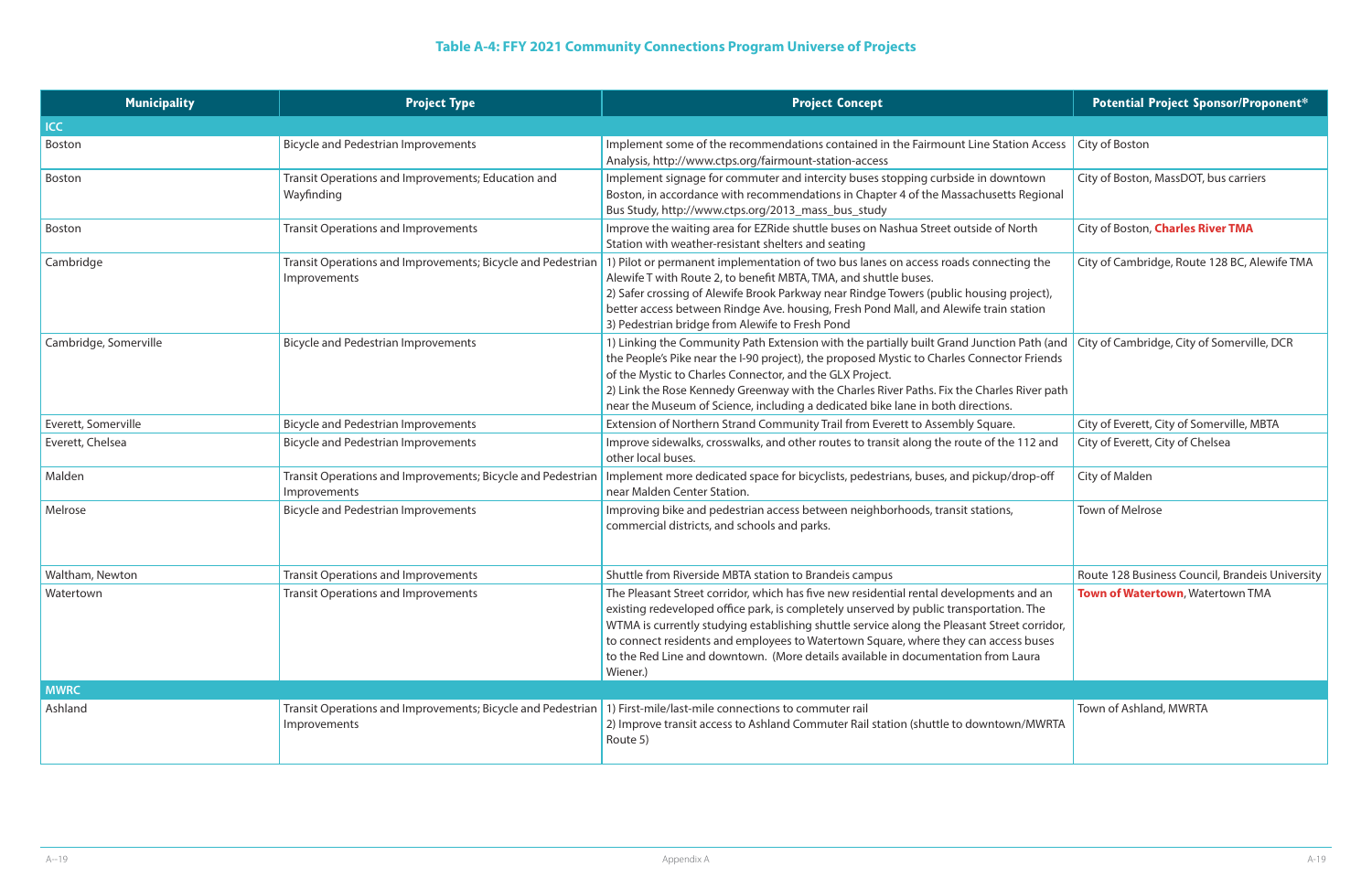# **Table A-4: FFY 2021 Community Connections Program Universe of Projects (cont.)**

| <b>Municipality</b> | <b>Project Type</b>                                                                                   | <b>Project Concept</b>                                                                                                                                                                                                                                                                                                                                                                                                                                                                                                                                                                                         | <b>Potential Project Sponsor/Proponent*</b>   |
|---------------------|-------------------------------------------------------------------------------------------------------|----------------------------------------------------------------------------------------------------------------------------------------------------------------------------------------------------------------------------------------------------------------------------------------------------------------------------------------------------------------------------------------------------------------------------------------------------------------------------------------------------------------------------------------------------------------------------------------------------------------|-----------------------------------------------|
| Framingham          | <b>Transit Operations and Improvements</b>                                                            | 1) Shuttle connection from Golden Triangle to downtown<br>2) Shuttle to Dennison Facilities                                                                                                                                                                                                                                                                                                                                                                                                                                                                                                                    | City of Framingham                            |
| Framingham          | <b>Parking Management</b>                                                                             | Expand park-and-ride in downtown Framingham                                                                                                                                                                                                                                                                                                                                                                                                                                                                                                                                                                    | City of Framingham                            |
| Natick              | <b>Parking Management</b>                                                                             | Parking expansion at Natick Center commuter rail station                                                                                                                                                                                                                                                                                                                                                                                                                                                                                                                                                       | <b>Town of Natick</b>                         |
| Natick              | <b>Bicycle and Pedestrian Improvements</b>                                                            | Connect Cochituate Rail Trail to Natick Center commuter rail station                                                                                                                                                                                                                                                                                                                                                                                                                                                                                                                                           | <b>Town of Natick</b>                         |
| Wellesley           | <b>Parking Management</b>                                                                             | Expanded parking at all three Wellesley commuter rail stations                                                                                                                                                                                                                                                                                                                                                                                                                                                                                                                                                 | Town of Wellesley                             |
| Weston, Wayland     | Parking Management; Transit Operations and Improvements                                               | Shuttle from downtown Wayland to Weston commuter rail stations                                                                                                                                                                                                                                                                                                                                                                                                                                                                                                                                                 | <b>Town of Weston, Town of Wayland</b>        |
| <b>MAGIC</b>        |                                                                                                       |                                                                                                                                                                                                                                                                                                                                                                                                                                                                                                                                                                                                                |                                               |
| Concord             | Bicycle and Pedestrian Improvements; Transit Operations and<br>Improvements; Education and Wayfinding | 1) Improve pedestrian, bicycle, and transit connections to West Concord station<br>2)<br>Implement wayfinding strategies and signage along the Bruce Freeman Rail Trail 3)<br>Recommendations pursuant to 2016 CTPS technical assistance memos                                                                                                                                                                                                                                                                                                                                                                 | Town of Concord                               |
| Lexington           | <b>Transit Operations and Improvements</b>                                                            | Consolidate multiple shuttles operating on Hayden Ave. in Lexington                                                                                                                                                                                                                                                                                                                                                                                                                                                                                                                                            | Town of Lexington, Route 128 Business Council |
| <b>NSTF</b>         |                                                                                                       |                                                                                                                                                                                                                                                                                                                                                                                                                                                                                                                                                                                                                |                                               |
| <b>Beverly</b>      | <b>Transit Operations and Improvements</b>                                                            | 1) Make Beverly Depot a mobility hub. Connect to bikeshare, uber, car-sharing in an<br>organized way.<br>2) Connections for Cherry Hill manufacturing employees from Lynn, Beverly Depot                                                                                                                                                                                                                                                                                                                                                                                                                       | <b>City of Beverly</b>                        |
| <b>NSPC</b>         |                                                                                                       |                                                                                                                                                                                                                                                                                                                                                                                                                                                                                                                                                                                                                |                                               |
| Reading             | Transit Operations and Improvements; Bicycle and Pedestrian<br>Improvements                           | 1) Better connectivity from Walkers Brook to downtown, including possibly establishing a<br>multimodal path next to the MBTA tracks to accommodate the many people who already<br>walk along the tracks because it's the shortest way to get from the Walker's Brook area to<br>downtown.<br>2) Creation of remote parking with a shuttle service to open up prime parking spaces by<br>the commuter rail, which are currently occupied all day by commuters and thus aren't<br>available to patrons of downtown businesses<br>3) More bike lanes and sidewalks. Road diet on South Main (Rte. 28) as a start. | <b>Town of Reading</b>                        |
| Winchester          | <b>Parking Management</b>                                                                             | Parking will be lost at Winchester Center during (and after?) reconstruction. Provide a<br>shuttle from off-site parking to compensate.                                                                                                                                                                                                                                                                                                                                                                                                                                                                        | Town of Winchester                            |
| <b>SSC</b>          |                                                                                                       |                                                                                                                                                                                                                                                                                                                                                                                                                                                                                                                                                                                                                |                                               |
| Cohasset            | <b>Bicycle and Pedestrian Improvements</b>                                                            | Bicycle and pedestrian approaches to station are dangerous, especially on Sohier St.                                                                                                                                                                                                                                                                                                                                                                                                                                                                                                                           | Town of Cohasset                              |
| Hingham             | <b>Bicycle and Pedestrian Improvements</b>                                                            | Bicycle and pedestrian approaches to station are dangerous, especially intersection of<br>Kilby St./Route 3A                                                                                                                                                                                                                                                                                                                                                                                                                                                                                                   | Town of Hingham                               |
| Hull                | <b>Transit Operations and Improvements</b>                                                            | Better (shuttle?) connections from town to Hull commuter rail station                                                                                                                                                                                                                                                                                                                                                                                                                                                                                                                                          | Town of Hull                                  |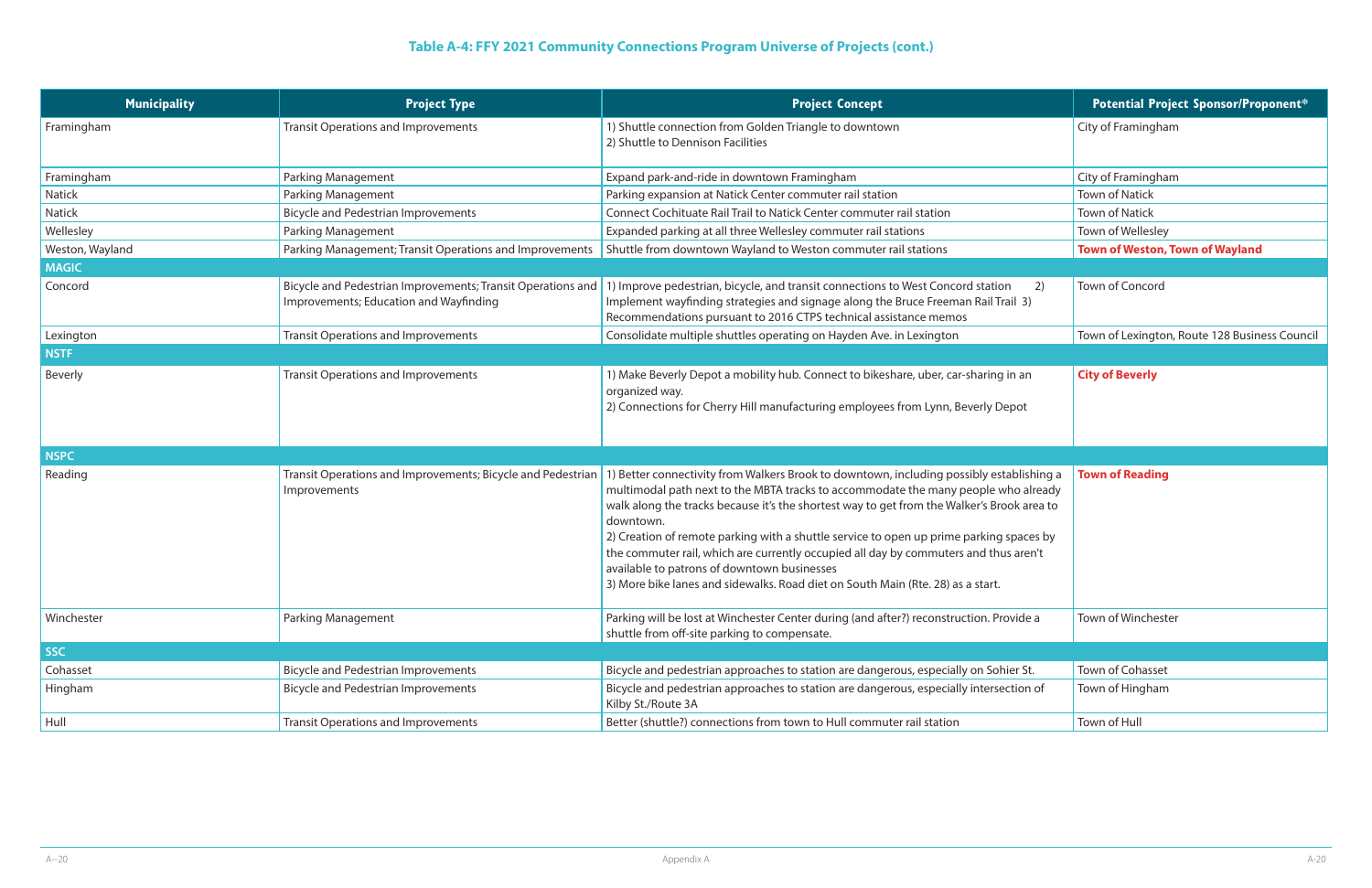# **Table A-4: FFY 2021 Community Connections Program Universe of Projects**

| <b>Municipality</b>                  | <b>Project Type</b>                                                         | <b>Project Concept</b>                                                                                                                                                                                                                                                                                                                                                                                                                                                                                                                                                                                                                                                                                                                                                                                                                                                                                                                                                                                                                                                                | <b>Potential Project Sponsor/Proponent*</b>                                  |
|--------------------------------------|-----------------------------------------------------------------------------|---------------------------------------------------------------------------------------------------------------------------------------------------------------------------------------------------------------------------------------------------------------------------------------------------------------------------------------------------------------------------------------------------------------------------------------------------------------------------------------------------------------------------------------------------------------------------------------------------------------------------------------------------------------------------------------------------------------------------------------------------------------------------------------------------------------------------------------------------------------------------------------------------------------------------------------------------------------------------------------------------------------------------------------------------------------------------------------|------------------------------------------------------------------------------|
| <b>TRIC</b>                          |                                                                             |                                                                                                                                                                                                                                                                                                                                                                                                                                                                                                                                                                                                                                                                                                                                                                                                                                                                                                                                                                                                                                                                                       |                                                                              |
| Canton                               | Transit Operations and Improvements; Bicycle and Pedestrian<br>Improvements | "1) Improve pedestrian, cyclist, or transit accommodations for the many senior living and<br>low-income multifamily developments along Rte. 138 in Canton.<br>2) The 716 bus doesn't run frequently enough and has no sheltered bus stop locations<br>along the Washington Street corridor.<br>3) Implement the recommendations made in the Boston MPO study of the Route 138<br>corridor<br>4) Reestablish first and last mile connections for Royall St. Once served by the RaiLink<br>Shuttle (NVTMA) to the Route 128 Commuter Rail, Quincy Adam, Mattapan, and<br>Ashmont Red Line Stations. Originally, two shuttles were funded with CMAQ funds and<br>contributions from several employer partners. Once funding ended many businesses<br>dropped out. One shuttle remained in service, which was privately funded by Reebok and<br>Computershare. Reebok added an Express shuttle to the commuter rail from March 2016-<br>October 2017. Due to Reebok's move to the Seaport and a significant workforce reduction<br>at Computershare, service was suspended in April 2018. | Town of Canton, Neponset Valley TMA                                          |
| Dedham, Norwood, Foxborough, Walpole | Transit Operations and Improvements; Bicycle and Pedestrian<br>Improvements | 1) Legacy Place fixed-route and shuttle improvements<br>2) Patriot Place shuttles<br>3) Employee access to Route 1 from MBTA 34E and other transit stops, especially safe<br>pedestrian/bicycle environment<br>4) Shuttle from Norwood commuter rail stations to Moderna and/or new 40B<br>developments in the same area                                                                                                                                                                                                                                                                                                                                                                                                                                                                                                                                                                                                                                                                                                                                                              | Towns of Dedham, Norwood, Foxborough,<br><b>Walpole; Neponset Valley TMA</b> |
| Sharon                               | <b>Parking Management</b>                                                   | Shuttle or innovative carpooling/ridesharing arrangement from off-site parking to Sharon<br>train station. Town is considering building a parking structure.                                                                                                                                                                                                                                                                                                                                                                                                                                                                                                                                                                                                                                                                                                                                                                                                                                                                                                                          | <b>Town of Sharon, Neponset Valley TMA</b>                                   |

|                                                                    | <b>Potential Project Sponsor/Proponent*</b>                                  |
|--------------------------------------------------------------------|------------------------------------------------------------------------------|
|                                                                    |                                                                              |
| iving and                                                          | Town of Canton, Neponset Valley TMA                                          |
| cations                                                            |                                                                              |
| te 138                                                             |                                                                              |
| aiLink<br>าds and<br>esses<br>eebok and<br>arch 2016–<br>reduction |                                                                              |
| <sub>/</sub> safe                                                  | Towns of Dedham, Norwood, Foxborough,<br><b>Walpole; Neponset Valley TMA</b> |
| to Sharon                                                          | <b>Town of Sharon, Neponset Valley TMA</b>                                   |

\*Bold red text indicates a project proponent or sponsor with whom MPO staff have had advanced conversations about the relevant project.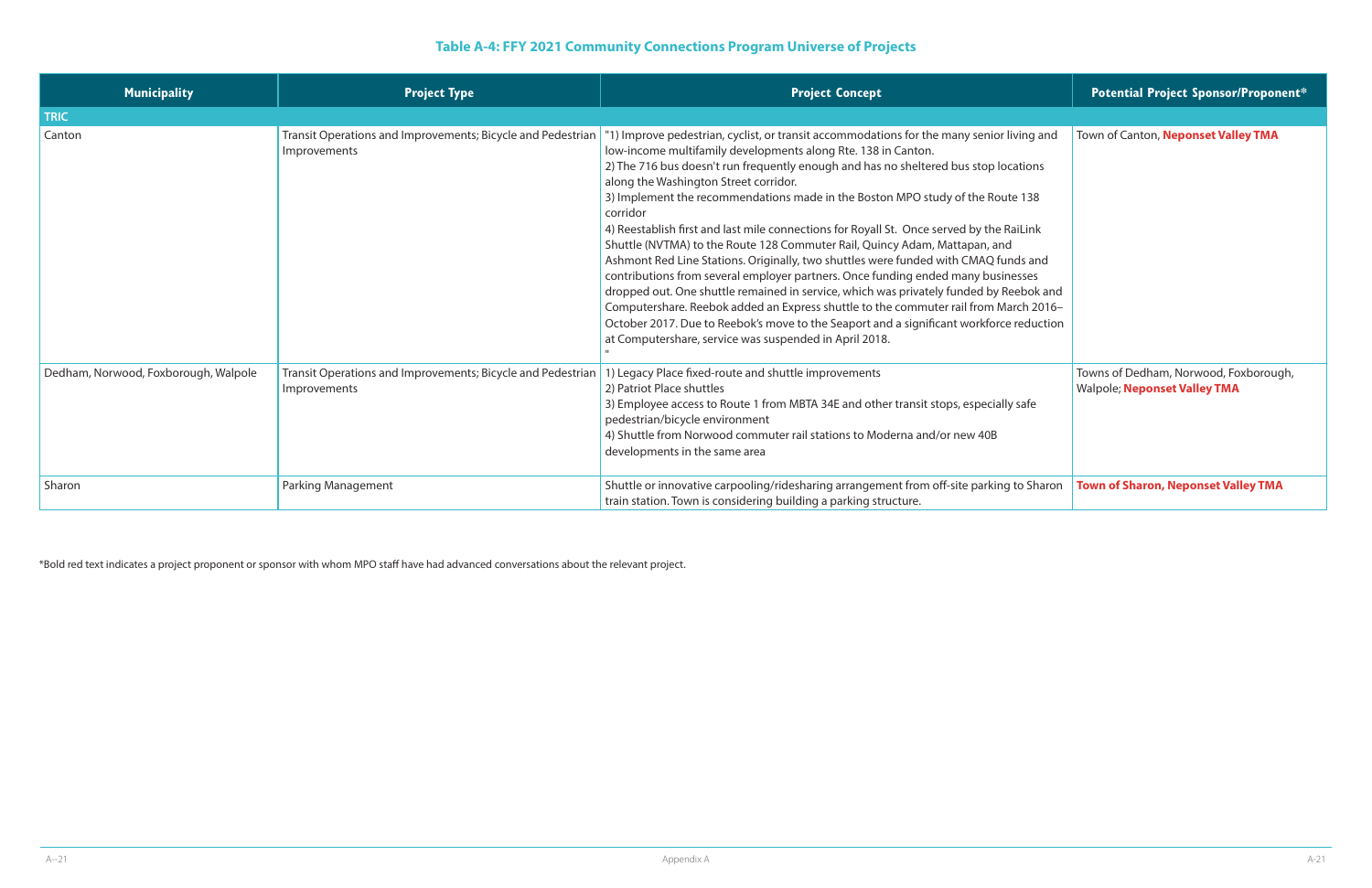quality benefit test based on a variety of data inputs

f project management staff, as provided by the proponent.

yment, residential, and civic activity hubs, such as dense areas

ith added incentive for connecting to frequent or high-quality

cted or off-road bicycle infrastructure.

Key

**Blue = Criteria that apply to all project**s

**Green = Criteria for capital projects**

### **Red/Pink = Criteria for operating projects**

| <b>OBJECTIVE</b>                                                                                                                                                                                                                                                                                                                                      | <b>CRITERIA</b>                                                                 | <b>FACTORS</b>                                                                                                   |
|-------------------------------------------------------------------------------------------------------------------------------------------------------------------------------------------------------------------------------------------------------------------------------------------------------------------------------------------------------|---------------------------------------------------------------------------------|------------------------------------------------------------------------------------------------------------------|
| <b>PROJECT ELIGIBILITY VERIFICATION</b>                                                                                                                                                                                                                                                                                                               |                                                                                 |                                                                                                                  |
| Each project funded through this program must show an air quality benefit when<br>analyzed through the MPO's air quality analysis process.                                                                                                                                                                                                            | Air Quality Analysis                                                            | Projects must pass a spreadsheet-based air quality benefit<br>customized to the type of project.                 |
| Projects must be ready to begin construction or operation by October 2020. Project<br>sponsors or proponents must demonstrate that they have gained support from<br>stakeholders and have the institutional capacity to carry out the project within the MPO<br>timeframe.                                                                            |                                                                                 |                                                                                                                  |
|                                                                                                                                                                                                                                                                                                                                                       | Proponent's Project Management Capacity                                         | Names, experience, and time commitment of project man                                                            |
| <b>GENERAL SCORING CRITERIA (30 possible points)</b>                                                                                                                                                                                                                                                                                                  |                                                                                 |                                                                                                                  |
| Network or connectivity value (6 points)                                                                                                                                                                                                                                                                                                              |                                                                                 |                                                                                                                  |
| The primary purpose of the Community Connections Program is to close gaps in the<br>transportation network, especially those in the first or last mile between transit and a<br>destination. Projects will be awarded points based on how effectively a proposed project<br>closes different types of gaps and makes travel easier or more efficient. | Connection to existing activity hubs and<br>residential developments (2 points) | Proximity of the project or service to employment, residen<br>of employment or housing.                          |
|                                                                                                                                                                                                                                                                                                                                                       | Connection to existing transit hubs (2 points)                                  | Proximity of the project to transit service, with added ince<br>service.                                         |
|                                                                                                                                                                                                                                                                                                                                                       | (2 points)                                                                      | Connection to other transportation infrastructure   Proximity of the project to sidewalk or protected or off-roa |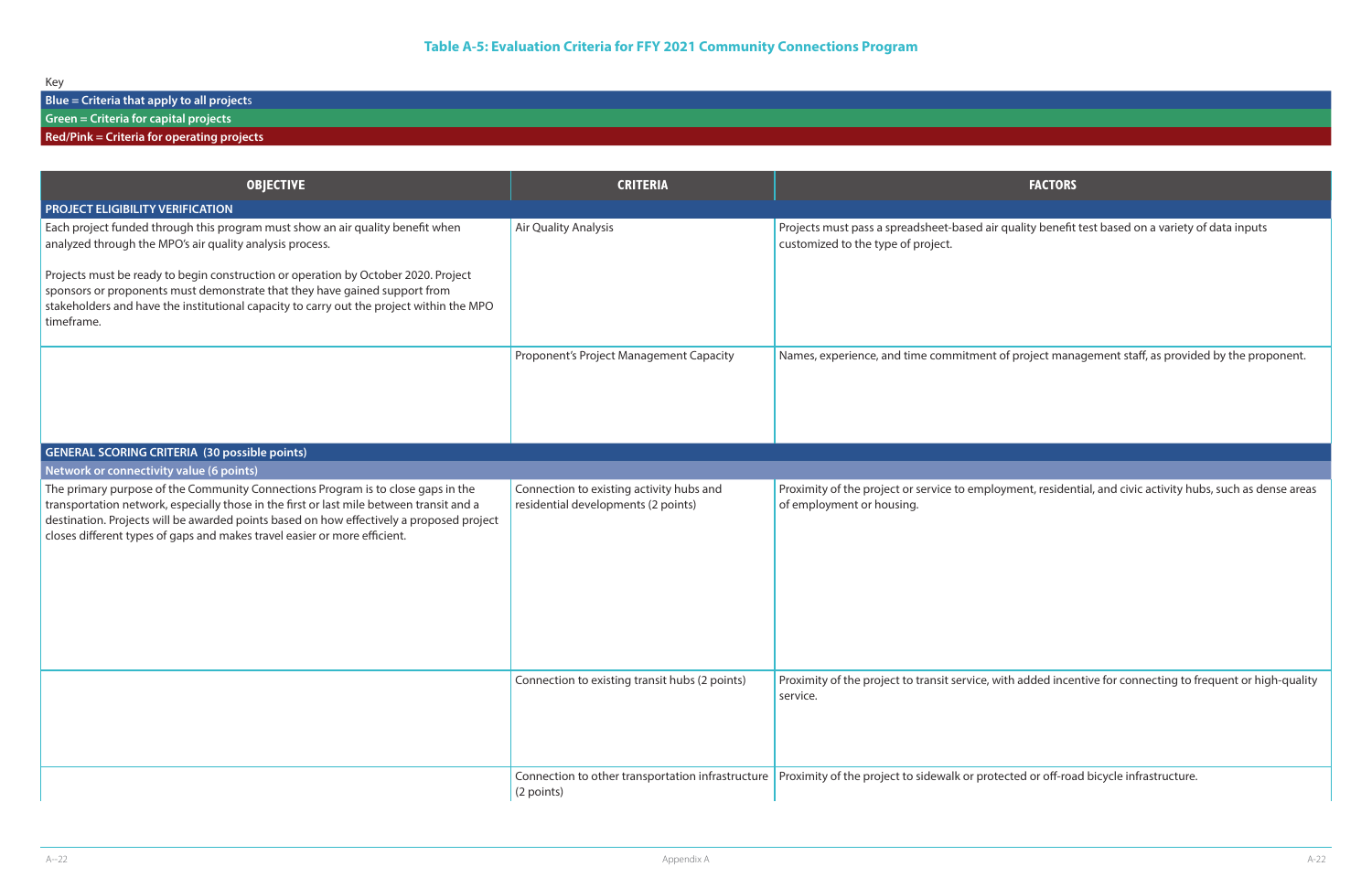igin) of entities collaborating to support the project.

Inclusion in a local comprehensive plan.

n the LRTP Needs Assessment or recommended in an MPO or

Inclusion in a MassDOT or other statewide study.

ty populations.

tomotive mobility by creating new connections or making trips letracting from or competing with existing transit options.

uality of analysis used to support them in the application

ections realistic.

## **Table A-5: Evaluation Criteria for FFY 2021 Community Connections Program**

| <b>OBJECTIVE</b>                                                                                                                                                                                                                                                                                                                                                                                                                                             | <b>CRITERIA</b>                                                                               | <b>FACTORS</b>                                                                                                        |
|--------------------------------------------------------------------------------------------------------------------------------------------------------------------------------------------------------------------------------------------------------------------------------------------------------------------------------------------------------------------------------------------------------------------------------------------------------------|-----------------------------------------------------------------------------------------------|-----------------------------------------------------------------------------------------------------------------------|
| Coordination or cooperation between multiple entities (5 points)<br>The MPO prioritizes collaboration among different entities in the transportation planning<br>process. Cooperative project planning and execution is particularly important for first-<br>mile and last-mile connections of the type that the Community Connections Program is<br>intended to facilitate. The cooperation can involve actors from both the public and private<br>sectors. | Number of collaborating entities (5 points)                                                   | Number and variety (judged by sector of origin) of entities                                                           |
| Inclusion in and consistency with local and regional plans (5 points)                                                                                                                                                                                                                                                                                                                                                                                        |                                                                                               |                                                                                                                       |
| A comprehensive planning process is important to ensure that projects occur in an<br>environment of collaboration and careful consideration rather than independently. This<br>criterion proposes to award points based on the extent to which a proposed project has<br>been included in prior plans at both the local and regional levels, and whether it meets<br>the goals of those plans.                                                               | Inclusion in local plans (2 points)                                                           | Whether the project is included as a need or priority in a lo                                                         |
|                                                                                                                                                                                                                                                                                                                                                                                                                                                              | Inclusion in MPO plans (2 points)                                                             | Whether the project is identified as a need in the LRTP Nee<br>MAPC study.                                            |
|                                                                                                                                                                                                                                                                                                                                                                                                                                                              | Inclusion in statewide plans (1 point)                                                        | Whether the project is included as a need or priority in a M                                                          |
| <b>Transportation equity (5 points)</b>                                                                                                                                                                                                                                                                                                                                                                                                                      |                                                                                               |                                                                                                                       |
| The MPO seeks to target investments to areas that benefit a high percentage of low-<br>income and minority populations; minimize any burdens associated with MPO-funded<br>projects in low-income and minority areas; and break down barriers to participation in<br>MPO-decision making.<br><b>Generation of mode shift (4 points)</b>                                                                                                                      | Serves a demographic of transportation equity<br>concern, as identified by the MPO (5 points) | The extent to which the project serves equity populations.                                                            |
| Another primary purpose of the Community Connection Program is to enable modal<br>shift from SOV to transit or other modes. This criterion would award points based on the<br>project's effectiveness at creating mode shift and/or enabling trips that were previously<br>impossible by non-SOV modes.                                                                                                                                                      | Allow new trips that would not be otherwise<br>possible without a car (4 points)              | Whether the project adds to overall non-automotive mobi<br>possible that were not previously, without detracting from |
| <b>Demand projection (4 points)</b>                                                                                                                                                                                                                                                                                                                                                                                                                          |                                                                                               |                                                                                                                       |
| Gaining an understanding of how many transportation network users a project will reach<br>is crucial for understanding its cost-effectiveness.                                                                                                                                                                                                                                                                                                               | Overall demand estimate (2 points)                                                            | Presence of demand/usage estimates and quality of analys<br>materials.                                                |
|                                                                                                                                                                                                                                                                                                                                                                                                                                                              | Staff evaluation of demand estimate (2 points)                                                | Whether staff judge the demand/usage projections realist                                                              |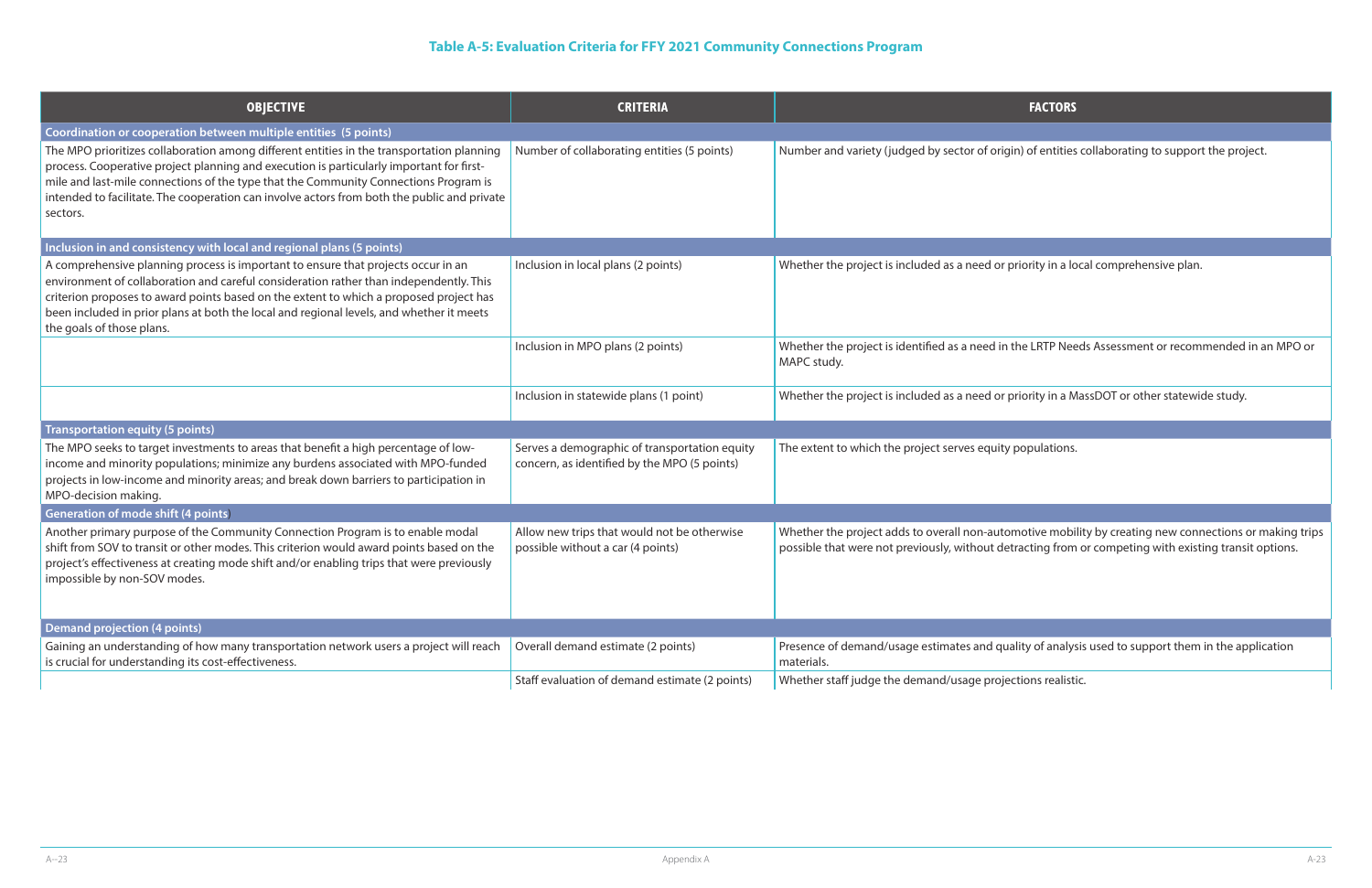exinfrastructure and effectiveness of the expected safety

the infrastructure and effectiveness of the expected safety

the application and whether the analysis is qualitative or

get and points) including the entity responsible for it and a source of  $\epsilon$ 

mpact, positive or negative.

oresent and realistic.

s is present and realistic.

ent and realistic.

pposed fare structure and explanation thereof.

ing for the project (reflecting a local match to MPO funds) for 0,

## **Table A-5: Evaluation Criteria for FFY 2021 Community Connections Program**

| <b>OBJECTIVE</b>                                                                                                                                                                                                                                                                                                                                                                                                                                                                                                                                                         | <b>CRITERIA</b>                                                        | <b>FACTORS</b>                                                                         |
|--------------------------------------------------------------------------------------------------------------------------------------------------------------------------------------------------------------------------------------------------------------------------------------------------------------------------------------------------------------------------------------------------------------------------------------------------------------------------------------------------------------------------------------------------------------------------|------------------------------------------------------------------------|----------------------------------------------------------------------------------------|
| TYPE-SPECIFIC EVALUATION CRITERIA: CAPITAL PROJECTS (30 points)                                                                                                                                                                                                                                                                                                                                                                                                                                                                                                          |                                                                        |                                                                                        |
| <b>SAFETY BENEFITS (12 points)</b>                                                                                                                                                                                                                                                                                                                                                                                                                                                                                                                                       |                                                                        |                                                                                        |
| <b>Bicycle safety (6 points)</b>                                                                                                                                                                                                                                                                                                                                                                                                                                                                                                                                         |                                                                        |                                                                                        |
| Improving safety on the regional transportation network is one of the MPO's key goals.<br>This criterion would award points to projects that improve safety for the most vulnerable<br>users of the network - people walking and people riding bicycles. An overall score of<br>the effectiveness of bicycle safety countermeasures will be made through professional<br>judgement comparing existing facilities, safety issues, use, and desired/anticipated use to<br>the proposed bicycle safety countermeasures planned to be implemented as part of the<br>project. | Total effectiveness of bicycle safety<br>countermeasures (6 points)    | Existing and potential bicyclist usage of the infrastructure<br>improvements.          |
| Pedestrian safety (6 points)                                                                                                                                                                                                                                                                                                                                                                                                                                                                                                                                             |                                                                        |                                                                                        |
| An overall score of the effectiveness of pedestrian safety countermeasures will be made<br>through professional judgement comparing existing facilities, safety issues, use, and<br>desired/anticipated use to the proposed pedestrian safety countermeasures planned to<br>be implemented as part of the project.                                                                                                                                                                                                                                                       | Total effectiveness of pedestrian safety<br>countermeasures (6 points) | Existing and potential pedestrian usage of the infrastructu<br>improvements.           |
| Lifecycle cost-effectiveness (10 points)                                                                                                                                                                                                                                                                                                                                                                                                                                                                                                                                 |                                                                        |                                                                                        |
| In addition to the initial construction costs, the MPO is concerned that projects funded<br>through the Community Connection Program remain fiscally sustainable after MPO-<br>awarded funding runs out. Projects proposed to the program should be cost-effective<br>compared to potential alternatives, and proponents should demonstrate that local<br>maintenance budgets will be able to accommodate the increased costs of maintaining<br>the project.                                                                                                             | Lifecycle Alternatives Analysis (5 Points)                             | Presence of a cost-effectiveness analysis in the application<br>quantitative.          |
|                                                                                                                                                                                                                                                                                                                                                                                                                                                                                                                                                                          | Maintenance budget and plan (5 Points)                                 | Identification of a maintenance plan for the project, includ<br>funds.                 |
| Resilience to weather and environmental hazards (8 points)                                                                                                                                                                                                                                                                                                                                                                                                                                                                                                               |                                                                        |                                                                                        |
| Resilience in the face of increasingly destructive storms and weather hazards is a growing<br>concern in the Boston region, and is codified in the MPO's System Preservation goal.<br>Project proponents should demonstrate that their project will not cause damage to<br>a sensitive ecosystem and that it will be able to resist damage from extreme weather<br>events.                                                                                                                                                                                               | Impact on areas of environmental concern (6<br>points)                 | Magnitude of the project's environmental impact, positive                              |
|                                                                                                                                                                                                                                                                                                                                                                                                                                                                                                                                                                          | Relationship to resilience plans (2 points)                            | Whether the project is included in local resilience plans.                             |
| <b>TYPE-SPECIFIC CRITERIA: OPERATIONAL PROJECTS</b>                                                                                                                                                                                                                                                                                                                                                                                                                                                                                                                      |                                                                        |                                                                                        |
| <b>Long-Term Financial Plan (12 points)</b>                                                                                                                                                                                                                                                                                                                                                                                                                                                                                                                              |                                                                        |                                                                                        |
|                                                                                                                                                                                                                                                                                                                                                                                                                                                                                                                                                                          | Annual operating costs (2 points)                                      | Whether the estimate of operating costs is present and rea                             |
|                                                                                                                                                                                                                                                                                                                                                                                                                                                                                                                                                                          | Annual maintenance costs (1 point)                                     | Whether the estimate of maintenance costs is present and                               |
|                                                                                                                                                                                                                                                                                                                                                                                                                                                                                                                                                                          | All other costs (1 point)                                              | Whether the estimate of other costs is present and realistic                           |
|                                                                                                                                                                                                                                                                                                                                                                                                                                                                                                                                                                          | Fare structure (2 points)                                              | Presence of a detailed description of the proposed fare str                            |
|                                                                                                                                                                                                                                                                                                                                                                                                                                                                                                                                                                          | Plan for fiscal sustainability (6 points)                              | Whether the application identifies full funding for the proj<br>1, 2, 3 or more years. |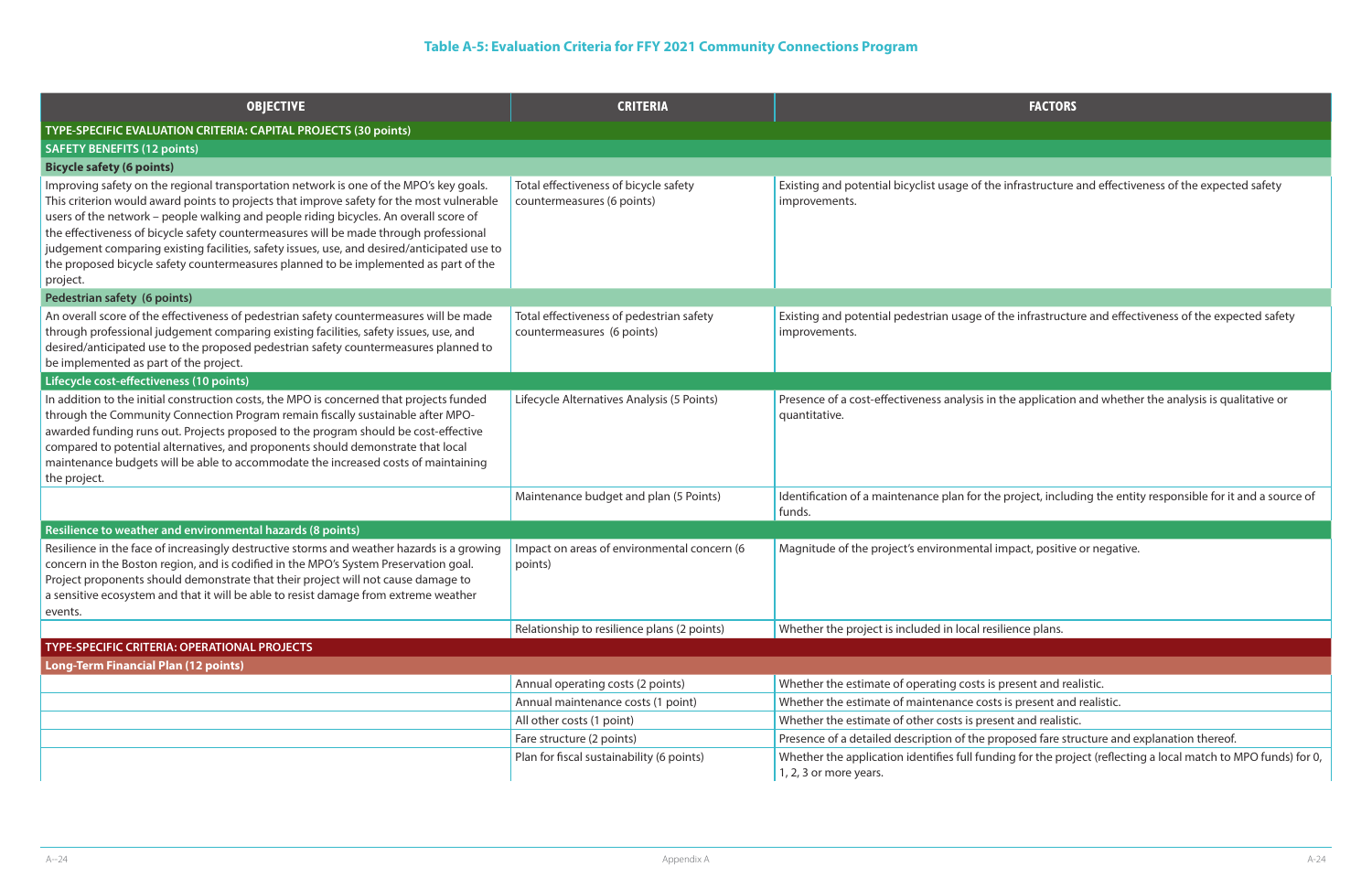r contracting plans and the background of the operator.

If for monitoring service, and sharing the data with the MPO. a ridership survey and the frequency with which it will be

arketing effort.

## **Table A-5: Evaluation Criteria for FFY 2021 Community Connections Program**

| <b>OBJECTIVE</b>                              | <b>CRITERIA</b>                         | <b>FACTORS</b>                                                                                                                                           |
|-----------------------------------------------|-----------------------------------------|----------------------------------------------------------------------------------------------------------------------------------------------------------|
| Service Plan (10 points)                      |                                         |                                                                                                                                                          |
|                                               | Service Plan (4 points)                 | Presence of details on:<br>• Plans for ADA compliance<br>• Frequency and routing of service<br>• How the service plans meet the need of projected riders |
|                                               | Operational/contracting plan (4 points) | Presence of details on administrative and/or contracting p                                                                                               |
|                                               | Marketing plan (2 points)               | Presence of a detailed description of a marketing plan.                                                                                                  |
| <b>Performance Monitoring Plan (8 points)</b> |                                         |                                                                                                                                                          |
|                                               | Data management plan (3 points)         | Inclusion of plans for data collection, analysis for monitorin                                                                                           |
|                                               | Passenger survey (2 points)             | Whether the application describes plans for a ridership sur<br>administered.                                                                             |
|                                               | Trip-level boarding counts (1 point)    | Presence of plans for trip-level data collection.                                                                                                        |
|                                               | Stop-level data collection (1 point)    | Presence of plans for stop-level data collection.                                                                                                        |
|                                               | Marketing evaluation (1 point)          | Presence of plans for an evaluation of the marketing effort                                                                                              |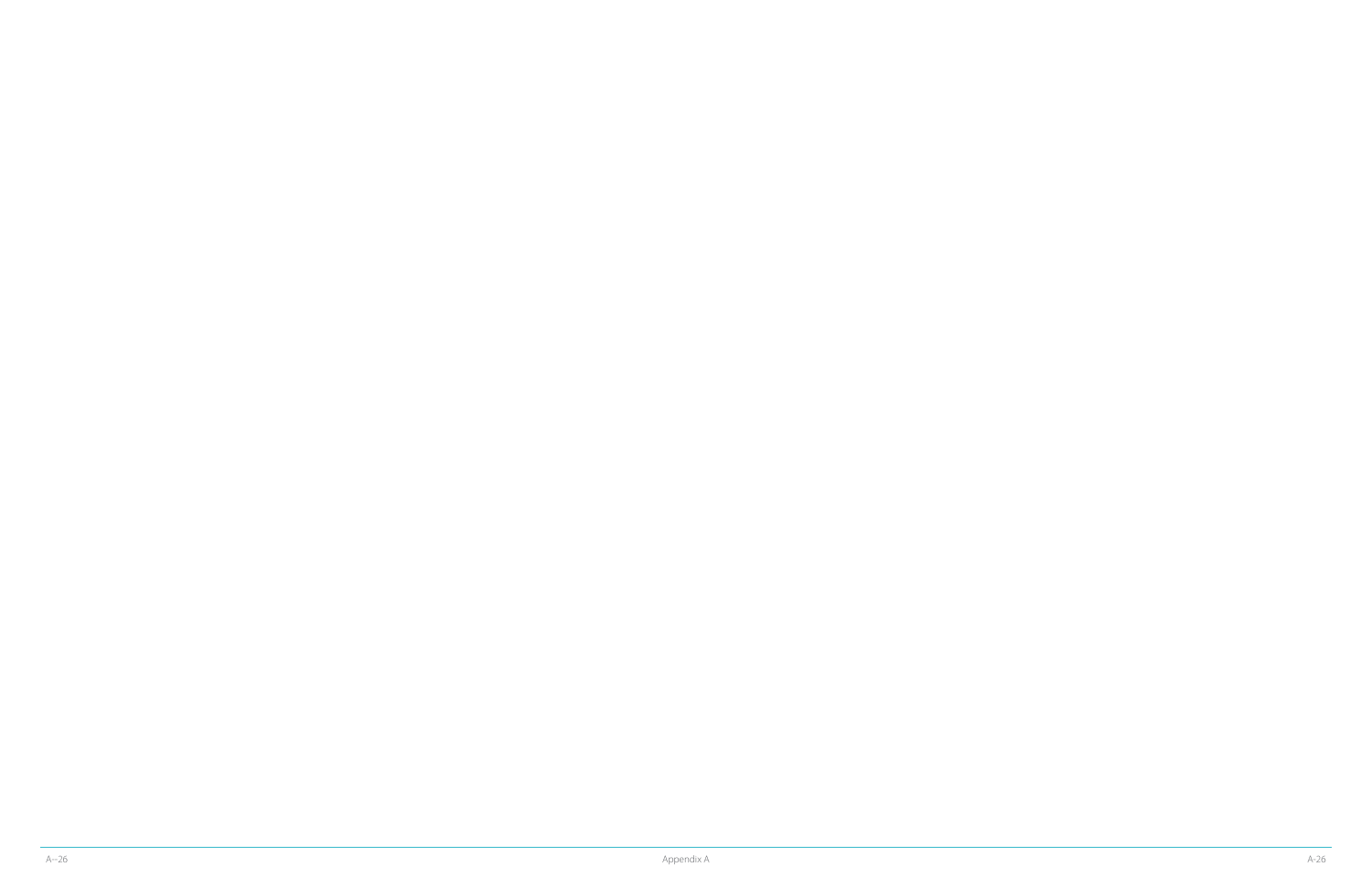

### **BACKGROUND**

The Global Warming Solutions Act of 2008 (GWSA) requires statewide reductions in greenhouse gas (GHG) emissions of 25 percent below 1990 levels by the year 2020, and 80 percent below 1990 levels by 2050. As part of the GWSA, the Executive Office of Energy and Environmental Affairs developed the Massachusetts Clean Energy and Climate Plan (CECP), which outlines programs to attain the 25 percent reduction by 2020—including a 7.6 percent reduction to be attributed to the transportation sector.

The Commonwealth's 13 metropolitan planning organizations (MPOs) are integrally involved in helping to achieve GHG emissions reductions mandated under the GWSA. The MPOs work closely with the Massachusetts Department of Transportation (MassDOT) and other involved agencies to develop common transportation goals, policies, and projects that will help to reduce GHG emissions levels statewide and meet the specific requirements of the GWSA regulation, *Global Warming Solutions Act Requirements for the Transportation Sector and the Massachusetts Department of Transportation (310 CMR 60.05).* The purpose of this regulation is to assist the Commonwealth in achieving its adopted GHG emissions reduction goals by requiring the following:

- MassDOT to demonstrate that its GHG emissions reduction commitments and targets are being achieved
- Each MPO to evaluate and track the GHG emissions and impacts of both its Long-Range Transportation Plan (LRTP) and Transportation Improvement Program (TIP)
- Each MPO, in consultation with MassDOT, to develop and use procedures to prioritize and select projects for its LRTP and TIP based on factors that account for GHG emissions and impacts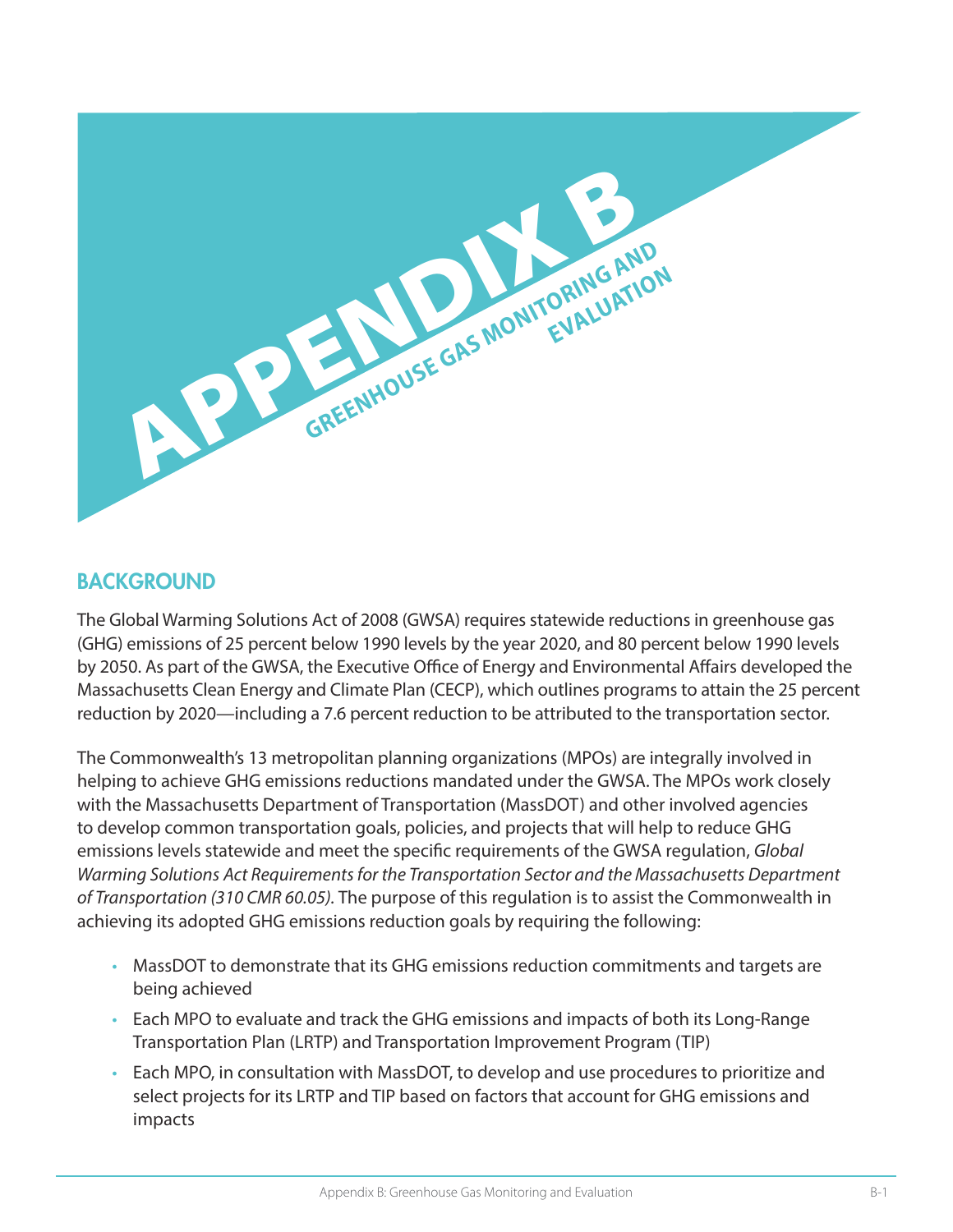The Commonwealth's MPOs are meeting the requirements of this regulation through the transportation goals and policies contained in their 2020 LRTPs, the major projects planned in their LRTPs, and the mix of new transportation projects that are programmed and implemented through their TIPs.

The GHG tracking and evaluation processes enable the MPOs and MassDOT to identify the anticipated GHG impacts of the planned and programmed projects, and to use information about GHG impacts as criteria to prioritize transportation projects. This approach is consistent with the GHG emissions reduction policies that promote healthy transportation modes through prioritizing and programming an appropriate balance of roadway, transit, bicycle, and pedestrian investments, as well as policies that support smart growth development patterns by creating a balanced multimodal transportation system.

## REGIONAL TRACKING AND EVALUATING LONG-RANGE TRANSPORTATION PLANS

MassDOT coordinated with MPOs and regional planning agencies to implement GHG tracking and to evaluate projects during the development of the LRTPs that were adopted in September 2011. This collaboration continued during the development of the LRTPs and amendments adopted in 2016, 2019, and 2020, and for the TIPs produced for federal fiscal years (FFYs) 2016–19, 2017–21, 2018–22, 2019–23, 2020–24, and 2021–25. Working together, MassDOT and the MPOs have attained the following milestones:

- As a supplement to the 2020 LRTPs, the MPOs have completed modeling and developed long-range statewide projections for GHG emissions produced by the transportation sector. The Boston Region MPO's travel demand model and the statewide travel demand model were used to project GHG emissions levels for 2018, 2019, and 2020 No-Build (base conditions). These projections were developed as part of amendments to 310 CMR 60.05 (adopted in August 2017 by the Massachusetts Department of Environmental Protection) to demonstrate that aggregate transportation GHG emissions reported by MassDOT will meet established annual GHG emissions targets.
- All of the MPOs have discussed climate change, addressed GHG emissions reduction projections in their LRTPs, and prepared statements affirming their support for reducing GHG emissions as a regional goal.

### TRACKING AND EVALUATING THE TRANSPORTATION IMPROVEMENT PROGRAM

In addition to monitoring the GHG impacts of projects in the LRTP that will add capacity to the transportation system, it also is important to monitor and evaluate the GHG impacts of all transportation projects that are programmed in the TIP. The TIP includes both the larger, capacityadding projects from the LRTP and smaller projects, which are not included in the LRTP but that may affect GHG emissions. The principal objective of this tracking is to enable the MPOs to evaluate the expected GHG impacts of different projects and to use this information as criteria to prioritize and program projects in future TIPs.

In order to monitor and evaluate the GHG impacts of TIP projects, MassDOT and the MPOs have developed approaches for identifying anticipated GHG emissions impacts of different types of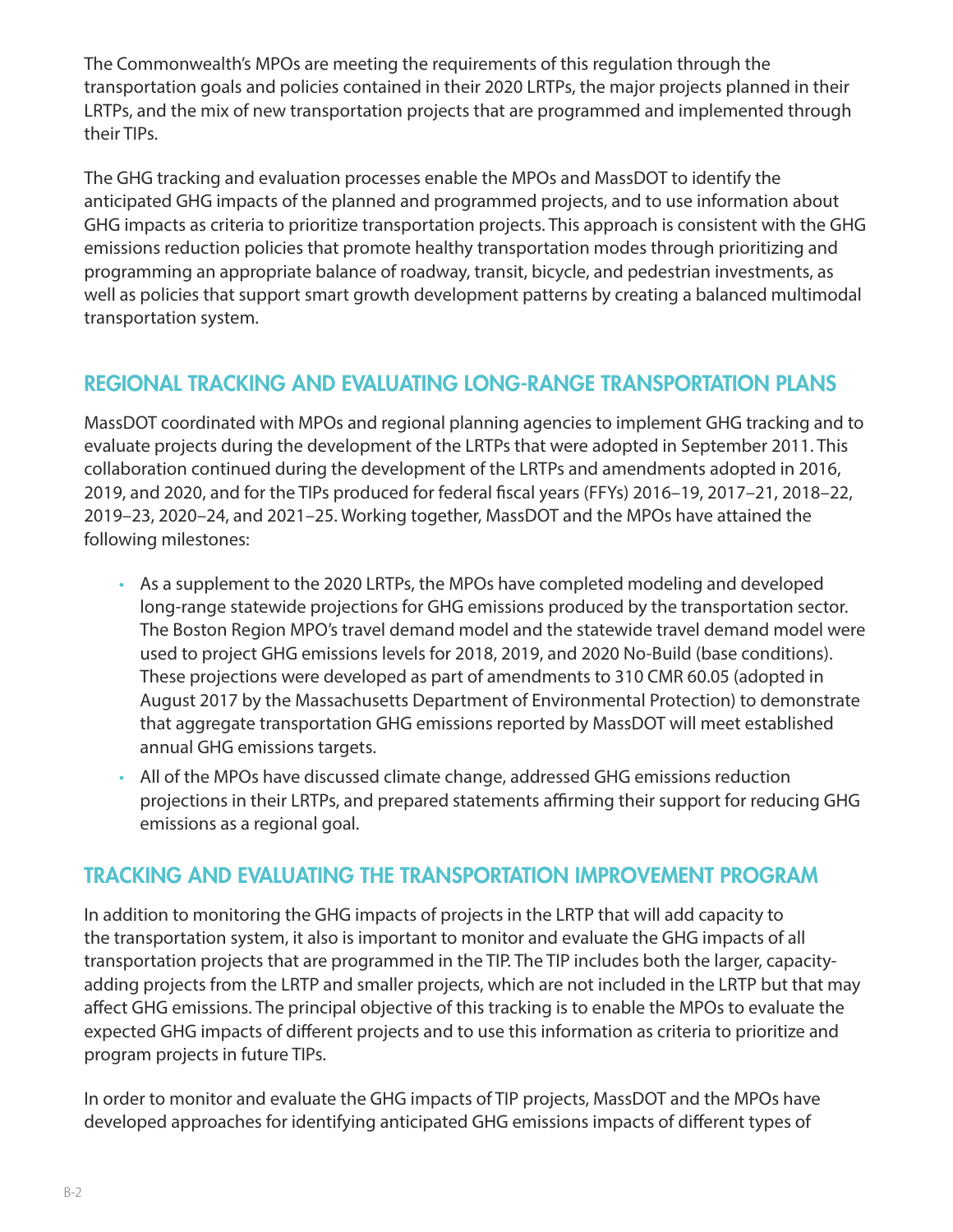projects. Since carbon dioxide (CO<sub>2</sub>) is the largest component of GHG emissions overall and is the focus of regulation 310 CMR 60.05, CO<sub>2</sub> has been used as a measure of the GHG emissions impacts of transportation projects in the TIP and LRTP.

All TIP projects have been sorted into two categories for analysis: 1) projects with quantified CO<sub>2</sub> impacts, and 2) projects with assumed CO $_{_2}$  impacts. Projects with quantified impacts consist of capacity-adding projects from the LRTP and projects from the TIP that underwent a Congestion Mitigation and Air Quality Improvement (CMAQ) program spreadsheet analysis. Projects with assumed impacts are those that would be expected to produce a minor decrease or increase in emissions, and those that would be assumed to have no CO<sub>2</sub> impact.

### **TRAVEL DEMAND MODEL**

Projects with quantified impacts include capacity-adding projects in the LRTP that were analyzed using the statewide travel demand model. No independent calculations were done for these projects during the development of the TIP.

### **OFF-MODEL METHODS**

MassDOT's Office of Transportation Planning provided spreadsheets that are used to determine projects' eligibility for funding through the CMAQ program. Typically, MPO staff uses data from projects' functional design reports, which are prepared when projects are at the 25 percent design phase, to conduct these calculations. Staff used these spreadsheets to calculate estimated projections of CO<sub>2</sub> for each project, in compliance with GWSA regulations. These estimates are shown in Tables B-1 and B-2. A note of "to be determined" is shown for those projects for which a functional design report was not yet available.

As part of the development of the FFYs 2021–25 TIP, analyses were done for the types of projects described below. A summary of steps performed in the analyses is provided.

## Traffic Operational Improvement

For an intersection reconstruction or signalization project that typically reduces delay and, therefore, idling, the following steps are taken:

- Step 1: Calculate the AM peak hour total intersection delay (seconds)
- Step 2: Calculate the PM peak hour total intersection delay (seconds)
- Step 3: Select the peak hour with the longer intersection delay
- Step 4: Calculate the selected peak hour total intersection delay with improvements
- Step 5: Calculate the vehicle delay in hours per day (assumes peak hour delay is 10 percent of daily delay)
- Step 6: Input the emissions factors for arterial idling speed from the US Environmental Protection Agency's Motor Vehicle Emission Simulator (MOVES)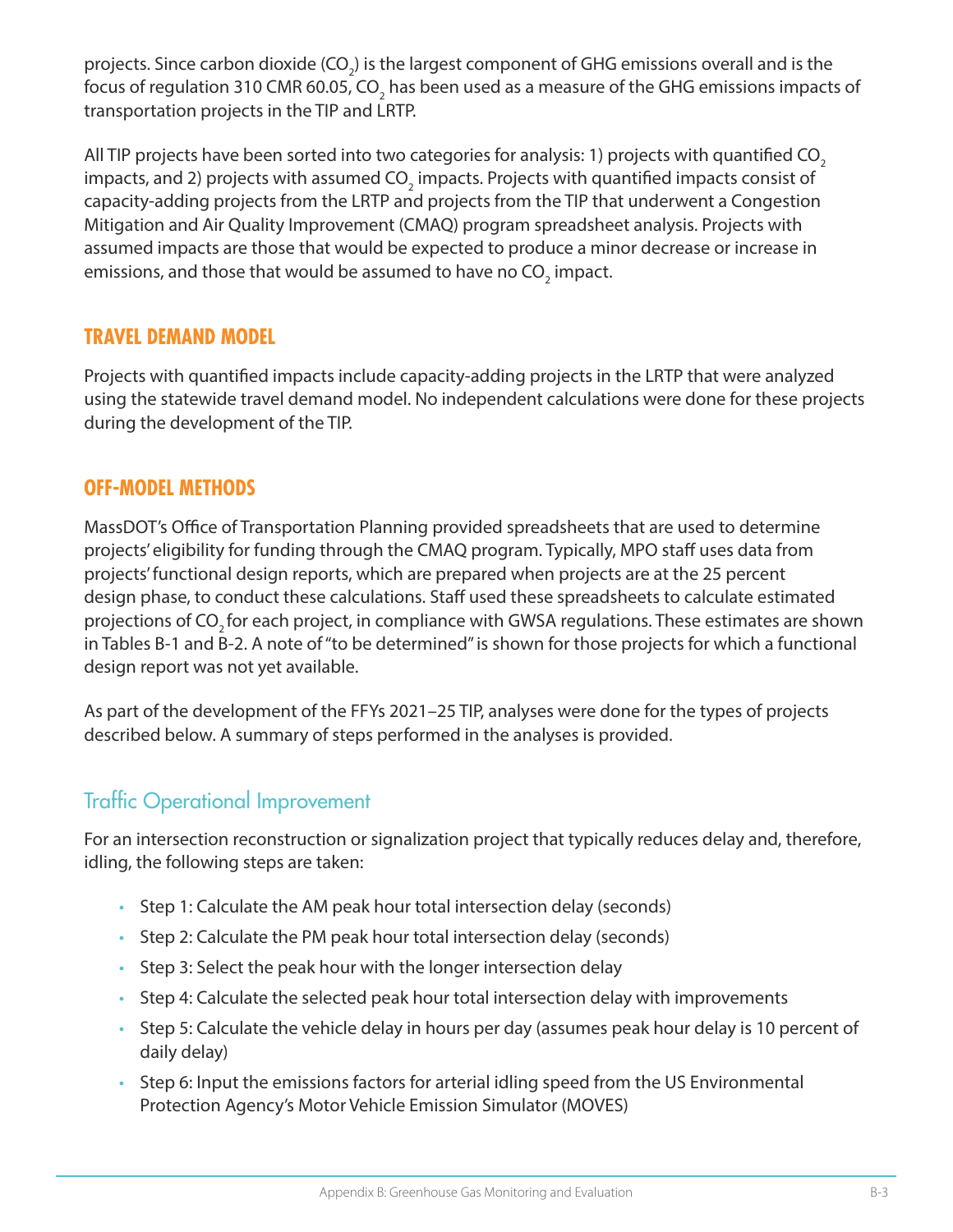- Step 7: Calculate the net emissions change in kilograms per day
- Step 8: Calculate the net emissions change in kilograms per year (seasonally adjusted)
- Step 9: Calculate the cost effectiveness (first year cost per kilogram of emissions reduced)

# Pedestrian and Bicycle Infrastructure

For a shared-use path that would enable more walking and biking trips and reduce automobile trips, the following steps are taken:

- Step 1: Calculate the estimated number of one-way trips based on the percentage of workers residing in the communities served by the facility and the communities' bicycle and pedestrian commuter mode share
- Step 2: Calculate the reduction in vehicle-miles traveled per day and per year (assumes each trip is the length of the facility and that the facility operates 200 days per year)
- Step 3: Input the MOVES emissions factors for the average commuter travel speed (assumes 35 miles per hour)
- Step 4: Calculate the net emissions change in kilograms per year (seasonally adjusted)
- Step 5: Calculate the cost effectiveness (first year cost per kilogram of emissions reduced)

## Bus Replacement

For a program that replaces old buses with new buses that reduce emissions or run on cleaner fuel, the following steps are taken:

- Step 1: Input the MOVES emissions factors for the average bus travel speed (assumes 18 miles per hour) for both the old model year bus and the new model year bus
- Step 2: Calculate the fleet vehicle-miles per day based on the vehicle revenue-miles and operating days per year
- Step 3: Calculate the net emissions change in kilograms per year (seasonally adjusted)
- Step 4: Calculate the cost effectiveness (first-year cost per kilogram of emissions reduced)

# Other Types of Projects

Calculations may be performed on the project types listed below:

- New and Additional Transit Service: A new bus or shuttle service that reduces automobile trips
- Park-and-Ride Lot: A facility that reduces automobile trips by encouraging high-occupancy vehicle (HOV) travel via carpooling or transit
- Alternative Fuel Vehicles: New vehicle purchases that replace traditional gas or diesel vehicles with alternative fuel or advanced technology vehicles
- Anti-Idling Strategies: Strategies that include incorporating anti-idling technology into fleets and using light-emitting diode (LED) lights on trucks for the purpose of illuminating worksites
- Bike-Share Projects: Programs in which bicycles are made available for shared use to individuals on a short-term basis, allowing each bicycle to serve several users per day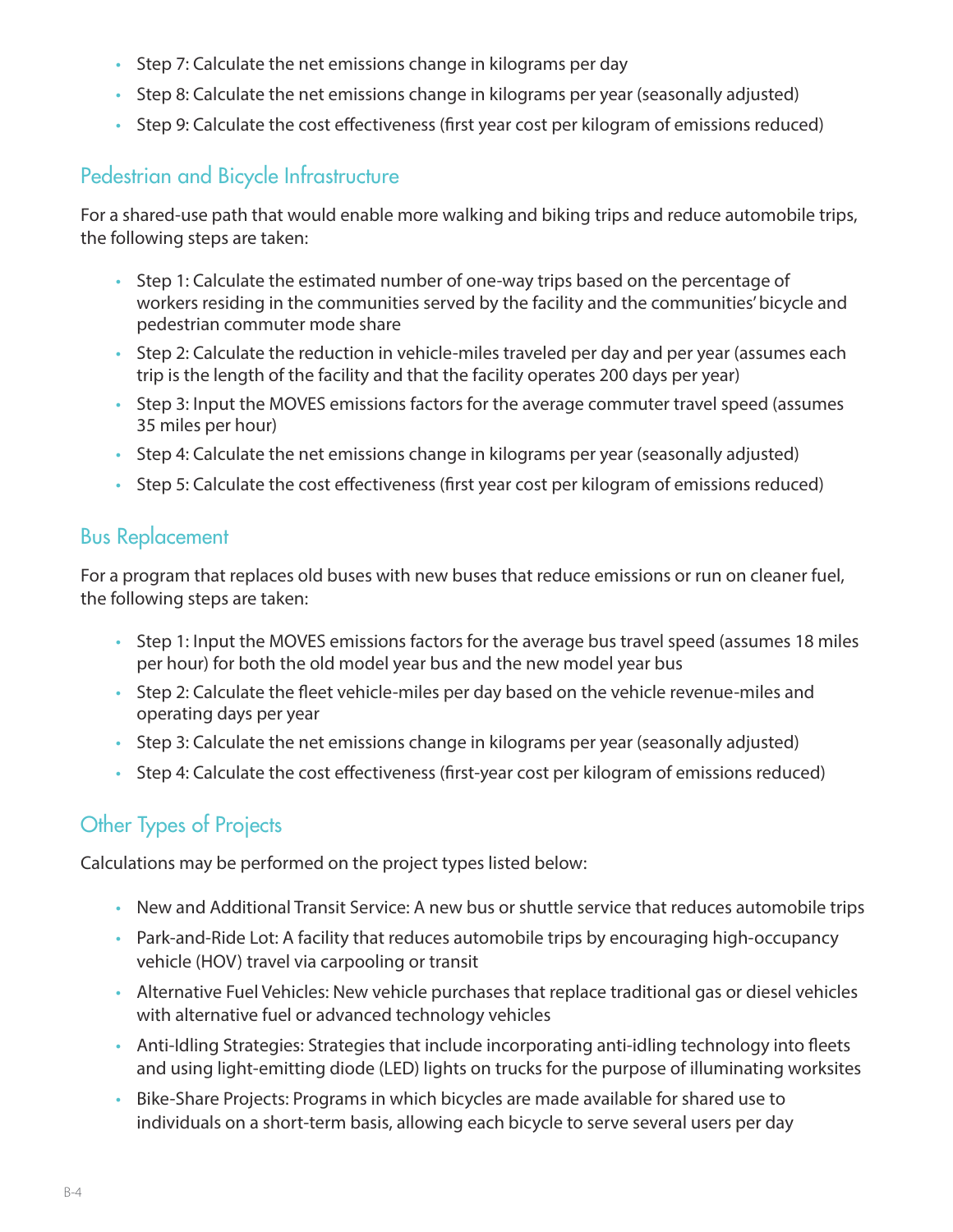- Induced Travel: Projects associated with a roadway capacity change that gives rise to new automobile trips
- Speed Reduction Projects: Projects that result in slower vehicle travel speeds and, therefore, reduced emissions
- Transit Signal Priority Projects: Technology at signalized intersections or along corridors that affect bus travel times
- Truck Stop Electrification: Technology that provides truck drivers with necessary services, such as heating, air conditioning, or appliances, without requiring them to idle their engines

## ANALYZING PROJECTS WITH ASSUMED IMPACTS

Projects that cannot be analyzed using the travel demand model or the spreadsheets described above are categorized either as projects with assumed decreases or increases in CO<sub>2</sub> emissions or as projects assumed to have no CO<sub>2</sub> emissions at all. These types of projects are described below.

# QUALITATIVE DECREASE OR INCREASE IN CO<sub>2</sub> EMISSIONS

Projects with assumed CO $_{_2}$  impacts are those that could produce a minor decrease or increase in emissions, but the change in emissions cannot be calculated with any precision. Examples include a bicycle rack installation, Safe Routes to School project, or transit marketing or customer service improvement. These projects are categorized as producing an assumed nominal increase or decrease in emissions.

# **NO CO** $_{\text{2}}$  **IMPACT**

Projects that do not change the capacity or use of a facility—for example, a resurfacing project that restores a roadway to its previous condition, or a bridge rehabilitation or replacement that restores the bridge to its previous condition—are assumed to have no CO $_2$  impact.

## SUMMARY OF CO<sub>2</sub> EMISSIONS FROM PROJECTS IN THE TRANSPORTATION IMPROVEMENT PROGRAM

Tables B-1 through B-4 display the CO $_{_2}$  impact analyses of projects funded in the FFYs 2021–25  $\,$ Highway Program (Table B-1) and Transit Program (Table B-2). Table B-3 summarizes the GHG impact analyses of highway projects completed in FFY 2020. Table B-4 summarizes the GHG impact analyses of transit projects completed in FFY 2020. A project is considered completed when the construction contract has been awarded or the transit vehicles have been purchased. More details about these projects are discussed in Chapter 3.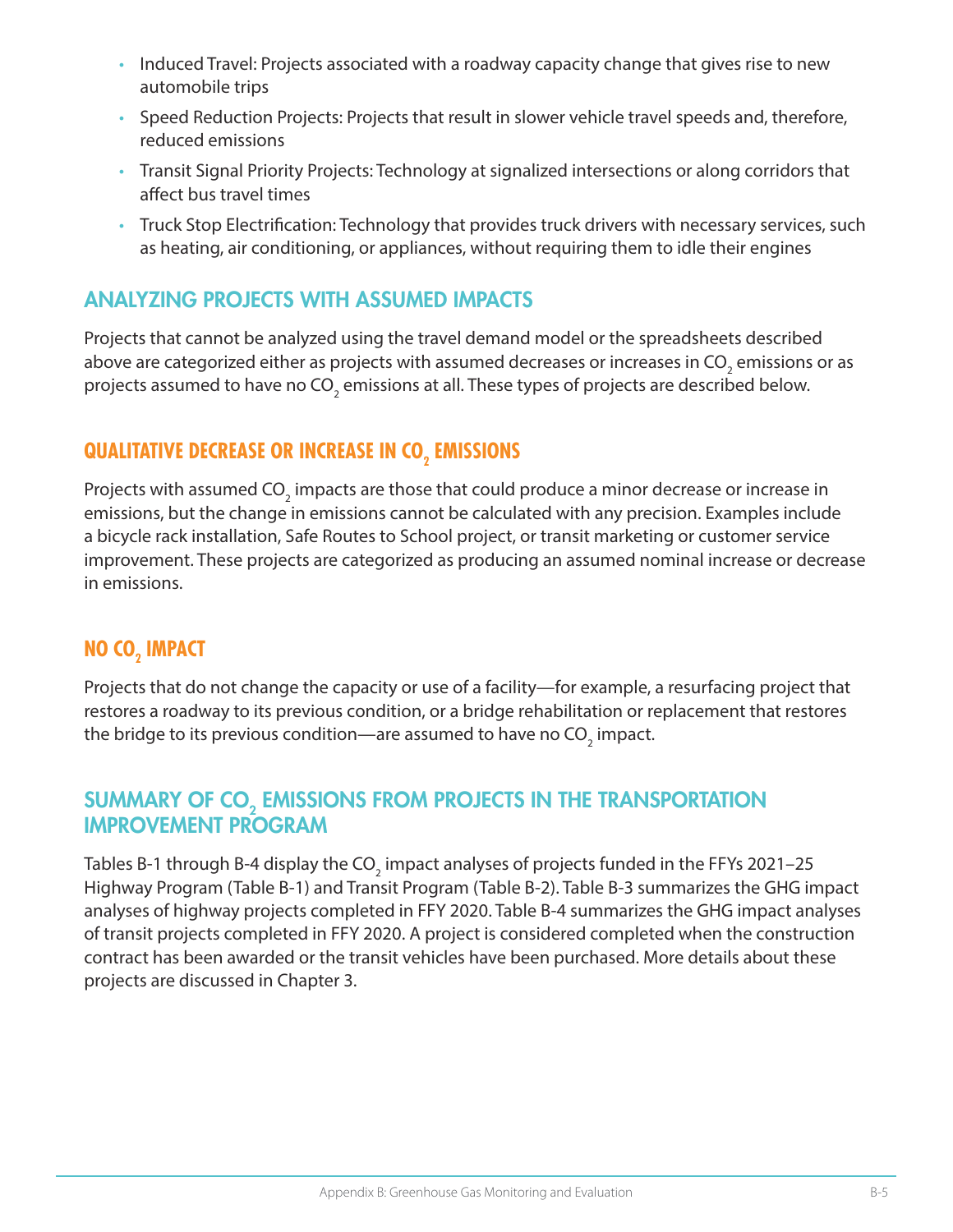| <b>MassDOT</b>    |                                                                                                                           | <b>GHG</b><br><b>Analysis</b> | GHG $CO2$<br><b>Impact</b> |                                                                                   |
|-------------------|---------------------------------------------------------------------------------------------------------------------------|-------------------------------|----------------------------|-----------------------------------------------------------------------------------|
| <b>Project ID</b> | <b>MassDOT Project Description</b>                                                                                        | <b>Type</b>                   | (kg/yr)                    | <b>GHG Impact Description</b>                                                     |
| 608229            | Acton - Intersection and Signal Improvements at<br>Kelley's Corner                                                        | Quantified                    | 111,958                    | Quantified decrease in emissions<br>from Complete Streets project                 |
| 607748            | Acton - Intersection and Signal Improvements on<br>Route 2 and Route 111 (Massachusetts Ave) at<br>Piper Rd and Taylor Rd | Oualitative                   |                            | Qualitative decrease in emissions                                                 |
| 610722            | Acton, Boxborough, Littleton - Pavement<br><b>Preservation Route 2</b>                                                    | Qualitative                   |                            | No assumed impact/negligible<br>impact on emissions                               |
| 609222            | Arlington - Spy Pond Sediment Removal                                                                                     | Qualitative                   |                            | No assumed impact/negligible<br>impact on emissions                               |
| 609531            | Arlington - Stratton School Improvements (SRTS)                                                                           | Qualitative                   |                            | Qualitative decrease in emissions                                                 |
| 604123            | Ashland - Reconstruction on Route 126 (Pond St)<br>from Framingham Town Line to Holliston Town Line                       | Quantified                    | 148,097                    | Quantified decrease in emissions<br>from Complete Streets project                 |
| 607738            | Bedford - Minuteman Bikeway Extension from<br>Loomis St to the Concord Town Line                                          | Quantified                    | 21,098                     | Quantified decrease in emissions<br>from bicycle and pedestrian<br>infrastructure |
| 608887            | Bellingham - South Main St (Route 126) - Douglas<br>Dr to Mechanic St Reconstruction (Route 140)                          | Quantified                    | 24,363                     | Quantified decrease in emissions<br>from Complete Streets project                 |
| 608911            | Belmont - Improvements at Wellington Elementary<br>School (SRTS)                                                          | Qualitative                   |                            | Qualitative decrease in emissions                                                 |
| 608348            | Beverly - Rehabilitation of Bridge St                                                                                     | Quantified                    | 387,153                    | Quantified decrease in emissions<br>from Complete Streets project                 |
| 606902            | Boston - Bridge Reconstruction/Rehab, B-16-181,<br>West Roxbury Parkway over MBTA                                         | Qualitative                   |                            | No assumed impact/negligible<br>impact on emissions                               |
| 606728            | Boston - Bridge Replacement, B-16-365, Bowker<br>Overpass over Storrow Drive (eastbound)                                  | Qualitative                   |                            | No assumed impact/negligible<br>impact on emissions                               |
| 608614            | Boston - Bridge Substructure Repairs, B-16-179,<br>Austin St over I-93 Ramps, MBTA Commuter Rail<br>and Orange Line       | Qualitative                   |                            | No assumed impact/negligible<br>impact on emissions                               |
| 610537            | Boston - Ellis Elementary Traffic Calming (SRTS)                                                                          | Qualitative                   |                            | Qualitative decrease in emissions                                                 |
| 606453            | Boston - Improvements on Boylston St, from<br>Intersection of Brookline Ave and Park Dr to<br>Ipswich St                  | Quantified                    | 1,920,790                  | Quantified decrease in emissions<br>from Complete Streets project                 |
| 610806            | Boston - Inner Harbor Stormwater Improvements                                                                             | Qualitative                   |                            | No assumed impact/negligible<br>impact on emissions                               |
| 607759            | Boston - Intersection Improvements at the VFW<br>Parkway and Spring St                                                    | Qualitative                   |                            | Qualitative decrease in emissions                                                 |
| 608943            | Boston - Neponset River Greenway (Phase 3)                                                                                | Quantified                    | 239,055                    | Quantified decrease in emissions<br>from bicycle and pedestrian<br>infrastructure |
| 606226            | Boston - Reconstruction of Rutherford Ave, from<br>City Square to Sullivan Square                                         | Quantified                    |                            | LRTP project included in the<br>statewide model                                   |
| 608197            | Boston - Superstructure Replacement,<br>$B-16-107$ ,<br>Canterbury St over Amtrak/MBTA                                    | Qualitative                   |                            | No assumed impact/negligible<br>impact on emissions                               |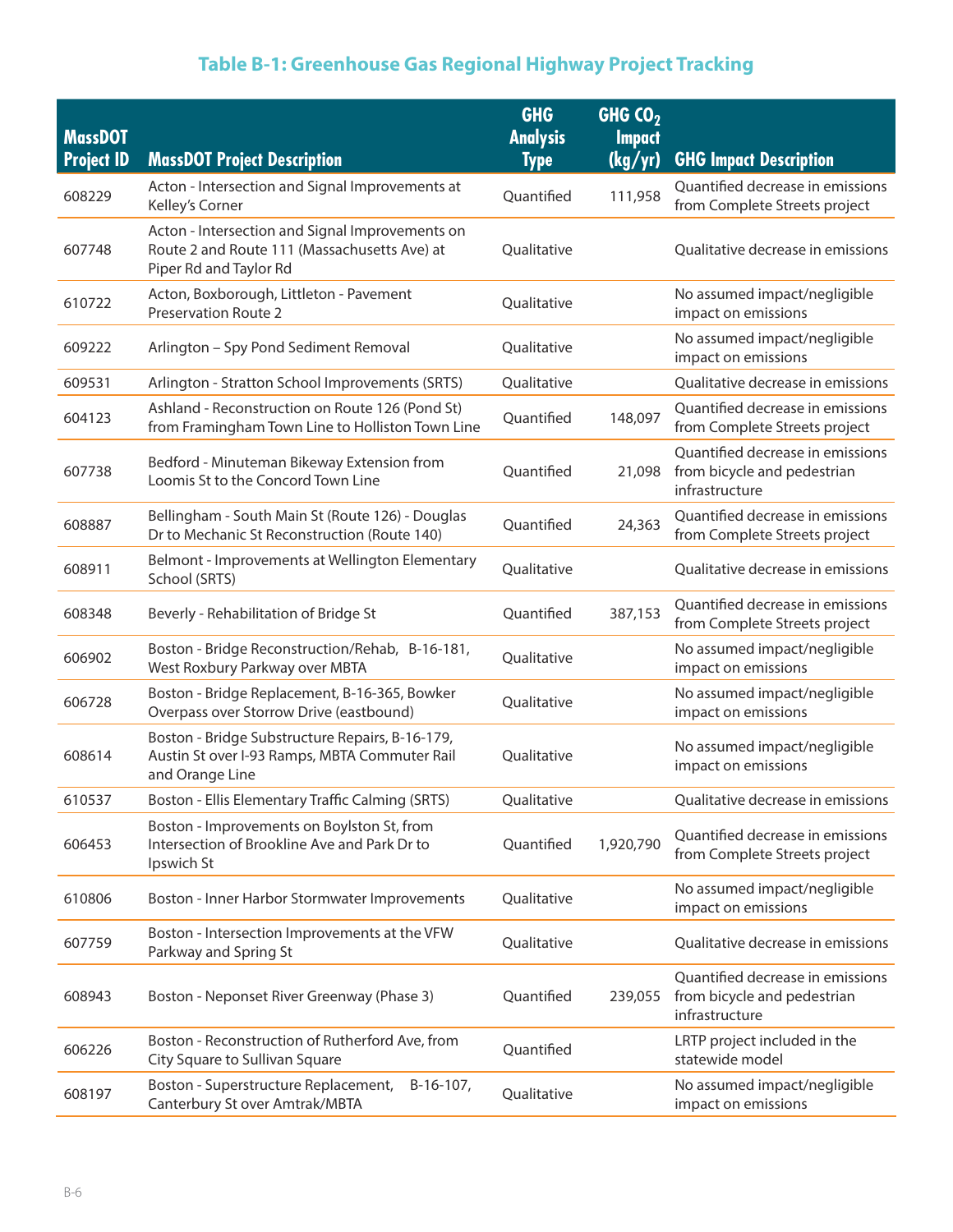| <b>MassDOT</b>    |                                                                                                                                           | <b>GHG</b><br><b>Analysis</b> | GHG $CO2$<br><b>Impact</b> |                                                                                   |
|-------------------|-------------------------------------------------------------------------------------------------------------------------------------------|-------------------------------|----------------------------|-----------------------------------------------------------------------------------|
| <b>Project ID</b> | <b>MassDOT Project Description</b>                                                                                                        | <b>Type</b>                   | (kg/yr)                    | <b>GHG Impact Description</b>                                                     |
| 607888            | Boston-Brookline - Multi-use Path Construction on<br>New Fenway                                                                           | Quantified                    | 54,724                     | Quantified decrease in emissions<br>from bicycle and pedestrian<br>infrastructure |
| 609090            | Boston-Milton-Quincy - Highway Lighting System<br>Replacement on Interstate 93, from Neponset Ave<br>to the Braintree split               | Qualitative                   |                            | No assumed impact/negligible<br>impact on emissions                               |
| 608067            | Burlington, Woburn - Intersection Reconstruction<br>at Route 3 (Cambridge Rd) & Bedford Rd and South<br><b>Bedford St</b>                 | Quantified                    | 167,213                    | Quantified decrease in emissions<br>from traffic operational<br>improvement       |
| S10786            | Cambridge - Concord Avenue Transit Signal Priority<br>(Community Connections Program)                                                     | Quantified                    | 645,520                    | Quantified decrease in emissions<br>from traffic operational<br>improvement       |
| 610776            | Cambridge - US Rte 3 Over Rte 2 & Rte 16 over<br>Alewife                                                                                  | Qualitative                   |                            | No assumed impact/negligible<br>impact on emissions                               |
| 608482            | Cambridge-Somerville - Resurfacing and related<br>work on Route 28                                                                        | Qualitative                   |                            | No assumed impact/negligible<br>impact on emissions                               |
| 609438            | Canton - Bridge Replacement, C-02-042, Revere<br>Court over West Branch Neponset River                                                    | Qualitative                   |                            | No assumed impact/negligible<br>impact on emissions                               |
| 609053            | Canton-Dedham-Norwood - Highway lighting<br>improvements at Interstate 93 and Interstate 95/<br>Route 128                                 | Qualitative                   |                            | No assumed impact/negligible<br>impact on emissions                               |
| 608611            | Randolph-Quincy - Replacement & Rehabilitation of<br>Highway Lighting System at I-93/Route 24                                             | Qualitative                   |                            | No assumed impact/negligible<br>impact on emissions                               |
| 608599            | Canton-Sharon-Foxborough-Norwood-Walpole -<br>Storm water improvements along Route 1,<br>Route 1A, and Interstate 95                      | Qualitative                   |                            | No assumed impact/negligible<br>impact on emissions                               |
| 608078            | Chelsea - Reconstruction on Broadway (Route 107)<br>from City Hall to Revere city line                                                    | Quantified                    | 93,278                     | Quantified decrease in emissions<br>from Complete Streets project                 |
| 609532            | Chelsea - Targeted Safety Improvements and<br>Related Work on Broadway, from Williams St to<br>City Hall Ave                              | Quantified                    |                            | -25,503 Quantified increase in emissions                                          |
| 608007            | Cohasset - Corridor improvements and related<br>work on Justice Cushing Highway (Route 3A) from<br>Beechwood St to Henry Turner Bailey Rd | Quantified                    | 5,849                      | Quantified decrease in emissions<br>from Complete Streets project                 |
| S10788            | Concord - Bruce Freeman Rail Trail Bike Shelters<br>(Community Connections Program)                                                       | Quantified                    | 2,707                      | Quantified decrease in emissions<br>from bicycle and pedestrian<br>infrastructure |
| 608495            | Concord-Lexington-Lincoln - Resurfacing and<br>Related Work on Route 2A                                                                   | Qualitative                   |                            | No assumed impact/negligible<br>impact on emissions                               |
| 610782            | Danvers - Andover St (D-03-009) over<br>Ipswich River                                                                                     | Qualitative                   |                            | No assumed impact/negligible<br>impact on emissions                               |
| 608818            | Danvers - Resurfacing and Related Work on<br>Route 114                                                                                    | Qualitative                   |                            | No assumed impact/negligible<br>impact on emissions                               |
| 608378            | Danvers-Topsfield-Boxford-Rowley - Interstate<br>Maintenance and Related Work on Interstate 95                                            | Qualitative                   |                            | No assumed impact/negligible<br>impact on emissions                               |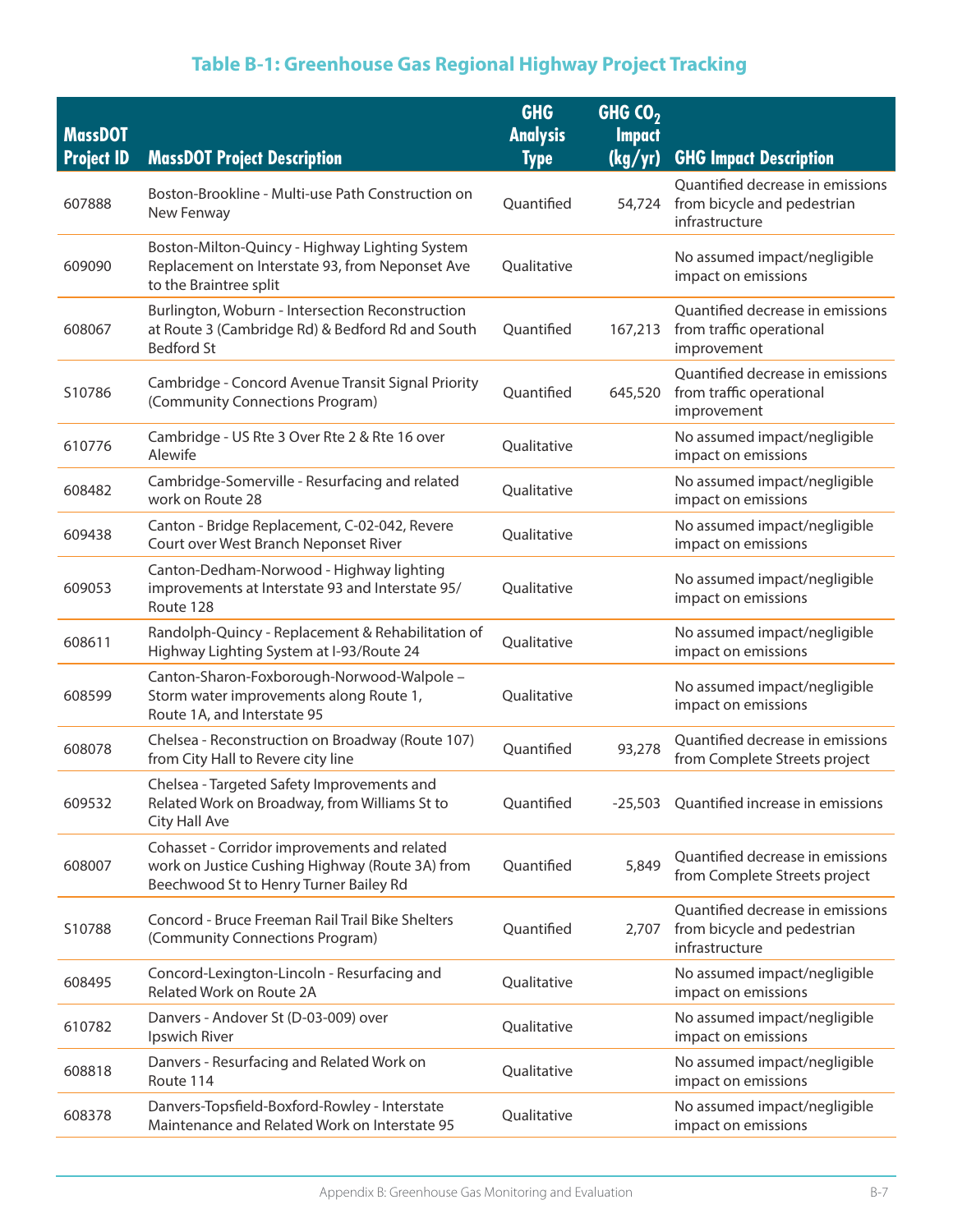| <b>MassDOT</b><br><b>Project ID</b> | <b>MassDOT Project Description</b>                                                                        | <b>GHG</b><br><b>Analysis</b><br><b>Type</b> | GHG $\overline{O_2}$<br><b>Impact</b><br>(kg/yr) | <b>GHG Impact Description</b>                                                     |
|-------------------------------------|-----------------------------------------------------------------------------------------------------------|----------------------------------------------|--------------------------------------------------|-----------------------------------------------------------------------------------|
| 607899                              | Dedham - Pedestrian Improvements along<br><b>Bussey St</b>                                                | Quantified                                   | 3,331                                            | Quantified decrease in emissions<br>from bicycle and pedestrian<br>infrastructure |
| 607901                              | Dedham - Pedestrian Improvements along Elm St<br>and Rustcraft Rd Corridors                               | Quantified                                   | 14,046                                           | Quantified decrease in emissions<br>from bicycle and pedestrian<br>infrastructure |
| 608596                              | Essex - Superstructure replacement, E-11-001 (2TV),<br>Route 133/Main St over Essex River                 | Qualitative                                  |                                                  | No assumed impact/negligible<br>impact on emissions                               |
| 607652                              | Everett - Reconstruction of Ferry St, South Ferry St,<br>and a Portion of Elm St                          | Quantified                                   | 435,976                                          | Quantified decrease in emissions<br>from Complete Streets project                 |
| 609257                              | Everett - Rehabilitation of Beacham St, from<br>Route 99 to Chelsea city line                             | Quantified                                   | 4,038                                            | Quantified decrease in emissions<br>from Complete Streets project                 |
| 608210                              | Foxborough-Plainville-Wrentham-Franklin -<br>Interstate Maintenance Resurfacing Work on<br>Interstate 495 | Qualitative                                  |                                                  | No assumed impact/negligible<br>impact on emissions                               |
| 608480                              | Foxborough-Walpole - Resurfacing and related<br>work on Route 1                                           | Qualitative                                  |                                                  | No assumed impact/negligible<br>impact on emissions                               |
| 608228                              | Framingham - Reconstruction of Union Ave, from<br>Proctor St to Main St                                   | Quantified                                   | $-217,978$                                       | Quantified increase in emissions                                                  |
| 608889                              | Framingham - Traffic Signal Installation at Edgell Rd<br>and Central St                                   | Quantified                                   | 233,257                                          | Quantified decrease in emissions<br>from Complete Streets project                 |
| 609402                              | Framingham-Natick - Resurfacing and Related Work<br>on Route 9                                            | Qualitative                                  |                                                  | No assumed impact/negligible<br>impact on emissions                               |
| 609467                              | Hamilton - Bridge Replacement, Winthrop St over<br>Ipswich River                                          | Qualitative                                  |                                                  | No assumed impact/negligible<br>impact on emissions                               |
| 605168                              | Hingham - Intersection Improvements at Route 3A/<br><b>Summer St Rotary</b>                               | Quantified                                   | 284,736                                          | Quantified decrease in emissions<br>from Complete Streets project                 |
| 608498                              | Hingham-Weymouth-Braintree - Resurfacing and<br><b>Related Work on Route 53</b>                           | Qualitative                                  |                                                  | No assumed impact/negligible<br>impact on emissions                               |
| 606501                              | Holbrook - Reconstruction of Union St (Route 139),<br>from Linfield St to Centre St and Water St          | Quantified                                   | 4,097                                            | Quantified decrease in emissions<br>from Complete Streets project                 |
| 606043                              | Hopkinton - Signal and intersection Improvements<br>on Route 135                                          | Quantified                                   | 1,298,625                                        | Quantified decrease in emissions<br>from Complete Streets project                 |
| 607977                              | Hopkinton-Westborough - Reconstruction of<br>Interstate 90/Interstate 495 interchange                     | Quantified                                   |                                                  | LRTP project included in the<br>statewide model                                   |
| 601607                              | Hull - Reconstruction of Atlantic Ave and related<br>work                                                 | Quantified                                   | 6,586                                            | Quantified decrease in emissions<br>from Complete Streets project                 |
| 605743                              | Ipswich - Resurfacing and Related Work on Central<br>and South Main Sts                                   | Quantified                                   | 4,356                                            | Quantified decrease in emissions<br>from Complete Streets project                 |
| 609054                              | Littleton - Reconstruction of Foster St                                                                   | Quantified                                   | 1,140                                            | Quantified decrease in emissions<br>from Complete Streets project                 |
| 608443                              | Littleton/Ayer - Intersection Improvements on<br>Route 2A at Willow Rd and Bruce St                       | Quantified                                   | 52,102                                           | Quantified decrease in emissions<br>from traffic operational<br>improvement       |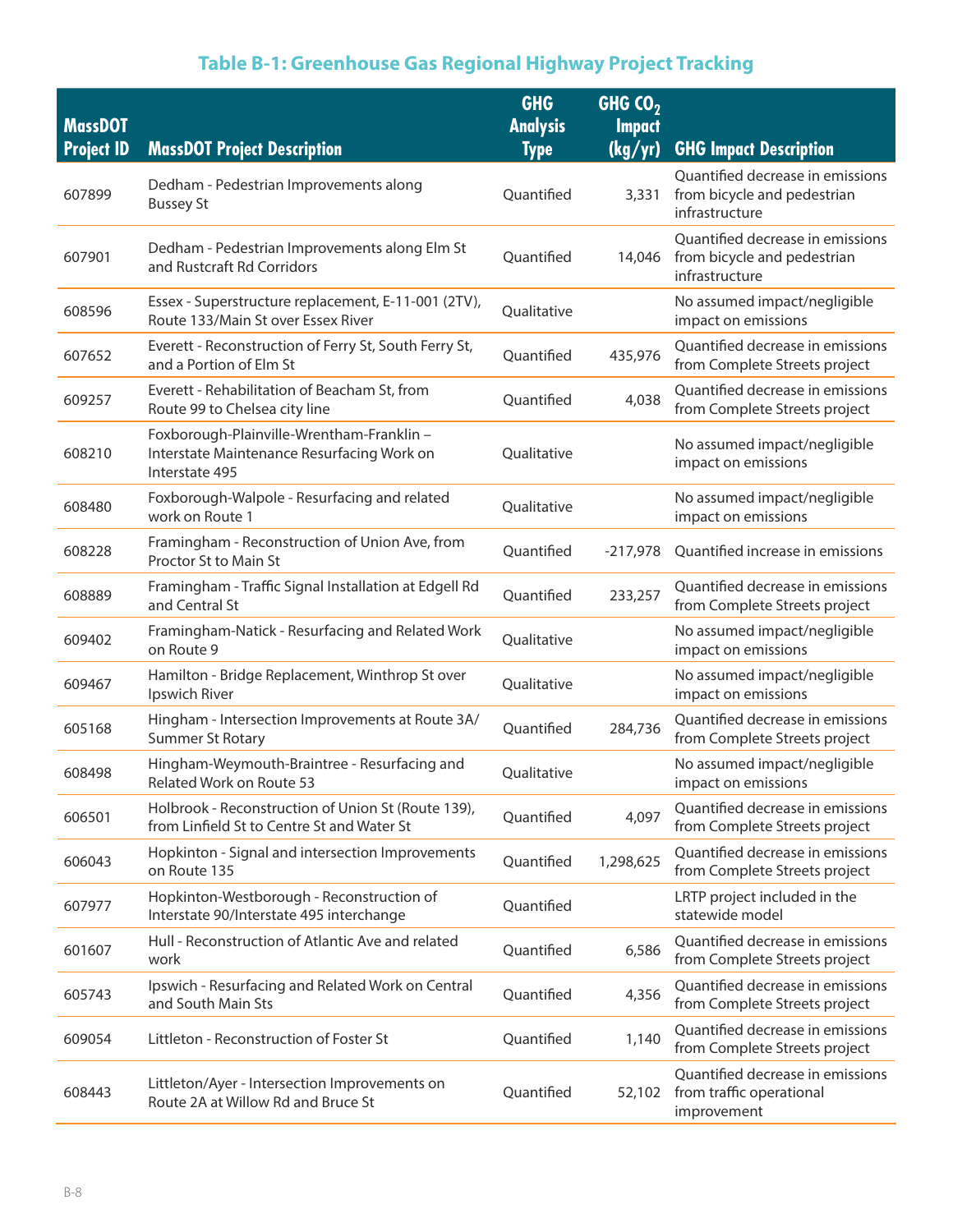| <b>MassDOT</b><br><b>Project ID</b> | <b>MassDOT Project Description</b>                                                                                    | <b>GHG</b><br><b>Analysis</b><br><b>Type</b> | GHG $CO2$<br><b>Impact</b><br>(kg/yr) | <b>GHG Impact Description</b>                                                     |
|-------------------------------------|-----------------------------------------------------------------------------------------------------------------------|----------------------------------------------|---------------------------------------|-----------------------------------------------------------------------------------|
| 609254                              | Lynn - Intersection Improvements at Two<br>Intersections on Broadway                                                  | Quantified                                   | 73,291                                | Quantified decrease in emissions<br>from traffic operational<br>improvement       |
| 602077                              | Lynn - Reconstruction on Route 129 (Lynnfield St),<br>from Great Woods Road to Wyoma Square                           | Quantified                                   | 12,761                                | Quantified decrease in emissions<br>from Complete Streets project                 |
| 609252                              | Lynn - Rehabilitation of Essex Street                                                                                 | Quantified                                   | 411,394                               | Quantified decrease in emissions<br>from Complete Streets project                 |
| 607477                              | Lynnfield-Peabody - Resurfacing and Related Work<br>on Route 1                                                        | Qualitative                                  |                                       | No assumed impact/negligible<br>impact on emissions                               |
| 609060                              | Lynnfield-Peabody-Danvers - Guide and Traffic Sign<br>Replacement on Interstate 95/Route 128 (Task'A'<br>interchange) | Qualitative                                  |                                       | No assumed impact/negligible<br>impact on emissions                               |
| 608146                              | Marblehead - Intersection Improvements at<br>Pleasant St and Village, Vine, and Cross Sts                             | Quantified                                   | 531                                   | Quantified decrease in emissions<br>from traffic operational<br>improvement       |
| 608467                              | Marlborough - Resurfacing and Related Work on<br>Route 20                                                             | Qualitative                                  |                                       | No assumed impact/negligible<br>impact on emissions                               |
| 608637                              | Maynard - Bridge Replacement, M-10-006, Carrying<br>Florida Rd over the Assabet River                                 | Qualitative                                  |                                       | No assumed impact/negligible<br>impact on emissions                               |
| 608835                              | Medford - Improvements at Brook Elementary<br>School                                                                  | Qualitative                                  |                                       | Qualitative decrease in emissions                                                 |
| 610724                              | Medford, Somerville, Stoneham - Interstate<br><b>Pavement Preservation</b>                                            | Qualitative                                  |                                       | No assumed impact/negligible<br>impact on emissions                               |
| 610726                              | Medford, Winchester, Stoneham - Interstate<br>Pavement Preservation on I-93                                           | Qualitative                                  |                                       | No assumed impact/negligible<br>impact on emissions                               |
| 609530                              | Medway - Holliston Street and Cassidy Lane<br>Improvements (SRTS)                                                     | Qualitative                                  |                                       | Qualitative decrease in emissions                                                 |
| 608522                              | Middleton - Bridge Replacement, M-20-003,<br>Route 62 (Maple St) over Ipswich River                                   | Qualitative                                  |                                       | No assumed impact/negligible<br>impact on emissions                               |
| 608045                              | Milford - Rehabilitation on Route 16, from Route<br>109 to Beaver St                                                  | Quantified                                   | $-38,500$                             | Quantified increase in emissions                                                  |
| 607342                              | Milton - Intersection and signal improvements at<br>Route 28 (Randolph Ave and Chickatawbut Rd)                       | Qualitative                                  |                                       | Qualitative decrease in emissions                                                 |
| 610680                              | Natick - Lake Cochituate Path                                                                                         | Quantified                                   | 1,749                                 | Quantified decrease in emissions<br>from bicycle and pedestrian<br>infrastructure |
| S10784                              | Newton - Newton Microtransit Service                                                                                  | Quantified                                   | 24,809                                | Quantified decrease in emissions<br>from new/additional transit<br>service        |
| 608610                              | Newton - Steel Superstructure Cleaning (full<br>removal) and Painting of N-12-055                                     | Qualitative                                  |                                       | No assumed impact/negligible<br>impact on emissions                               |
| 610674                              | Newton - Reconstruction of Commonwealth Ave                                                                           | Quantified                                   | 16,846                                | Quantified decrease in emissions<br>from Complete Streets project                 |
|                                     |                                                                                                                       |                                              |                                       |                                                                                   |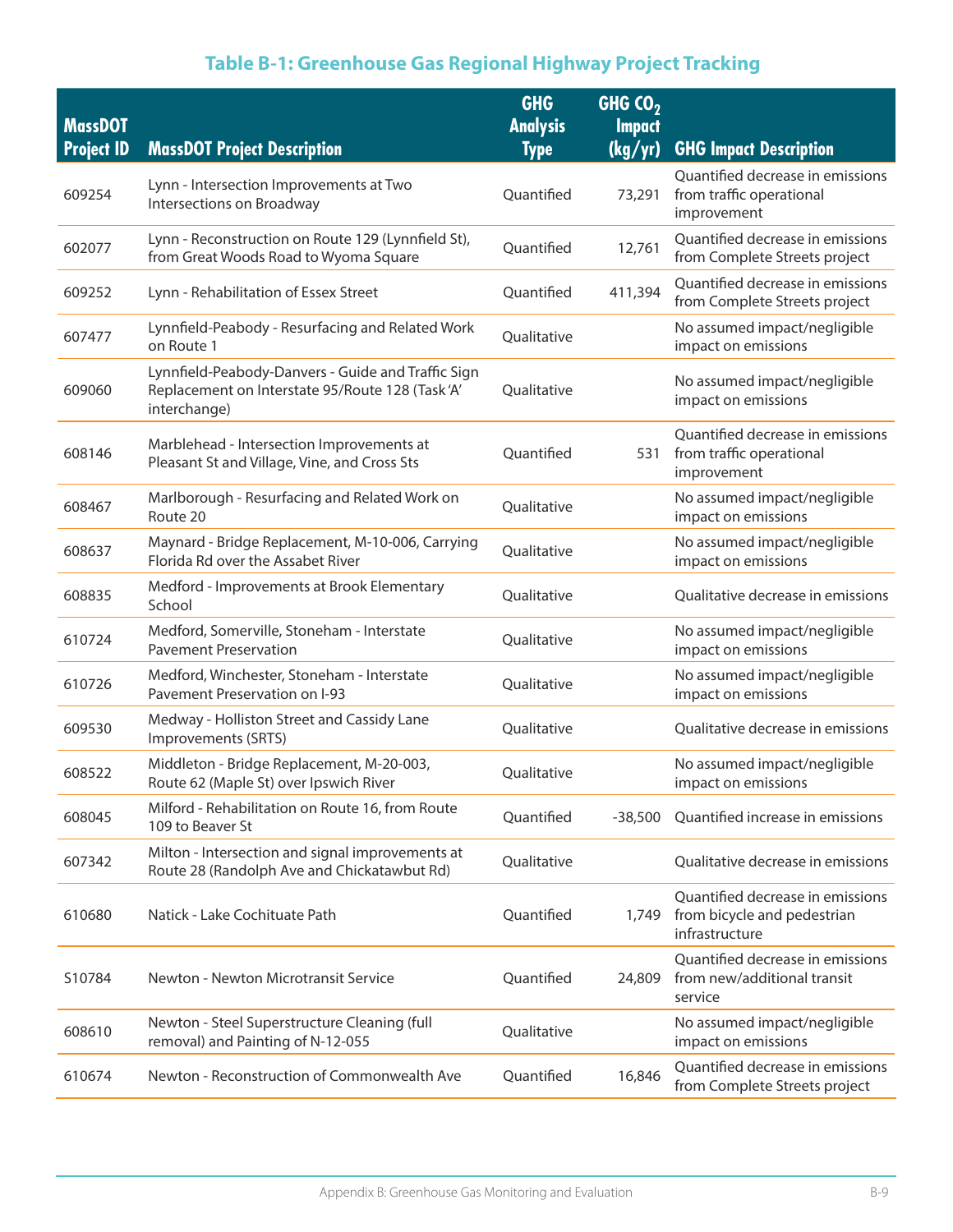| <b>MassDOT</b>    |                                                                                                                                                                             | <b>GHG</b><br><b>Analysis</b> | GHGCO <sub>2</sub><br><b>Impact</b> |                                                                                       |
|-------------------|-----------------------------------------------------------------------------------------------------------------------------------------------------------------------------|-------------------------------|-------------------------------------|---------------------------------------------------------------------------------------|
| <b>Project ID</b> | <b>MassDOT Project Description</b>                                                                                                                                          | <b>Type</b>                   | (kg/yr)                             | <b>GHG Impact Description</b>                                                         |
| 609066            | Newton-Weston - Multi-Use Trail Connection, from<br>Recreation Road to Upper Charles River Greenway<br>including Reconstruction of Ped Bridge N-12-<br>$078 = W - 29 - 062$ | Ouantified                    |                                     | Quantified decrease in emissions<br>378 from bicycle and pedestrian<br>infrastructure |
| 608866            | Newton-Weston - Steel Superstructure Cleaning<br>(full removal) and Painting of 3 Bridges: N-12-051,<br>W-29-011, and W-29-028                                              | Oualitative                   |                                     | No assumed impact/negligible<br>impact on emissions                                   |
| 608609            | Newton-Westwood - Steel Superstructure Cleaning<br>(full removal) and Painting of 2 Bridges: N-12-056<br>and W-31-006                                                       | Qualitative                   |                                     | No assumed impact/negligible<br>impact on emissions                                   |
| 605857            | Norwood - Intersection improvements at Route 1<br>and University Ave/Everett St                                                                                             | Quantified                    | 1,092,131                           | Quantified decrease in emissions<br>from traffic operational<br>improvement           |
| 606130            | Norwood - Intersection Improvements at Route 1A<br>and Upland Rd                                                                                                            | Quantified                    | 72,964                              | Quantified decrease in emissions<br>from traffic operational<br>improvement           |
| 609211            | Peabody - Independence Greenway Extension                                                                                                                                   | Quantified                    | 36,651                              | Quantified decrease in emissions<br>from bicycle and pedestrian<br>infrastructure     |
| 610544            | Peabody - Multi-Use Path Construction of<br>Independence Greenway at I-95 and Route 1                                                                                       | Quantified                    | 24,423                              | Quantified decrease in emissions<br>from bicycle and pedestrian<br>infrastructure     |
| 608933            | Peabody - Rehabilitation of Central St                                                                                                                                      | Quantified                    | 150,913                             | Quantified decrease in emissions<br>from Complete Streets project                     |
| 609058            | Peabody to Gloucester - Guide and Traffic Sign<br>Replacement on Route 128                                                                                                  | Qualitative                   |                                     | No assumed impact/negligible<br>impact on emissions                                   |
| 608707            | Quincy - Reconstruction of Sea St                                                                                                                                           | Quantified                    | $-30,437$                           | Quantified increase in emissions                                                      |
| 608208            | Quincy-Milton-Boston - Interstate Maintenance and<br>Related Work on Interstate 93                                                                                          | Qualitative                   |                                     | No assumed impact/negligible<br>impact on emissions                                   |
| 609396            | Randolph-Milton - Resurfacing and Related Work<br>on Route 28                                                                                                               | Qualitative                   |                                     | No assumed impact/negligible<br>impact on emissions                                   |
| 609399            | Randolph - Resurfacing and Related Work on<br>Route 28                                                                                                                      | Qualitative                   |                                     | No assumed impact/negligible<br>impact on emissions                                   |
| 607305            | Reading - Intersection Signalization at Route 28 and<br>Hopkins St                                                                                                          | Quantified                    | 7,088                               | Quantified decrease in emissions<br>from traffic operational<br>improvement           |
| S10783            | Regionwide - Transit Modernization Program                                                                                                                                  | Quantified                    | <b>TBD</b>                          | <b>TBD</b>                                                                            |
| 610662            | Roadway and Intersection Improvements at<br>Woburn Common, Route 38 (Main St), Winn St,<br>Pleasant St, and Montvale Ave                                                    | Quantified                    | 736,274                             | Quantified decrease in emissions<br>from traffic operational<br>improvement           |
| 608743            | Salem - Improvements at Bates Elementary School                                                                                                                             | Qualitative                   |                                     | Qualitative decrease in emissions                                                     |
| 608817            | Salem-Lynn - Resurfacing and Related Work on<br>Route 107                                                                                                                   | Qualitative                   |                                     | No assumed impact/negligible<br>impact on emissions                                   |
| 608079            | Sharon - Bridge Replacement, S-09-003 (40N),<br>Moskwonikut St over Amtrak/MBTA                                                                                             | Qualitative                   |                                     | No assumed impact/negligible<br>impact on emissions                                   |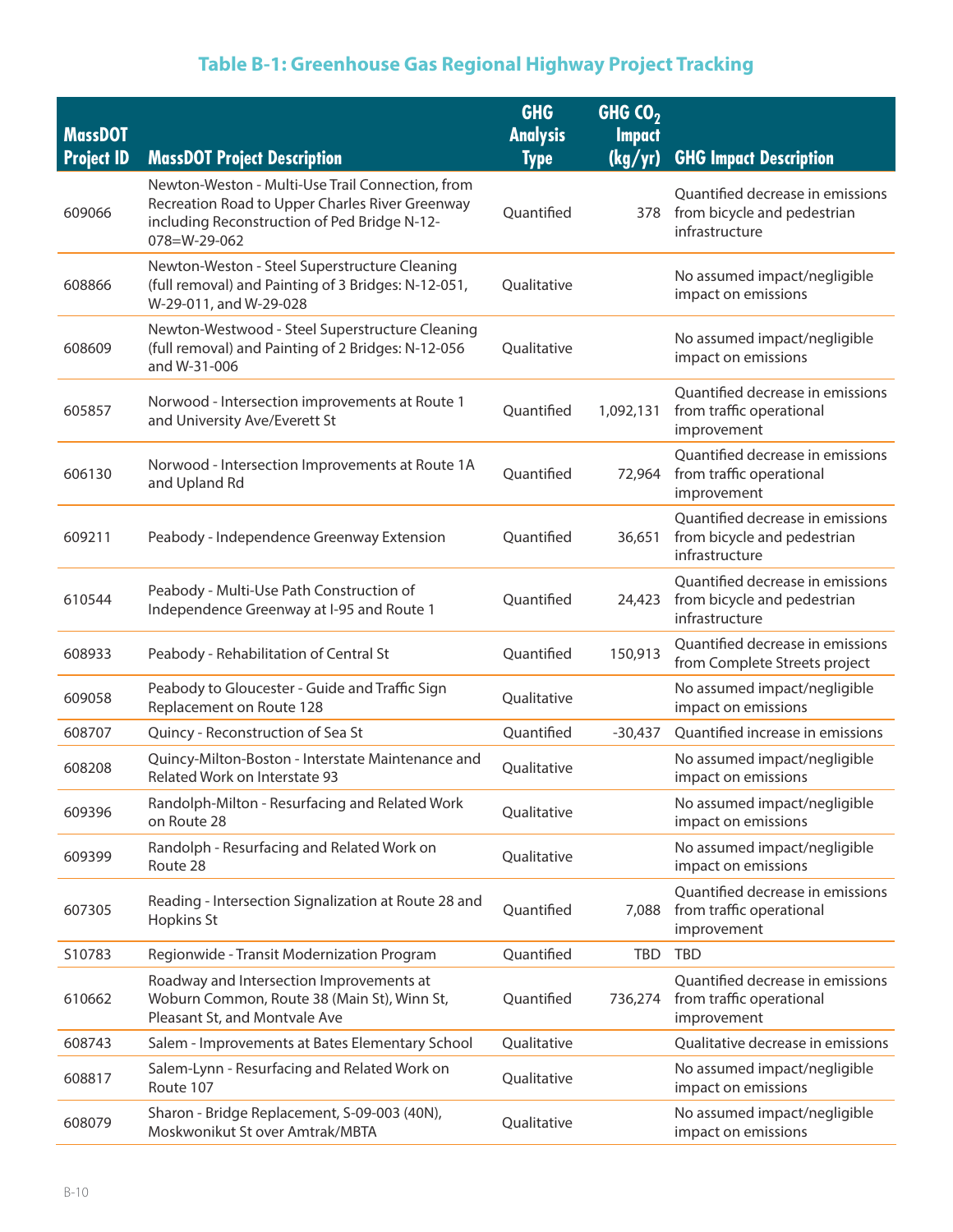# **Table B-1: Greenhouse Gas Regional Highway Project Tracking**

| <b>MassDOT</b>    |                                                                                                                                         | <b>GHG</b><br><b>Analysis</b> | GHG $CO2$<br><b>Impact</b> |                                                                                   |
|-------------------|-----------------------------------------------------------------------------------------------------------------------------------------|-------------------------------|----------------------------|-----------------------------------------------------------------------------------|
| <b>Project ID</b> | <b>MassDOT Project Description</b>                                                                                                      | <b>Type</b>                   | (kg/yr)                    | <b>GHG Impact Description</b>                                                     |
| S10787            | Sharon - Carpool Marketing (Community<br><b>Connections Program)</b>                                                                    | Qualitative                   |                            | Qualitative reduction in<br>emissions                                             |
| S10785            | Somerville - Davis Square Signal Improvements<br>(Community Connections Program)                                                        | Quantified                    | 4,214                      | Quantified decrease in emissions<br>from Complete Streets project                 |
| 608562            | Somerville - Signal and Intersection Improvements<br>on I-93 at Mystic Ave and McGrath Highway                                          | Quantified                    | <b>TBD</b>                 | <b>TBD</b>                                                                        |
| <b>BN1570</b>     | Somerville-Medford - Green Line Extension Project<br>- Extension to College Ave with the Union Square<br>Spur                           | Quantified                    |                            | LRTP project included in the<br>statewide model                                   |
| 610665            | Stoneham - Intersection Improvements at Route 28,<br>North Border Rd and Pond St                                                        | Quantified                    | <b>TBD</b>                 | <b>TBD</b>                                                                        |
| 605342            | Stow - Bridge replacement, Route 62<br>(Gleasondale Rd) over the Assabet River                                                          | Qualitative                   |                            | No assumed impact/negligible<br>impact on emissions                               |
| 608255            | Stow - Bridge Replacement, S-29-011, Box Mill Rd<br>over Elizabeth Brook                                                                | Qualitative                   |                            | No assumed impact/negligible<br>impact on emissions                               |
| 608164            | Sudbury - Bike Path Construction (Bruce Freeman<br>Rail Trail)                                                                          | Quantified                    | 49,903                     | Quantified decrease in emissions<br>from bicycle and pedestrian<br>infrastructure |
| 610660            | Sudbury, Wayland - Mass Central Rail Trail (MCRT)                                                                                       | Quantified                    | <b>TBD</b>                 | <b>TBD</b>                                                                        |
| 607761            | Swampscott - Intersection and signal<br>improvements at Route 1A (Paradise Rd) at<br>Swampscott Mall                                    | Qualitative                   |                            | Qualitative decrease in emissions                                                 |
| 607329            | Wakefield-Lynnfield - Rail Trail Extension, from the<br>Galvin Middle School to Lynnfield/Peabody Town<br>Line                          | Quantified                    | 158,032                    | Quantified decrease in emissions<br>from bicycle and pedestrian<br>infrastructure |
| 602261            | Walpole - Reconstruction on Route 1A (Main St),<br>from the Norwood town line to Route 27, includes<br>W-03-024 over the Neponset River | Quantified                    | 230,473                    | Quantified decrease in emissions<br>from Complete Streets project                 |
| 607777            | Watertown - Rehabilitation of Mount Auburn St<br>(Route 16)                                                                             | Quantified                    | 536,769                    | Quantified decrease in emissions<br>from Complete Streets project                 |
| 609102            | Wenham-Manchester-Essex-Gloucester - Pavement<br>Preservation and Related Work on Route 128                                             | Qualitative                   |                            | No assumed impact/negligible<br>impact on emissions                               |
| 607327            | Wilmington - Bridge Replacement, W-38-002,<br>Route 38 (Main St) over the B&M Railroad                                                  | Qualitative                   |                            | No assumed impact/negligible<br>impact on emissions                               |
| 608929            | Wilmington - Bridge Replacement, W-38-003,<br><b>Butters Row over MBTA</b>                                                              | Qualitative                   |                            | No assumed impact/negligible<br>impact on emissions                               |
| 608703            | Wilmington - Bridge Replacement, W-38-029 (2KV),<br>ST 129 Lowell Street over I-93                                                      | Qualitative                   |                            | No assumed impact/negligible<br>impact on emissions                               |
| 609253            | Wilmington - Intersection Improvements at<br>Lowell St (Route 128) and Woburn St                                                        | Quantified                    | 494,197                    | Quantified decrease in emissions<br>from Complete Streets project                 |
| 608051            | Wilmington - Reconstruction of Route 38 (Main St),<br>from Route 62 to the Woburn City Line                                             | Quantified                    | 492,160                    | Quantified decrease in emissions<br>from Complete Streets project                 |
| 608791            | Winchester - Improvements at Vinson-Owen<br><b>Elementary School</b>                                                                    | Qualitative                   |                            | Qualitative decrease in emissions                                                 |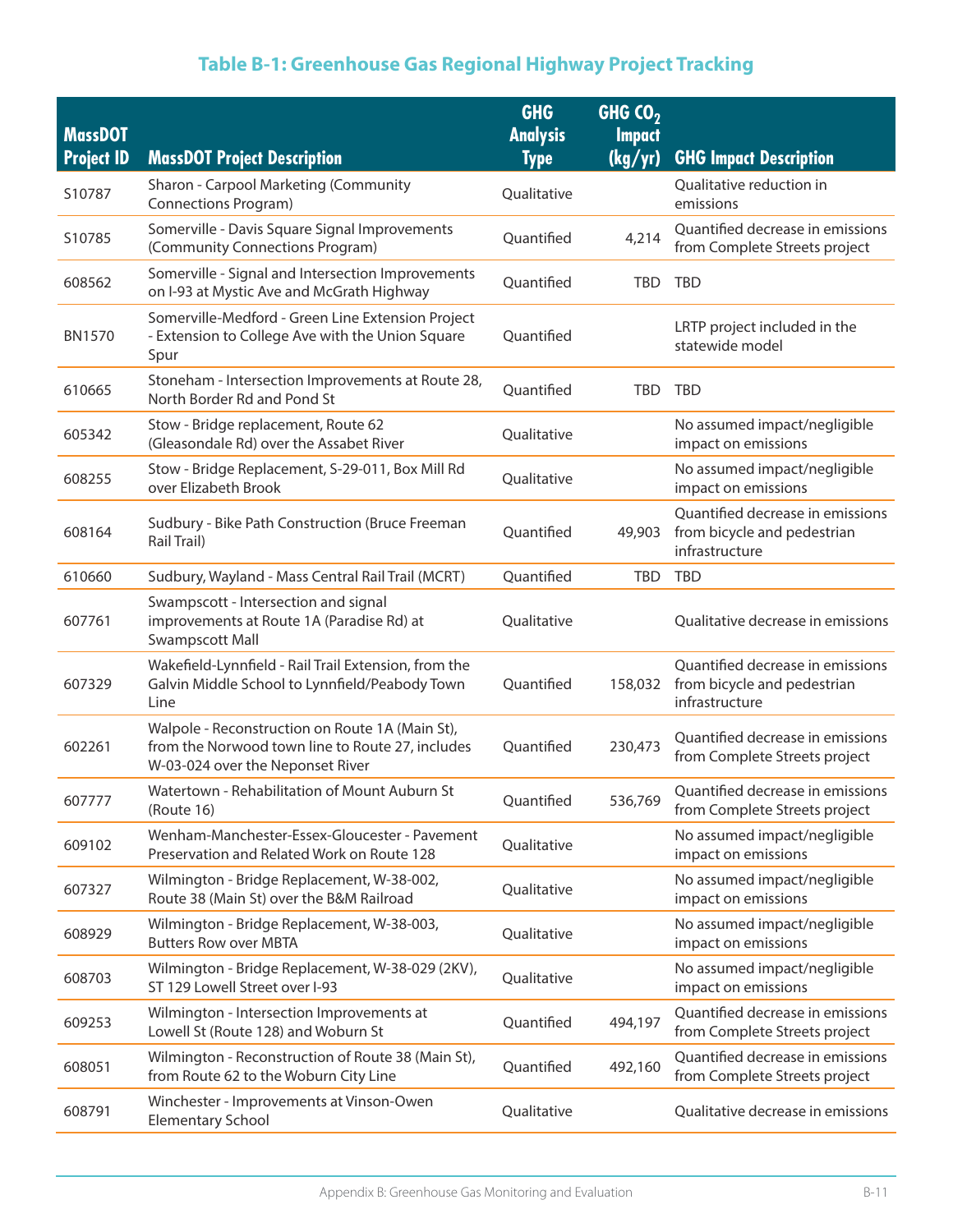# **Table B-1: Greenhouse Gas Regional Highway Project Tracking**

| MassDOT<br><b>Project ID</b> | <b>MassDOT Project Description</b>                                | <b>GHG</b><br><b>Analysis</b><br><b>Type</b> | <b>GHG CO2</b><br><b>Impact</b><br>(kg/yr) | <b>GHG Impact Description</b>                                               |
|------------------------------|-------------------------------------------------------------------|----------------------------------------------|--------------------------------------------|-----------------------------------------------------------------------------|
| 607244                       | Winthrop - Revere St Roadway Improvements                         | Ouantified                                   | 252,816                                    | Quantified decrease in emissions<br>from Complete Streets project           |
| 604996                       | Woburn - Bridge replacement, W-43-017,<br>New Boston St over MBTA | Ouantified                                   |                                            | LRTP project included in the<br>statewide model                             |
| 603739                       | Wrentham - Construction of Interstate 495/<br>Route 1A ramps      | Ouantified                                   | 1,233,486                                  | Quantified decrease in emissions<br>from traffic operational<br>improvement |

# **Table B-2: Greenhouse Gas Regional Transit Project Tracking**

| <b>Regional</b><br><b>Transit</b><br><b>Authority</b> | <b>Project Description</b>                                                                                           | <b>GHG</b><br><b>Analysis</b><br><b>Type</b> | GHG CO <sub>2</sub><br><b>Impact</b><br>(kg/yr) | <b>GHG Impact Description</b>                            |
|-------------------------------------------------------|----------------------------------------------------------------------------------------------------------------------|----------------------------------------------|-------------------------------------------------|----------------------------------------------------------|
| <b>MWRTA</b>                                          | <b>MWRTA Modernization - Fleet Electrification</b>                                                                   | Qualitative                                  |                                                 | Qualitative decrease in emissions                        |
| CATA                                                  | Acquire - Shop Equipment / Computers /<br>Software                                                                   | Qualitative                                  |                                                 | No assumed impact/negligible impact<br>on emissions      |
| <b>CATA</b>                                           | Replace 30' Buses/Trolleys (2)                                                                                       | Quantified                                   | 530                                             | Quantified decrease in emissions from<br>bus replacement |
| <b>CATA</b>                                           | Buy Assoc. Capital Maintenance Items                                                                                 | Qualitative                                  |                                                 | No assumed impact/negligible impact<br>on emissions      |
| <b>CATA</b>                                           | Preventive Maintenance                                                                                               | Qualitative                                  |                                                 | No assumed impact/negligible impact<br>on emissions      |
| <b>CATA</b>                                           | Repave Parking Lot                                                                                                   | Oualitative                                  |                                                 | No assumed impact/negligible impact<br>on emissions      |
| <b>CATA</b>                                           | Repave Parking Lot                                                                                                   | Qualitative                                  |                                                 | No assumed impact/negligible impact<br>on emissions      |
| CATA                                                  | Replace 30-foot Buses (3)                                                                                            | Quantified                                   | 1278                                            | Quantified decrease in emissions from<br>bus replacement |
| <b>MBTA</b>                                           | Elevator Program                                                                                                     | Qualitative                                  |                                                 | No assumed impact/negligible impact<br>on emissions      |
| <b>MBTA</b>                                           | Somerville-Medford - Green Line Extension<br>Project - Extension to College Ave with the<br><b>Union Square Spur</b> | Quantified                                   |                                                 | LRTP project included in the statewide<br>model          |
| <b>MBTA</b>                                           | Bus Overhaul Program (156 Hybrid, 175 CNG,<br>45 60ft Hybrid)                                                        | Quantified                                   | <b>TBD</b>                                      | <b>TBD</b>                                               |
| <b>MBTA</b>                                           | Delivery of 40 ft Buses - FY 2021 to FY 2025                                                                         | Quantified                                   | <b>TBD</b>                                      | <b>TBD</b>                                               |
| <b>MBTA</b>                                           | <b>DMA Replacement</b>                                                                                               | Qualitative                                  |                                                 | No assumed impact/negligible impact<br>on emissions      |
| <b>MBTA</b>                                           | Midlife Overhaul of 25 New Flyer Allison<br><b>Hybrid 60ft Articulated Buses</b>                                     | Qualitative                                  |                                                 | No assumed impact/negligible impact<br>on emissions      |
| <b>MBTA</b>                                           | Overhaul of 155 Option New Flyer Buses                                                                               | Qualitative                                  |                                                 | No assumed impact/negligible impact<br>on emissions      |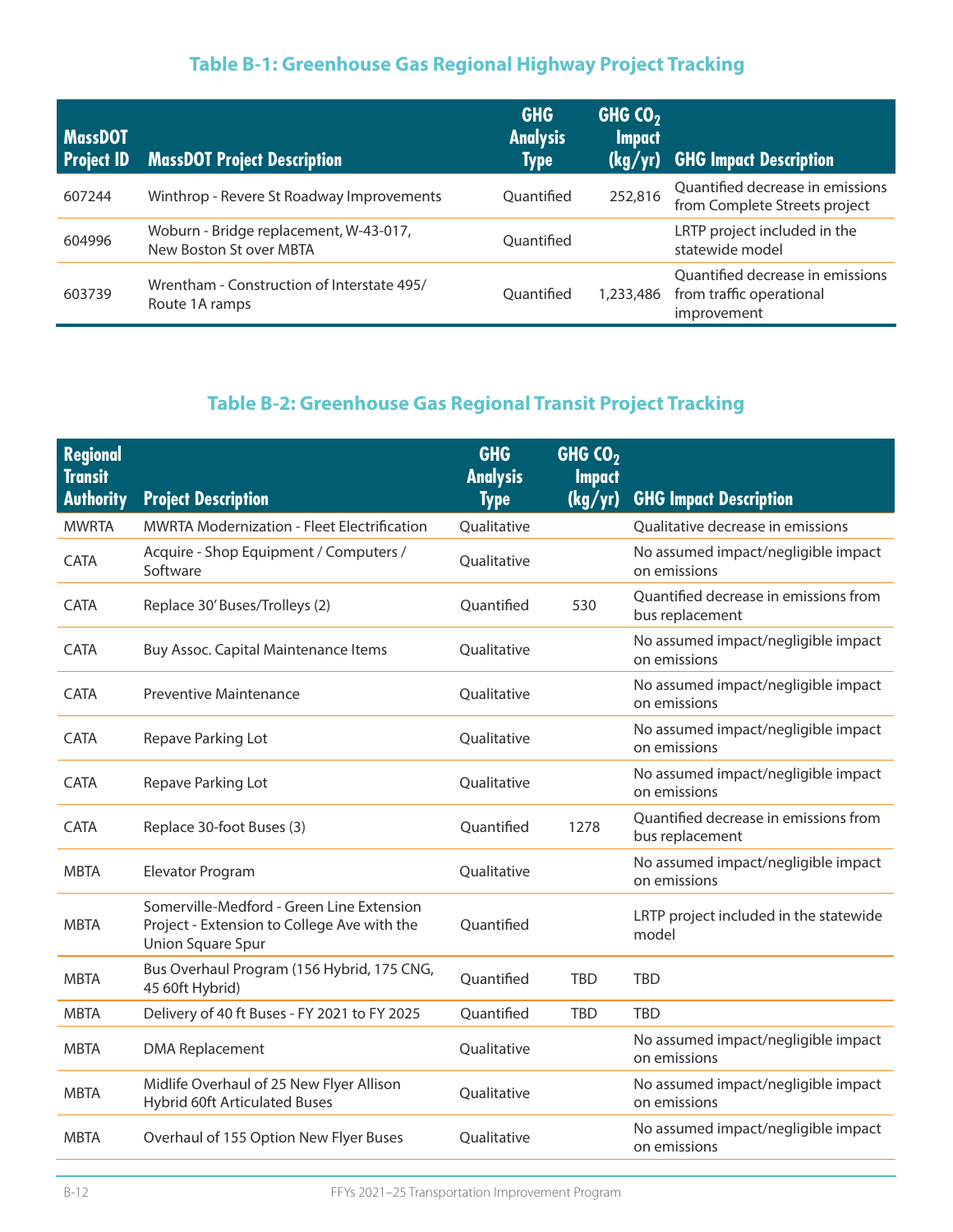# **Table B-2: Greenhouse Gas Regional Transit Project Tracking**

| <b>Regional</b><br><b>Transit</b> |                                                        | <b>GHG</b><br><b>Analysis</b> | GHG $CO2$<br><b>Impact</b> |                                                     |
|-----------------------------------|--------------------------------------------------------|-------------------------------|----------------------------|-----------------------------------------------------|
| <b>Authority</b>                  | <b>Project Description</b>                             | <b>Type</b>                   | (kg/yr)                    | <b>GHG Impact Description</b>                       |
| <b>MBTA</b>                       | Overhaul of 33 Kawasaki 900 Series Bi-Level<br>Coaches | Qualitative                   |                            | No assumed impact/negligible impact<br>on emissions |
| MBTA                              | Procurement of Bi-Level Commuter Rail<br>Coaches       | Qualitative                   |                            | No assumed impact/negligible impact<br>on emissions |
| <b>MBTA</b>                       | Red Line No. 3 Car - Targeted Reliability<br>Improv.   | Qualitative                   |                            | No assumed impact/negligible impact<br>on emissions |
| <b>MBTA</b>                       | Mattapan HSL Transformation                            | Qualitative                   |                            | No assumed impact/negligible impact<br>on emissions |
| <b>MBTA</b>                       | Signal Program - Red/Orange Line                       | Qualitative                   |                            | No assumed impact/negligible impact<br>on emissions |
| <b>MBTA</b>                       | Charlestown Bus - Seawall Rehab                        | Qualitative                   |                            | No assumed impact/negligible impact<br>on emissions |
| <b>MBTA</b>                       | Harvard Square Busway Repairs                          | Qualitative                   |                            | No assumed impact/negligible impact<br>on emissions |
| <b>MBTA</b>                       | Harvard/Central Elevator                               | Qualitative                   |                            | No assumed impact/negligible impact<br>on emissions |
| <b>MBTA</b>                       | Hingham Ferry Dock Modification                        | Qualitative                   |                            | No assumed impact/negligible impact<br>on emissions |
| <b>MBTA</b>                       | <b>Bridge Bundling Contract</b>                        | Qualitative                   |                            | No assumed impact/negligible impact<br>on emissions |
| <b>MBTA</b>                       | Bridges - Design                                       | Qualitative                   |                            | No assumed impact/negligible impact<br>on emissions |
| <b>MBTA</b>                       | East Cottage Street Bridge                             | Qualitative                   |                            | No assumed impact/negligible impact<br>on emissions |
| <b>MBTA</b>                       | Emergency Bridge Design / Inspection &<br>Rating       | Qualitative                   |                            | No assumed impact/negligible impact<br>on emissions |
| <b>MBTA</b>                       | <b>Emergency Bridge Repair</b>                         | Qualitative                   |                            | No assumed impact/negligible impact<br>on emissions |
| <b>MBTA</b>                       | Gloucester Drawbridge Replacement                      | Qualitative                   |                            | No assumed impact/negligible impact<br>on emissions |
| <b>MBTA</b>                       | Norfolk Avenue Bridge                                  | Qualitative                   |                            | No assumed impact/negligible impact<br>on emissions |
| <b>MBTA</b>                       | <b>Structural Repairs Systemwide</b>                   | Qualitative                   |                            | No assumed impact/negligible impact<br>on emissions |
| <b>MBTA</b>                       | Tunnel Inspection Systemwide                           | Qualitative                   |                            | No assumed impact/negligible impact<br>on emissions |
| <b>MBTA</b>                       | <b>Tunnel Rehab</b>                                    | Qualitative                   |                            | No assumed impact/negligible impact<br>on emissions |
| <b>MBTA</b>                       | <b>Green Line Train Protection</b>                     | Qualitative                   |                            | No assumed impact/negligible impact<br>on emissions |
| <b>MBTA</b>                       | Locomotive Overhaul                                    | Qualitative                   |                            | No assumed impact/negligible impact<br>on emissions |
| <b>MBTA</b>                       | 45 High Street - Data Center Upgrades                  | Qualitative                   |                            | No assumed impact/negligible impact<br>on emissions |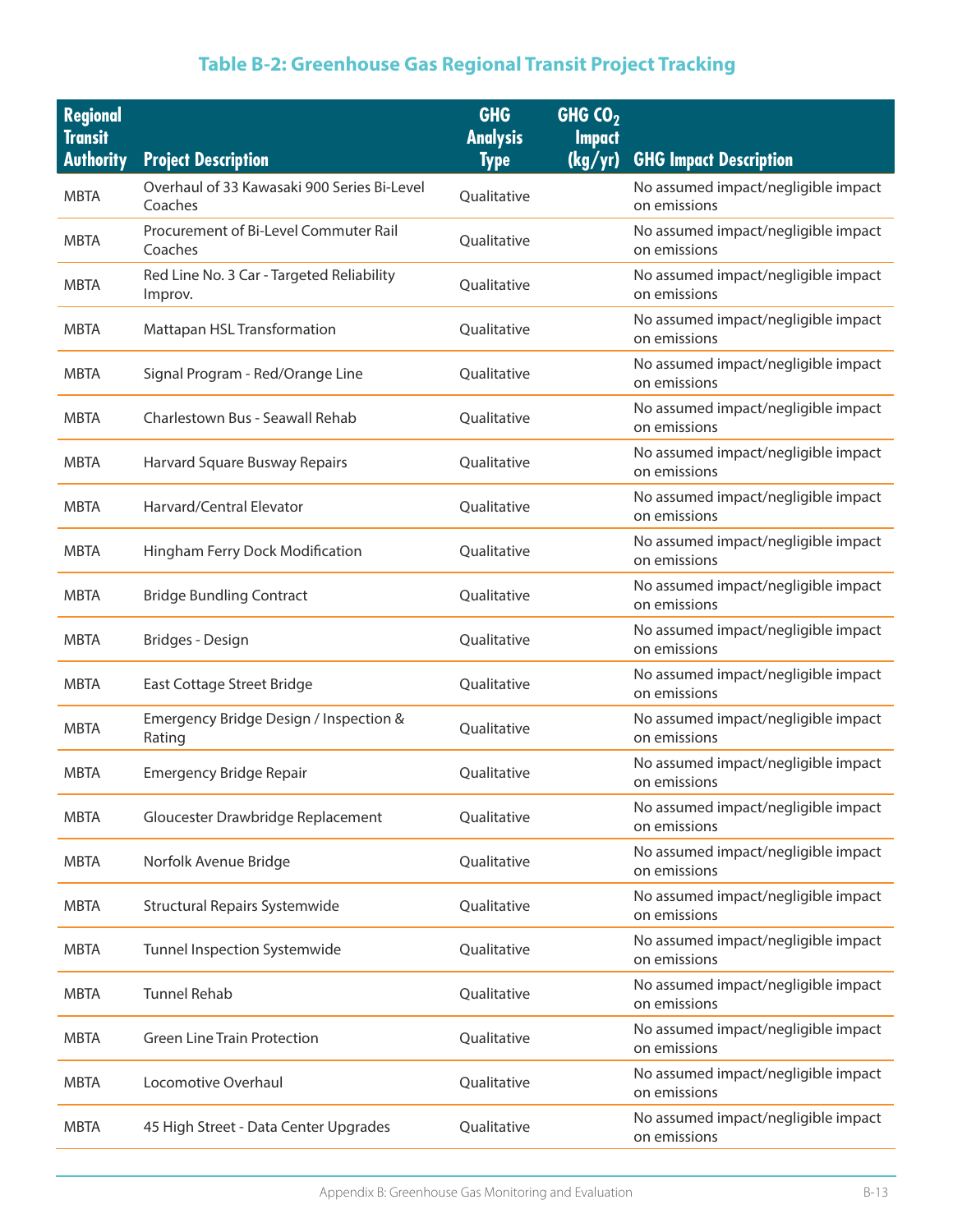# **Table B-2: Greenhouse Gas Regional Transit Project Tracking**

| <b>Regional</b><br><b>Transit</b><br><b>Authority</b> | <b>Project Description</b>                                                             | <b>GHG</b><br><b>Analysis</b><br><b>Type</b> | GHG $CO2$<br><b>Impact</b><br>(kg/yr) | <b>GHG Impact Description</b>                       |
|-------------------------------------------------------|----------------------------------------------------------------------------------------|----------------------------------------------|---------------------------------------|-----------------------------------------------------|
| <b>MBTA</b>                                           | <b>Alewife Crossing Improvements</b>                                                   | Qualitative                                  |                                       | No assumed impact/negligible impact<br>on emissions |
| <b>MBTA</b>                                           | Framingham/Worcester Line Third Track and<br><b>Station Accessibility Improvements</b> | Qualitative                                  |                                       | No assumed impact/negligible impact<br>on emissions |
| <b>MBTA</b>                                           | Green Line Central Tunnel Track and Signal<br>Replacement                              | Qualitative                                  |                                       | No assumed impact/negligible impact<br>on emissions |
| <b>MBTA</b>                                           | Infrastructure Asset Management Program                                                | Qualitative                                  |                                       | No assumed impact/negligible impact<br>on emissions |
| <b>MBTA</b>                                           | Power Systems Resiliency Program                                                       | Qualitative                                  |                                       | No assumed impact/negligible impact<br>on emissions |
| <b>MBTA</b>                                           | MCRS2 v17 and Business Process Update                                                  | Qualitative                                  |                                       | No assumed impact/negligible impact<br>on emissions |
| <b>MBTA</b>                                           | North Station Terminal Signal                                                          | Qualitative                                  |                                       | No assumed impact/negligible impact<br>on emissions |
| <b>MBTA</b>                                           | Red Line Interlock Upgrades                                                            | Qualitative                                  |                                       | No assumed impact/negligible impact<br>on emissions |
| <b>MBTA</b>                                           | System-Wide Radio                                                                      | Qualitative                                  |                                       | No assumed impact/negligible impact<br>on emissions |
| <b>MBTA</b>                                           | <b>Codman Yard Expansion and Improvements</b>                                          | Qualitative                                  |                                       | No assumed impact/negligible impact<br>on emissions |
| <b>MBTA</b>                                           | Downtown Crossing Vertical Transportation<br>Improvements Phase 2                      | Qualitative                                  |                                       | No assumed impact/negligible impact<br>on emissions |
| <b>MBTA</b>                                           | Elevator Program Multiple Location Design                                              | Qualitative                                  |                                       | No assumed impact/negligible impact<br>on emissions |
| <b>MBTA</b>                                           | Lynn Station & Parking Garage Improvements<br>Phase II                                 | Qualitative                                  |                                       | No assumed impact/negligible impact<br>on emissions |
| <b>MBTA</b>                                           | Newton Commuter Rail Stations Design                                                   | Qualitative                                  |                                       | No assumed impact/negligible impact<br>on emissions |
| <b>MBTA</b>                                           | Newton Highlands Green Line Station<br><b>Accessibility Project</b>                    | Qualitative                                  |                                       | No assumed impact/negligible impact<br>on emissions |
| <b>MBTA</b>                                           | Ruggles Station Improvements Phase 2                                                   | Qualitative                                  |                                       | No assumed impact/negligible impact<br>on emissions |
| <b>MBTA</b>                                           | Silver Line Gateway - Phase 2                                                          | Qualitative                                  |                                       | No assumed impact/negligible impact<br>on emissions |
| <b>MBTA</b>                                           | South Attleboro Station Accessibility<br>Improvements                                  | Qualitative                                  |                                       | No assumed impact/negligible impact<br>on emissions |
| <b>MBTA</b>                                           | <b>Symphony Station Improvements</b>                                                   | Qualitative                                  |                                       | No assumed impact/negligible impact<br>on emissions |
| <b>MBTA</b>                                           | <b>Worcester Union Station Accessibility</b><br>Improvements                           | Qualitative                                  |                                       | No assumed impact/negligible impact<br>on emissions |
| <b>MWRTA</b>                                          | Terminal, Intermodal (Transit) - Framingham<br><b>Commuter Rail Station</b>            | Qualitative                                  |                                       | No assumed impact/negligible impact<br>on emissions |
| <b>MWRTA</b>                                          | Terminal, Intermodal (Transit) - Blandin                                               | Qualitative                                  |                                       | No assumed impact/negligible impact<br>on emissions |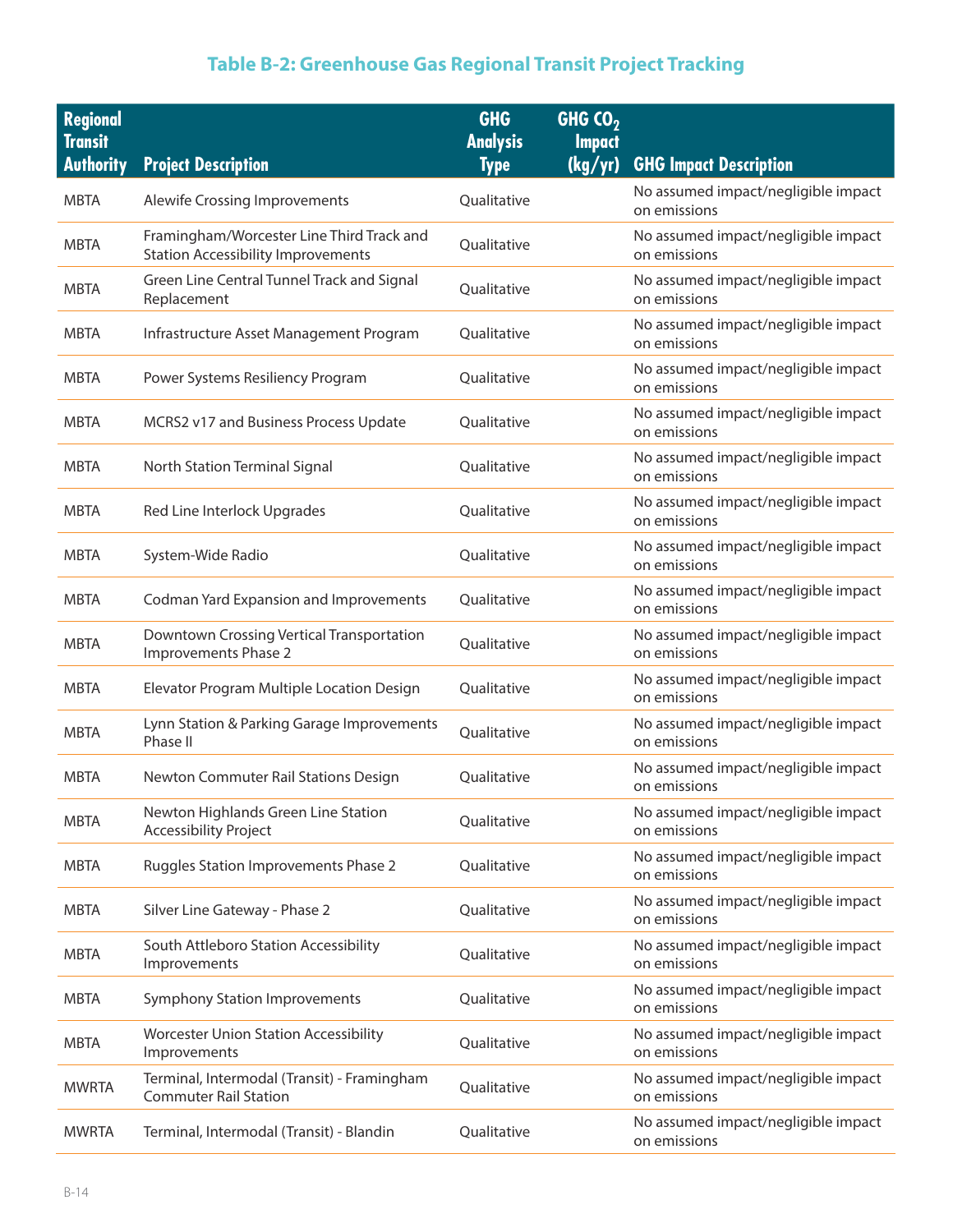# **Table B-2: Greenhouse Gas Regional Transit Project Tracking**

| <b>Regional</b><br><b>Transit</b><br><b>Authority</b> | <b>Project Description</b>              | <b>GHG</b><br><b>Analysis</b><br><b>Type</b> | GHG $CO2$<br><b>Impact</b><br>(kg/yr) | <b>GHG Impact Description</b>                       |
|-------------------------------------------------------|-----------------------------------------|----------------------------------------------|---------------------------------------|-----------------------------------------------------|
| <b>MWRTA</b>                                          | Technology Support/Capital Outreach     | <b>Oualitative</b>                           |                                       | No assumed impact/negligible impact<br>on emissions |
| <b>MWRTA</b>                                          | Non-Fixed Route ADA Paratransit Service | Oualitative                                  |                                       | No assumed impact/negligible impact<br>on emissions |
| <b>MWRTA</b>                                          | Front Entrance Blandin (FEB) Project    | Oualitative                                  |                                       | No assumed impact/negligible impact<br>on emissions |
| <b>MWRTA</b>                                          | Buy Replacement Van (16)                | Ouantified                                   | <b>TBD</b>                            | <b>TBD</b>                                          |
| <b>MWRTA</b>                                          | <b>AFC Transition</b>                   | Qualitative                                  |                                       | No assumed impact/negligible impact<br>on emissions |
| <b>MWRTA</b>                                          | Buy Replacement Van (10)                | Ouantified                                   | <b>TBD</b>                            | TBD                                                 |
| <b>MWRTA</b>                                          | Buy Replacement Van (14)                | Ouantified                                   | TBD                                   | TBD                                                 |

# **Table B-3: Greenhouse Gas Regional Highway Project Tracking—Completed Projects**

| <b>MassDOT</b><br><b>Project ID</b> | <b>MassDOT Project Description</b>                                                                                              | <b>GHG</b><br><b>Analysis</b><br><b>Type</b> | GHG $CO2$<br><b>Impact</b><br>(kg/yr) | <b>GHG Impact Description</b>                                                     | FFY of<br><b>Contract</b><br><b>Award</b> |
|-------------------------------------|---------------------------------------------------------------------------------------------------------------------------------|----------------------------------------------|---------------------------------------|-----------------------------------------------------------------------------------|-------------------------------------------|
| 604173                              | Boston - Bridge replacement, B-16-016,<br>North Washington St Bridge over the Boston<br>Inner Harbor                            | Qualitative                                  |                                       | No assumed impact/<br>negligible impact on<br>emissions                           | 2018                                      |
| 607732                              | Cochituate Rail Trail, Phase Two, Including<br>Pedestrian Bridge, N-30-014, Over Route 9<br>and F-07-033=N-03-029 over Route 30 | Quantified                                   | 62,441                                | Quantified Decrease in<br>Emissions from Bicycle and<br>Pedestrian Infrastructure | 2018                                      |
| 608013                              | Quincy - Intersection Improvements @ Sea<br>Street & Quincy Shore                                                               | Ouantified                                   | 701,528                               | Quantified decrease in<br>emissions from traffic<br>operational improvement       | 2018                                      |
| 608352                              | Salem - Canal Street Rail Trail Construction<br>(Phase 2)                                                                       | Ouantified                                   | 6.651                                 | Ouantified decrease in<br>emissions from bicycle and<br>pedestrian infrastructure | 2018                                      |
| 607507                              | Wakefield - Bridge Deck Replacement, W-01-<br>021 (2MF) Hopkins Street over I-95 / ST 128                                       | Oualitative                                  |                                       | Qualitative Decrease in<br>Emissions                                              | 2018                                      |
| 606134                              | Boston-Traffic Signal Improvements on Blue<br>Hill Ave and Warren St                                                            | Qualitative                                  |                                       | <b>Oualitative Decrease in</b><br>Emissions                                       | 2019                                      |
| 608651                              | Braintree - Adaptive Signal Controls on<br>Route 37 (Granite Street)                                                            | Qualitative                                  |                                       | <b>Oualitative Decrease in</b><br>Emissions                                       | 2019                                      |
| 605110                              | Brookline - Intersection and signal<br>improvements at Route 9 and Village Square<br>(Gateway East)                             | Quantified                                   | 67,056                                | Quantified decrease in<br>emissions from Complete<br>Streets project              | 2019                                      |
| 605287                              | Chelsea - Route 1 Viaduct Rehabilitation<br>(Southbound/Northbound) on C-09-007 and<br>$C-09-011$                               | Oualitative                                  |                                       | No assumed impact/<br>negligible impact on<br>emissions                           | 2019                                      |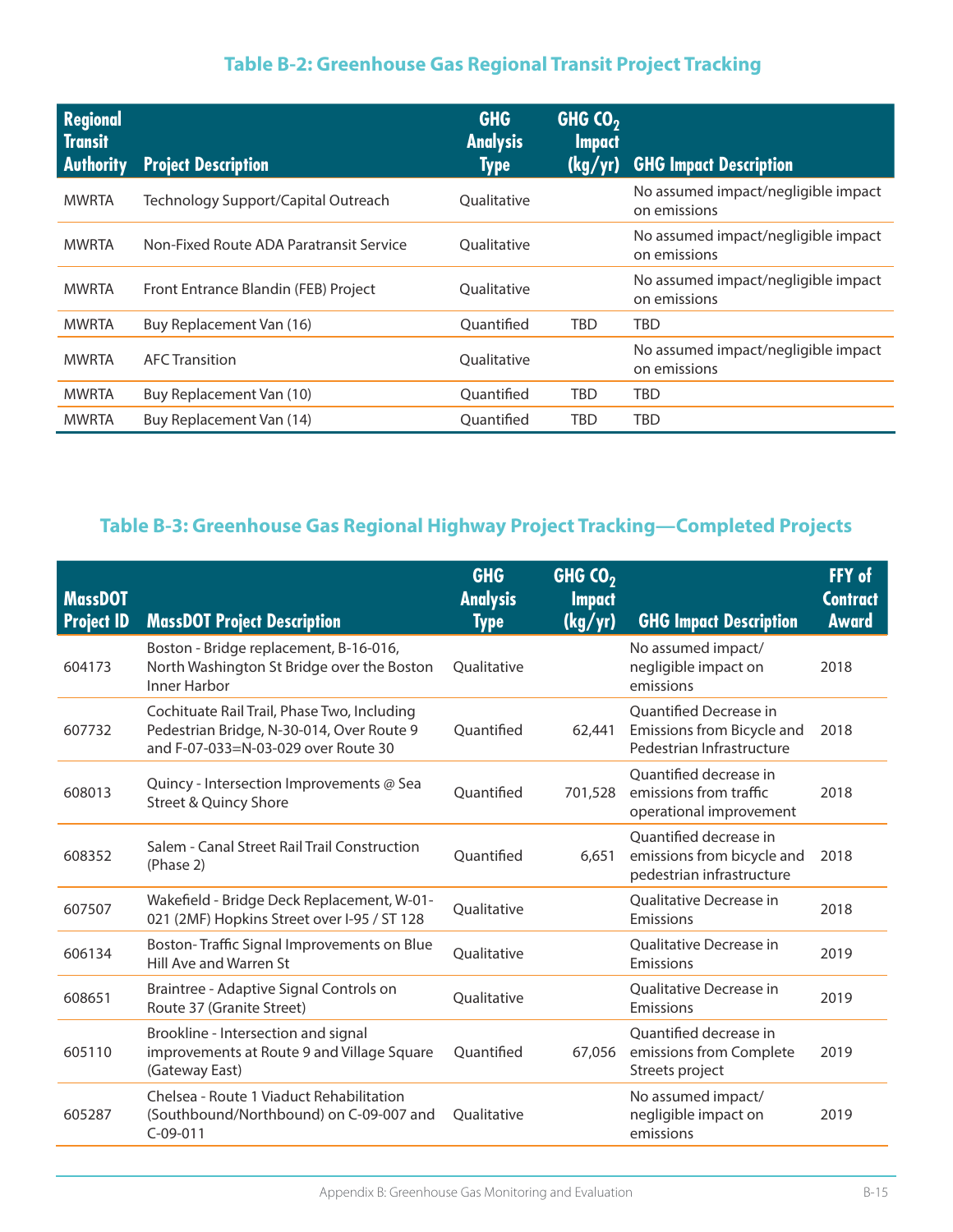# **Table B-3: Greenhouse Gas Regional Highway Project Tracking—Completed Projects**

| <b>MassDOT</b><br><b>Project ID</b> | <b>MassDOT Project Description</b>                                                                                                                                                                                                                             | <b>GHG</b><br><b>Analysis</b><br><b>Type</b> | GHG $CO2$<br><b>Impact</b><br>(kg/yr) | <b>GHG Impact Description</b>                                               | FFY of<br><b>Contract</b><br>Award |
|-------------------------------------|----------------------------------------------------------------------------------------------------------------------------------------------------------------------------------------------------------------------------------------------------------------|----------------------------------------------|---------------------------------------|-----------------------------------------------------------------------------|------------------------------------|
| 600518                              | Hingham - Intersection Improvements at<br>Derby St, Whiting St, and Gardner St                                                                                                                                                                                 | Quantified                                   | $-145,683$                            | Quantified increase in<br>emissions                                         | 2019                               |
| 604952                              | Lynn-Saugus - Bridge Replacement, L-18-<br>016=S-05-008, Route 107 over the Saugus<br>River (AKA - Belden G. Bly Bridge)                                                                                                                                       | Qualitative                                  |                                       | No assumed impact/<br>negligible impact on<br>emissions                     | 2019                               |
| 607133                              | Quincy - Superstructure Replacement, Q-01-<br>039, Robertson Street over I-93/US 1/SR 3                                                                                                                                                                        | Qualitative                                  |                                       | No assumed impact/<br>negligible impact on<br>emissions                     | 2019                               |
| 604989                              | Southborough - Reconstruction of Main St<br>(Route 30), from Sears Rd to Park St                                                                                                                                                                               | Quantified                                   | 231,813                               | Quantified decrease in<br>emissions from Complete<br>Streets project        | 2019                               |
| 608823                              | Wellesley-Newton-Weston - Pavement<br>Resurfacing and Related Work on I-95                                                                                                                                                                                     | Qualitative                                  |                                       | No assumed impact/<br>negligible impact on<br>emissions                     | 2019                               |
| 608347                              | Beverly - Intersection Improvements at 3<br>locations: Cabot St (Route 1A/97) at Dodge<br>St (Route 1A), County Way, Longmeadow<br>Rd and Scott St, McKay St at Balch St and<br>Veterans Memorial Bridge (Route 1A) at<br>Rantoul, Cabot, Water, and Front Sts | Quantified                                   | 582,422                               | Quantified decrease in<br>emissions from traffic<br>operational improvement | 2020                               |
| 608608                              | Braintree - Highway Lighting Improvements<br>at I-93/Route 3 Interchange                                                                                                                                                                                       | Qualitative                                  |                                       | No assumed impact/<br>negligible impact on<br>emissions                     | 2020                               |
| 607954                              | Danvers - Bridge Replacement, D-03-018, ST<br>128 over Waters River                                                                                                                                                                                            | Qualitative                                  |                                       | No assumed impact/<br>negligible impact on<br>emissions                     | 2020                               |
| 607428                              | Hopedale-Milford - Resurfacing and<br>intersection improvements on Route<br>16 (Main St), from Water St west to<br>approximately 120 feet west of the Milford/<br>Hopedale town line and the intersection of<br>Route 140                                      | Quantified                                   | 201,148                               | Quantified decrease in<br>emissions from Complete<br>Streets project        | 2020                               |
| 608275                              | Malden - Exchange St Downtown<br><b>Improvement Project</b>                                                                                                                                                                                                    | Quantified                                   | 13,519                                | Quantified decrease in<br>emissions from Complete<br>Streets project        | 2020                               |
| 606635                              | Needham-Newton - Reconstruction of<br>Highland Ave, Needham St and Charles<br>River Bridge, N-04-002, from Webster St<br>(Needham) to Route 9 (Newton)                                                                                                         | Quantified                                   | 1,186,210                             | Quantified decrease in<br>emissions from Complete<br>Streets project        | 2020                               |
| 608205                              | Reading to Lynnfield - Guide and Traffic Sign<br>Replacement on a Section of I-95 (SR 128)                                                                                                                                                                     | Qualitative                                  |                                       | No assumed impact/<br>negligible impact on<br>emissions                     | 2020                               |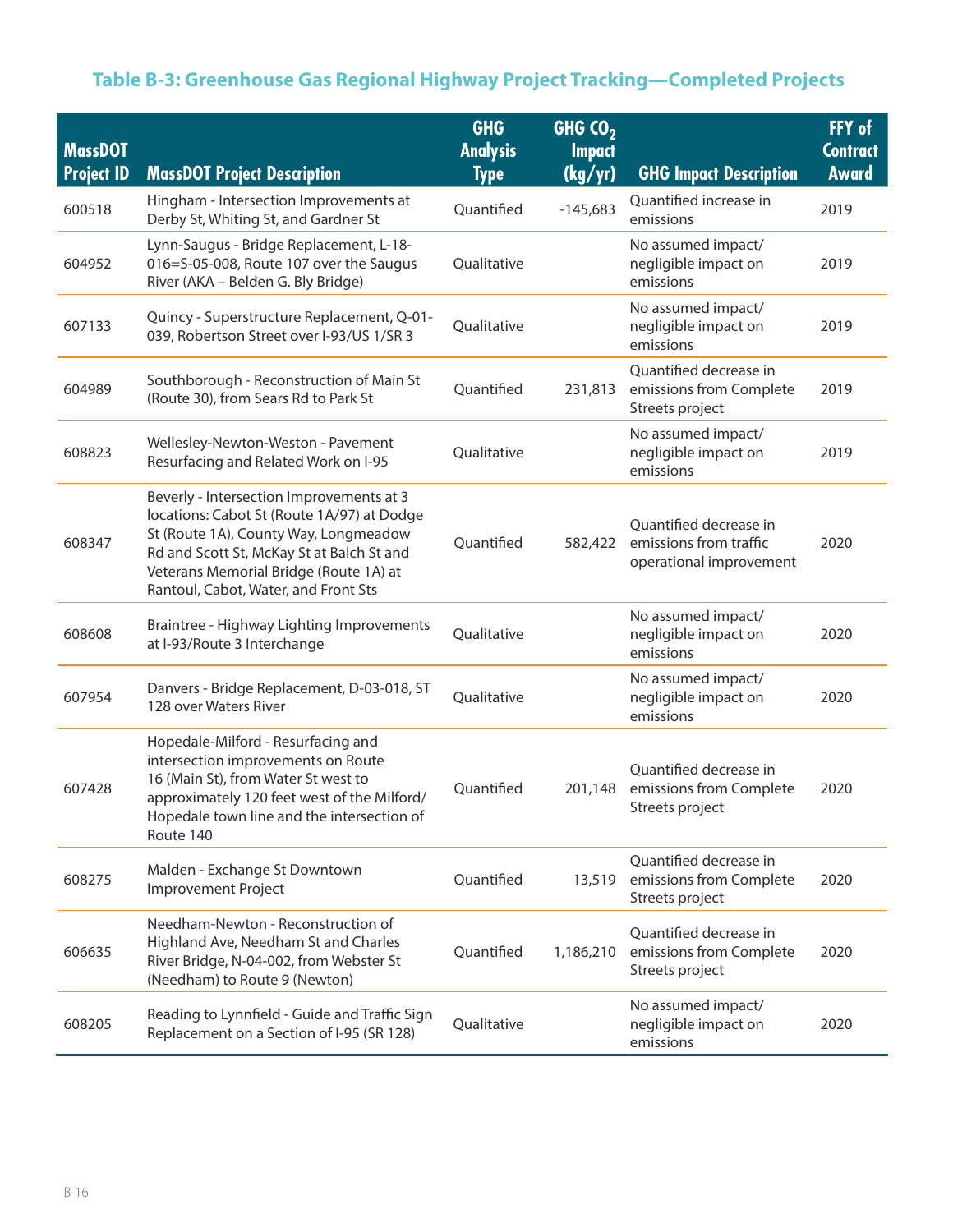# **Table B-4: Greenhouse Gas Regional Transit Project Tracking—Completed Projects**

| <b>Regional</b><br><b>Transit</b><br><b>Authority</b> | <b>Project Description</b>                                                  | <b>GHG</b><br><b>Analysis</b><br><b>Type</b> | GHG $CO2$<br><b>Impact</b><br>(kg/yr) | <b>GHG Impact Description</b>                               | FFY of<br><b>Contract</b><br><b>Award</b> |
|-------------------------------------------------------|-----------------------------------------------------------------------------|----------------------------------------------|---------------------------------------|-------------------------------------------------------------|-------------------------------------------|
| <b>CATA</b>                                           | Buy replacement 30-foot buses (3)                                           | Quantified                                   | 60,730                                | Quantified decrease<br>in emissions from bus<br>replacement | 2018                                      |
| <b>MWRTA</b>                                          | Buy replacement - less than 30-foot<br>CNG buses (6)                        | Quantified                                   | 125,266                               | Quantified decrease<br>in emissions from bus<br>replacement | 2018                                      |
| <b>MWRTA</b>                                          | Buy replacement paratransit vehicles (9)                                    | Quantified                                   | 23,069                                | Quantified decrease<br>in emissions from bus<br>replacement | 2018                                      |
| <b>CATA</b>                                           | Buy replacement 35-foot bus (2)                                             | Quantified                                   | 40,487                                | Quantified decrease<br>in emissions from bus<br>replacement | 2019                                      |
| <b>MWRTA</b>                                          | Buy replacement capitol bus                                                 | Quantified                                   | 1,894                                 | Quantified decrease<br>in emissions from bus<br>replacement | 2019                                      |
| CATA                                                  | Buy replacement van (2)                                                     | Quantified                                   | 724                                   | Quantified decrease<br>in emissions from bus<br>replacement | 2020                                      |
| <b>MBTA</b>                                           | Option order procurement of 194 New<br>Flyer hybrid 40-foot buses           | Quantified                                   | <b>TBD</b>                            | <b>TBD</b>                                                  | 2020                                      |
| <b>MBTA</b>                                           | Procurement of battery electric 40-foot<br>buses and related infrastructure | Quantified                                   | <b>TBD</b>                            | <b>TBD</b>                                                  | 2020                                      |
| <b>MBTA</b>                                           | Green Line Type 10 light rail fleet<br>replacement                          | Qualitative                                  |                                       | No assumed impact/negligible<br>impact on emissions         | 2020                                      |
| <b>MBTA</b>                                           | Robert Street Bridge                                                        | Qualitative                                  |                                       | No assumed impact/negligible<br>impact on emissions         | 2020                                      |
| <b>MBTA</b>                                           | Green Line B Branch infrastructure<br>improvements                          | Qualitative                                  |                                       | No assumed impact/negligible<br>impact on emissions         | 2020                                      |
| <b>MBTA</b>                                           | Green Line C Branch surface<br>improvements                                 | Qualitative                                  |                                       | No assumed impact/negligible<br>impact on emissions         | 2020                                      |
| <b>MBTA</b>                                           | Green Line E Branch surface<br>improvements                                 | Qualitative                                  |                                       | No assumed impact/negligible<br>impact on emissions         | 2020                                      |
| <b>MBTA</b>                                           | Green Line (non-GLX) grade crossings                                        | Qualitative                                  |                                       | No assumed impact/negligible<br>impact on emissions         | 2020                                      |
| <b>MBTA</b>                                           | Green Line D Branch Track and Signal<br>Replacement                         | Qualitative                                  |                                       | No assumed impact/negligible<br>impact on emissions         | 2020                                      |
| <b>MBTA</b>                                           | <b>Braintree and Quincy Adams Garage</b><br>Rehab                           | Qualitative                                  |                                       | No assumed impact/negligible<br>impact on emissions         | 2020                                      |
| <b>MBTA</b>                                           | Forest Hills Improvement Project                                            | Qualitative                                  |                                       | No assumed impact/negligible<br>impact on emissions         | 2020                                      |
| <b>MBTA</b>                                           | Green Line B Branch Consolidation                                           | Qualitative                                  |                                       | No assumed impact/negligible<br>impact on emissions         | 2020                                      |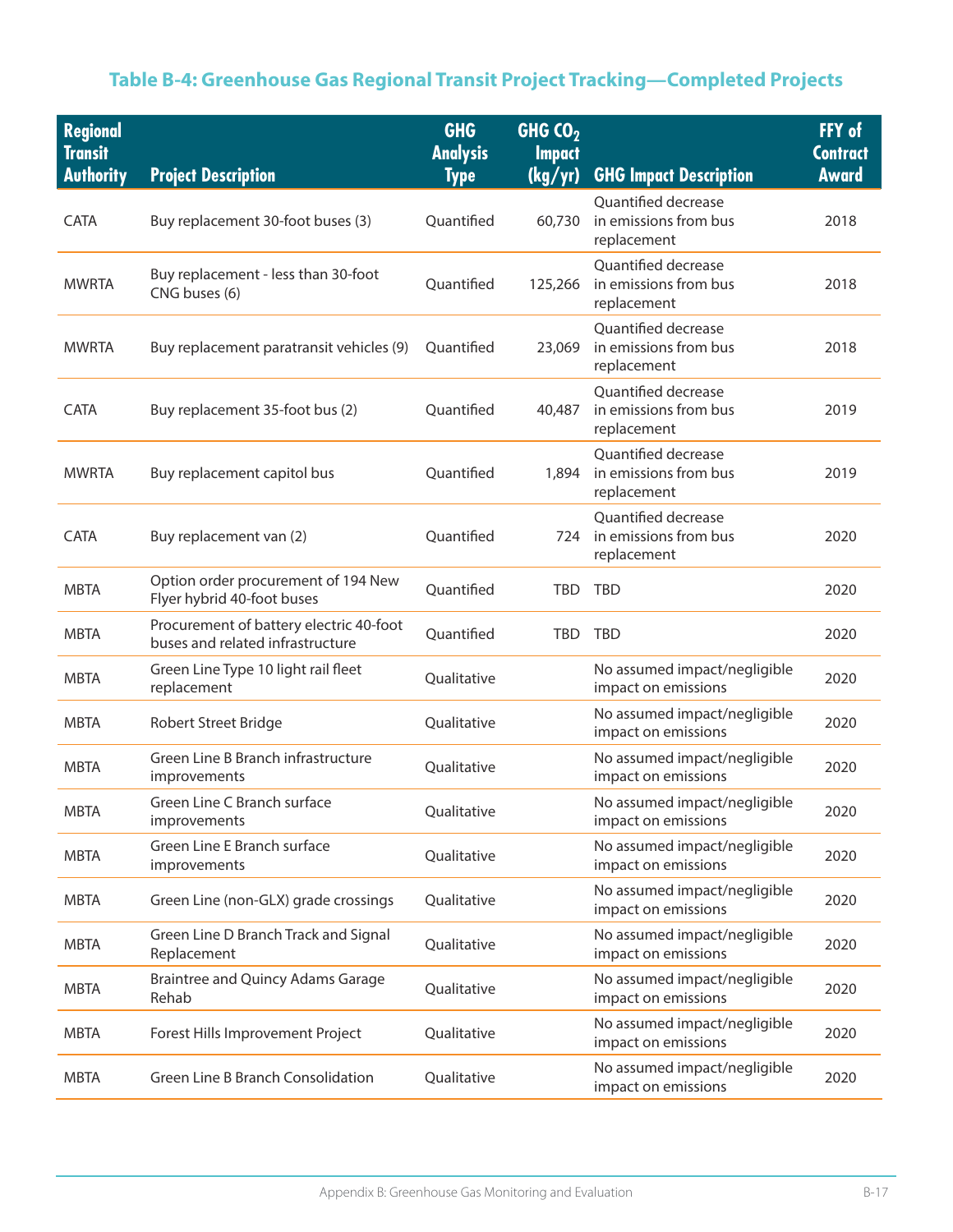# **Table B-4: Greenhouse Gas Regional Transit Project Tracking—Completed Projects**

| <b>Regional</b><br>Transit<br><b>Authority</b> | <b>Project Description</b>                                       | <b>GHG</b><br><b>Analysis</b><br><b>Type</b> | GHG $CO2$<br><b>Impact</b><br>(kg/yr) | <b>GHG Impact Description</b>                       | FFY of<br><b>Contract</b><br><b>Award</b> |
|------------------------------------------------|------------------------------------------------------------------|----------------------------------------------|---------------------------------------|-----------------------------------------------------|-------------------------------------------|
| <b>MBTA</b>                                    | <b>Natick Center Station Accessibility</b><br>Project            | Oualitative                                  |                                       | No assumed impact/negligible<br>impact on emissions | 2020                                      |
| <b>MBTA</b>                                    | Oak Grove Station Vertical<br><b>Transportation Improvements</b> | <b>Oualitative</b>                           |                                       | No assumed impact/negligible<br>impact on emissions | 2020                                      |
| <b>MWRTA</b>                                   | Vehicles - Es (6) and Ds (8) buses w/CNG                         | Ouantified                                   | TBD                                   | TBD                                                 | 2020                                      |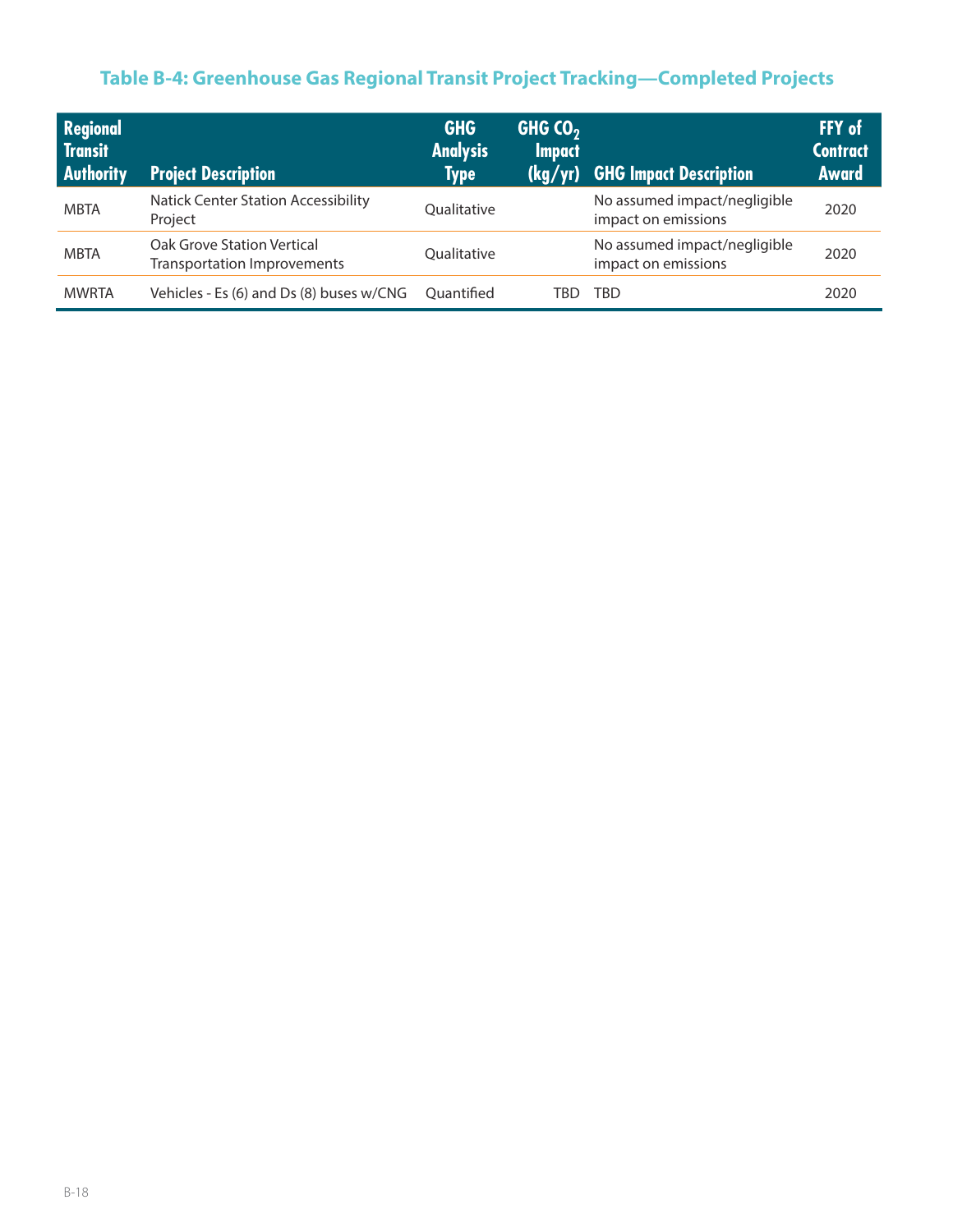

#### **OVERVIEW**

In the course of developing the Transportation Improvement Program (TIP), the staff of the Boston Region Metropolitan Planning Organization (MPO) regularly engages with municipalities and the general public to provide information about the milestones, deadlines, and key decision points in the development process. Staff publicly shares materials and information used by the MPO board for decision-making via the TIP development web page: [www.bostonmpo.org/tip-dev](http://www.bostonmpo.org/tip-dev). This process affords the public ongoing opportunities to provide input to the MPO board during the development of the TIP and prior to the release of the draft TIP for the official public review period. This appendix documents the input received during the development of the Federal Fiscal Years (FFYs) 2021–25 TIP and comments received during the public review period.

In addition to the outreach process for developing the annual TIP document, the results of which are included in this appendix, MPO staff engaged the public, agency partners, and other regional stakeholders in a parallel feedback process to support revisions to the MPO's TIP project selection criteria. This process occurs approximately once every four years in the wake of the release of the MPO's Long-Range Transportation Plan and this process has occurred throughout FFY 2020. A summary of the public input received through this process will be shared via alternative channels as revisions to the criteria are finalized at the end of FFY 2020.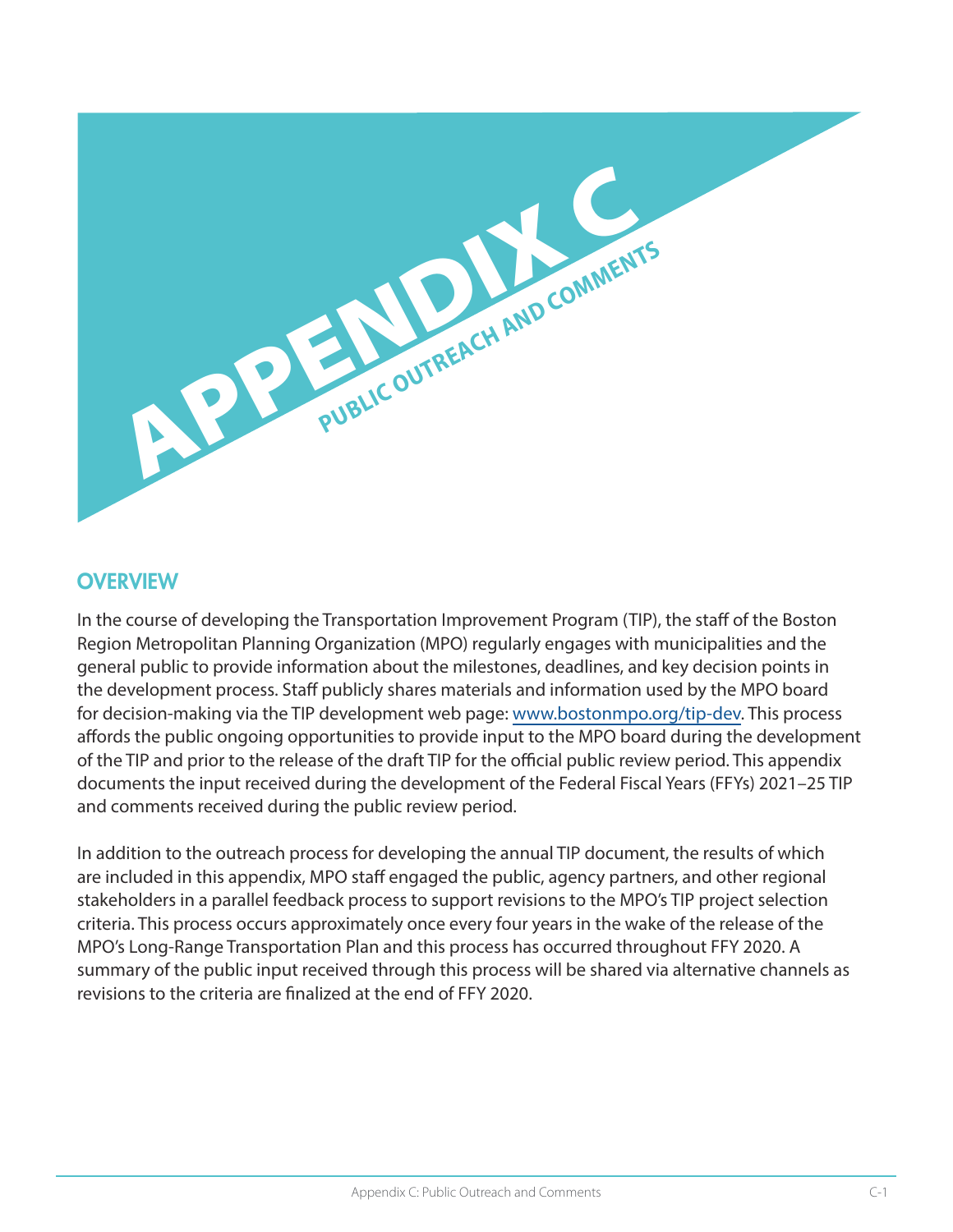# SUMMARY OF COMMENTS RECEIVED DURING TIP DEVELOPMENT

MPO staff initiated outreach activities for the FFYs 2021–25 TIP in September 2019 and maintained communication with municipal, state agency, and public stakeholders throughout the TIP development process. The primary in-person and direct-engagement events at which staff received input were the subregional committee meetings held by the Metropolitan Area Planning Council (MAPC) and the TIP How-To conference call workshops with municipal TIP contacts and Massachusetts Department of Transportation (MassDOT) district project engineers. These events offered individuals the opportunity to directly engage with staff to ask questions, voice concerns, provide suggestions, and propose new projects for funding.

The MPO board held a series of discussions at its regularly scheduled meetings as the TIP was developed in stages that focused on project solicitation, project evaluation, and programming of funds. Staff informed the public at each stage via its standard communication channels (email, Twitter, and the MPO website). As a result, the MPO received oral and written comments while developing the draft TIP. The comments directed to the MPO board are summarized below in Table C-1.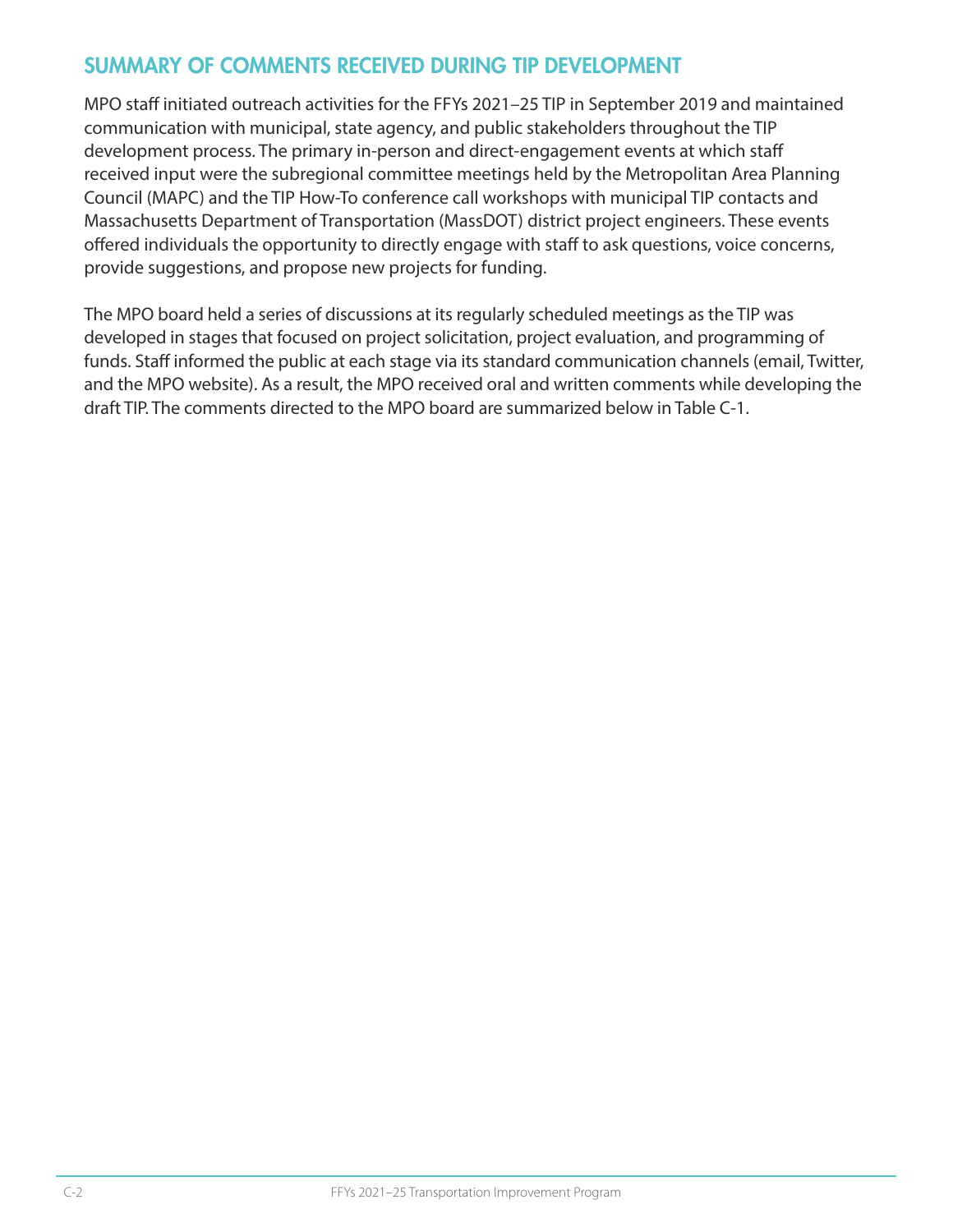Requests 3 and Bedford Road in the FFYs 2021–25 MassDOT RSA performed in 2014, and the addition to reducing traffic congestion adequate geometry.

Related Work on Broadway in the FFYs the project, and the project area includes include resignalization of all intersections bus and bicycle lane, reducing congestion and Broadway. The project would provide safety oderate-income community that has not seen

tions program toward the expansion of the sea. The project is a regional effort to address

in the FFYs 2021–25 TIP.

Bridge Replacement in the FFYs 2021–25 TIP. ty repairs; a 2016 inspection showed that the f the bridge would require a two-mile detour ie commute of pedestrians accessing the acement, the tide gate, which contributed to ed. Removal of the tide gate would make the

antum Street and Adams Street in the FFYs accommodations and address congestion at

acement in the FFYs 2021–25 TIP. Due to its he bridge, reconstructing the interchange oject would improve safety for all roadway sing a high crash location.

#### **Table C-1: Public Comments Received during Development of the FFYs 2021–25 Transportation Improvement Program**

| <b>Project</b>                                                                                                      | <b>Name</b>                                                                                                                                                                                                                                                         | <b>Support/Oppose/Request/Concern</b> | <b>Comment</b>                                                                                                                                                                                                                                                                                                                                                                                                                            |
|---------------------------------------------------------------------------------------------------------------------|---------------------------------------------------------------------------------------------------------------------------------------------------------------------------------------------------------------------------------------------------------------------|---------------------------------------|-------------------------------------------------------------------------------------------------------------------------------------------------------------------------------------------------------------------------------------------------------------------------------------------------------------------------------------------------------------------------------------------------------------------------------------------|
| <b>Projects Under Consideration for TIP Funding (FFYs 2021-25)</b>                                                  |                                                                                                                                                                                                                                                                     |                                       |                                                                                                                                                                                                                                                                                                                                                                                                                                           |
| Intersection Reconstruction at<br>Route 3 and Bedford Road and<br>South Bedford Street<br>(Burlington and Woburn)   | Municipal: Mayor Scott Galvin, City of Woburn                                                                                                                                                                                                                       | Request                               | Requests inclusion of the Intersection Reconstruction at Rout<br>TIP. The intersection was ranked as a high crash location in a<br>proposed improvements would reduce vehicular crashes, in<br>associated with substandard traffic signal equipment and ina                                                                                                                                                                               |
| <b>Targeted Safety Improvements</b><br>and Related Work on<br>Broadway<br>(Chelsea)                                 | Municipal: Tom Ambrosino, Chelsea City Manager;<br>Alex Train, Assistant Director, Chelsea Planning<br>and Development; Ben Cares, Chelsea Planner/<br>Project Manager; Mayor Joe Curtatone, City of<br>Somerville; Brad Rawson, Somerville Director of<br>Mobility | Request                               | Requests inclusion of the Targeted Safety Improvements and<br>2021-25 TIP. Safety improvements are the highest priority for<br>a MassDOT top 200 crash location. Proposed improvements i<br>within the project area and the construction of a combined b<br>allowing for preferential movement of MBTA bus routes on B<br>and economic vitality improvements in a largely low- and mo<br>any investment since the 1970s.                  |
| <b>Bluebike Expansion</b><br>(Chelsea, Arlington,<br>Watertown, Newton)                                             | Municipal: Ben Cares, Chelsea Planner/Project<br>Manager                                                                                                                                                                                                            | Request                               | Requests allocation of funding from the Community Connect<br>Bluebike system to Arlington, Watertown, Newton, and Chels<br>first- and last-mile gaps in the bike network.                                                                                                                                                                                                                                                                 |
| <b>Rehabilitation of Western</b><br>Avenue (Route 107)<br>(Lynn)                                                    | Municipal: Mayor Joe Curtatone, City of<br>Somerville; Brad Rawson, Somerville Director of<br>Mobility                                                                                                                                                              | Request                               | Requests inclusion of the Rehabilitation of Western Avenue in                                                                                                                                                                                                                                                                                                                                                                             |
| Bridge Replacement, M-02-<br>001 (8AM), Central Street<br>(Route 127) over Saw Mill<br><b>Brook</b><br>(Manchester) | Municipal: Gregory Federspiel, Manchester Town<br>Administrator; Nathan Desrosiers, Manchester<br>Town Engineer; Chuck Dam, Manchester Director<br>of Public Works                                                                                                  | Request                               | Requests inclusion of the Central Street over Saw Mill Brook I<br>A 2015 inspection showed an immediate need for emergenc<br>bridge is in overall poor condition despite the repairs. Loss of<br>for emergency response to half of the Town and lengthen the<br>Manchester commuter rail station. As part of the bridge repla<br>damage from the 2006 Mother's Day storm, would be remove<br>area more resilient to 20 to 50 year storms. |
| Intersection Improvements at<br><b>Squantum Street and Adams</b><br><b>Street</b><br>(Milton)                       | Municipal: Chase Berkeley, Milton Director of<br>Public Works; John Thompson, Milton Town<br>Engineer; Mayor Joe Curtatone, City of Somerville;<br>Brad Rawson, Somerville Director of Mobility                                                                     | Request                               | Requests inclusion of the Intersection Improvements at Squa<br>2021-25 TIP. The project will provide bicycle and pedestrian a<br>the intersection.                                                                                                                                                                                                                                                                                        |
| Bridge Replacement, Route 27<br>(North Main Street) over Route<br>9 (Worcester Street)<br>(Natick)                  | Municipal: James Freas, Natick Director of<br><b>Community and Economic Development</b>                                                                                                                                                                             | Request                               | Requests inclusion of the Route 27 over Route 9 Bridge Repla<br>structural deficiencies and the potential impacts of closing th<br>is critical for the Town and surrounding communities. The pro<br>users, improving bicycle and pedestrian facilities and addres.                                                                                                                                                                        |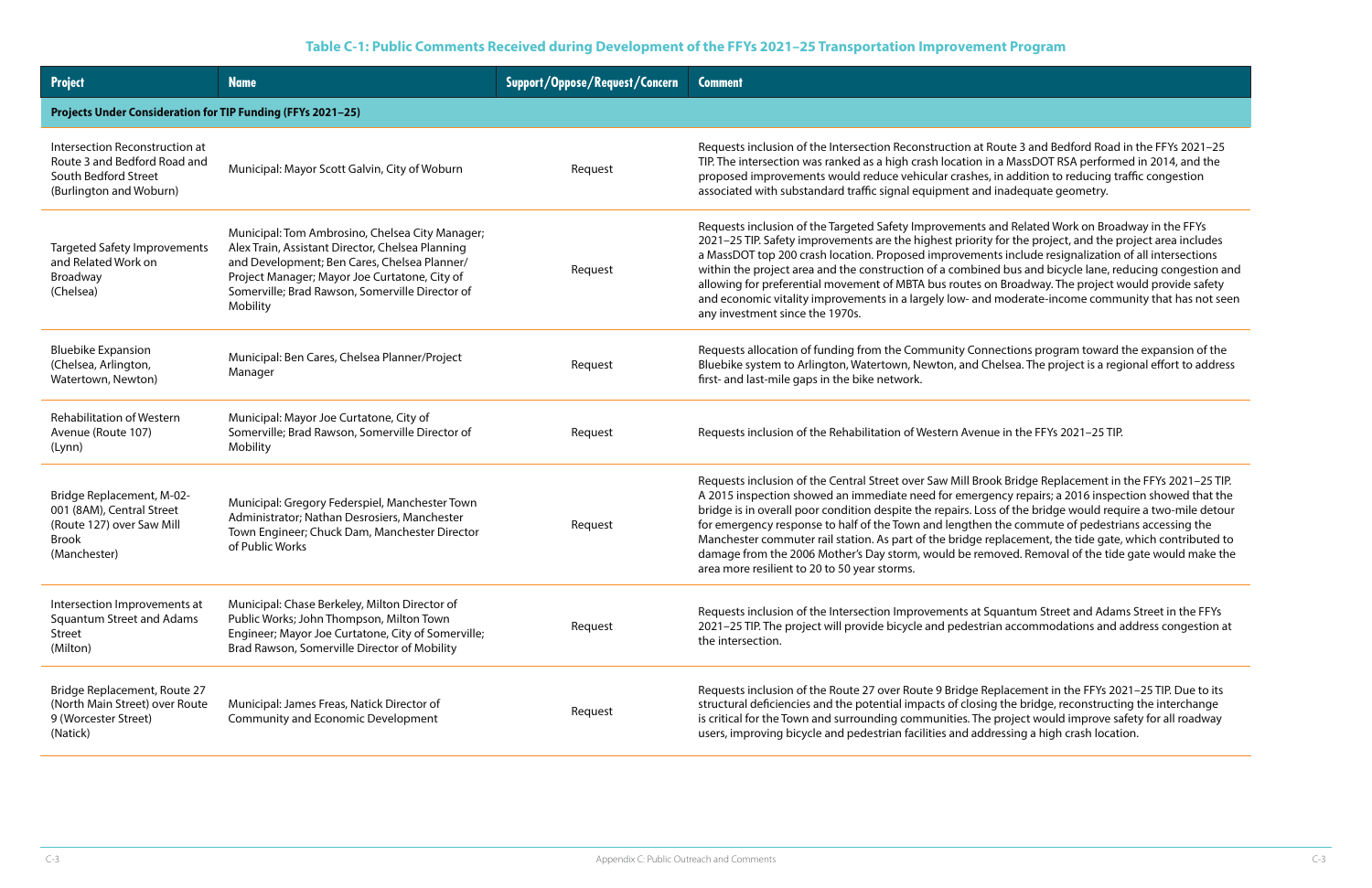Avenue in the FFYs 2021–25 TIP. The segment ties, and existing sidewalks are in poor ge disruption in the Carriageway, which I in Boston, Brookline, and Newton. This ute 30 in Weston, allowing for additional

Pendence Greenway at I-95 and Route 1 in on's trail network, serving as a key connection rder Trail, the East Coast Greenway, and the  $\alpha$  Route 1 will significantly transform the Boston.

Refuestion of FFYs 2021–25 TIP. The project is the top ving the Cities of Salem and Peabody. providing access to Route 128, I-95, Route project limits. Three bus routes operate in pedestrian access will expand multimodal

FY 2025 TIP element, stating that the project bject is programmed in the 2025 to 2029 time uring TIP evaluations.

stakeholders are eager to reconvene the by the next TIP cycle.

021-25 TIP. Swampscott is the fifth most on local roads poses safety concerns. The ral elementary schools, Swampscott High ss a lack of safe pedestrian accommodations ions to an increasingly socioeconomically

Main Street Reconstruction project scope amendment, and requests consideration for pring FFYs 2022–26 TIP development.

on Post Road and Wellesley Street in the FFY of Weston, and the proposed improvements project will have minor impacts to existing sements will be required, and the Town and on multiple occasions.

| <b>Project</b>                                                                               | <b>Name</b>                                                                                                                                                                                                                                   | <b>Support/Oppose/Request/Concern</b> | <b>Comment</b>                                                                                                                                                                                                                                                                                                                                               |
|----------------------------------------------------------------------------------------------|-----------------------------------------------------------------------------------------------------------------------------------------------------------------------------------------------------------------------------------------------|---------------------------------------|--------------------------------------------------------------------------------------------------------------------------------------------------------------------------------------------------------------------------------------------------------------------------------------------------------------------------------------------------------------|
| Reconstruction of<br>Commonwealth Avenue<br>(Route 30)<br>(Newton)                           | Municipal: Mayor Ruthanne Fuller, City of<br>Newton; Nicole Freedman, Newton Director of<br>Transportation Planning; Mayor Joe Curtatone,<br>City of Somerville; Brad Rawson. Somerville<br><b>Director of Mobility</b>                       | Request                               | Requests inclusion of the Reconstruction of Commonwealth<br>of the Carriageway within the project area lacks bicycle facilit<br>condition. The proposed improvements would address a larg<br>generally features pedestrian and bicycle activity year-round<br>project could be coordinated with the Reconstruction on Rou<br>extension of the Carriageway.   |
| Multiuse Path Construction of<br>Independence Greenway at<br>I-95 and Route 1<br>(Peabody)   | Municipal: Brendan Callahan, Assistant Director of<br>Planning; Andrew Levin, Peabody City Planner                                                                                                                                            | Request                               | Requests inclusion of the Multiuse Path Construction of Inder<br>the FFYs 2021-25 TIP. The project is a critical link for the regio<br>for the northern and southern segments of the Boston to Bor<br>Danvers Rail Trail. The construction of a two-span bridge over<br>region's trail network, linking communities from Salisbury to                        |
| <b>Boston Street Improvements</b><br>(Salem)                                                 | Municipal: Mayor Kimberly Driscoll, Mayor, City of<br>Salem                                                                                                                                                                                   | Request                               | Requests inclusion of the Boston Street Improvements in the<br>priority for the City of Salem, as it is regionally significant serve<br>Boston Street serves as an evacuation and emergency route,<br>114, and Route 107 and containing five fire houses within the<br>the corridor, and the proposed improvements to bicycle and<br>connections to transit. |
| McGrath Boulevard Project<br>(Somerville)                                                    | Municipal: Mayor Joe Curtatone, City of<br>Somerville; Brad Rawson, Somerville Director of<br>Mobility                                                                                                                                        | Request                               | Requests inclusion of the McGrath Boulevard Project in the FI<br>is of regional importance for a range of stakeholders. The pro<br>band of the LRTP and received an exceptionally high score du<br>Mayor Curtatone notes that City staff and community-based<br>project working group to meet the design schedule required                                   |
| Swampscott Rail Trail                                                                        | Municipal: Sean Fitzgerald, Town Administrator;<br>Peter Spellios, Chair, Swampscott Select<br>Board; Marzie Galazka, Swampscott Director<br>of Community and Economic Development;<br>Suzanne Wright, Member, Swampscott School<br>Committee | Request                               | Requests inclusion of the Swampscott Rail Trail in the FFYs 20<br>densely settled town in the Commonwealth, and congestion<br>trail would span the entirety of the Town, connecting to seve<br>School, and the Marblehead Rail Trail. The project will address<br>in the Town of Swampscott and provide multimodal connect<br>diverse community.             |
| <b>Main Street Reconstruction</b><br>(Wakefield)                                             | Municipal: Bill Renault, Wakefield Town Engineer                                                                                                                                                                                              | Request                               | States that the Town of Wakefield is committed to reviewing<br>to reduce the cost to a level that would not require an LRTP a<br>programming in a future FFYs 2021-25 TIP amendment or du                                                                                                                                                                    |
| Intersection Improvements,<br>Boston Post Road (Route 20)<br>at Wellesley Street<br>(Weston) | Municipal: Leon Gaumond, Weston Town Manager<br>Organization: Timothy McIntosh, VHB                                                                                                                                                           | Request                               | Requests inclusion of the Intersection Improvements at Bosto<br>2022 TIP element. The project is the top priority for the Town<br>will address significant safety and crash related incidents. The<br>private properties such that only temporary construction eas<br>its consultant have discussed the easements with residents o                           |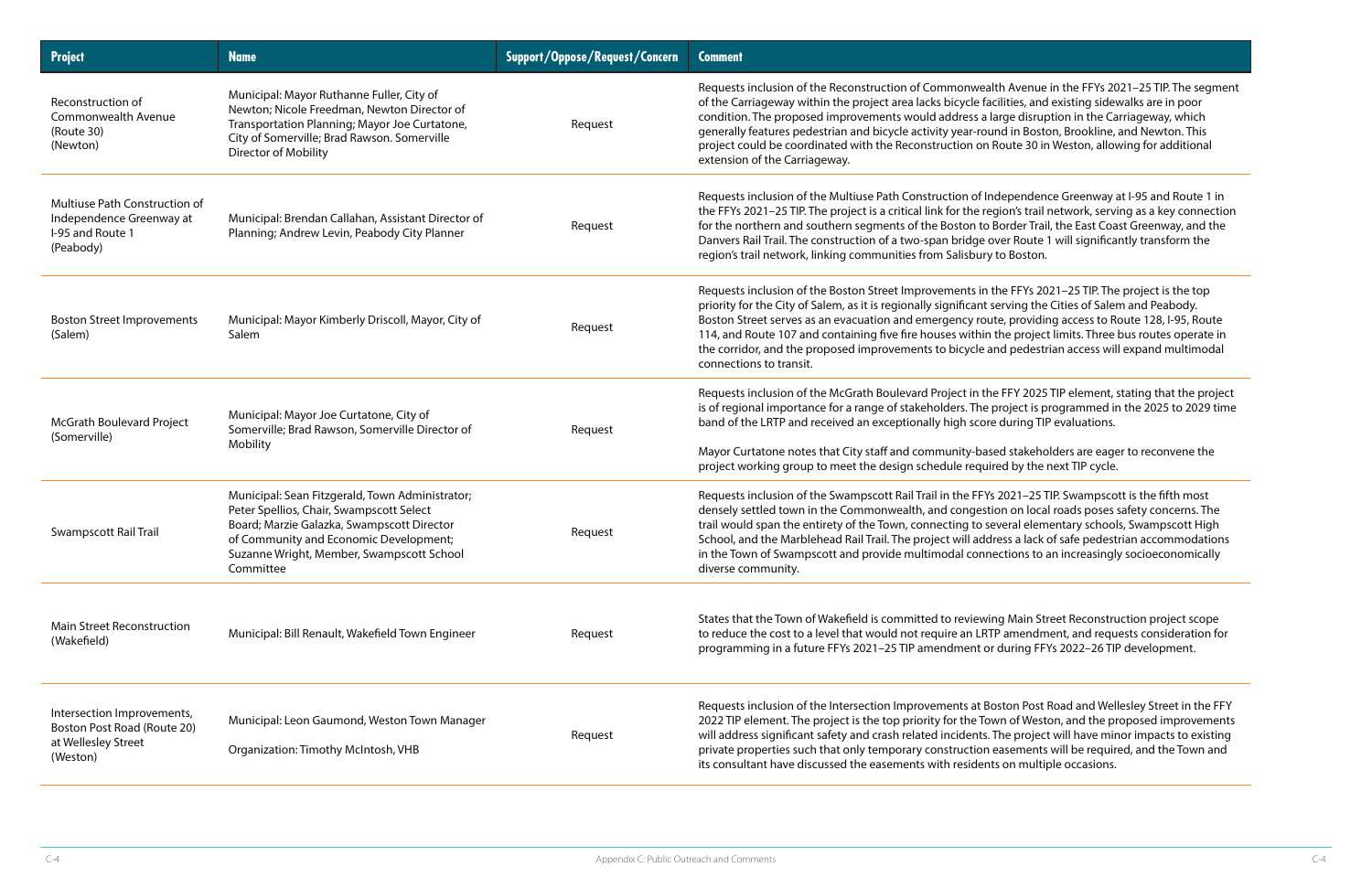ute 109 in the FFYs TIP. The project would sections along Route 109. The Town of and Mills, contribute to and experience As such, the proposed improvements would

ents at Kelley's Corner in the FFY 2022 TIP Meeting to authorize the Board of Selectmen fund just compensation payments to

tension FFY 2022 TIP element. When ne Town of Concord to Alewife Station at Meadows National Wildlife Refuge. nance accessibility and improve safety for

round the extension. The project is a vital

rize the Select Board to approve easement cted a MassDOT prequalified appraiser to res will ensure that the right-of-way is secured

ted Work on Route 126 in the FFY 2022 TIP lemorial Middle School, has seen numerous edule to reach 100 percent design by the the FFY 2021 TIP element if the opportunity

dway in the FFY 2022 TIP element. The exportidor, improve transit reliability, and sents an important step forward for justice community.

nts along Bussey Street in the FFY 2023 TIP in a corridor that sees heavy pedestrian ol, Dedham Middle School, and Dedham ect area. The project would improve sidewalk italization in the neighborhood.

| <b>Project</b>                                                                                                                 | <b>Name</b>                                                                                                                                                                                                                  | <b>Support/Oppose/Request/Concern</b> | <b>Comment</b>                                                                                                                                                                                                                                                                                                                                                                                                                                                                                                                                                                                                                                                                |
|--------------------------------------------------------------------------------------------------------------------------------|------------------------------------------------------------------------------------------------------------------------------------------------------------------------------------------------------------------------------|---------------------------------------|-------------------------------------------------------------------------------------------------------------------------------------------------------------------------------------------------------------------------------------------------------------------------------------------------------------------------------------------------------------------------------------------------------------------------------------------------------------------------------------------------------------------------------------------------------------------------------------------------------------------------------------------------------------------------------|
| <b>Traffic Signal Improvements</b><br>on Route 109<br>(Westwood)                                                               | Municipal: Todd Korchin, Westwood Director of<br><b>Public Works</b><br>Organization: Jaklyn Centracchio and Greg Lucas,<br>BETA Group, on behalf of the Town of Westwood                                                    | Request                               | Requests inclusion of the Traffic Signal Improvements on Rout<br>provide a full adaptative signal control system at seven inters<br>Westwood, as well as the Towns of Medfield, Dover, Walpole, a<br>congestion on the corridor as traffic travel toward Route 128.<br>have a regional benefit.                                                                                                                                                                                                                                                                                                                                                                               |
| <b>Currently Programmed Projects (FFYs 2020-24)</b>                                                                            |                                                                                                                                                                                                                              |                                       |                                                                                                                                                                                                                                                                                                                                                                                                                                                                                                                                                                                                                                                                               |
| Intersection Improvements at<br>Massachusetts Avenue (Route<br>111) and Main Street (Route<br>27) (Kelley's Corner)<br>(Acton) | Municipal: Austin Cyganiewicz, Acton Town<br>Manager                                                                                                                                                                         | Support                               | Supports continued inclusion of the Intersection Improvemer<br>element. The Town of Acton will vote at an upcoming Town M<br>to acquire the necessary right-of-way for the project, and to fu<br>property owners.                                                                                                                                                                                                                                                                                                                                                                                                                                                             |
| Minuteman Bikeway Extension<br>(Bedford)                                                                                       | Municipal: Alyssa Sandoval, representing the<br>Bedford Town Manager's Office; David Manugian,<br><b>Bedford Director of Public Works</b><br>Organization: Great Meadows Wildlife Refuge<br>Volunteers                       | Support                               | Supports continued inclusion of the Minuteman Bikeway Exte<br>completed, the trail will provide uninterrupted travel from the<br>and strengthen connections to Concord Center and the Great<br>The proposed improvements included in the project will enha<br>pedestrians and cyclists.<br>The Town of Bedford hopes to create a new cultural district ar<br>recreational, tourism, and transportation asset for the region.<br>The Town has extended the current consent article to authori:<br>acquisitions without Town Meeting approval and has contract<br>ensure the appraisals move forward promptly. These measure<br>in advance of the scheduled advertisement date. |
| <b>Rehabilitation and Related</b><br>Work on Route 126<br>(Bellingham)                                                         | Legislative: Representative Michael J. Soter<br>Municipal: James Kupfer, Bellingham Town<br>Planner; Dan Spencer, Chair, Bellingham Board of<br>Selectmen                                                                    | Support                               | Supports continued inclusion of the Rehabilitation and Relate<br>element. The corridor, which is adjacent to the Bellingham Me<br>accidents and lacks sidewalks. The project is currently on sche<br>summer of 2020, and the project would be able to move into<br>arises.                                                                                                                                                                                                                                                                                                                                                                                                    |
| Reconstruction of Broadway,<br>from City Hall to the Revere<br>City Line<br>(Chelsea)                                          | Municipal: Tom Ambrosino, Chelsea City Manager;<br>Alex Train, Assistant Director, Chelsea Planning<br>and Development                                                                                                       | Support                               | Supports continued inclusion of the Reconstruction of Broady<br>proposed improvements will address safety issues along the o<br>increase accessibility for all roadway users. The project represe<br>transportation equity in a densely populated environmental j                                                                                                                                                                                                                                                                                                                                                                                                             |
| Corridor Improvements and<br><b>Related Work on Justice</b><br>Cushing Highway (Route 3A)<br>(Cohasset and Scituate)           | Legislative: Representative Paul McMurtry,<br>Representative Joan Meschino<br>Municipal: Leon Goodwin, Dedham Town<br>Manager; Jason Mammone, Dedham Director of<br>Engineering<br>Organization: Darshan Jhaveri, BETA Group | Support                               | Supports continued inclusion of the Pedestrian Improvement<br>element. The proposed safety improvements are imperative in<br>traffic, including children walking to Avery Elementary Schoo<br>High School, all of which are within one-half mile of the proje<br>accessibility, add bicycle facilities, and enhance ongoing revit                                                                                                                                                                                                                                                                                                                                             |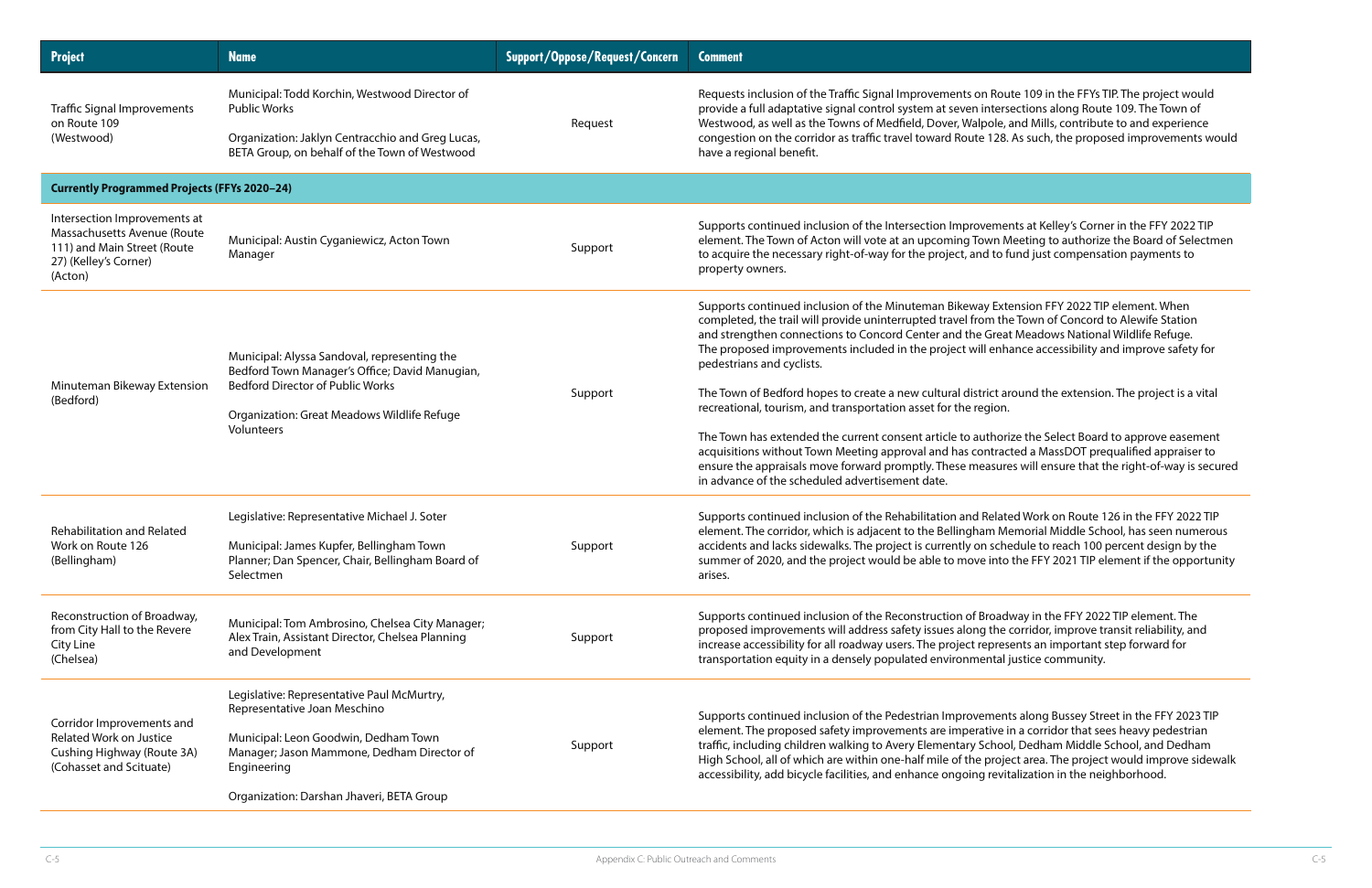on Installation at Route 9 and Maynard Road

n at Edgell Road at Central Street in the FFY

n Avenue in the FFY 2021 TIP element. The tinues to work with the legislative delegation

ents at Route 3A and Summer Street Rotary re critically important at an intersection with of a larger public safety initiative for the Town

Itic Avenue in the FFY 2022 TIP element. sion to MassDOT and is currently working ents will improve substandard conditions, long the corridor. The project is essential e of the Town's few points of access for

ddle School to the Lynnfield/Peabody town Boston Trail, and the proposed terminus in il station. The project does not align with the equity or close gaps in the bicycle network. Vational Natural Landmark, and the planned red historical artifacts.

ents at Route 1A and Upload Road/ lement, rather than moving to the FFY 2023 the corridor as they travel to and from ed for this project since a 1996 CTPS study istruction will continue to negatively affect

| <b>Project</b>                                                                                                        | <b>Name</b>                                                                                                                              | <b>Support/Oppose/Request/Concern</b> | <b>Comment</b>                                                                                                                                                                                                                                                                                                                                                                                  |
|-----------------------------------------------------------------------------------------------------------------------|------------------------------------------------------------------------------------------------------------------------------------------|---------------------------------------|-------------------------------------------------------------------------------------------------------------------------------------------------------------------------------------------------------------------------------------------------------------------------------------------------------------------------------------------------------------------------------------------------|
| Pedestrian Hybrid Beacon<br>Installation at Route 9 and<br>Maynard Road<br>(Framingham)                               | Framingham resident: Grace O'Donnell                                                                                                     | Support                               | Supports continued inclusion of the Pedestrian Hybrid Beaco<br>in the FFY 2024 TIP element.                                                                                                                                                                                                                                                                                                     |
| Traffic Signal Installation at<br><b>Edgell Road at Central Street</b><br>(Framingham)                                | Municipal: Mayor Yvonne Spicer, City of<br>Framingham<br>Framingham resident: Grace O'Donnell                                            | Support                               | Supports continued inclusion of the Traffic Signal Installation<br>2022 TIP element.                                                                                                                                                                                                                                                                                                            |
| <b>Reconstruction of Union</b><br>Avenue, from Proctor Street to<br>Main Street<br>(Framingham)                       | Municipal: Mayor Yvonne Spicer, City of<br>Framingham; Eric Johnson, Framingham City<br>Engineer<br>Framingham resident: Grace O'Donnell | Support                               | Supports continued inclusion of the Reconstruction of Unior<br>City indicated that the project is ahead of schedule and cont<br>to address Article 97 concerns.                                                                                                                                                                                                                                 |
| Intersection Improvements at<br>Route 3A and Summer Street<br>Rotary<br>(Hingham)                                     | Legislative: Representative Joan Meschino<br>Municipal: Tom Mayo, Hingham Town<br>Administrator<br>Organization: David Giangrande, DCI   | Request                               | Requests continued inclusion of the Intersection Improveme<br>in the FFY 2024 TIP element. The proposed improvements are<br>chronic accidents and multiple fatalities. The project is part o<br>of Hingham.                                                                                                                                                                                     |
| <b>Reconstruction of Atlantic</b><br>Avenue<br>(Hull)                                                                 | Municipal: Philip Lemnios, Town Manager                                                                                                  | Support                               | Supports continued inclusion of the Reconstruction of Atlant<br>The Town of Hull completed the 100 percent design submiss<br>to resolve the comments received. The proposed improveme<br>modernize the roadway, and enhance access and mobility al<br>to maintaining the safety of local residents by providing one<br>emergency response and evacuation.                                       |
| Rail Trail Extension, from<br>the Galvin Middle School to<br>Lynnfield/Peabody Town Line<br>(Lynnfield and Wakefield) | Lynnfield resident: Alan K. Dresios                                                                                                      | Oppose                                | Opposes inclusion of the Rail Trail Extension from Galvin Mid<br>line. States that the project will not connect to the Border to<br>Wakefield would not connect to the Wakefield commuter rail<br>goals of the MPO, in that it does not improve transportation<br>The project would also negatively affect Reedy Meadow, a Na<br>construction on Rabbit Island will disrupt previously discover |
| Intersection Improvements<br>at Route 1A and Upland<br>Road/Washington Street and<br>Prospect Street.<br>(Norwood)    | Municipal: Mark Ryan, Norwood Director of Public<br>Works and Town Engineer                                                              | Support                               | Supports continued inclusion of the Intersection Improveme<br>Washington Street and Prospect Street in the FFY 2022 TIP el<br>TIP element. The project will benefit all commuters who use<br>the Greater Boston area. The Town of Norwood has advocate<br>identified intersection deficiencies, and further delays in con<br>the Town and commuters in the region.                              |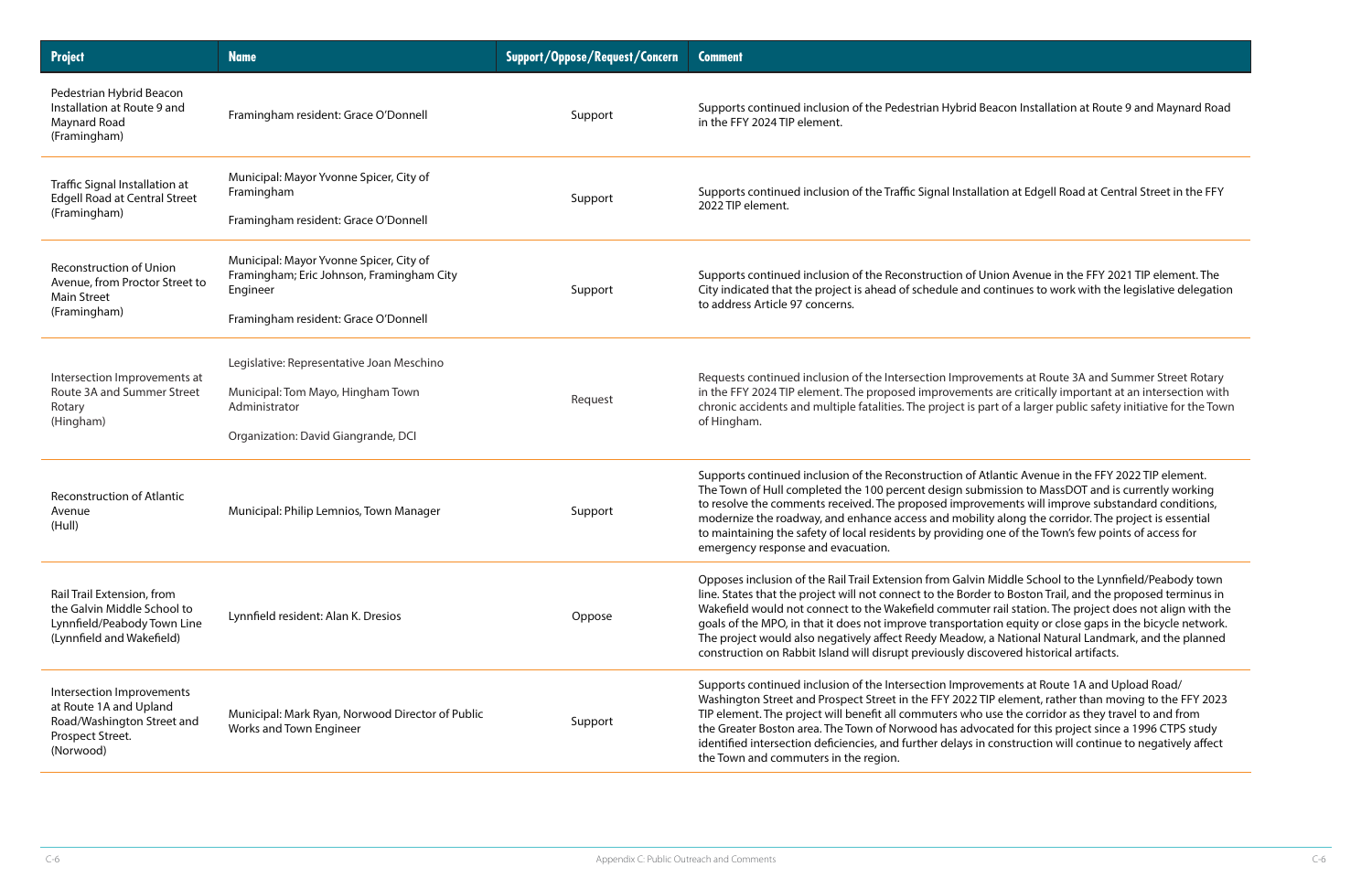y Extension in the FFY 2021. The project, Greenway at I-95 and Route 1, will extend the

(Phase 2D) in the FFY 2022 TIP element, The project has significant support from uld provide safe transportation for cyclists activity and recreation.

nts at Lowell Street and Woburn Street to an earlier TIP element. The intersection an earlier TIP element would better accommodate traffice Replacement in Woburn (FFY 23). Project design will be finalized by April

ge Replacement in the FFY 2021 TIP element, n the area. Notes the project is on schedule to additional retaining walls and soil excavation from an area potential contained in an increased

| <b>Project</b>                                                                                        | <b>Name</b>                                                                                                                                                                                                                                                                                                                                                                                                                                                                                                                                                                                                                                                                                            | Support/Oppose/Request/Concern | <b>Comment</b>                                                                                                                                                                                                                                                                                                                     |
|-------------------------------------------------------------------------------------------------------|--------------------------------------------------------------------------------------------------------------------------------------------------------------------------------------------------------------------------------------------------------------------------------------------------------------------------------------------------------------------------------------------------------------------------------------------------------------------------------------------------------------------------------------------------------------------------------------------------------------------------------------------------------------------------------------------------------|--------------------------------|------------------------------------------------------------------------------------------------------------------------------------------------------------------------------------------------------------------------------------------------------------------------------------------------------------------------------------|
| Independence Greenway<br>Extension<br>(Peabody)                                                       | Municipal: Brendan Callahan, Assistant Director of<br>Planning; Andrew Levin, Peabody City Planner                                                                                                                                                                                                                                                                                                                                                                                                                                                                                                                                                                                                     | Support                        | Supports continued inclusion of the Independence Greenway<br>along with the Multiuse Path Construction of Independence (<br>Independence Greenway to 10 miles.                                                                                                                                                                     |
| <b>Bruce Freeman Rail Trail</b><br>(Phase 2D)<br>(Sudbury)                                            | Municipal: Maryanne Bilodeau, Interim Sudbury<br>Town Manager; Janie Dretler, Member, Sudbury<br>Board of Selectmen; Jennifer Roberts, Member,<br>Sudbury Board of Selectmen; Ron Brumback,<br>Member, Sudbury Finance Committee; Charles<br>Russo, Member, Sudbury Conservation<br>Committee; Kay Bell, Member, Sudbury<br><b>Commission on Disabilities</b><br>Framingham residents: Grace O'Donnell; Jonathan<br>Zarkower<br>Sudbury residents: Len Simon, Peg Espinola<br>Organization: Tom Michelman, President, Friends<br>of the Bruce Freeman Rail Trail; Emily Teller,<br>Secretary, Friends of the Bruce Freeman Rail Trail;<br>Nancy Brumback, Member, League of Women<br>Voters of Sudbury | Support                        | Supports continued inclusion of the Bruce Freeman Rail Trail<br>rather than moving the project to the FFY 2023 TIP element. 1<br>residents of Sudbury and surrounding communities, and wou<br>and pedestrians, as well as provide opportunities for healthy                                                                        |
| Intersection Improvements at<br>Lowell Street (Route 129) and<br><b>Woburn Street</b><br>(Wilmington) | Municipal: Jeffrey Hull, Wilmington Town<br>Manager; Valerie Gingrich, Wilmington Director of<br>Planning and Conservation                                                                                                                                                                                                                                                                                                                                                                                                                                                                                                                                                                             | Support                        | Supports continued inclusion of the Intersection Improvemer<br>in the FFYs 2021-25 TIP, and requests that the project move to<br>is currently overburdened and unsafe. Moving the project to<br>accommodate increased traffic resulting from the New Bosto<br>2021) Reconstruction on Main Street in Wilmington (FFY 2023<br>2021. |
| <b>Bridge Replacement, New</b><br><b>Boston Street over MBTA</b><br>(Woburn)                          | Municipal: Mayor Scott Galvin, City of Woburn<br>Organization: Bob Penfield, VHB                                                                                                                                                                                                                                                                                                                                                                                                                                                                                                                                                                                                                       | Support                        | Supports continued inclusion of the New Boston Street Bridg<br>stating that the project will bolster economic development in<br>reach 100 percent design. Changes to the design, including a<br>from an area potentially contaminated by an adjacent former<br>cost.                                                               |

The MPO board voted to release the draft FFYs 2021-25 TIP for public review at its April 30, 2020, meeting. This vote initiated an official 21-day public review period, which began May 1, 2020, and closed on May 21, 2020. comments received during this public review period are summarized in Table C-2. Responses from the MPO board to the commenters were presented at the May 28, 2020, MPO meeting and are included in this section.

#### SUMMARY OF COMMENTS RECEIVED DURING PUBLIC REVIEW PERIOD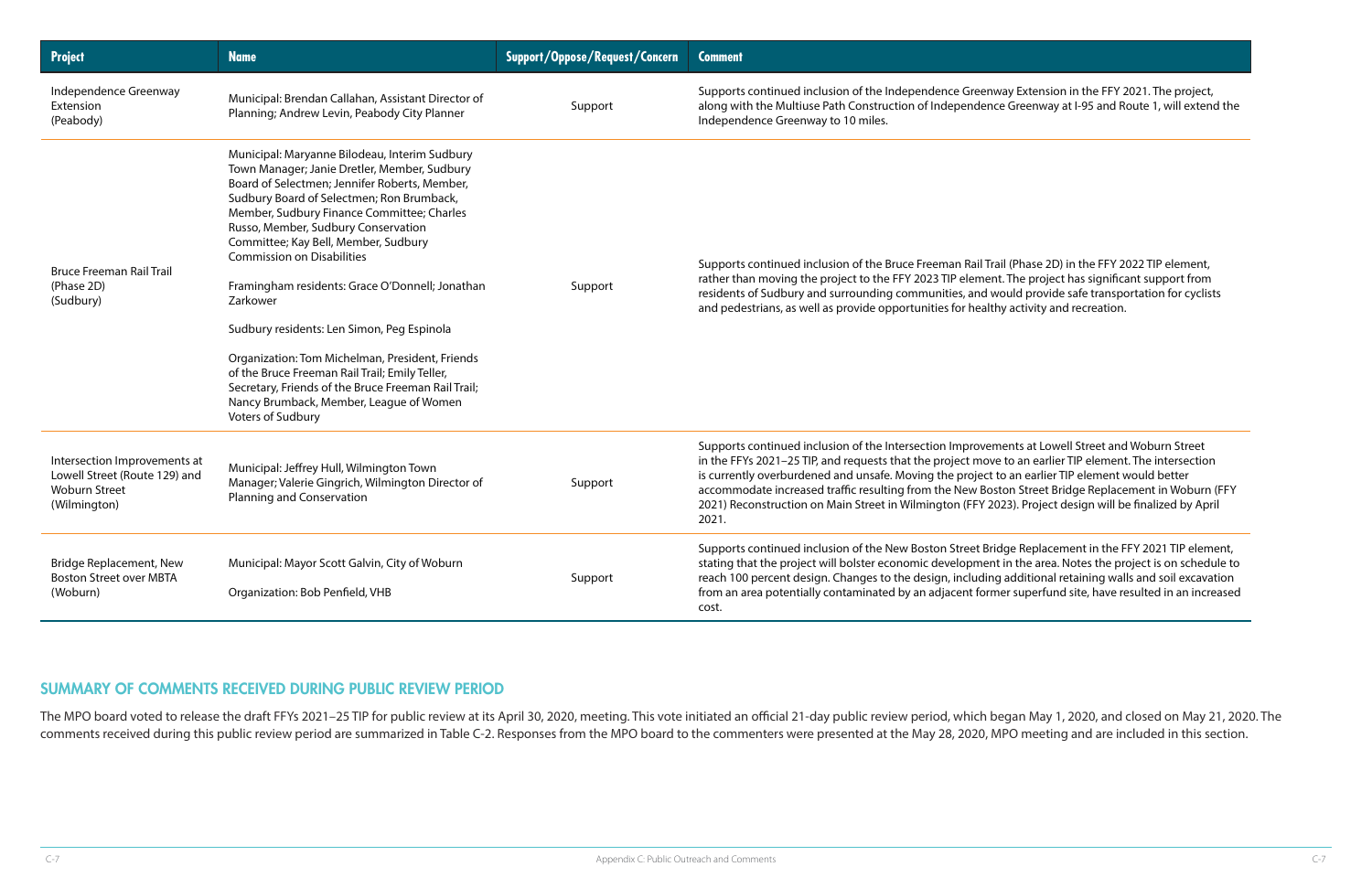risory Council's support in distributing its funding to transportation rdance with the goals set in the Long-Range Transportation Plan, Itends to continue to strive to achieve a similar funding balance is forward to allocating the two percent of funding dedicated to jects in FFY 2022 and beyond.

ays to highlight the role of transportation equity in making oston region and intend to advance this work in Chapter 6 of the ding the ongoing revisions to the TIP project selection criteria. The y Council's recognition of this critical work.

on criteria is the primary decision-making tool employed by the portation dollars to projects throughout the Boston region. The y Council's support for the centrality of this process in the broader

ct (#607981) remains a high priority for near-term funding by the ct's programming in the FFYs 2025−29 time band in Destination ghtly acknowledges the limited funding available to the MPO to cture projects in the FFYs 2021−25 TIP cycle. This project will be funding in the FFYs 2022−26 TIP and the MPO appreciates the r programming such a regionally significant project.

ignificant role project cost increases played in limiting the jects in the FFYs 2021−25 TIP. MPO staff intend to engage the this subject during the summer of 2020, at which point some of the Advisory Council may be discussed in greater detail. Costor cost increases, preliminary project scoring, cost-effectiveness eering requirements are all worthy recommendations. MPO staff pic with the MPO board in the coming months and exploring others may offer a remedy to the issue of project cost increases buld also be noted that impacts from the ongoing COVID-19 d timelines are currently unknown, but MPO staff will continue to ing months.

#### **Table C-2: Public Comments Received during the Public Review Period for the Draft FFYs 2021–25 Transportation Improvement Program**

| <b>Project/Issue</b>                                   | <b>Name</b>                                                         | Support/Oppose/<br><b>Request/Concern</b> | <b>Comment</b>                                                                                                                                                                                                                                                                                                                                                                                                                                                                                                                                                                                                                                                                                                                                                                                                                                                                                                                                                                                                                                                                                                                                                                                                                                                                                                 | <b>Response</b>                                                                                                                                                                                                                                                                                                                                                               |
|--------------------------------------------------------|---------------------------------------------------------------------|-------------------------------------------|----------------------------------------------------------------------------------------------------------------------------------------------------------------------------------------------------------------------------------------------------------------------------------------------------------------------------------------------------------------------------------------------------------------------------------------------------------------------------------------------------------------------------------------------------------------------------------------------------------------------------------------------------------------------------------------------------------------------------------------------------------------------------------------------------------------------------------------------------------------------------------------------------------------------------------------------------------------------------------------------------------------------------------------------------------------------------------------------------------------------------------------------------------------------------------------------------------------------------------------------------------------------------------------------------------------|-------------------------------------------------------------------------------------------------------------------------------------------------------------------------------------------------------------------------------------------------------------------------------------------------------------------------------------------------------------------------------|
| <b>Regional Transportation Advisory Council (RTAC)</b> |                                                                     |                                           |                                                                                                                                                                                                                                                                                                                                                                                                                                                                                                                                                                                                                                                                                                                                                                                                                                                                                                                                                                                                                                                                                                                                                                                                                                                                                                                |                                                                                                                                                                                                                                                                                                                                                                               |
| <b>Funding Targets</b>                                 | Organization: Regional<br><b>Transportation Advisory</b><br>Council | Support                                   | Expresses appreciation for the MPO's commitment to meeting funding targets by project<br>category as set forth in the Long-Range Transportation Plan, and especially the significant<br>investments made toward Complete Streets projects in recent TIP cycles.<br>Supports the inclusion of funds for five projects in the Community Connections Program in<br>FFY 2021, as well as funding for the program in future years."                                                                                                                                                                                                                                                                                                                                                                                                                                                                                                                                                                                                                                                                                                                                                                                                                                                                                 | The MPO appreciates the Adv<br>projects in the region in accor<br>Destination 2040. The MPO in<br>in coming TIP cycles and look<br><b>Community Connections proj</b>                                                                                                                                                                                                          |
| <b>Project Evaluations</b>                             | Organization: Regional<br><b>Transportation Advisory</b><br>Council | Support                                   | Expresses appreciation for the continued time and effort of the MPO to measure and<br>address equity in project scoring, project selection, and overall evaluation of the TIP.                                                                                                                                                                                                                                                                                                                                                                                                                                                                                                                                                                                                                                                                                                                                                                                                                                                                                                                                                                                                                                                                                                                                 | MPO staff continue to seek wa<br>investment decisions in the B<br>TIP and in other venues, inclu-<br>MPO appreciates the Advisory                                                                                                                                                                                                                                             |
| Project Selection                                      | Organization: Regional<br><b>Transportation Advisory</b><br>Council | Support                                   | Supports the decision to program the highest scoring projects, in their respective funding<br>categories, in the FFY 2025 TIP element, given the limited funding available.<br>Supports the decision to not fund the McGrath Boulevard project in FFY 2025. Expresses<br>support for programming the project in the FFYs 2022-26 TIP.                                                                                                                                                                                                                                                                                                                                                                                                                                                                                                                                                                                                                                                                                                                                                                                                                                                                                                                                                                          | The set of TIP project selectio<br>MPO to allocate limited transp<br>MPO appreciates the Advisory<br>development of the TIP.<br>The McGrath Boulevard Proje<br>MPO as signified by the projed<br>2040. The Advisory Council rig<br>program new Major Infrastruc<br>reconsidered by the MPO for 1<br>Advisory Council's support for                                            |
| <b>Project Costs</b>                                   | Organization: Regional<br><b>Transportation Advisory</b><br>Council | Concern                                   | Expresses concern about the extent of cost increases for previously programmed TIP<br>projects, noting that 31 of 47 projects saw cost increases. If this trend continues, future<br>TIPs may not be able to meet original expectations, requiring additional projects to be<br>reprogrammed in later years. In turn, these delays could lead to increased costs.<br>Recommends that the MPO or MassDOT provide incentives to encourage better cost<br>estimates during preliminary design of projects.<br>Recommends that MPO staff conduct preliminary scoring of projects prior to reaching 25<br>percent design, in order to provide project proponents with a sense of how the project will<br>be ultimately scored against other projects. Programming decisions would be made later<br>in the design process, when cost estimates are more developed. Asks if financial assistance<br>with design would be possible for high-scoring projects.<br>Recommends that the MPO continue to study how to measure the cost effectiveness of<br>projects, stating that this would further help the MPO and municipalities judge which<br>projects are most likely to be programmed and worth moving through the entire design<br>phase.<br>Requests information on how MassDOT assesses initial cost estimates. | The MPO acknowledges the s<br>funding available for new pro<br>board in further dialogue on t<br>the suggestions provided by t<br>control incentives, penalties fo<br>evaluations, and value-engine<br>look forward to raising this to<br>whether these solutions and o<br>during future TIP cycles. It sho<br>pandemic on project costs an<br>monitor this issue in the comi |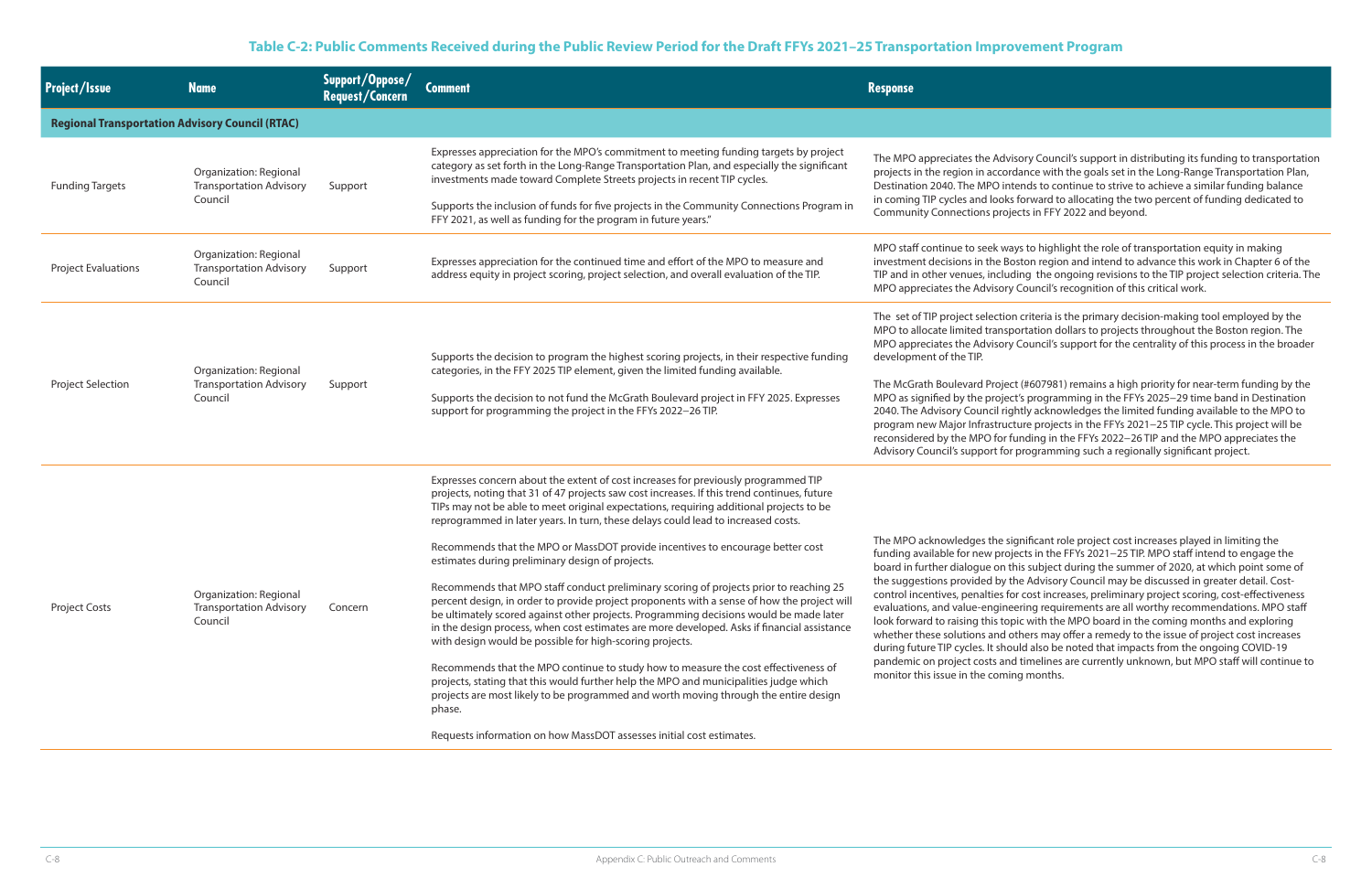#### **Regionally Focused and Advocacy Organizations**

The MPO appreciates your support for the many projects programmed in the FFYs 2021−25 TIP n. Collectively, these projects are anticipated to enhance the safety ne region, and the MPO looks forward to continuing to work with vance these important efforts towards construction in the coming

> bur concerns about projects being delayed to later programming number of projects experienced significant cost increases over last a funding shortage in each fiscal year that necessitated the delay  $\alpha$  ichieve a financially constrained five-year funding plan. The MPO  $\theta$  mitigate this problem going forward in the coming months.

ur concerns about those projects that were removed from this year's are programmed using statewide funds, and MPO staff will be sure MassDOT staff. As regards the removal of one MPO-funded project ( $\beta$ Beacon Installation at Route 9 and Maynard Road in Framingham), m the TIP because MassDOT staff deemed the project unviable. As tect was reviewed, it was deemed in need of significant revisions in oenefits to be achieved. The MPO recognizes that safety concerns nope to have the opportunity to consider a redesigned solution for

importance of supporting the mission of the MetroWest Regional to the increased funding provided to the agency by the Federal s year's TIP, the MPO hopes to further augment MWRTA's capital hrough its new Transit Modernization Program. This program is staff, but \$5.5 million in funding for transit projects has already am beginning in FFY 2025. The MPO will work with MWRTA in the to scope that program and understand how that funding can be MWRTA and the other regional transit authorities in the Boston

ns for the programming of additional projects from the MPO's preciated. The MPO will take these recommendations into work on the FFYs 2022−26 TIP.

ting issues concerning project cost changes and the limitations MPO's ability to fund new projects. The MPO began exploring policy ect cost effectiveness in January 2020 and the board intends to to the beginning of the FFYs 2022−26 TIP cycle. Changing the ojects are programmed is one possible solution to mitigate cost ticipates considering this proposal among others to address this iuture TIPs.

|                                                  |                                             |         |                                                                                                                                                                                                                                                                                                                                                                                                                                                                                                                                                                                    | The MPO appleciates your su<br>for the 495-MetroWest regior<br>and mobility of all users in the<br>the project proponents to ad<br>years.                                                                                                                                   |
|--------------------------------------------------|---------------------------------------------|---------|------------------------------------------------------------------------------------------------------------------------------------------------------------------------------------------------------------------------------------------------------------------------------------------------------------------------------------------------------------------------------------------------------------------------------------------------------------------------------------------------------------------------------------------------------------------------------------|-----------------------------------------------------------------------------------------------------------------------------------------------------------------------------------------------------------------------------------------------------------------------------|
|                                                  |                                             |         | Supports inclusion of 21 projects in the 495/MetroWest area. Expresses particular support<br>for the Rehabilitation of Route 16 (Milford); Holliston Street and Cassidy Lane Safe Routes<br>to Schools Improvements (Medway); Bruce Freeman Rail Trail (Phase 2D) (Sudbury); Mass<br>Central Rail Trail (Sudbury and Wayland); and increased funding for the MWRTA.                                                                                                                                                                                                                | The MPO also understands yo<br>years. During this TIP cycle, a<br>year's funding levels, creating<br>of some projects in order to a<br>hopes to discuss strategies to                                                                                                       |
|                                                  |                                             |         | Expresses support for six projects in the TIP Universe, noting the organization's long<br>standing support for Route 27 over Route 9 Bridge Replacement and Interchange<br>Improvements (Natick) and the Intersection Improvements at Route 126 and Route 135/<br>MBTA and CSX Railroad (Framingham)                                                                                                                                                                                                                                                                               | The MPO also recognizes you<br>TIP. Several of these projects a<br>to share your concerns with M<br>(#608006 - Pedestrian Hybrid                                                                                                                                            |
| Project Selection in the<br>495/MetroWest Region | Organization: 495/<br>MetroWest Partnership | Support | Expresses concern that four projects in the region were moved to later TIP elements,<br>with particular disappointment regarding the Construction of I-495/Route 1A Ramps<br>(Wrentham) moving from FFY 2023 to FFY 2024. Notes the the project would address a<br>495/MetroWest Partnership-identified ""transportation nightmare.                                                                                                                                                                                                                                                | this project was removed fror<br>the initial design for this proje<br>order for the desired safety be<br>remain for this corridor and h<br>funding in a future TIP cycle.                                                                                                   |
|                                                  |                                             |         | Expresses concern that four projects in the 495/MetroWest Region were removed from the<br>TIP, with particular disappointment regarding the Pedestrian Hybrid Beacon Installation<br>at Route 9 and Maynard Road (Framingham). Since 2010, 41 pedestrians have been struck<br>by vehicles on Route 9 in the MetroWest region. Stretches of Route 9 remain unsuitable<br>for pedestrian use, and gaps between crosswalks frequently exceed one mile. The project,<br>located in the vicinity of Framingham State University, would provide improved access to<br>Framingham Center. | The MPO also recognizes the<br>Transit Authority. In addition<br>Transit Administration in this<br>budget in the coming years t<br>still being developed by MPC<br>been dedicated to this progra<br>coming months to continue t<br>used to support the work of M<br>region. |
|                                                  |                                             |         |                                                                                                                                                                                                                                                                                                                                                                                                                                                                                                                                                                                    | Finally, your recommendation<br>project universe are much ap<br>consideration as it advances                                                                                                                                                                                |
|                                                  |                                             |         | Citing 31 projects which saw cost increases in the FFYs 2021-25 TIP, requests that the MPO<br>create clear accountability metrics and increase public oversight to prevent significant and<br>unexpected adjustments in funding.                                                                                                                                                                                                                                                                                                                                                   |                                                                                                                                                                                                                                                                             |
| Project Costs                                    | Organization:<br>LivableStreets Alliance    | Request | Requests that the MPO program projects after they reach 75% design status. There is a<br>great deal of uncertainty at the 25% design phase. Cost estimates for projects at 75%<br>design will be significantly more accurate, preventing the cost increases faced by the FFYs<br>2021-25 TIP.                                                                                                                                                                                                                                                                                      | The MPO recognizes the exist<br>these changes place on the M<br>changes associated with proj<br>continue this dialogue prior t<br>design milestone at which pr<br>uncertainty, and the MPO ant                                                                              |
|                                                  |                                             |         | Noting that this will require more upfront costs for project proponents without the<br>assurance of funding, recommends that MassDOT develop a process to financially support<br>the design process. This process should provide additional opportunities for transparency<br>and accountability.                                                                                                                                                                                                                                                                                  | issue in the development of f                                                                                                                                                                                                                                               |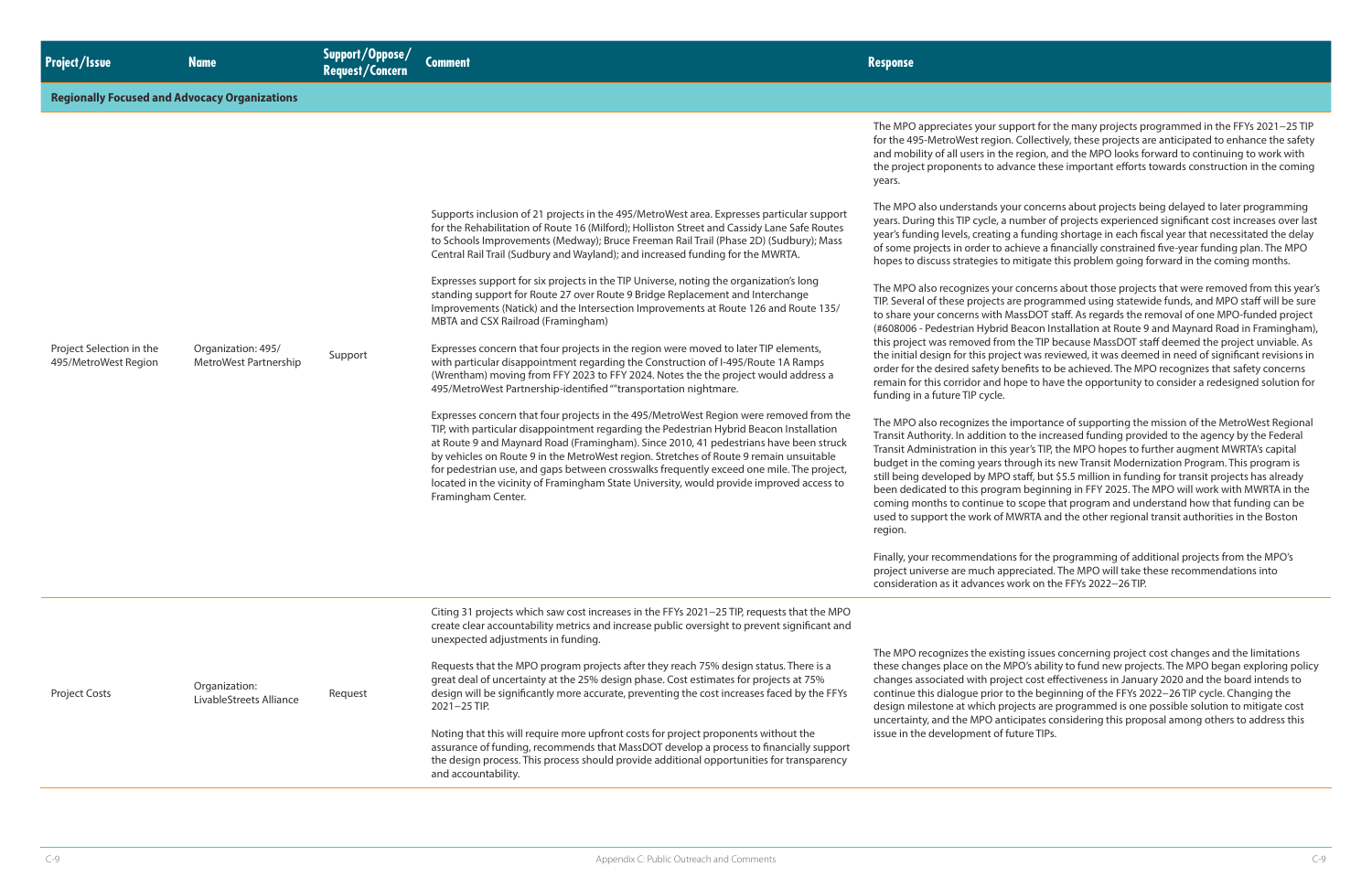**MPO's Transit Modernization Program in FFY 2025 represents** nds. This is in line with the MPO's goal of allocating five percent ver the five years of the TIP, as set in the MPO's 2019 Long-Range tion 2040. This is not a hard funding cap, however, as the MPO of funding allocated to this program in any given year may need to of projects seeking funding. MPO staff are working with MassDOT, transit authorities to continue to scope this program in the ck is welcome at any time on how this funding should be allocated the region.

portation options in the region is one of the MPO's chief policy lies to projects that receive a significant amount of MPO funding, of Rutherford Avenue in Boston (#606226). The City of Boston will his project's design as it moves towards construction, and the MPO lliance and all other stakeholders to participate in key conversations ne 25 percent design public hearing that should take place in the vill share your feedback on this project with the City of Boston to rs are aware of your concerns. Of note, MassDOT and the MBTA are arough Sullivan Square as a part of the Silver Line Extension study, endations to alter bus facilities in the vicinity of this project area

edback on ways to improve the accessibility and legibility of TIP s looking for ways to make the TIP process more understandable ndations into account as adjustments are made to the TIP website, the coming months. Further recommendations along these lines ime. Additionally, the MPO welcomes feedback on all projects ding those funded using MPO funds, MassDOT funds, and transit

Somerville Bicycle Advisory Committee for your support for t transportation alternatives to communities throughout the region. ar specific support for several projects that promote a healthier, more connected Somerville, including the Green Line Extension Improvements (#S10785), Intersection Improvements at Mystic ard (#608562), and the forthcoming McGrath Boulevard Project nese projects by the City of Somerville and advisory groups like MPO and the board looks forward to continuing to support these toward construction in the coming years.

iasm for the Concord Avenue Transit Signal Priority project in is project can become a model for other similar projects funded ity Connections Program in the years to come.

| <b>Project/Issue</b>                                      | <b>Name</b>                                                             | Support/Oppose/<br><b>Request/Concern</b> | <b>Comment</b>                                                                                                                                                                                                                                                                                                                                                                                                                                                                                                                                                                                                                                                                                                                                                                                                                | <b>Response</b>                                                                                                                                                                                                                                                                                                              |
|-----------------------------------------------------------|-------------------------------------------------------------------------|-------------------------------------------|-------------------------------------------------------------------------------------------------------------------------------------------------------------------------------------------------------------------------------------------------------------------------------------------------------------------------------------------------------------------------------------------------------------------------------------------------------------------------------------------------------------------------------------------------------------------------------------------------------------------------------------------------------------------------------------------------------------------------------------------------------------------------------------------------------------------------------|------------------------------------------------------------------------------------------------------------------------------------------------------------------------------------------------------------------------------------------------------------------------------------------------------------------------------|
| <b>Transit Modernization</b><br>Program                   | Organization:<br>LivableStreets Alliance                                | Request                                   | Supports inclusion of the Transit Modernization Program in the FFY 2025 TIP element.<br>Requests clarification on how this money will be spent in order to program the correct<br>amount, and requests that the MPO allow public input on how the funding is used.                                                                                                                                                                                                                                                                                                                                                                                                                                                                                                                                                            | The funding set aside for the<br>five percent of that year's fun<br>of funding to this program ov<br><b>Transportation Plan, Destinat</b><br>recognizes that the amount o<br>fluctuate based on the cost o<br>the MBTA, and other regional<br>coming months, and feedbac<br>to meet the transit needs in t                   |
| Reconstruction of<br><b>Rutherford Avenue</b><br>(Boston) | Organization:<br>LivableStreets Alliance                                | Request                                   | Requests an adjustment to the project scope for the Reconstruction of Rutherford Avenue<br>to allow for bus rapid transit and a reduction in traffic lanes for private vehicles. This<br>adjustment would allow for a single-seat ride between Everett and Downtown Boston,<br>reduce crowding on the Orange Line, and encourage mode shift.<br>Supports comments provided by the Institute for Transportation and Development Policy<br>on the Reconstruction of Rutherford Avenue.                                                                                                                                                                                                                                                                                                                                          | Enhancing multimodal trans<br>goals, and this certainly appli<br>such as the Reconstruction o<br>continue to improve upon th<br>encourages LivableStreets Al<br>about this project, such as th<br>coming months. MPO staff w<br>ensure the project's designer<br>also examining bus routes th<br>which may result in recomme |
| TIP Document and TIP<br>Interactive Database              | Organization:<br>LivableStreets Alliance                                | Request                                   | Requests clarity in the TIP document and TIP Interactive Database regarding which<br>projects are funded by the MPO and which are funded by MassDOT. Recommends<br>grouping Regional Target projects and MassDOT projects into separate tables in the TIP<br>document, and requests that Regional Target projects and MassDOT projects receive<br>distinct color-coding schemes.<br>Requests an additional column in the TIP tables showing differences from the previous<br>TIP document, including newly programmed projects, cost changes to previously<br>programmed projects, and explanations of cost changes.                                                                                                                                                                                                          | The MPO appreciates your fe<br>content. MPO staff are always<br>and will take your recommen<br>database, and document in t<br>are always welcome at any tir<br>programmed in the TIP, inclu-<br>agency funds.                                                                                                                |
| Projects in the City of<br>Somerville                     | Organization: Somerville<br><b>Bicycle Advisory</b><br>Committee        | Support                                   | Supports the inclusion of three projects in the City of Somerville in the FFYs 2021-25<br>TIP: the Green Line Extension and the Community Path Extension; Davis Square Signal<br>Improvements; and Signal and Intersection Improvement on I-93 at Mystic Avenue and<br>McGrath Highway.<br>Supports funding any modifications to the final design of the Green Line Extension<br>necessary to improve bicycle access and parking at stations, improve safety issues, and<br>provide safe connections to other regional multiuse paths, including the Grand Junction<br>Path and Mystic River Path.<br>Requests accelerating the design process and funding for the McGrath Boulevard Project.<br>The project will improve safety for multiple modes of transportation, as well as provide<br>better neighborhood connections. | The MPO thanks you and the<br>projects that offer important<br>The MPO also recognizes you<br>safer, more sustainable, and r<br>(#1570), Davis Square Signal<br>Avenue and McGrath Bouleva<br>(#607981). The support for th<br>SBAC is highly valued by the<br>critical projects as they move                                |
| <b>Concord Avenue Transit</b><br><b>Signal Priority</b>   | Organization: Institute<br>for Transportation and<br>Development Policy | Support                                   | Supports inclusion of the Concord Avenue Transit Signal Priority project in the FFYs<br>2021-25 TIP, stating the proposed low-cost improvements could be a catalyst for larger<br>nearby projects which can include more BRT elements.                                                                                                                                                                                                                                                                                                                                                                                                                                                                                                                                                                                        | The MPO shares your enthusi<br>Cambridge and is hopeful thi<br>through the MPO's Commun                                                                                                                                                                                                                                      |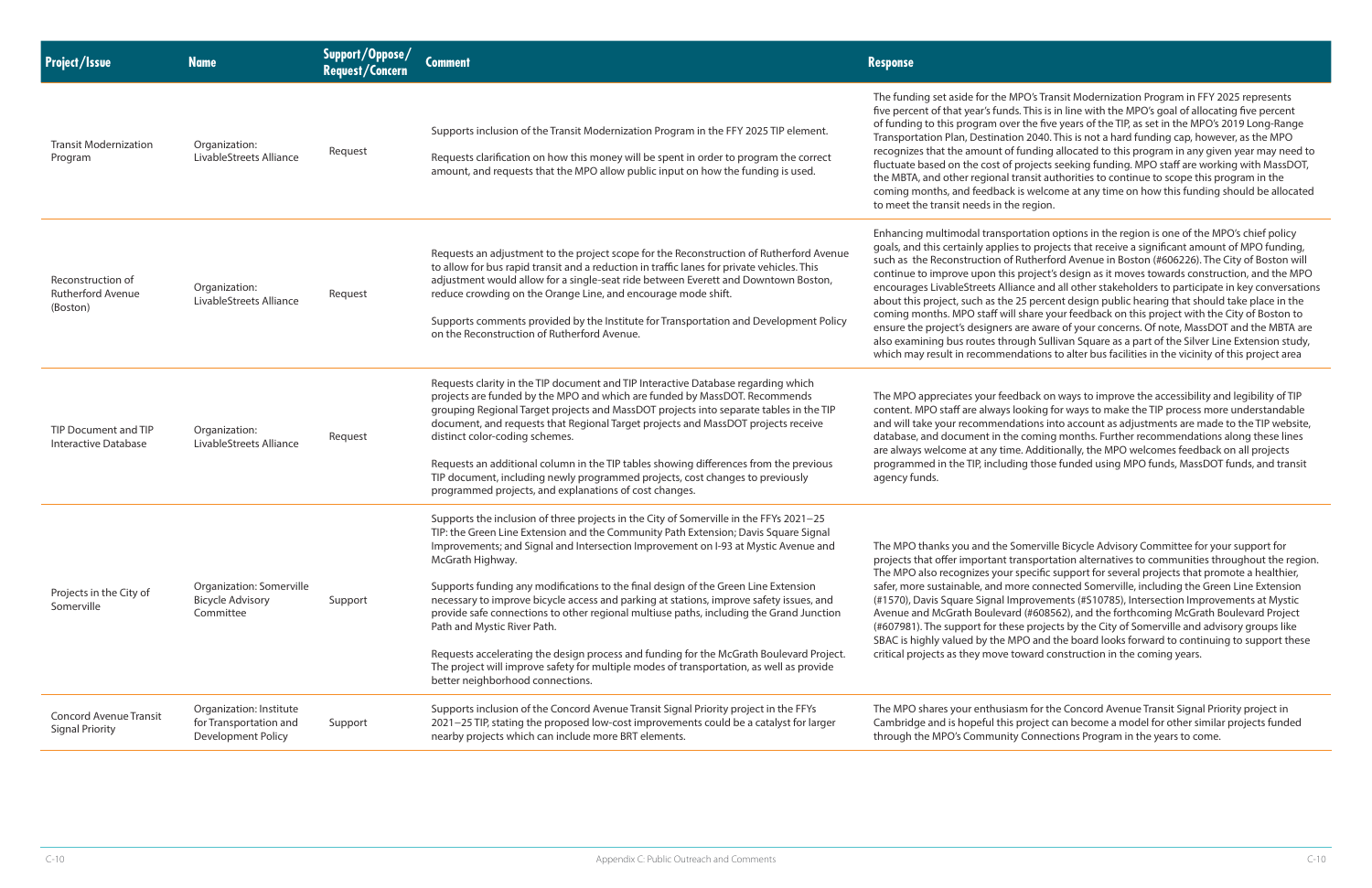omments on several projects at locations where accommodations nsidered, including the North Washington Street Bridge in Boston. dback on these projects with the project proponents so that the concerns.

omments on several projects at locations where accommodations nsidered, including the Mount Auburn Street corridor in Watertown. dback on these projects with the project proponents so that the concerns.

omments on several projects at locations where accommodations nsidered, including the Ferry Street project in Everett. MPO staff will projects with the project proponents so that the designers are

portation options in the region is one of the MPO's chief policy lies to projects that receive a significant amount of MPO funding, of Rutherford Avenue in Boston (#606226). The City of Boston will his project's design as it moves towards construction, and the I other stakeholders to participate in key conversations about ercent design public hearing that should take place in the coming es the work of ITDP in conducting independent analyses of this helping to facilitate a continued dialogue about how this project et the current and future transportation needs of the City of broadly. Of note, MassDOT and the MBTA are also examining bus are as a part of the Silver Line Extension study, which may result in us facilities in the vicinity of this project area.

| <b>Project/Issue</b>                                                                       | <b>Name</b>                                                                    | Support/Oppose/<br>Request/Concern | <b>Comment</b>                                                                                                                                                                                                                                                                                                                                                                                                                                                                                                                                                                                                                                                                                                                                                                                                                                                                                                                                                                                                                                                                                                | <b>Response</b>                                                                                                                                                                                                                                                                                                                                                                            |
|--------------------------------------------------------------------------------------------|--------------------------------------------------------------------------------|------------------------------------|---------------------------------------------------------------------------------------------------------------------------------------------------------------------------------------------------------------------------------------------------------------------------------------------------------------------------------------------------------------------------------------------------------------------------------------------------------------------------------------------------------------------------------------------------------------------------------------------------------------------------------------------------------------------------------------------------------------------------------------------------------------------------------------------------------------------------------------------------------------------------------------------------------------------------------------------------------------------------------------------------------------------------------------------------------------------------------------------------------------|--------------------------------------------------------------------------------------------------------------------------------------------------------------------------------------------------------------------------------------------------------------------------------------------------------------------------------------------------------------------------------------------|
| Bridge Replacement,<br>North Washington Street<br>over the Boston Inner<br>Harbor (Boston) | Organization: Institute<br>for Transportation and<br>Development Policy        | Support                            | Supports inclusion of the North Washington Street Bridge project in the FFYs 2021-25 TIP,<br>which will include an inbound bus lane as part of the project.<br>Recommends that an evaluation of traffic and congestion take place during construction,<br>when there will be a single outbound lane, to see if one outbound lane is sufficient<br>for vehicular traffic. A single outbound lane would allow the conversion of the second<br>outbound lane to a bus lane. Notes that the corridor serves five bus routes and as many as<br>30 buses per hour.                                                                                                                                                                                                                                                                                                                                                                                                                                                                                                                                                  | The MPO appreciates your co<br>for bus priority should be cor<br>MPO staff will share your feed<br>designers are aware of your c                                                                                                                                                                                                                                                           |
| Rehabilitation of<br>Mount Auburn Street<br>(Watertown)                                    | Organization: Institute<br>for Transportation and<br>Development Policy        | Concern                            | Expresses concern that the Rehabilitation of Mount Auburn Street will increase congestion<br>without providing the ability for transit vehicles to bypass congestion. Notes that the<br>corridor was part of the 2018 Mount Auburn Street joint pilot between Cambridge and<br>Watertown, which featured queue jump lanes for buses at two intersections in Watertown<br>and resulted in highly positive responses from riders. Opportunity exists to improve the<br>level of priority for buses as part of the project, which would likely be well received by the<br>community.                                                                                                                                                                                                                                                                                                                                                                                                                                                                                                                             | The MPO appreciates your co<br>for bus priority should be cor<br>MPO staff will share your feed<br>designers are aware of your o                                                                                                                                                                                                                                                           |
| Reconstruction of Ferry<br>Street (Everett)                                                | Organization: Institute<br>for Transportation and<br><b>Development Policy</b> | Request                            | Requests that the design of the Reconstruction of Ferry Street not preclude the corridor<br>from serving as an alternate route for vehicle traffic should Broadway in Everett be<br>redesigned as a transit signal priority corridor.                                                                                                                                                                                                                                                                                                                                                                                                                                                                                                                                                                                                                                                                                                                                                                                                                                                                         | The MPO appreciates your co<br>for bus priority should be cor<br>share your feedback on these<br>aware of your concerns.                                                                                                                                                                                                                                                                   |
| Reconstruction of<br><b>Rutherford Avenue</b><br>(Boston)                                  | Organization: Institute<br>for Transportation and<br>Development Policy        | Request                            | Requests that design for the Reconstruction of Rutherford Avenue incorporate BRT. Recent<br>ITDP analysis of the corridor indicated that southbound traffic could be accommodated<br>by two travel lanes, while northbound traffic could accommodated by one travel lane.<br>However, the current project design retains six lanes for nearly the entire length of the<br>project. The corridor could allow for direct bus service from Everett, Malden, Medford,<br>and Somerville to Downtown Boston, reducing crowding on the rapid transit system and<br>reducing overall trip times. The Reconstruction of Rutherford Avenue, along with the North<br>Washington Street Bridge project, could provide a continuous bus lane from Everett and<br>Sullivan Square to Haymarket Square.<br>Requests that the current design, which retains underpasses at Sullivan Square and Austin<br>Street, be restudied, as previous plans showed the feasibility of an all at-grade plan. This<br>would create a less highway-like environment, slowing traffic, creating a safer roadway,<br>and reducing emissions. | Enhancing multimodal transp<br>goals, and this certainly appli<br>such as the Reconstruction of<br>continue to improve upon th<br>MPO encourages ITDP and al<br>this project, such as the 25 pe<br>months. The MPO appreciate<br>corridor and looks forward to<br>can be designed to best mee<br>Boston and the region more<br>routes through Sullivan Squa<br>recommendations to alter bu |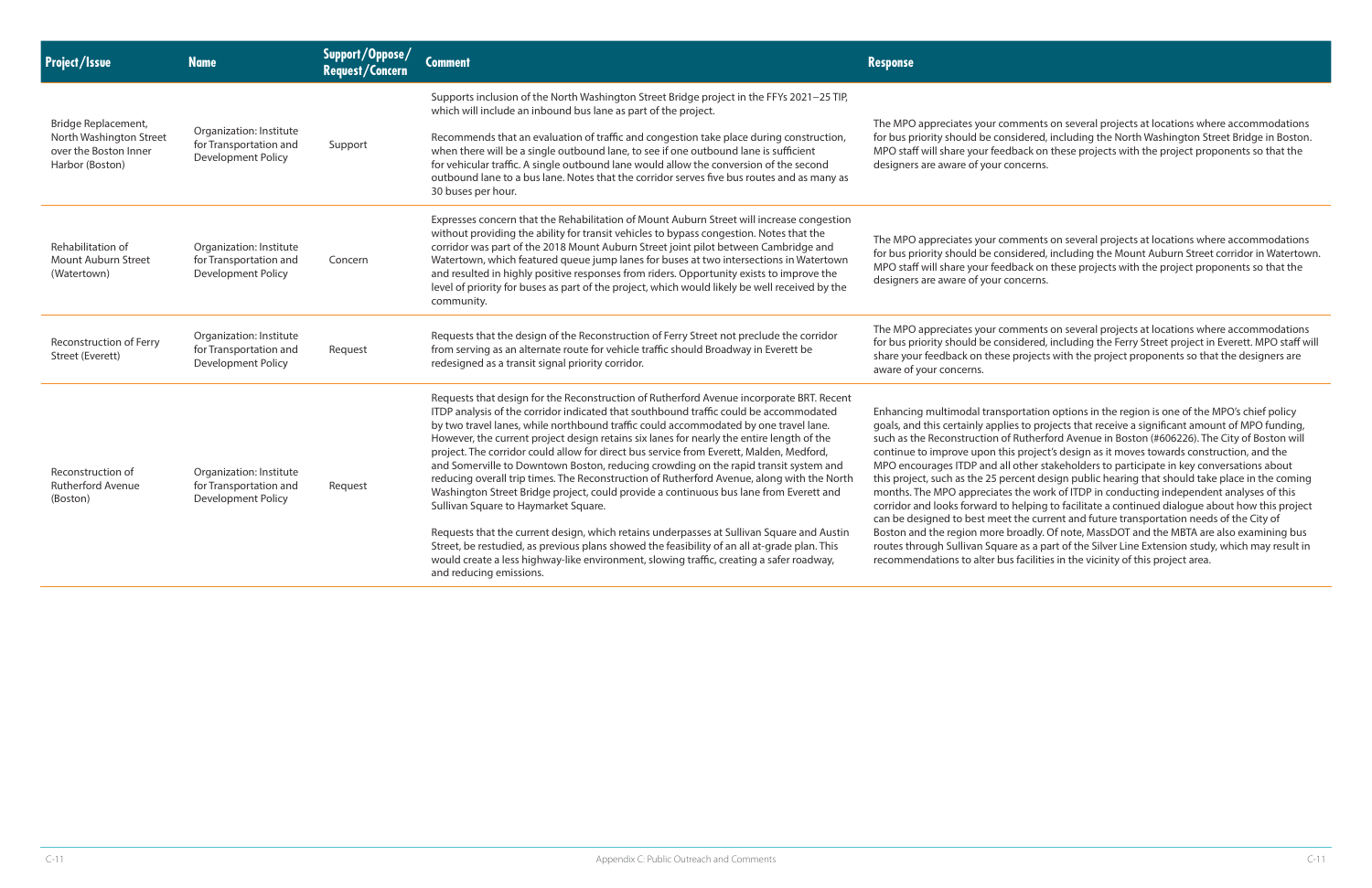upport for increased investments in transportation projects justice communities and shares your goal of reducing historical in mpacts, such as the emission of carbon monoxide, nitrogen oxides, unds. The MPO acknowledges that reductions in transportationonal Target investments are lower for people of color, those with and those with disabilities than they are for nonminorities, those without disabilities in the FFYs 2021−25 TIP. However, when the estments are considered more broadly, beyond just emissions ling projects at a higher rate in transportation equity areas than in nographic groups except for those with disabilities, in which case short for this share of the population.

ed investment disparities exist in this TIP, the MPO is taking steps tough its ongoing effort to revise the TIP project selection criteria. aff have proposed more heavily weighting scores toward projects vironmental justice areas. The MPO anticipates utilizing these new IP cycle as one component of its effort to continue to promote gh its investments in infrastructure in the Boston region.

ed to improve air quality not just regionwide, but also in the specific ion that have higher current levels of pollution. As a part of the ct selection criteria discussed above, MPO staff have proposed that hly if they reduce emissions in parts of the region that have aboveution. This change is anticipated to help direct more Regional Target jently need improvements in air quality. Additionally, the MPO es to meet State Implementation Plan commitments have not been O continues to support this important work through its ongoing to the Green Line Extension, the final year of which is in federal

of creating a more robust transit system that will support an althy, equitable, and vibrant Boston region. Projects such as the Ite 16 in Medford and the Red-Blue Connector remain on the MPO's on for funding, however these projects must first be initiated by the lect to allocate funds to them. Of note, funding to further evaluate icluded in the 2021 Massachusetts Capital Investment Plan under ct Development Program.

| <b>Project/Issue</b>                     | <b>Name</b>                                     | <b>Support/Oppose/<br/>Request/Concern</b> | <b>Comment</b>                                                                                                                                                                                                                                                                                                                                                                                                                                                                                                                                                                                                                                                                                                                                                                                                                                                                                                                 | <b>Response</b>                                                                                                                                                                                                                                                                                                                                                                                                                                                                                                                                                  |
|------------------------------------------|-------------------------------------------------|--------------------------------------------|--------------------------------------------------------------------------------------------------------------------------------------------------------------------------------------------------------------------------------------------------------------------------------------------------------------------------------------------------------------------------------------------------------------------------------------------------------------------------------------------------------------------------------------------------------------------------------------------------------------------------------------------------------------------------------------------------------------------------------------------------------------------------------------------------------------------------------------------------------------------------------------------------------------------------------|------------------------------------------------------------------------------------------------------------------------------------------------------------------------------------------------------------------------------------------------------------------------------------------------------------------------------------------------------------------------------------------------------------------------------------------------------------------------------------------------------------------------------------------------------------------|
| <b>Environmental Justice</b>             | Organization:<br>Conservation Law<br>Foundation | Concern                                    | Expresses concern that an insufficient amount of major infrastructure projects funded<br>by the MPO are serving environmental justice populations comprised of low-income<br>residents, residents of color, and populations with limited English proficiency. As shown in<br>the TIP document, implementation of Regional Target projects will perpetuate inequities<br>regarding air pollution and transportation investment. Non-minority populations will<br>benefit from a 25 percent greater air pollution reduction than minority populations,<br>and people fluent in English will benefit from a 65 percent greater reduction than those<br>with limited English proficiency. These figures should disqualify this program from<br>implementation and binding measures should be implemented to ensure that the<br>TIP does not knowingly perpetuate or exacerbate inequities on transportation equity<br>populations. | The MPO appreciates your st<br>that benefit environmental j<br>disparities in transportation<br>and volatile organic compou<br>related emissions from Regio<br>limited English proficiency, a<br>fluent in English, and those<br>impacts of MPO-funded inve<br>reductions, the MPO is fundi<br>non-equity areas for all dem<br>investments fall 0.5 percent<br>While these emissions-relate<br>to alleviate this problem thro<br>Through this effort, MPO sta<br>that reduce emissions in env<br>scoring criteria in the next TI<br>transportation equity throud |
| Clean Air and Sustainable<br>Communities | Organization:<br>Conservation Law<br>Foundation | Request                                    | Requests that monitoring and performance standards for any non-greenhouse gas<br>pollutants be done on a local scale rather than a regional scale. The impact of non-<br>greenhouse gas pollutants is local, affecting the people and communities where the<br>higher levels of pollutants are located. Emissions reductions viewed only at a regional scale<br>does not ensure that those emissions reductions are distributed equitably.                                                                                                                                                                                                                                                                                                                                                                                                                                                                                     | The MPO recognizes the nee<br>geographies within the regio<br>effort to revise the TIP projed<br>projects be scored more hig<br>average levels of PM2.5 poll<br>funds to areas that most urg<br>acknowledges that deadline<br>met in the past, but the MPC<br>commitment of \$190 million<br>fiscal year 2021 in this TIP.                                                                                                                                                                                                                                       |
| Funding for Transit<br>Projects          | Organization:<br>Conservation Law<br>Foundation | Request                                    | Requests additional funding to support the Green Line Extension to Route 16 in Medford.<br>This funding would provide essential public transportation services to a densely populated<br>and underserved part of the region. The project will reduce greenhouse gas emissions, as<br>well as provide more equitable access to transit to five state-defined environmental justice<br>communities.<br>Requests that the Red-Blue Connector receive TIP funding, to the extent that the project is<br>not fully funded in the Capital Investment Plan. The project will add capacity to the system,<br>advance social equity, and provide access to key job centers and destinations. In addition,<br>the Red-Blue Connector would advance the goals of the MPO, particularly the Clean Air<br>and Sustainable Communities, Transportation Equity, and Economic Vitality goals.                                                  | The MPO shares CLF's goal o<br>increasingly sustainable, hea<br>Green Line Extension to Rou<br>radar for future consideratio<br>MBTA before the MPO can el<br>the Red-Blue Connector is in<br>the MBTA's Expansion Projec<br>In the interim, the MPO has<br>system, leading to the creati<br>of funding for this program a<br>million in Regional Target fu<br>will continue to be allocated<br>year-over-year funding strea<br>projects. This represents a co<br>enhancements or the procul<br>the region's transit system. N                                   |

recognized the urgency for further investment in the region's transit ion of its new Transit Modernization Program in 2019. The first year appears in FFY 2025 of the FFYs 2021–25 TIP and sets aside \$5.5 nds for allocation to transit projects. Similar amounts of funding to this program in FFY 2026 and beyond, creating a dedicated im for the MPO to flex Regional Target highway funds to transit promitment by the MPO to fund projects like station accessibility rement of transit vehicles with the aim of increasing ridership on MPO staff will continue to work with the MBTA, MWRTA, and CATA to build out this program to best meet the needs of transit riders in the region.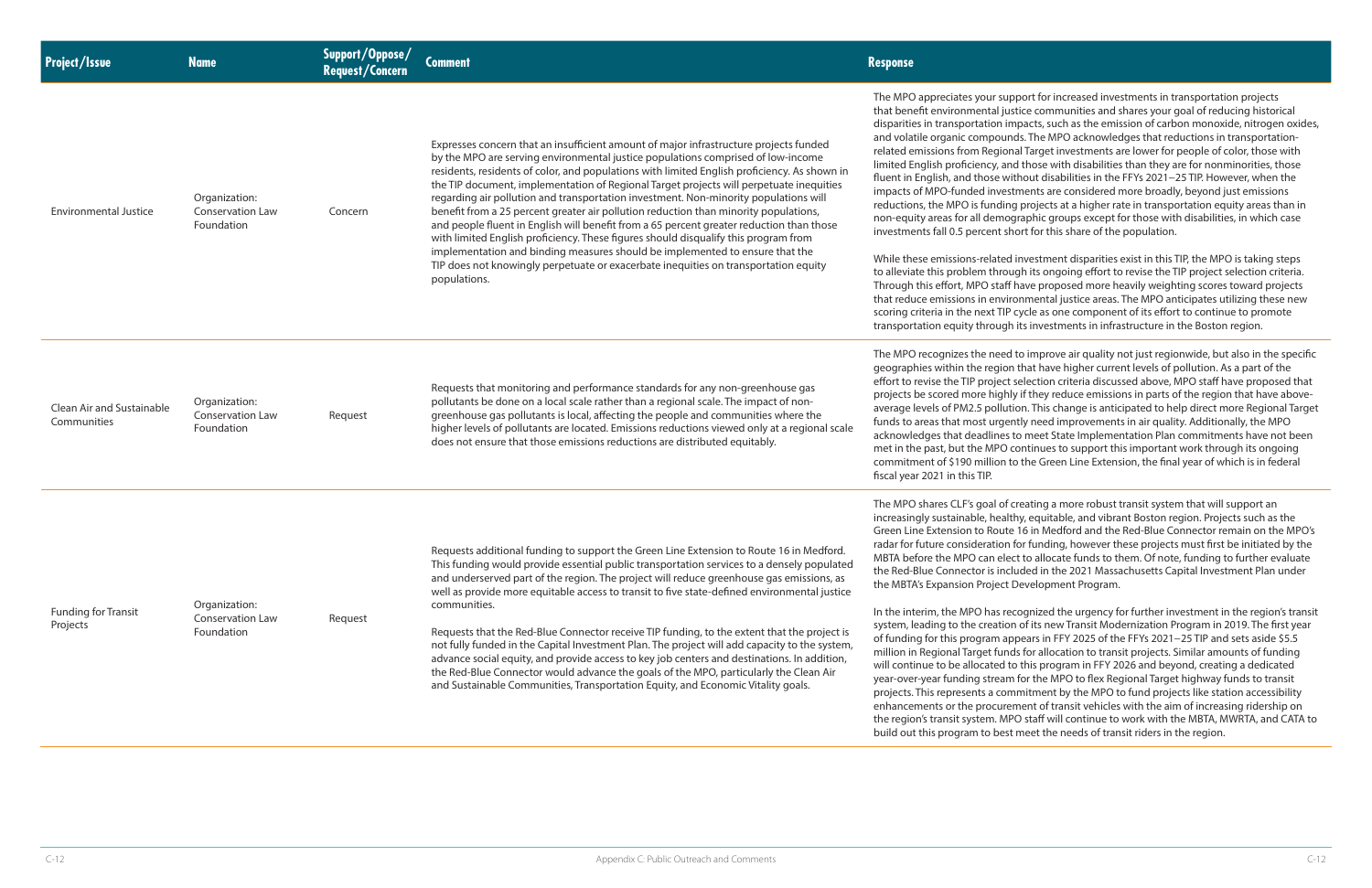d for near-term action to significantly reduce vehicle emissions in hich includes the replacement of existing diesel buses with buses logies. The MBTA is currently piloting battery-electric buses on the continue to monitor the results of this effort. The regional transit and CATA) are responsible for maintaining their fleets and they icles through their transit asset management plans, which dictate ets are replaced with lower-emission vehicles. Where possible, the t future electric bus purchases through its Transit Modernization m is still being developed.

promoting greater climate resilience through infrastructure is a part of the criteria revision effort noted above, MPO staff are nt to which resilience is taken into consideration as a part of the ese more robust resiliency criteria are anticipated to be used in the

upport of the significant investments being made through ms Program. The prioritization of reliability and modernization estment strategy for federal funds in the region, and these projects nefits to transit riders through increased system performance and

tiasm for the pilot round of the Community Connections Program erns about how COVID-19 may impact the operations of some of I continue to monitor this situation and will work with project enges to project delivery that may result from the ongoing

preciation of its Performance-Based Planning and Programming urthering this work. MPO staff will soon begin a TIP before-andnpacts of past project investments and staff are working to update to better share progress on key metrics with the public.

rity of the MPO, and MPO staff will continue to invest resources ike the regional transportation planning process as accessible rs. The MPO thanks you for recognizing these efforts to date and on how to improve its public engagement practice going forward.

projects to the FFYs 2021−25 TIP tables and made the ughout the TIP document.

| Project/Issue                                               | <b>Name</b>                                                      | Support/Oppose/<br><b>Request/Concern</b> | <b>Comment</b>                                                                                                                                                                                                                                                                                                                                                                                                                                                                                                                                                                                                  | <b>Response</b>                                                                                                                                                                                                                                                                            |
|-------------------------------------------------------------|------------------------------------------------------------------|-------------------------------------------|-----------------------------------------------------------------------------------------------------------------------------------------------------------------------------------------------------------------------------------------------------------------------------------------------------------------------------------------------------------------------------------------------------------------------------------------------------------------------------------------------------------------------------------------------------------------------------------------------------------------|--------------------------------------------------------------------------------------------------------------------------------------------------------------------------------------------------------------------------------------------------------------------------------------------|
| <b>Transit Vehicle</b><br>Procurement                       | Organization:<br><b>Conservation Law</b><br>Foundation           | Request                                   | Supports the replacement of current diesel fleet vehicles, as outlined in the TIP document.<br>Requests any new vehicles be electric or zero-emission vehicles. Electrifying buses reduces<br>the climate impact of public transit and eliminates air pollution from these vehicles along<br>their fixed routes, thus protecting the health of the drivers, riders, and people who live<br>along the routes. Replacing diesel buses and vans with hybrid vehicles is a positive change,<br>but these vehicles could potentially be in service for decades before being replaced with<br>zero-emission vehicles. | The MPO recognizes the nee<br>the transportation sector, wh<br>with lower-emission technol<br>Silver Line and the MPO will<br>authorities (MBTA, MWRTA, a<br>prioritize investments in veh<br>the rate at which existing flee<br>MPO may be able to support<br>Program, though this progra |
| Climate Resilience                                          | Organization:<br>Conservation Law<br>Foundation                  | Request                                   | Requests climate resilience become a standalone prerequisite to any future infrastructure<br>capital investment project. Ensuring that infrastructure is climate resilient advances many<br>of the MPO's goal areas in addition to System Preservation, including Safety and Economic<br>Vitality. In addition, these measures would reduce flooding and reduce infrastructure<br>failure in extreme weather events.                                                                                                                                                                                            | The MPO shares CLF's goal of<br>investments in the region. As<br>working to increase the exte<br>project selection process. The<br>next TIP cycle.                                                                                                                                         |
| <b>MBTA Project Selection</b>                               | <b>Organization: MBTA</b><br><b>Rider Oversight</b><br>Committee | Support                                   | Supports programmed funding amount for the Signals and Systems Program in the FFYs<br>2021-25 TIP, particularly for the Infrastructure and Asset Management Program for the<br>MBTA.                                                                                                                                                                                                                                                                                                                                                                                                                            | The MPO appreciates your su<br>the MBTA's Signals and Syste<br>projects is central to the inve<br>aim to deliver significant ber<br>reduced delays.                                                                                                                                        |
| <b>Community Connections</b><br>Program                     | Organization: MBTA<br><b>Rider Oversight</b><br>Committee        | Support                                   | Supports the projects selected for funding in FFY 2021 as part of the Community<br>Connections Program.<br>Expresses concern that the Newton Microtransit and Sharon Carpool Marketing projects<br>may be impacted by the COVID-19 pandemic.                                                                                                                                                                                                                                                                                                                                                                    | The MPO shares your enthus<br>and understands your conce<br>these projects. MPO staff will<br>proponents to address challe<br>pandemic.                                                                                                                                                    |
| Performance-<br><b>Based Planning and</b><br>Programming    | <b>Organization: MBTA</b><br>Rider Oversight<br>Committee        | Support                                   | Supports the ongoing development and implementation of Performance-Based Planning<br>and Programming, as described in Chapter 4 of the TIP document. Express appreciation<br>regarding the detail in the evaluation process, as well as the difficulty in deriving metrics<br>for economic vitality.<br>Notes the importance of before-and-after assessments for all projects that lend themselves<br>to such analyses, stating that improving decision-making depends on the ability to assess<br>the effectiveness of previously programmed projects.                                                         | The MPO recognizes your ap<br>efforts and is committed to f<br>after study to measure the in<br>the Performance Dashboard                                                                                                                                                                  |
| Public Engagement                                           | <b>Organization: MBTA</b><br>Rider Oversight<br>Committee        | Support                                   | Supports efforts to engage the public and to get a wide array of input into the TIP<br>development process. Expresses appreciation of MPO staff for the readability of dense<br>material.                                                                                                                                                                                                                                                                                                                                                                                                                       | Public engagement is a prior<br>in public engagement to ma<br>as possible to all stakeholder<br>welcomes further feedback o                                                                                                                                                                |
| <b>Programmed Projects</b>                                  |                                                                  |                                           |                                                                                                                                                                                                                                                                                                                                                                                                                                                                                                                                                                                                                 |                                                                                                                                                                                                                                                                                            |
| <b>State-Prioritized Bicycle</b><br>and Pedestrian Projects | MassDOT: Office of<br><b>Transportation Planning</b>             | Request                                   | MassDOT requests two projects be added to the FFYs 2021-25 TIP in the FFY 2025 TIP<br>element using statewide Bicycle and Pedestrian funds: #610680 (Natick - Lake Cochituate<br>Path) and #610674 (Reconstruction of Commonwealth Avenue (Route 30), from East of<br>Auburn Street to Ash Street).                                                                                                                                                                                                                                                                                                             | MPO staff have added these<br>corresponding changes thro                                                                                                                                                                                                                                   |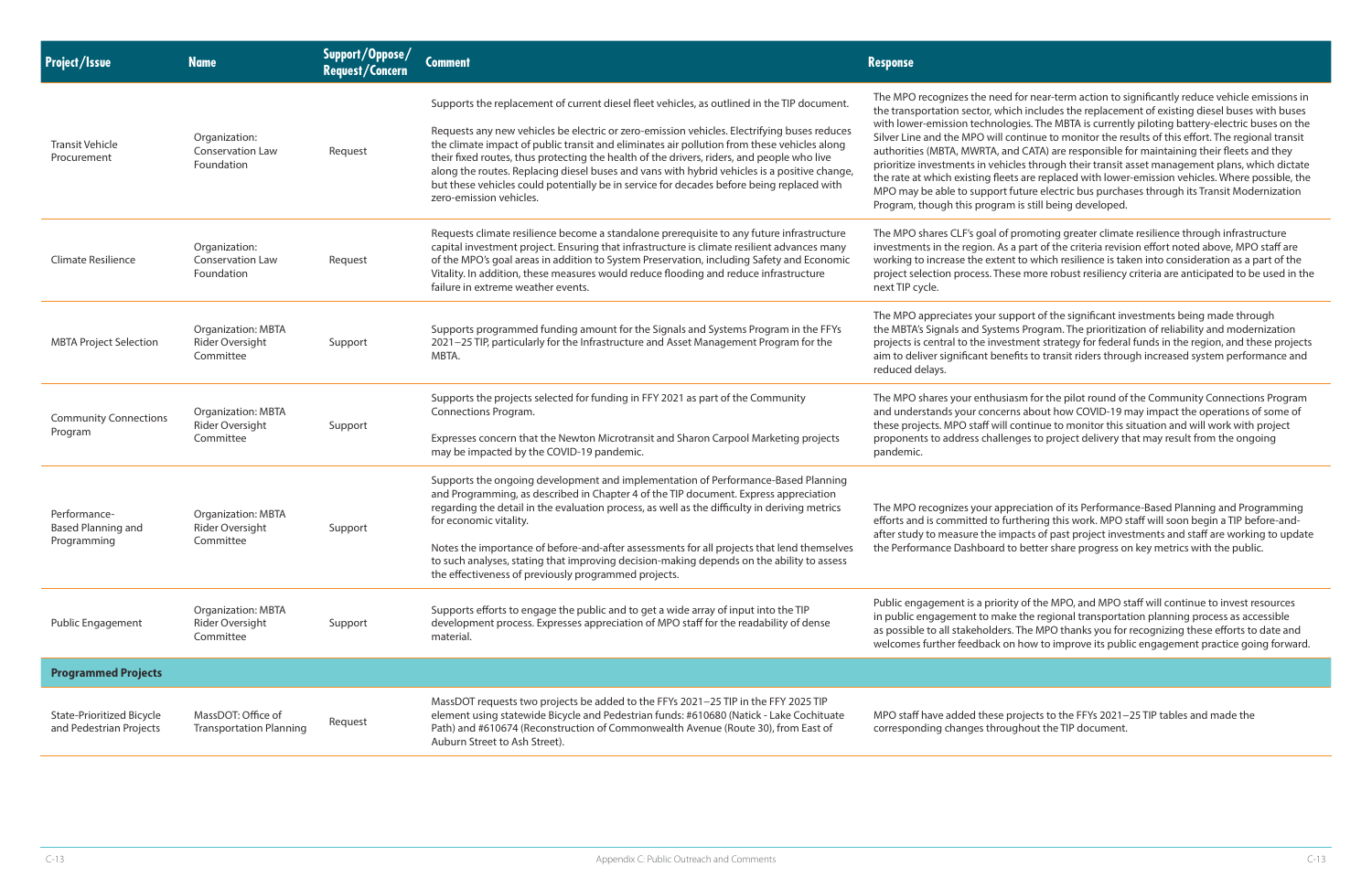legation for supporting the many projects programmed for funding I note, these projects will provide countless benefits not just for egion. From the increased connectivity and support for economic e New Boston Street Bridge (#604996) to the important safety econstructions at Route 3 and Bedford Road (#608067) and Woburn rojects will collectively help make Woburn and the surrounding ble, and more vibrant. The ongoing support for these projects by tate delegation is highly valued by the MPO and the board looks rk with you on these projects as they move toward construction in

rt of project #608522, the bridge replacement on Route 62 over the The MPO recognizes the need for the project as the deteriorating es hazards to both bridge users and the surrounding environment. Intinuing to support the project and is hopeful it will advance ent date without further delays.

upport for both the extension of the Independence Greenway on between the Independence Greenway and other existing trails rojects will significantly enhance the existing rail trails in Peabody anities, serving to expand the off-street bicycle and pedestrian n. The MPO recognizes the important benefits these projects will ic vitality, and connectivity of the region and values your support ard toward construction in the coming years.

f Sudbury for supporting Phase 2D of the Bruce Freeman Rail our letter, this project will provide countless benefits for the eased safety for bicyclists and pedestrians, improved alternative enhanced connectivity between Sudbury and surrounding r Bruce Freeman trail network. The ongoing robust support for this ury is highly valued by the MPO and the board looks forward to ruce Freeman Rail Trail as Phase 2D moves toward construction in

rt of project #607777, the Reconstruction of Mt. Auburn Street in hizes the important safety, connectivity, accessibility, and mobility ill provide, making this critical corridor function better for all users. wn's commitment to moving the project forward on schedule and to support the project as it advances towards construction in the

| <b>Project/Issue</b>                                                                | <b>Name</b>                                                                                                  | Support/Oppose/<br><b>Request/Concern</b> | <b>Comment</b>                                                                                                                                                                                                                                                                                                                                                                                                                                                                                                                                                                                                               | <b>Response</b>                                                                                                                                                                                                                                                                  |
|-------------------------------------------------------------------------------------|--------------------------------------------------------------------------------------------------------------|-------------------------------------------|------------------------------------------------------------------------------------------------------------------------------------------------------------------------------------------------------------------------------------------------------------------------------------------------------------------------------------------------------------------------------------------------------------------------------------------------------------------------------------------------------------------------------------------------------------------------------------------------------------------------------|----------------------------------------------------------------------------------------------------------------------------------------------------------------------------------------------------------------------------------------------------------------------------------|
|                                                                                     |                                                                                                              |                                           | "Supports inclusion of three projects in the City of Woburn in the FFYs 2021-25 TIP: New<br>Boston Street over MBTA Bridge Replacement, Intersection Reconstruction at Route<br>3 (Cambridge Road) and Bedford Road and South Bedford Street, and Roadway and<br>Intersection Improvements at Woburn Common.                                                                                                                                                                                                                                                                                                                 | The MPO thanks the state de                                                                                                                                                                                                                                                      |
| Projects in the City of<br>Woburn                                                   | Legislative:<br>Representative<br>Richard M. Haggerty,<br>Representative Michelle<br>L. Ciccolo              | Support                                   | The New Boston Street Bridge Replacement is anticipated to have economic benefits<br>similar to prior investments in the region, with landowners along New Boston Street<br>planning for future development. Currently, all roadway users must travel nearly three<br>miles to access the Anderson Regional Transportation Center or Interstate 93. The<br>proposed project will significantly reduce that distance and reroute traffic off of congested<br>roadways in Woburn, Reading, and Wilmington.                                                                                                                     | in the City of Woburn. As you<br>Woburn, but for the entire re<br>development provided by th<br>benefits of the intersection re<br>Common (#610662), these p<br>communities safer, more liva<br>the City of Woburn and the s<br>forward to continuing to wo<br>the coming years. |
|                                                                                     |                                                                                                              |                                           | A 2014 road safety audit identified the intersection of Route 3 and Bedford Street<br>and South Bedford Street as a high-crash location, and recent economic expansion in<br>Burlington has worsened its functionality. The proposed improvements will create safer<br>traffic lanes and more cohesive pedestrian access."                                                                                                                                                                                                                                                                                                   |                                                                                                                                                                                                                                                                                  |
| Bridge Replacement,<br>Route 62 (Maple Street)<br>over Ipswich River<br>(Middleton) | Municipal: Andrew<br>Sheehan, Middleton<br>Town Administrator;<br>Katrina O'Leary,<br>Middleton Town Planner | Support                                   | Supports inclusion of the Maple Street over Ipswich River bridge replacement project in<br>the FFYs 2021-25 TIP. The pedestrian bridge is an important component in completing the<br>Middleton Rail Trail, which will ultimately connect to the Danvers Rail Trail. In addition, the<br>project will replace a deteriorating bridge, which is currently hazardous for motorists and<br>the Ipswich River.                                                                                                                                                                                                                   | The MPO values your suppor<br>Ipswich River in Middleton. T<br>condition of the bridge pose<br>The MPO looks forward to co<br>towards its 2024 advertisem                                                                                                                        |
| Independence Greenway                                                               | "Organizations: The<br>Solomon Foundation;<br><b>Essex National Heritage</b><br>Commission                   | Support                                   | Supports inclusion of the Independence Greenway Extension and the Multi-Use Path<br>Construction of Independence Greenway in the FFYs 2021-25 TIP. The projects are critical<br>in the region's trail network, providing connections to the Boston to Border Trail, the East<br>Coast Greenway, and the Danvers Rail Trail. The proposed bridge over Route 1 will provide<br>a significant, safe connection in the region's trail network, linking communities from<br>Salisbury to Boston.                                                                                                                                  | The MPO appreciates your su<br>(#609211) and the connectio<br>(#610544). Together, these p<br>and the surrounding commu<br>network for the entire regior                                                                                                                         |
| <b>Extension and Multi-Use</b><br>Path Construction of<br>Independence Greenway     | Peabody resident:<br><b>Walter Booth</b>                                                                     |                                           |                                                                                                                                                                                                                                                                                                                                                                                                                                                                                                                                                                                                                              |                                                                                                                                                                                                                                                                                  |
| at I-95 and Route 1<br>(Peabody)"                                                   | Topsfield resident: David<br>Read                                                                            |                                           |                                                                                                                                                                                                                                                                                                                                                                                                                                                                                                                                                                                                                              | bring for the safety, economi<br>for them as they move forwa                                                                                                                                                                                                                     |
|                                                                                     | Concord, NH resident:<br>Robert Spiegelman"                                                                  |                                           |                                                                                                                                                                                                                                                                                                                                                                                                                                                                                                                                                                                                                              |                                                                                                                                                                                                                                                                                  |
| <b>Bruce Freeman Rail Trail</b><br>(Phase 2D) (Sudbury)                             | Municipal: Henry L.<br>Hayes, Jr., Sudbury Town<br>Manager                                                   | Support                                   | Supports inclusion of the Bruce Freeman Rail Trail (Phase 2D) in the FFYs 2021-25 TIP,<br>stating the project is of regional and statewide importance, particularly during the<br>ongoing pandemic. The project has broad voter support and support from the Board of<br>Selectmen and staff of the Town of Sudbury.                                                                                                                                                                                                                                                                                                         | The MPO thanks the Town of<br>Trail (#608164). As noted in y<br>entire region, including incre<br>transportation options, and<br>communities on the broader<br>project by the Town of Sudb<br>continuing to support the Br<br>the coming years.                                  |
| Rehabilitation of<br>Mount Auburn Street<br>(Watertown)                             | Municipal: Matthew<br>Shuman, Watertown<br><b>Town Engineer</b>                                              | Support                                   | Supports inclusion of the Rehabilitation of Mount Auburn Street in the FFYs 2021-25 TIP.<br>The current roadway design addresses a number of safety issues, including a MassDOT-<br>identified High Crash Location. Many of the existing pedestrian facilities have low visibility<br>and fail to meet current ADA standards. There are no bicycle accommodations in the<br>corridor. The proposed improvements include the addition of bicycle lanes where feasible,<br>widened sidewalks, and curb extensions. In addition, the project will incorporate transit<br>signal priority or bus queue lanes, where appropriate. | The MPO values your suppor<br>Watertown. The MPO recogn<br>improvements the project w<br>The MPO appreciates the Tov<br>looks forward to continuing<br>coming years.                                                                                                             |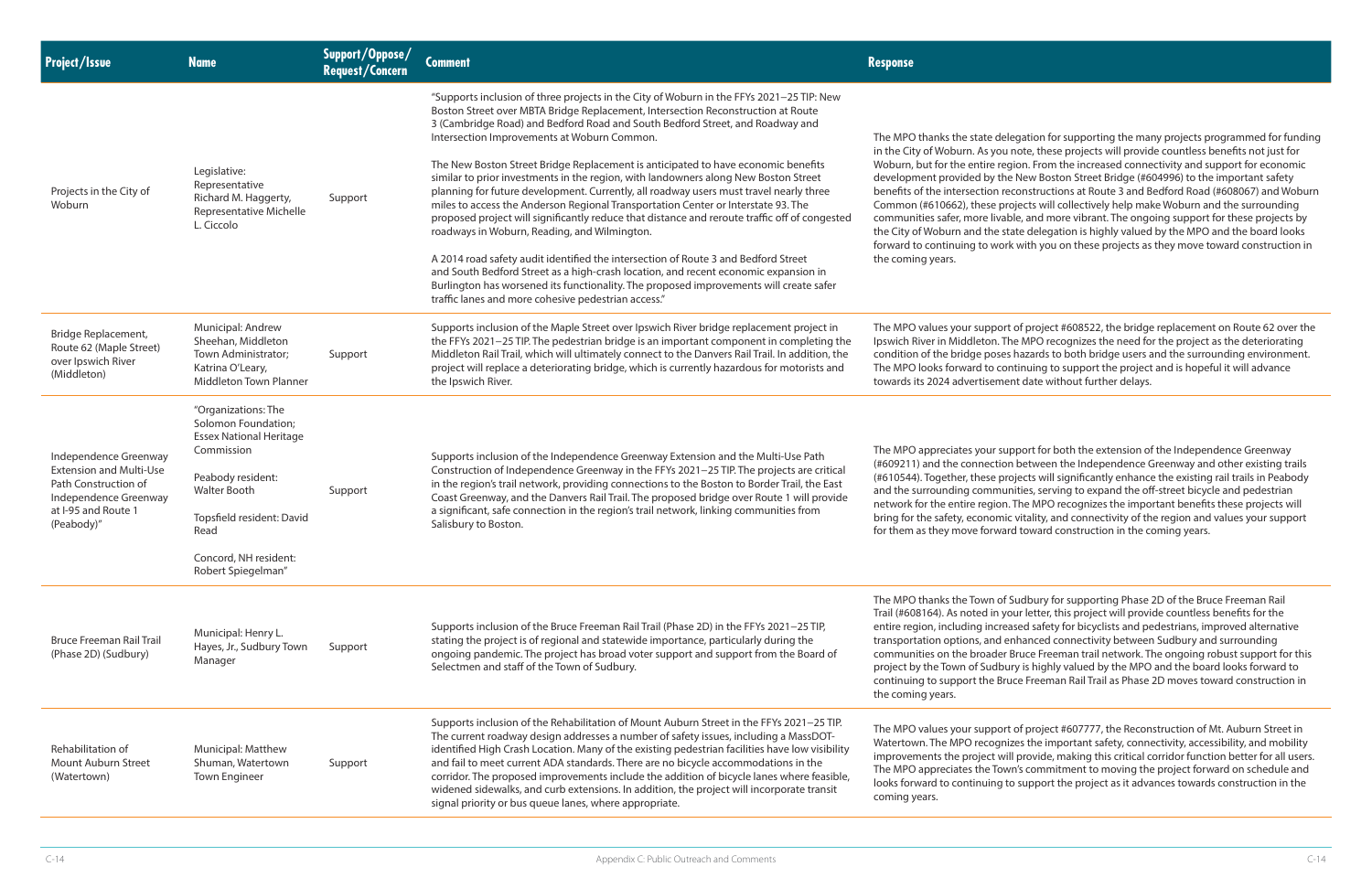#### Transportate this feedback into the final FFYs 2021–25 TIP document.

stment disparities exist in this TIP, the MPO is taking steps to ah its ongoing effort to revise the TIP project selection criteria. f have proposed more heavily weighting scores toward projects ronmental justice areas. The MPO anticipates utilizing these new cycle as one component of its effort to continue to promote h its investments in infrastructure in the Boston region.

h project has not been included in this year's plan. The MPO scored the part of our annual project evaluation process, but elected not to fored lower than other bicycle and pedestrian projects that were project remains unfunded.

Ie Town of Belmont intends to submit revised project designs to r this year. In light of the public comments received on the project, tent to which this design mitigates the concerns expressed about the protiect, impacts on abutters resulting from additional vironmental concerns such as the removal of trees, exacerbation of and possible soil contamination issues; and the safety implications pedestrians. The MPO also expects all transportation projects it ative planning process involving all stakeholders, which in this case iate abutters to the project like yourself. All of these aspects of the ount before any future decisions are made to advance the project

Ipport of the Belmont Community Path (609204) and recognizes ect is proposed to provide in the region's bicycle and pedestrian ored earlier this year as a part of the MPO's annual project 1PO elected not to fund the project because it scored lower than projects that were considered. At this time, the project remains reconsidered for funding in future TIP cycles.

| <b>Project/Issue</b>                                                          | <b>Name</b>                                                                                                                                                                                             | Support/Oppose/<br><b>Request/Concern</b> | <b>Comment</b>                                                                                                                                                                                                                                                                                                                                                                                                                                                                                                                                                                                                                                                                                                                                                                                                                                                                            | <b>Response</b>                                                                                                                                                                                                                                                                                                                                                                                                                                                                                   |
|-------------------------------------------------------------------------------|---------------------------------------------------------------------------------------------------------------------------------------------------------------------------------------------------------|-------------------------------------------|-------------------------------------------------------------------------------------------------------------------------------------------------------------------------------------------------------------------------------------------------------------------------------------------------------------------------------------------------------------------------------------------------------------------------------------------------------------------------------------------------------------------------------------------------------------------------------------------------------------------------------------------------------------------------------------------------------------------------------------------------------------------------------------------------------------------------------------------------------------------------------------------|---------------------------------------------------------------------------------------------------------------------------------------------------------------------------------------------------------------------------------------------------------------------------------------------------------------------------------------------------------------------------------------------------------------------------------------------------------------------------------------------------|
| <b>Additional Comments</b>                                                    |                                                                                                                                                                                                         |                                           |                                                                                                                                                                                                                                                                                                                                                                                                                                                                                                                                                                                                                                                                                                                                                                                                                                                                                           |                                                                                                                                                                                                                                                                                                                                                                                                                                                                                                   |
| <b>TIP Document</b>                                                           | MassDOT: Office of<br><b>Transportation Planning</b>                                                                                                                                                    | Request                                   | Requests minor changes and clarifications to the document text.                                                                                                                                                                                                                                                                                                                                                                                                                                                                                                                                                                                                                                                                                                                                                                                                                           | MPO staff have worked to inc                                                                                                                                                                                                                                                                                                                                                                                                                                                                      |
| <b>Environmental Justice</b>                                                  | MassDOT: Office of<br><b>Transportation Planning</b>                                                                                                                                                    | Request                                   | Requests that the FFYs 2021-25 TIP include additional discussion as to how MPO staff<br>will investigate the potential disparities in impact between limited-English proficient and<br>English-fluent populations in the equity analysis of TIP investments.                                                                                                                                                                                                                                                                                                                                                                                                                                                                                                                                                                                                                              | While emissions-related inves<br>alleviate this problem throug<br>Through this effort, MPO staf<br>that reduce emissions in envi<br>scoring criteria in the next TIP<br>transportation equity througl                                                                                                                                                                                                                                                                                             |
| Community Path, Belmont<br>Component of the Mass<br><b>Central Rail Trail</b> | Belmont residents:<br>Cosmo Caterino,<br>Frank French,<br>Jessica Whited,<br>Annie Xie, Cindy Taylor,<br>Jen (no surname given),<br>Margaret Watters,<br>Maria Leza,<br>Darin Takemoto,<br>Paul Cobuzzi | Oppose                                    | Opposes the design of the Belmont component of the Mass Central Rail Trail, and opposes<br>potential programming in future TIP documents. The proposed design runs along the<br>north side of the commuter rail tracks, abutting homes and requiring easements. An<br>alternate route along the south side of the commuter rail tracks would abut Belmont High<br>School, facilitating student travel, and could be built on land owned by the MBTA and the<br>Town of Belmont. Additional issues raised by residents include safety concerns with regard<br>to the path's proximity to the commuter rail tracks; damage to private property, including<br>mature trees; drainage concerns due to increased impervious surface; loss of privacy for<br>abutters; decreased property values; decreased quality of life due to noise and light; high<br>project costs; and increased crime. | The Belmont Community Pat<br>the project earlier this year as<br>fund the project because it so<br>considered. At this time, the p<br>The MPO understands that th<br>our partners at MassDOT late<br>the MPO will consider the ext<br>the project, including, among<br>lighting, noise, and traffic; en<br>stormwater drainage issues, a<br>of the path for bicyclists and<br>funds to engage in a coopera<br>certainly includes the immed<br>project will be taken into acco<br>using MPO funds. |
| Community Path, Belmont<br>Component of the Mass<br><b>Central Rail Trail</b> | Belmont resident: Jarrod<br>Goentzel                                                                                                                                                                    | Support                                   | Expresses support for the Belmont component of the Mass Central Rail Trail.                                                                                                                                                                                                                                                                                                                                                                                                                                                                                                                                                                                                                                                                                                                                                                                                               | The MPO appreciates your su<br>the key connection this proje<br>network. This project was sco<br>evaluation process, but the M<br>other bicycle and pedestrian<br>unfunded, though it may be i                                                                                                                                                                                                                                                                                                    |
|                                                                               |                                                                                                                                                                                                         |                                           |                                                                                                                                                                                                                                                                                                                                                                                                                                                                                                                                                                                                                                                                                                                                                                                                                                                                                           |                                                                                                                                                                                                                                                                                                                                                                                                                                                                                                   |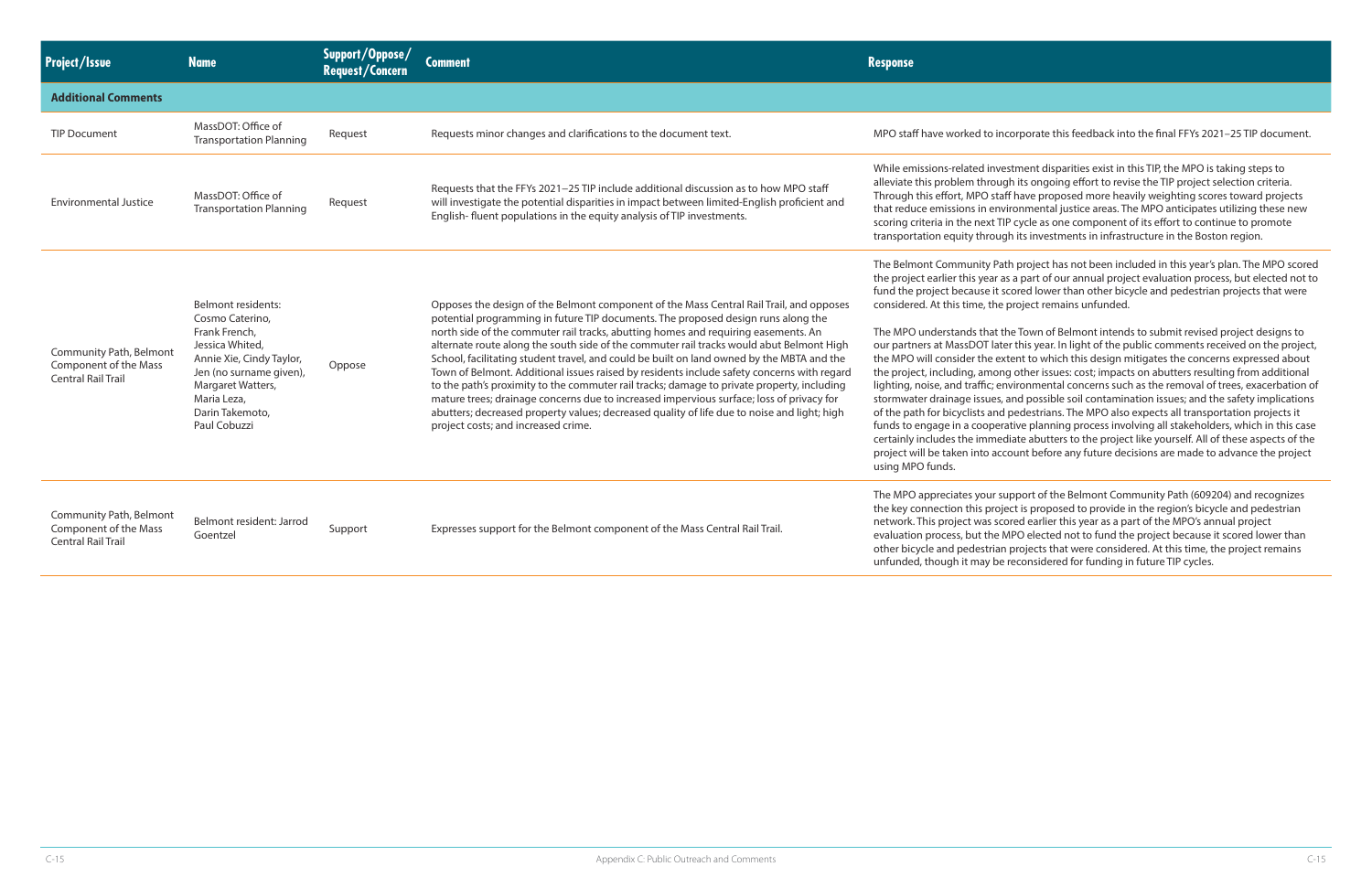uestions on the scale of reductions in greenhouse gas (GHG) to result from the investments included in the FFYs 2021−25 of 11.7 million kilograms of carbon dioxide is expected to result made through the MPO's Regional Target funding program, percent of total funding allocated over the five years of the plan. Ie the remaining federally funded investments in the TIP made ssDOT, the MBTA, CATA, and MWRTA, which are anticipated to al reductions in GHG emissions. Some of these emissions are e qualitative reductions based on marginal anticipated performance nd all of this information is available in Appendix B of the TIP if you by-project details on emissions reductions. It should be noted that orojects is not currently included in Appendix B, but will be added this information from our transit partners.

sions of several Regional Target projects are not included in the qure. Projects that were modeled through the MPO's 2019 longuding the Green Line Extension (#1570), Bridge Replacement on n (#604996), and the Reconstruction of Rutherford Avenue in bated to reduce GHG emissions by enhancing alternatives to singleel, including transit, walking, and biking. Furthermore, the FFYs ding for the MPO's Transit Modernization Program beginning in e not been selected for this program yet, in general, modern transit sions by encouraging non-SOV travel or by changing the amount ts use. Projects funded through the MPO's Community Connections missions reductions by enhancing options for, and thereby , or pedestrian travel. Projects for the Community Connections ected for FFY 2021, but it is anticipated that further funding 2022−25 will contribute to additional GHG emissions reductions in

In total carbon dioxide emissions reductions of significantly greater than 11.7 per year when the above investments are included. It should on metric tons of carbon dioxide represents the emissions from ross the entire Commonwealth, while the emissions reductions clude the investments being made within the Boston region. egion is one of the MPO's chief policy goals and the board will iects that make a positive impact on this front in future TIP cycles ing of non-auto transportation alternatives."

not include investments that directly implement the electrified ed in the MBTA's Rail Vision process. Our partners at MassDOT and ay the groundwork for this vision to become a reality, including zational changes to support this work. However, the ongoing high level of uncertainty into the timeline and funding for Rail ent need to modernize the commuter rail system and it is the MPO's Intertion and the MBTA in implementing this vision when clear next steps

onitoring the ongoing COVID-19 pandemic and is well aware that ct the future landscape for transportation planning in the region. oes not directly incorporate these impacts, as this situation is O expects to consider these effects on the region's transportation is as the consequences of COVID-19 become clear.

| <b>Project/Issue</b>                              | <b>Name</b>                                 | <b>Support/Oppose/<br/>Request/Concern</b> | <b>Comment</b>                                                                                                                                             | <b>Response</b>                                                                                                                                                                                                                                                                                                                                                                                                                                                                                                                                                                                                                                                                                                                                                                                                                                                                                                                                                                                                                                                                                                                                                                                    |
|---------------------------------------------------|---------------------------------------------|--------------------------------------------|------------------------------------------------------------------------------------------------------------------------------------------------------------|----------------------------------------------------------------------------------------------------------------------------------------------------------------------------------------------------------------------------------------------------------------------------------------------------------------------------------------------------------------------------------------------------------------------------------------------------------------------------------------------------------------------------------------------------------------------------------------------------------------------------------------------------------------------------------------------------------------------------------------------------------------------------------------------------------------------------------------------------------------------------------------------------------------------------------------------------------------------------------------------------------------------------------------------------------------------------------------------------------------------------------------------------------------------------------------------------|
| Greenhouse Gas<br>Reductions                      | Newton resident: Lucia<br>Dolan             | Concern                                    | Expresses concern that the amount of CO2 reduced through the TIP is not a significant<br>amount when compared to annual CO2 emissions in the Commonwealth. | The MPO appreciates your qu<br>emissions that are projected<br>TIP. A reduction in emissions<br>solely from the investments r<br>which represents roughly 12<br>This number does not includ<br>by the MPO's partners at Mas<br>result in significant additiona<br>quantifiable, while others are<br>improvements of a facility, ar<br>would like to review project-<br>GHG information for transit p<br>as soon as the MPO receives<br>Additionally, estimated emiss<br>cited 11.7 million kilogram fig<br>range planning process, inclu<br>New Boston Street in Woburr<br>Boston (#606226), are anticip<br>occupant vehicle (SOV) trave<br>2021-25 TIP also includes fun<br>FFY 2025. While projects have<br>assets may help reduce emis.<br>or type of energy these asset<br>Program may also support er<br>encouraging, transit, bicycle,<br>Program have only been sele<br>awarded to projects in FFYs 2<br>the region.<br>In short, the MPO anticipates<br>than 11.7 million kilograms p<br>also be noted that 30.4 millio<br>the transportation sector acre<br>captured in the plan only inc<br>Reducing emissions in the re<br>continue to seek to fund proj<br>through the continued fundi |
| Electrification of the<br>Commuter Rail           | Cambridge resident:<br><b>Arthur Strang</b> | Concern                                    | Expresses concern that the FFYs 2021-25 TIP does not provide funds for electrification of<br>the commuter rail system.                                     | The FFYs 2021-25 TIP does n<br>commuter rail system outline<br>the MBTA are continuing to la<br>by making necessary organiz<br>pandemic has introduced a h<br>Vision. We recognize the urge<br>intention to support MassDC<br>are defined.                                                                                                                                                                                                                                                                                                                                                                                                                                                                                                                                                                                                                                                                                                                                                                                                                                                                                                                                                         |
| <b>TIP Planning Process</b><br>regarding COVID-19 | Cambridge resident:<br>Arthur Strang        | Other                                      | Asks if the FFYs 2021-25 TIP is relevant to the new public environment required by<br>COVID-19, and if the TIP considers social distancing.                | The MPO has been closely m<br>this event may directly impac<br>The draft FFYs 2021-25 TIP do<br>quickly evolving, but the MP<br>system in the coming month                                                                                                                                                                                                                                                                                                                                                                                                                                                                                                                                                                                                                                                                                                                                                                                                                                                                                                                                                                                                                                         |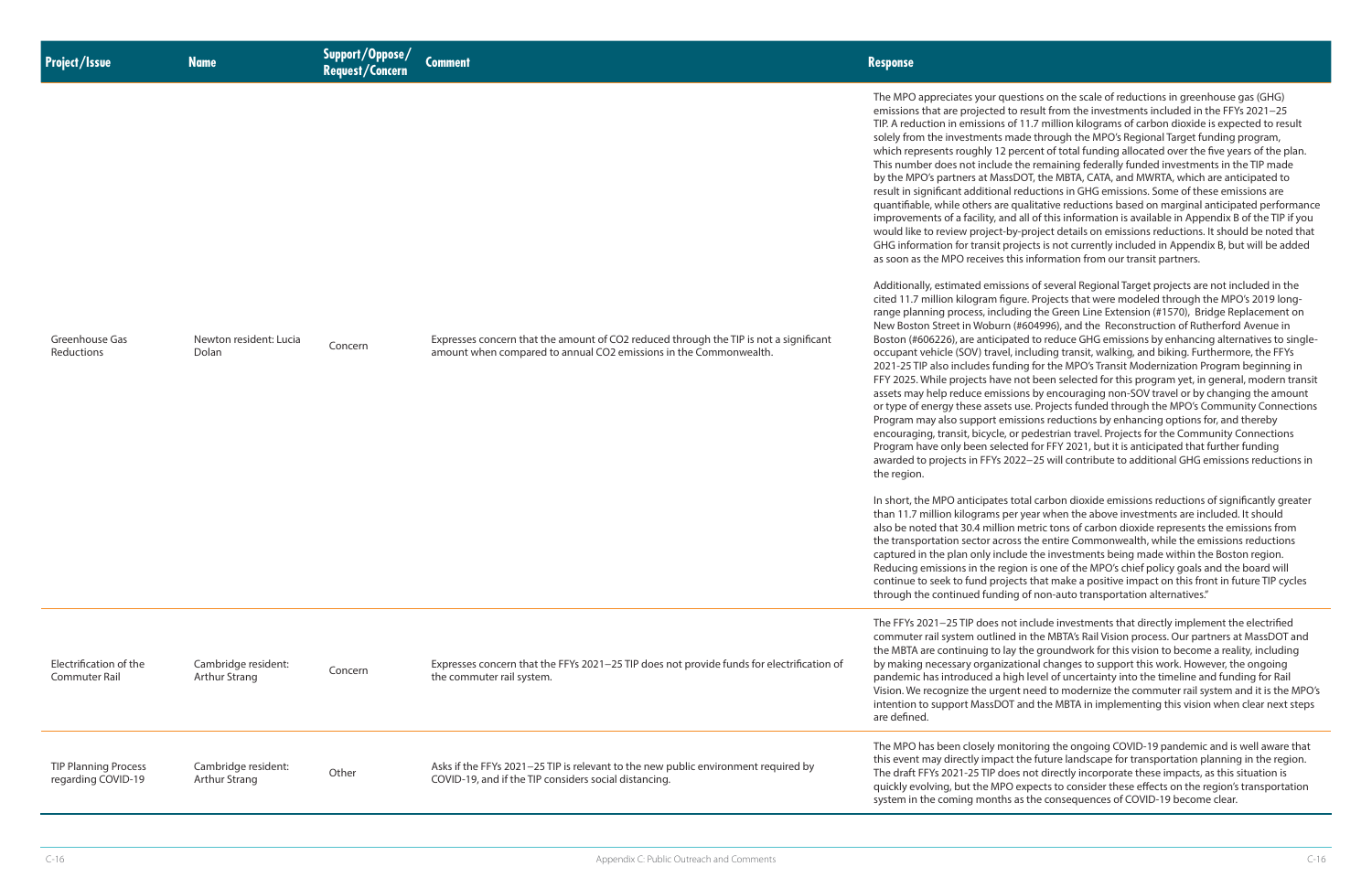

#### **OVERVIEW**

Appendix D provides information about the geographic distribution of federal highway funding in the Boston region between federal fiscal years (FFYs) 2020 and 2024, including the distribution of the Boston Region Metropolitan Planning Organization's (MPO) Regional Target Program funding (the MPO's discretionary funding) and funding for projects and programs prioritized by the Massachusetts Department of Transportation. *(Following the MPO's endorsement of this FFYs 2021–25 TIP, this funding analysis will be updated to reflect the distribution of the MPO's Regional Target Program funding, and all federal highway funding programmed from FFY 2021 through FFY 2025.)* Funding amounts shown include the state's matching funds that leverage the available federal funds.

Table D-1 shows the breakdown of the MPO's Regional Target Program funding and all federal highway funding for each municipality in the Boston region. Figures D-1 through D-4 summarize these data by subregion and municipality type.

## PURPOSE

The analysis presented here provides details about how the MPO has allocated its federal transportation highway dollars across its geographic region by showing which municipalities and areas of the Boston region have received highway funding for the construction of transportation projects. These data were first compiled for FFYs 2008-13 in response to the Boston Region MPO's 2014 Certification Review by the Federal Highway Administration and Federal Transit Administration.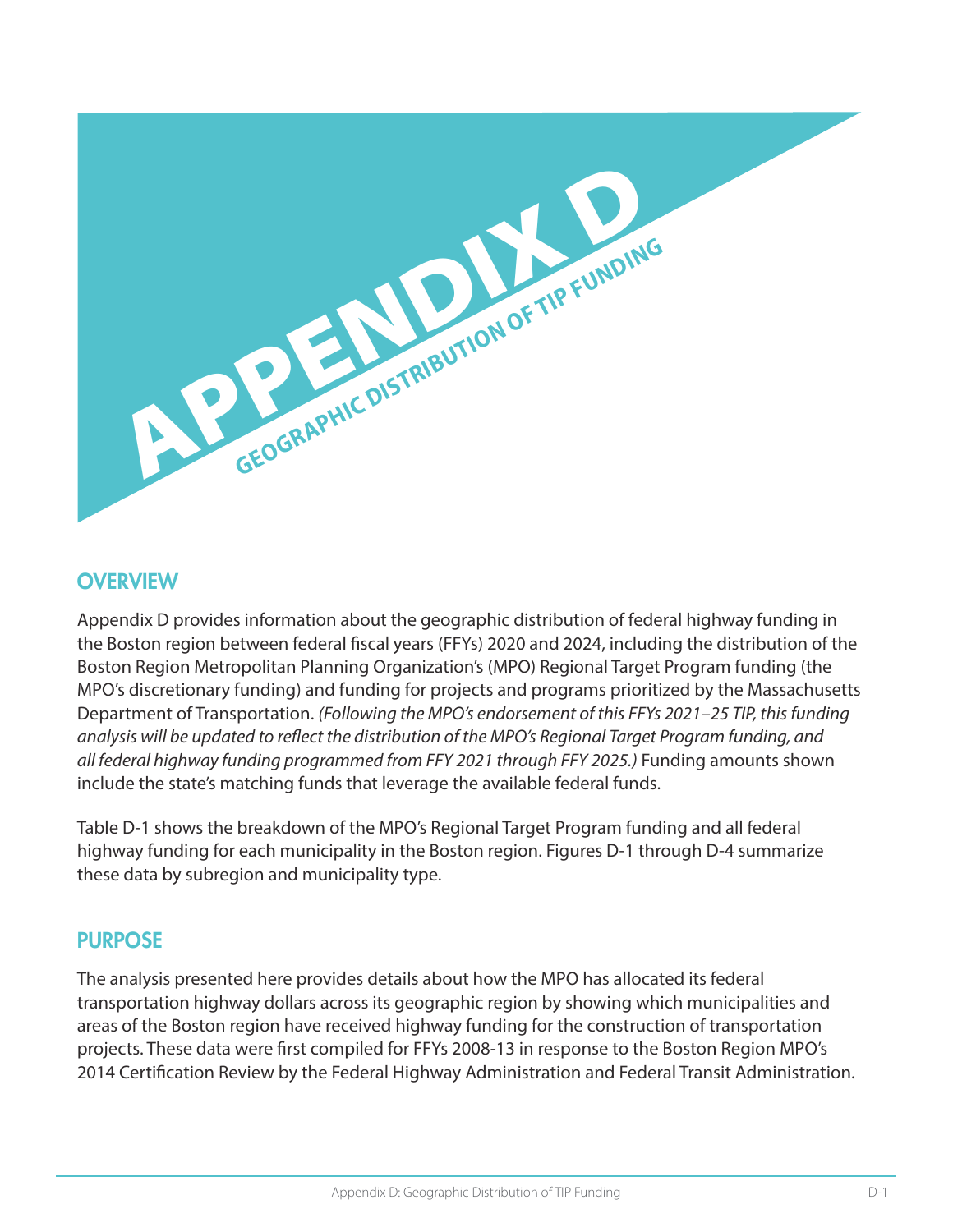### **METHODOLOGY**

MPO staff took the following steps to develop the dataset:

- recorded information about TIP projects and the amount of funding programmed in each FFY
- for each FFY, calculated the amount of programmed funds associated with each municipality
- recorded the total amount of programmed funds for each municipality for each FFY in the dataset
- for projects that spanned multiple municipalities, divided programmed funds equally by the number of municipalities located within the project area

#### NEXT STEPS

The data summarized in this appendix could be used in various ways to help guide programming decisions for future TIPs. Some analyses that the MPO could perform in the future include examining TIP funding by municipality and comparing that data to the number of road miles, the Chapter 90 apportionment, and the distribution of needs—as identified in the Needs Assessment of the Long-Range Transportation Plan—for each community.

A database that tracks the geographic distribution of TIP funding can serve as an important input into the funding decisions made each year. Along with the data described above, these data on geographic distribution of highway funding can help guide the MPO's public outreach and decisionmaking to help ensure that, over time, the transportation needs of the region are met equitably.



#### **Figure D-1: Regional Distribution of Target Funding by Subregion— FFYs 2021–25**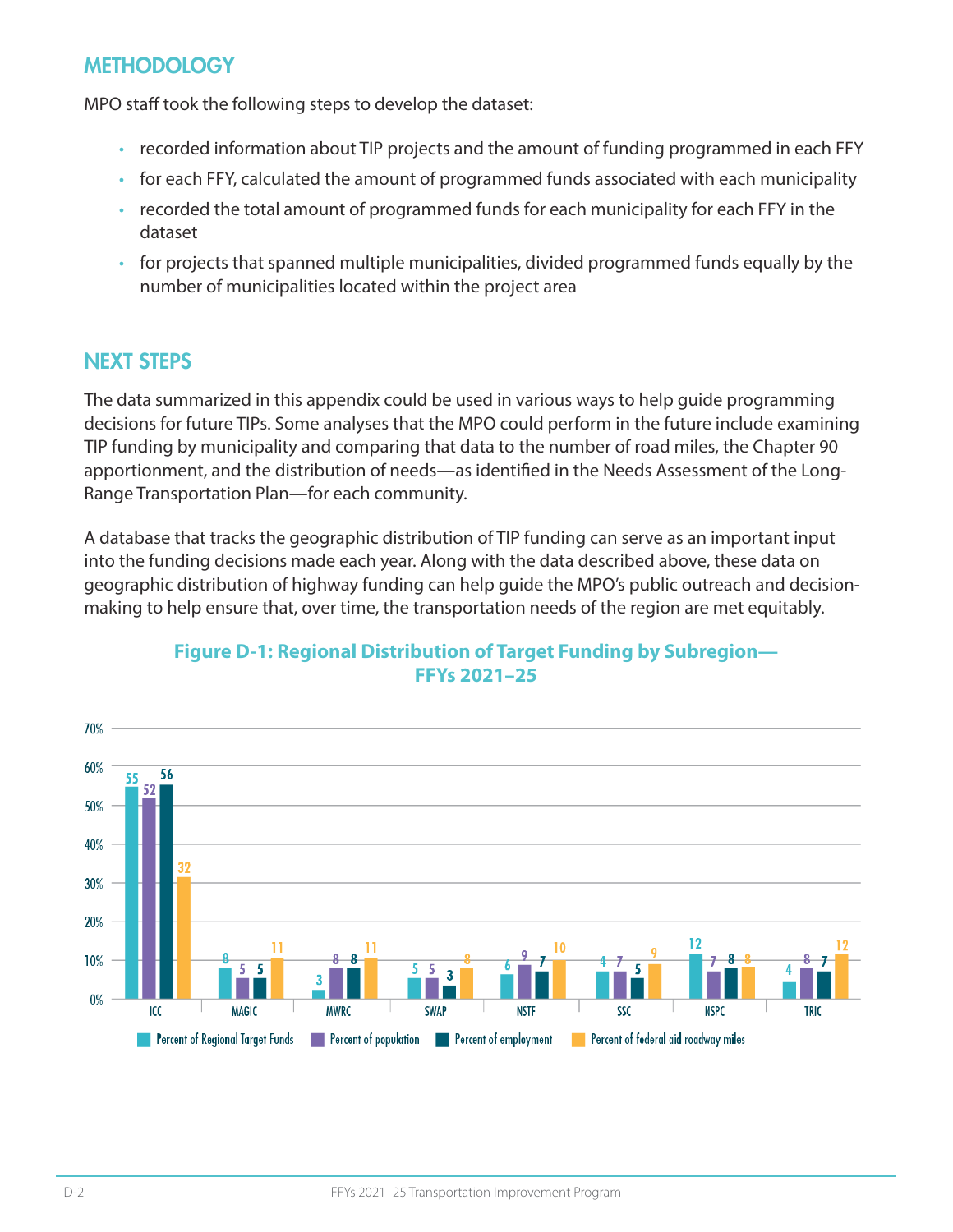#### **Figure D-2: Regional Distribution of Target Funding by Municipality Type— FFYs 2021–25**



#### **Figure D-3: All Federal Highway Funding in the Boston Region by Subregion— FFYs 2021–25**

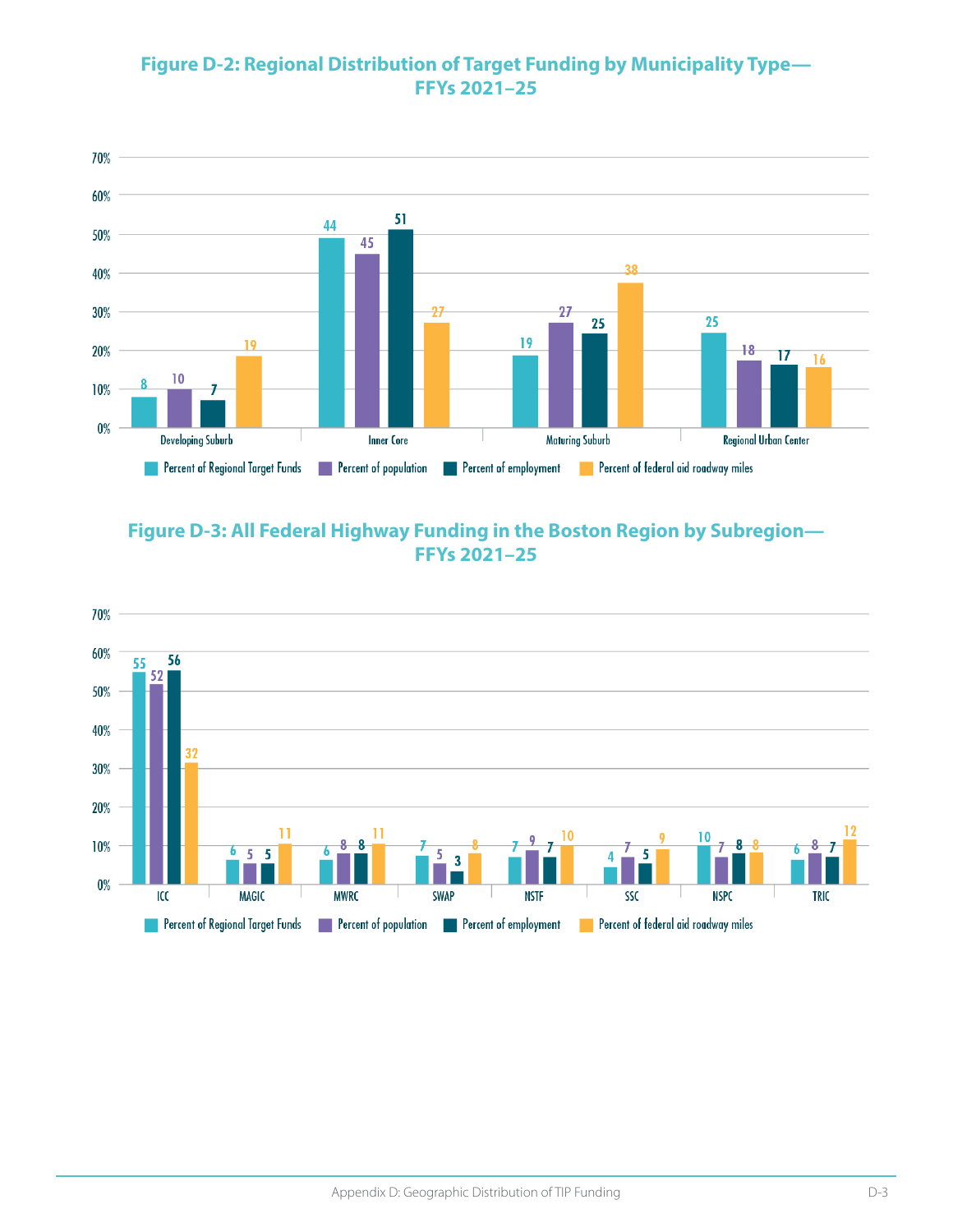#### **Figure D-4 : All Federal Highway Funding in the Boston Region by Municipality Type: FFYs 2021–25**

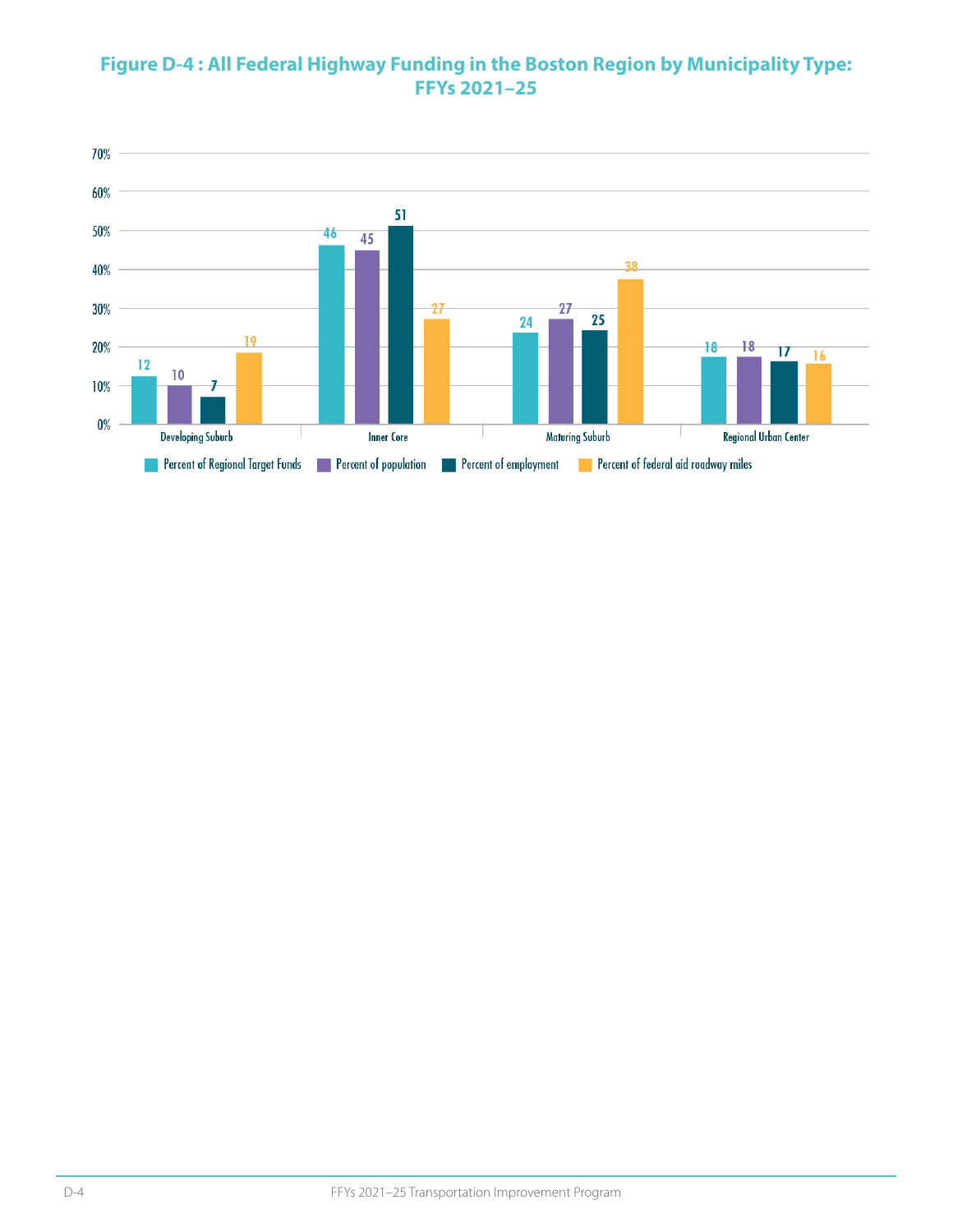| <b>MPO Municipality</b> | <b>Subregion</b> | <b>Community Type</b>  | Pct Pop. | <b>Pct Empl.</b> | <b>Percent</b><br><b>Federal Aid</b><br><b>Roadway</b><br><b>Miles (2016)</b> | <b>Regionally</b><br><b>Prioritized Target</b><br><b>Funding</b> | <b>Percent</b><br><b>Regionally</b><br>Prioritized<br><b>Target Funding</b> | <b>State Prioritized</b><br><b>Funding</b> | <b>Percent State</b><br><b>Prioritized</b><br><b>Funding</b> | <b>Total Funding</b><br>(Regionally<br><b>Prioritized and</b><br><b>State Prioritized)</b> | <b>Percent Total</b><br><b>Funding</b><br>(Regionally<br><b>Prioritized and</b><br><b>State Prioritized)</b> |
|-------------------------|------------------|------------------------|----------|------------------|-------------------------------------------------------------------------------|------------------------------------------------------------------|-----------------------------------------------------------------------------|--------------------------------------------|--------------------------------------------------------------|--------------------------------------------------------------------------------------------|--------------------------------------------------------------------------------------------------------------|
| Boston                  | Inner Core       | Inner Core             | 20.0%    | 31.2%            | 11.1%                                                                         | \$146,949,051                                                    | 28.1%                                                                       | \$221,204,455                              | 29.4%                                                        | \$368,153,506                                                                              | 28.9%                                                                                                        |
| Lynn                    | Inner Core       | Regional Urban Center  | 2.9%     | 1.3%             | 1.3%                                                                          | \$25,440,734                                                     | 4.9%                                                                        | \$40,369,822                               | 5.4%                                                         | \$65,810,556                                                                               | 5.2%                                                                                                         |
| Wilmington              | <b>NSPC</b>      | <b>Maturing Suburb</b> | 0.7%     | 1.0%             | 1.3%                                                                          | \$24,662,898                                                     | 4.7%                                                                        | \$33,076,916                               | 4.4%                                                         | \$57,739,814                                                                               | 4.5%                                                                                                         |
| Somerville              | Inner Core       | Inner Core             | 2.5%     | 1.2%             | 1.2%                                                                          | \$9,252,079                                                      | 1.8%                                                                        | \$46,619,100                               | 6.2%                                                         | \$55,871,179                                                                               | 4.4%                                                                                                         |
| Hopkinton               | SWAP             | Developing Suburb      | 0.5%     | 0.5%             | 1.0%                                                                          | \$0                                                              | $0.0\%$                                                                     | \$52,372,213                               | 7.0%                                                         | \$52,372,213                                                                               | 4.1%                                                                                                         |
| Chelsea                 | Inner Core       | Inner Core             | 1.1%     | 0.8%             | 0.6%                                                                          | \$10,278,940                                                     | 2.0%                                                                        | \$36,662,991                               | 4.9%                                                         | \$46,941,931                                                                               | 3.7%                                                                                                         |
| Everett                 | Inner Core       | Inner Core             | 1.3%     | 0.7%             | 0.6%                                                                          | \$35,894,632                                                     | 6.9%                                                                        | \$0                                        | $0.0\%$                                                      | \$35,894,632                                                                               | 2.8%                                                                                                         |
| Woburn                  | <b>NSPC</b>      | Regional Urban Center  | 1.2%     | 2.2%             | 1.5%                                                                          | \$35,796,891                                                     | 6.8%                                                                        | \$0                                        | 0.0%                                                         | \$35,796,891                                                                               | 2.8%                                                                                                         |
| Framingham              | MetroWest        | Regional Urban Center  | 2.2%     | 2.5%             | 2.5%                                                                          | \$12,255,095                                                     | 2.3%                                                                        | \$21,714,852                               | 2.9%                                                         | \$33,969,947                                                                               | 2.7%                                                                                                         |
| Saugus                  | Inner Core       | <b>Maturing Suburb</b> | 0.9%     | 0.6%             | 0.8%                                                                          | \$0                                                              | 0.0%                                                                        | \$31,879,183                               | 4.2%                                                         | \$31,879,183                                                                               | 2.5%                                                                                                         |
| Watertown               | Inner Core       | Inner Core             | 1.0%     | 1.1%             | 0.6%                                                                          | \$28,340,090                                                     | 5.4%                                                                        | \$2,688,000                                | 0.4%                                                         | \$31,028,090                                                                               | 2.4%                                                                                                         |
| Cambridge               | Inner Core       | Inner Core             | 3.4%     | 6.0%             | 1.8%                                                                          | \$9,192,079                                                      | 1.8%                                                                        | \$18,712,981                               | 2.5%                                                         | \$27,905,060                                                                               | 2.2%                                                                                                         |
| Peabody                 | <b>NSTF</b>      | Regional Urban Center  | 1.7%     | 1.3%             | 1.4%                                                                          | \$20,604,880                                                     | 3.9%                                                                        | \$6,741,637                                | 0.9%                                                         | \$27,346,517                                                                               | 2.1%                                                                                                         |
| Acton                   | <b>MAGIC</b>     | <b>Maturing Suburb</b> | 0.7%     | 0.5%             | 1.1%                                                                          | \$14,687,418                                                     | 2.8%                                                                        | \$7,090,353                                | 0.9%                                                         | \$21,777,771                                                                               | 1.7%                                                                                                         |
| Natick                  | MetroWest        | <b>Maturing Suburb</b> | 1.1%     | 1.3%             | 1.2%                                                                          | \$0                                                              | 0.0%                                                                        | \$21,714,852                               | 2.9%                                                         | \$21,714,852                                                                               | 1.7%                                                                                                         |
| Norwood                 | <b>TRIC</b>      | Regional Urban Center  | 0.9%     | 1.3%             | 1.0%                                                                          | \$17,742,268                                                     | 3.4%                                                                        | \$3,515,794                                | 0.5%                                                         | \$21,258,062                                                                               | 1.7%                                                                                                         |
| Hingham                 | SSC              | <b>Maturing Suburb</b> | 0.7%     | 0.7%             | 1.3%                                                                          | \$15,272,850                                                     | 2.9%                                                                        | \$3,726,000                                | $0.5\%$                                                      | \$18,998,850                                                                               | 1.5%                                                                                                         |
| Sudbury                 | <b>MAGIC</b>     | <b>Maturing Suburb</b> | 0.6%     | 0.5%             | 1.0%                                                                          | \$13,402,143                                                     | 2.6%                                                                        | \$4,485,333                                | 0.6%                                                         | \$17,887,476                                                                               | 1.4%                                                                                                         |
| Wrentham                | SWAP             | Developing Suburb      | 0.4%     | 0.3%             | 1.0%                                                                          | \$16,786,952                                                     | 3.2%                                                                        | \$0                                        | $0.0\%$                                                      | \$16,786,952                                                                               | 1.3%                                                                                                         |
| Marlborough             | MetroWest        | Regional Urban Center  | 1.2%     | 1.6%             | 2.0%                                                                          | \$0                                                              | 0.0%                                                                        | \$14,432,328                               | 1.9%                                                         | \$14,432,328                                                                               | 1.1%                                                                                                         |
| Milton                  | <b>TRIC</b>      | Maturing Suburb        | 0.9%     | 0.3%             | 1.3%                                                                          | \$0                                                              | 0.0%                                                                        | \$12,058,722                               | 1.6%                                                         | \$12,058,722                                                                               | 0.9%                                                                                                         |
| Essex                   | <b>NSTF</b>      | Developing Suburb      | 0.1%     | 0.1%             | 0.2%                                                                          | \$0                                                              | $0.0\%$                                                                     | \$10,931,423                               | 1.5%                                                         | \$10,931,423                                                                               | 0.9%                                                                                                         |
| Randolph                | <b>TRIC</b>      | Maturing Suburb        | 1.0%     | 0.5%             | 1.0%                                                                          | \$0                                                              | $0.0\%$                                                                     | \$10,455,984                               | 1.4%                                                         | \$10,455,984                                                                               | 0.8%                                                                                                         |
| Lynnfield               | <b>NSPC</b>      | Maturing Suburb        | 0.4%     | 0.3%             | 0.6%                                                                          | \$0                                                              | $0.0\%$                                                                     | \$10,289,898                               | 1.4%                                                         | \$10,289,898                                                                               | 0.8%                                                                                                         |
| Dedham                  | <b>TRIC</b>      | <b>Maturing Suburb</b> | 0.8%     | 0.9%             | 1.1%                                                                          | \$5,355,932                                                      | 1.0%                                                                        | \$4,452,730                                | 0.6%                                                         | \$9,808,662                                                                                | 0.8%                                                                                                         |
| Stoneham                | <b>NSPC</b>      | <b>Maturing Suburb</b> | 0.7%     | 0.4%             | 0.8%                                                                          | \$0                                                              | $0.0\%$                                                                     | \$9,807,805                                | 1.3%                                                         | \$9,807,805                                                                                | 0.8%                                                                                                         |
| Quincy                  | Inner Core       | Regional Urban Center  | 3.0%     | 2.6%             | 2.1%                                                                          | \$6,068,190                                                      | 1.2%                                                                        | \$3,189,334                                | 0.4%                                                         | \$9,257,524                                                                                | 0.7%                                                                                                         |
| Medford                 | Inner Core       | Inner Core             | 1.8%     | 1.0%             | 1.5%                                                                          | \$9,032,079                                                      | 1.7%                                                                        | \$0                                        | $0.0\%$                                                      | \$9,032,079                                                                                | 0.7%                                                                                                         |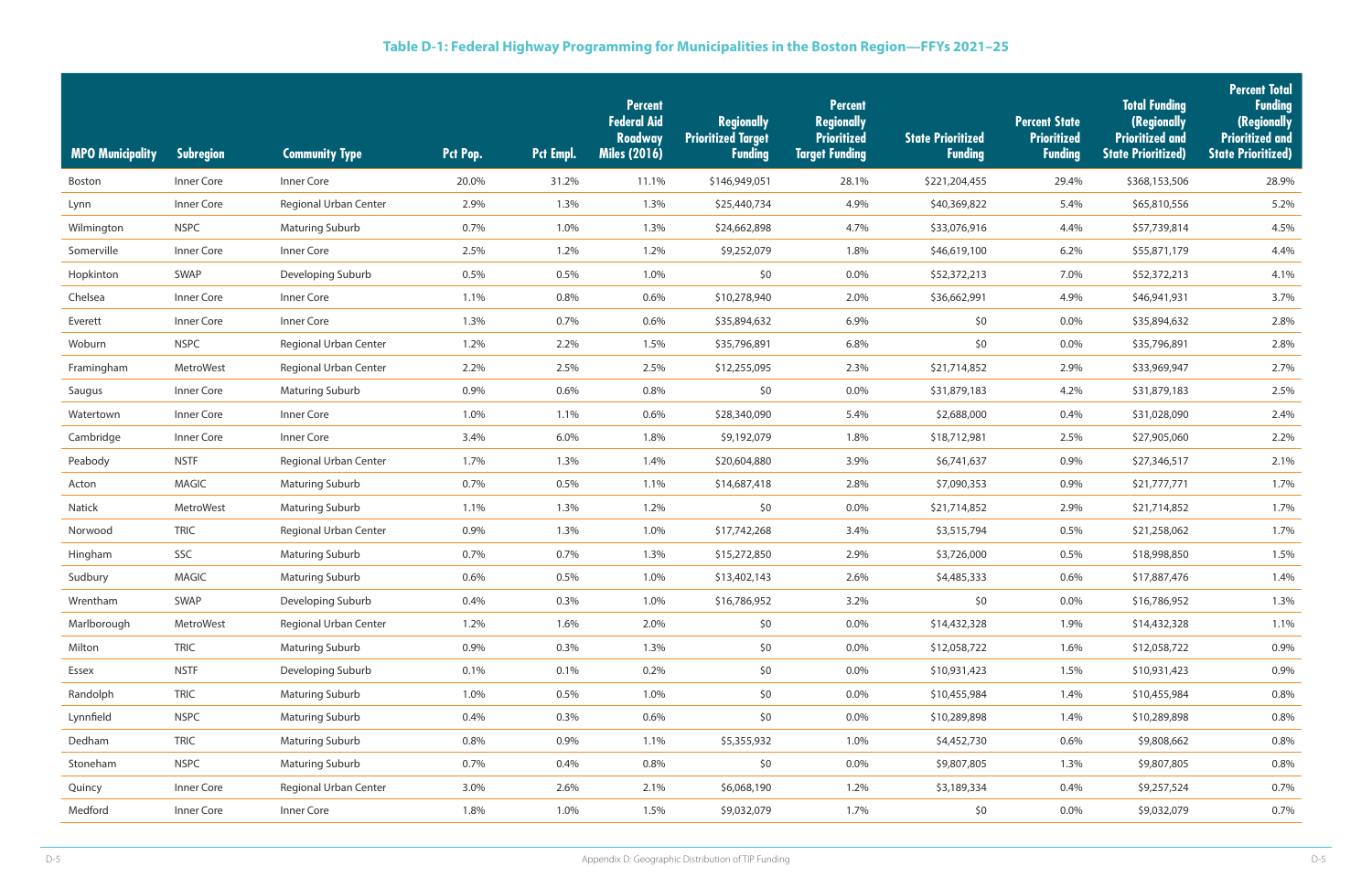| <b>MPO Municipality</b> | <b>Subregion</b> | <b>Community Type</b>  | Pct Pop. | Pct Empl. | <b>Percent</b><br><b>Federal Aid</b><br><b>Roadway</b><br><b>Miles (2016)</b> | <b>Regionally</b><br><b>Prioritized Target</b><br><b>Funding</b> | <b>Percent</b><br><b>Regionally</b><br><b>Prioritized</b><br>Target Funding | <b>State Prioritized</b><br><b>Funding</b> | <b>Percent State</b><br><b>Prioritized</b><br><b>Funding</b> | <b>Total Funding</b><br>(Regionally<br><b>Prioritized and</b><br><b>State Prioritized)</b> | <b>Percent Total</b><br><b>Funding</b><br>(Regionally<br><b>Prioritized and</b><br><b>State Prioritized)</b> |
|-------------------------|------------------|------------------------|----------|-----------|-------------------------------------------------------------------------------|------------------------------------------------------------------|-----------------------------------------------------------------------------|--------------------------------------------|--------------------------------------------------------------|--------------------------------------------------------------------------------------------|--------------------------------------------------------------------------------------------------------------|
| <b>Beverly</b>          | <b>NSTF</b>      | Regional Urban Center  | 1.3%     | 1.2%      | 1.2%                                                                          | \$8,248,361                                                      | 1.6%                                                                        | \$271,952                                  | $0.0\%$                                                      | \$8,520,313                                                                                | 0.7%                                                                                                         |
| Hull                    | SSC              | <b>Maturing Suburb</b> | 0.3%     | 0.1%      | 0.4%                                                                          | \$8,303,865                                                      | 1.6%                                                                        | \$0                                        | $0.0\%$                                                      | \$8,303,865                                                                                | 0.7%                                                                                                         |
| Littleton               | <b>MAGIC</b>     | Developing Suburb      | 0.3%     | 0.3%      | 1.0%                                                                          | \$5,425,739                                                      | 1.0%                                                                        | \$2,708,024                                | 0.4%                                                         | \$8,133,763                                                                                | 0.6%                                                                                                         |
| Cohasset                | SSC              | Developing Suburb      | 0.2%     | 0.1%      | 0.5%                                                                          | \$8,074,472                                                      | 1.5%                                                                        | \$0                                        | $0.0\%$                                                      | \$8,074,472                                                                                | 0.6%                                                                                                         |
| Bellingham              | SWAP             | Developing Suburb      | 0.5%     | 0.3%      | 0.9%                                                                          | \$6,132,594                                                      | 1.2%                                                                        | \$1,600,800                                | 0.2%                                                         | \$7,733,394                                                                                | 0.6%                                                                                                         |
| Bedford                 | <b>MAGIC</b>     | <b>Maturing Suburb</b> | 0.4%     | 1.1%      | 0.8%                                                                          | \$7,331,040                                                      | 1.4%                                                                        | \$0                                        | $0.0\%$                                                      | \$7,331,040                                                                                | 0.6%                                                                                                         |
| Stow                    | <b>MAGIC</b>     | Developing Suburb      | 0.2%     | 0.1%      | 0.6%                                                                          | \$0                                                              | 0.0%                                                                        | \$7,243,121                                | 1.0%                                                         | \$7,243,121                                                                                | 0.6%                                                                                                         |
| Danvers                 | <b>NSTF</b>      | <b>Maturing Suburb</b> | 0.9%     | 1.4%      | 1.5%                                                                          | \$0                                                              | 0.0%                                                                        | \$6,974,118                                | 0.9%                                                         | \$6,974,118                                                                                | 0.5%                                                                                                         |
| Sharon                  | <b>TRIC</b>      | <b>Maturing Suburb</b> | 0.6%     | 0.2%      | 1.1%                                                                          | \$42,000                                                         | 0.0%                                                                        | \$6,838,108                                | 0.9%                                                         | \$6,880,108                                                                                | 0.5%                                                                                                         |
| Newton                  | Inner Core       | Inner Core             | 2.8%     | 3.0%      | 2.6%                                                                          | \$300,000                                                        | 0.1%                                                                        | \$6,124,762                                | 0.8%                                                         | \$6,424,762                                                                                | 0.5%                                                                                                         |
| Winthrop                | Inner Core       | Inner Core             | 0.6%     | 0.1%      | 0.3%                                                                          | \$6,323,116                                                      | 1.2%                                                                        | \$0                                        | $0.0\%$                                                      | \$6,323,116                                                                                | 0.5%                                                                                                         |
| Medway                  | SWAP             | Developing Suburb      | 0.4%     | 0.2%      | 0.6%                                                                          | \$0                                                              | 0.0%                                                                        | \$6,180,213                                | 0.8%                                                         | \$6,180,213                                                                                | 0.5%                                                                                                         |
| Wakefield               | <b>NSPC</b>      | <b>Maturing Suburb</b> | 0.8%     | 0.8%      | 0.9%                                                                          | \$0                                                              | 0.0%                                                                        | \$5,635,693                                | 0.8%                                                         | \$5,635,693                                                                                | 0.4%                                                                                                         |
| Winchester              | <b>NSPC</b>      | <b>Maturing Suburb</b> | 0.7%     | 0.5%      | 0.6%                                                                          | \$0                                                              | 0.0%                                                                        | \$5,602,804                                | 0.7%                                                         | \$5,602,804                                                                                | 0.4%                                                                                                         |
| Gloucester              | <b>NSTF</b>      | Regional Urban Center  | 0.9%     | 0.6%      | 1.0%                                                                          | \$0                                                              | 0.0%                                                                        | \$5,236,261                                | 0.7%                                                         | \$5,236,261                                                                                | 0.4%                                                                                                         |
| Manchester              | <b>NSTF</b>      | Developing Suburb      | 0.2%     | 0.1%      | 0.4%                                                                          | \$0                                                              | 0.0%                                                                        | \$5,236,261                                | 0.7%                                                         | \$5,236,261                                                                                | 0.4%                                                                                                         |
| Wenham                  | <b>NSTF</b>      | Developing Suburb      | 0.2%     | 0.1%      | 0.4%                                                                          | \$0                                                              | 0.0%                                                                        | \$5,236,261                                | 0.7%                                                         | \$5,236,261                                                                                | 0.4%                                                                                                         |
| Holbrook                | SSC              | <b>Maturing Suburb</b> | 0.3%     | 0.1%      | 0.3%                                                                          | \$3,036,628                                                      | 0.6%                                                                        | \$1,527,250                                | 0.2%                                                         | \$4,563,878                                                                                | 0.4%                                                                                                         |
| Canton                  | <b>TRIC</b>      | <b>Maturing Suburb</b> | 0.7%     | 1.2%      | 1.1%                                                                          | \$0                                                              | $0.0\%$                                                                     | \$4,562,685                                | 0.6%                                                         | \$4,562,685                                                                                | 0.4%                                                                                                         |
| Foxborough              | <b>TRIC</b>      | Developing Suburb      | 0.5%     | 0.7%      | 1.3%                                                                          | \$0                                                              | $0.0\%$                                                                     | \$4,110,195                                | 0.5%                                                         | \$4,110,195                                                                                | 0.3%                                                                                                         |
| Walpole                 | <b>TRIC</b>      | Developing Suburb      | 0.8%     | 0.6%      | 1.2%                                                                          | \$0                                                              | 0.0%                                                                        | \$4,110,195                                | 0.5%                                                         | \$4,110,195                                                                                | 0.3%                                                                                                         |
| Middleton               | <b>NSTF</b>      | Developing Suburb      | 0.3%     | 0.3%      | 0.5%                                                                          | \$0                                                              | 0.0%                                                                        | \$4,072,275                                | 0.5%                                                         | \$4,072,275                                                                                | 0.3%                                                                                                         |
| Milford                 | SWAP             | Regional Urban Center  | 0.9%     | 0.8%      | 1.2%                                                                          | \$3,887,537                                                      | 0.7%                                                                        | \$0                                        | $0.0\%$                                                      | \$3,887,537                                                                                | 0.3%                                                                                                         |
| Weymouth                | SSC              | <b>Maturing Suburb</b> | 1.7%     | 1.0%      | 1.5%                                                                          | \$0                                                              | $0.0\%$                                                                     | \$3,726,000                                | 0.5%                                                         | \$3,726,000                                                                                | 0.3%                                                                                                         |
| Salem                   | <b>NSTF</b>      | Regional Urban Center  | 1.3%     | 1.1%      | 0.7%                                                                          | \$0                                                              | $0.0\%$                                                                     | \$3,389,063                                | 0.5%                                                         | \$3,389,063                                                                                | 0.3%                                                                                                         |
| Hamilton                | <b>NSTF</b>      | Developing Suburb      | 0.3%     | 0.1%      | 0.4%                                                                          | \$0                                                              | $0.0\%$                                                                     | \$3,377,004                                | 0.4%                                                         | \$3,377,004                                                                                | 0.3%                                                                                                         |
| Ipswich                 | <b>NSTF</b>      | Developing Suburb      | 0.4%     | 0.3%      | 0.7%                                                                          | \$3,104,609                                                      | 0.6%                                                                        | \$0                                        | $0.0\%$                                                      | \$3,104,609                                                                                | 0.2%                                                                                                         |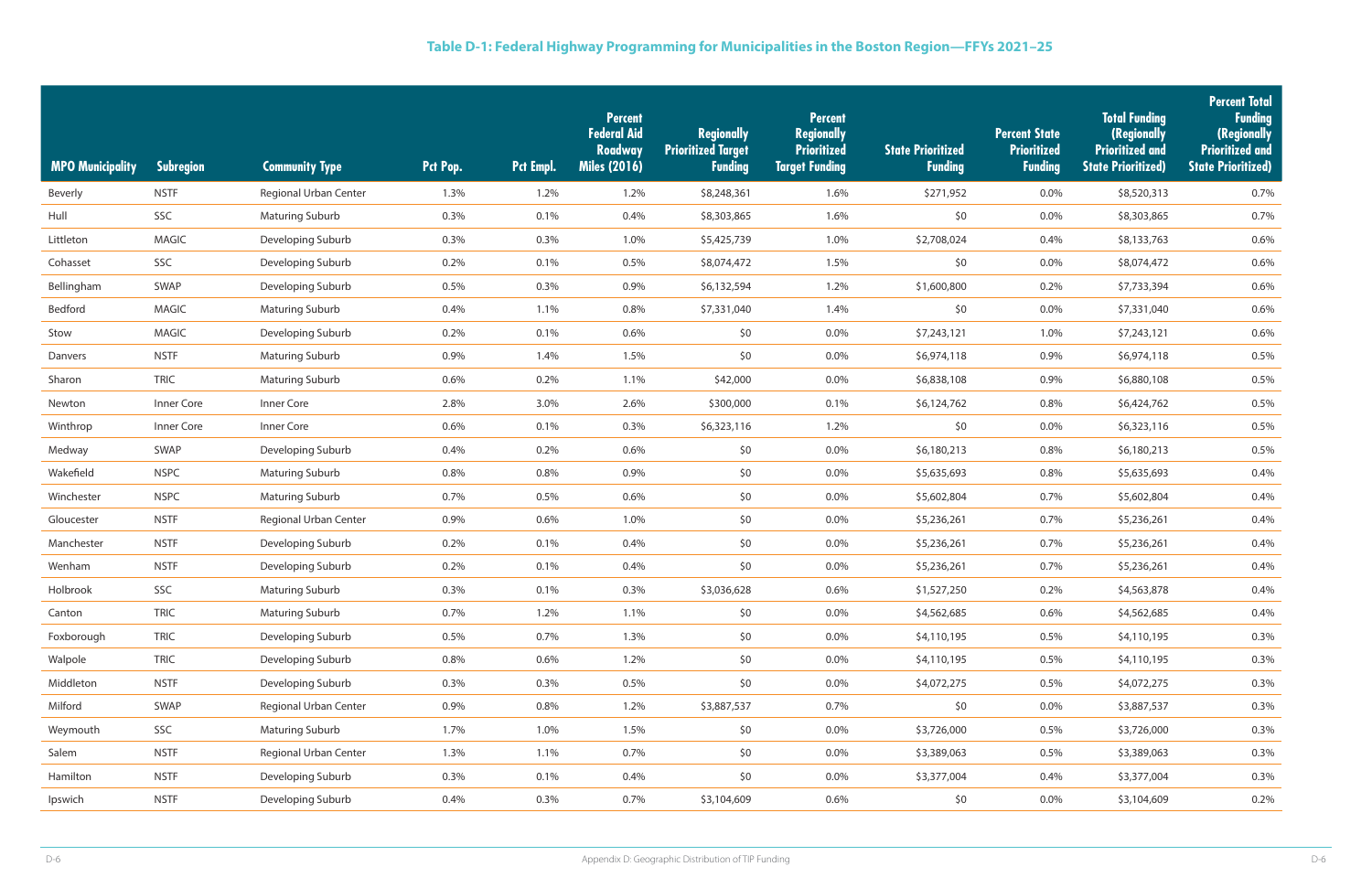| <b>MPO Municipality</b> | Subregion    | <b>Community Type</b>  | Pct Pop. | Pct Empl. | <b>Percent</b><br><b>Federal Aid</b><br><b>Roadway</b><br><b>Miles (2016)</b> | <b>Regionally</b><br><b>Prioritized Target</b><br><b>Funding</b> | <b>Percent</b><br><b>Regionally</b><br>Prioritized<br><b>Target Funding</b> | <b>State Prioritized</b><br><b>Funding</b> | <b>Percent State</b><br><b>Prioritized</b><br><b>Funding</b> | <b>Total Funding</b><br>(Regionally<br><b>Prioritized and</b><br><b>State Prioritized)</b> | <b>Percent Total</b><br><b>Funding</b><br>(Regionally<br><b>Prioritized and</b><br><b>State Prioritized)</b> |
|-------------------------|--------------|------------------------|----------|-----------|-------------------------------------------------------------------------------|------------------------------------------------------------------|-----------------------------------------------------------------------------|--------------------------------------------|--------------------------------------------------------------|--------------------------------------------------------------------------------------------|--------------------------------------------------------------------------------------------------------------|
| Concord                 | <b>MAGIC</b> | <b>Maturing Suburb</b> | 0.6%     | 0.7%      | 1.1%                                                                          | \$100,000                                                        | $0.0\%$                                                                     | \$2,776,387                                | 0.4%                                                         | \$2,876,387                                                                                | 0.2%                                                                                                         |
| Lexington               | <b>MAGIC</b> | <b>Maturing Suburb</b> | 1.0%     | 1.1%      | 1.9%                                                                          | \$0                                                              | $0.0\%$                                                                     | \$2,776,387                                | 0.4%                                                         | \$2,776,387                                                                                | 0.2%                                                                                                         |
| Boxborough              | MAGIC        | Developing Suburb      | 0.2%     | 0.2%      | 0.4%                                                                          | \$0                                                              | $0.0\%$                                                                     | \$2,708,024                                | 0.4%                                                         | \$2,708,024                                                                                | 0.2%                                                                                                         |
| Maynard                 | <b>MAGIC</b> | <b>Maturing Suburb</b> | 0.3%     | 0.2%      | 0.3%                                                                          | \$0                                                              | 0.0%                                                                        | \$2,661,282                                | 0.4%                                                         | \$2,661,282                                                                                | 0.2%                                                                                                         |
| Weston                  | MetroWest    | <b>Maturing Suburb</b> | 0.4%     | 0.2%      | 1.3%                                                                          | \$0                                                              | $0.0\%$                                                                     | \$2,659,619                                | 0.4%                                                         | \$2,659,619                                                                                | 0.2%                                                                                                         |
| <b>Braintree</b>        | SSC          | <b>Maturing Suburb</b> | 1.2%     | 1.5%      | 1.4%                                                                          | \$0                                                              | 0.0%                                                                        | \$2,484,000                                | 0.3%                                                         | \$2,484,000                                                                                | 0.2%                                                                                                         |
| Wayland                 | MetroWest    | <b>Maturing Suburb</b> | 0.4%     | 0.2%      | 0.7%                                                                          | \$0                                                              | 0.0%                                                                        | \$2,262,000                                | 0.3%                                                         | \$2,262,000                                                                                | 0.2%                                                                                                         |
| Hudson                  | <b>MAGIC</b> | Developing Suburb      | 0.6%     | 0.5%      | 0.7%                                                                          | \$0                                                              | 0.0%                                                                        | \$2,223,333                                | 0.3%                                                         | \$2,223,333                                                                                | 0.2%                                                                                                         |
| Reading                 | <b>NSPC</b>  | <b>Maturing Suburb</b> | 0.8%     | 0.4%      | 0.8%                                                                          | \$1,683,095                                                      | 0.3%                                                                        | \$0                                        | $0.0\%$                                                      | \$1,683,095                                                                                | 0.1%                                                                                                         |
| Franklin                | SWAP         | Developing Suburb      | 1.0%     | 0.8%      | 1.2%                                                                          | \$0                                                              | 0.0%                                                                        | \$1,600,800                                | 0.2%                                                         | \$1,600,800                                                                                | 0.1%                                                                                                         |
| Belmont                 | Inner Core   | Inner Core             | 0.8%     | 0.4%      | 0.6%                                                                          | \$0                                                              | 0.0%                                                                        | \$1,529,472                                | 0.2%                                                         | \$1,529,472                                                                                | 0.1%                                                                                                         |
| Swampscott              | <b>NSTF</b>  | <b>Maturing Suburb</b> | 0.4%     | 0.2%      | 0.3%                                                                          | \$0                                                              | $0.0\%$                                                                     | \$1,337,074                                | 0.2%                                                         | \$1,337,074                                                                                | 0.1%                                                                                                         |
| Ashland                 | MetroWest    | <b>Maturing Suburb</b> | 0.5%     | 0.3%      | 0.5%                                                                          | \$1,316,339                                                      | 0.3%                                                                        | \$0                                        | 0.0%                                                         | \$1,316,339                                                                                | 0.1%                                                                                                         |
| Westwood                | <b>TRIC</b>  | <b>Maturing Suburb</b> | 0.5%     | 0.5%      | 0.7%                                                                          | \$0                                                              | $0.0\%$                                                                     | \$1,157,143                                | 0.2%                                                         | \$1,157,143                                                                                | 0.1%                                                                                                         |
| Arlington               | Inner Core   | Inner Core             | 1.4%     | 0.5%      | 0.8%                                                                          | \$0                                                              | 0.0%                                                                        | \$1,112,484                                | 0.1%                                                         | \$1,112,484                                                                                | 0.1%                                                                                                         |
| Lincoln                 | MAGIC        | <b>Maturing Suburb</b> | 0.2%     | 0.1%      | 0.6%                                                                          | \$0                                                              | 0.0%                                                                        | \$1,087,500                                | 0.1%                                                         | \$1,087,500                                                                                | 0.1%                                                                                                         |
| Scituate                | SSC          | <b>Maturing Suburb</b> | 0.6%     | 0.2%      | 1.0%                                                                          | \$897,164                                                        | 0.2%                                                                        | \$0                                        | 0.0%                                                         | \$897,164                                                                                  | 0.1%                                                                                                         |
| Burlington              | <b>NSPC</b>  | <b>Maturing Suburb</b> | 0.8%     | 2.2%      | 1.3%                                                                          | \$835,200                                                        | 0.2%                                                                        | \$0                                        | $0.0\%$                                                      | \$835,200                                                                                  | 0.1%                                                                                                         |
| Holliston               | MetroWest    | Developing Suburb      | 0.4%     | 0.3%      | 0.5%                                                                          | \$0                                                              | $0.0\%$                                                                     | \$577,409                                  | 0.1%                                                         | \$577,409                                                                                  | $0.0\%$                                                                                                      |
| Marblehead              | <b>NSTF</b>  | <b>Maturing Suburb</b> | 0.6%     | 0.3%      | 0.5%                                                                          | \$565,486                                                        | 0.1%                                                                        | \$0                                        | $0.0\%$                                                      | \$565,486                                                                                  | $0.0\%$                                                                                                      |
| Dover                   | SWAP         | Developing Suburb      | 0.2%     | $0.0\%$   | 0.5%                                                                          | \$0                                                              | 0.0%                                                                        | \$271,952                                  | $0.0\%$                                                      | \$271,952                                                                                  | $0.0\%$                                                                                                      |
| Bolton                  | <b>MAGIC</b> | Developing Suburb      | 0.2%     | 0.1%      | 0.7%                                                                          | \$0                                                              | $0.0\%$                                                                     | \$0                                        | $0.0\%$                                                      | \$0                                                                                        | $0.0\%$                                                                                                      |
| Brookline               | Inner Core   | Inner Core             | 1.9%     | 0.9%      | 1.3%                                                                          | \$0                                                              | 0.0%                                                                        | \$0                                        | $0.0\%$                                                      | \$0                                                                                        | $0.0\%$                                                                                                      |
| Carlisle                | <b>MAGIC</b> | Developing Suburb      | 0.2%     | $0.0\%$   | 0.4%                                                                          | \$0                                                              | 0.0%                                                                        | \$0                                        | $0.0\%$                                                      | \$0                                                                                        | $0.0\%$                                                                                                      |
| Malden                  | Inner Core   | Inner Core             | 1.9%     | 0.8%      | 1.0%                                                                          | \$0                                                              | 0.0%                                                                        | \$0                                        | $0.0\%$                                                      | \$0                                                                                        | 0.0%                                                                                                         |
| Marshfield              | SSC          | <b>Maturing Suburb</b> | 0.8%     | 0.3%      | 1.0%                                                                          | \$0                                                              | $0.0\%$                                                                     | \$0                                        | $0.0\%$                                                      | \$0\$                                                                                      | $0.0\%$                                                                                                      |
| Medfield                | <b>TRIC</b>  | Maturing Suburb        | 0.4%     | 0.2%      | 0.5%                                                                          | \$0                                                              | $0.0\%$                                                                     | \$0                                        | $0.0\%$                                                      | \$0\$                                                                                      | 0.0%                                                                                                         |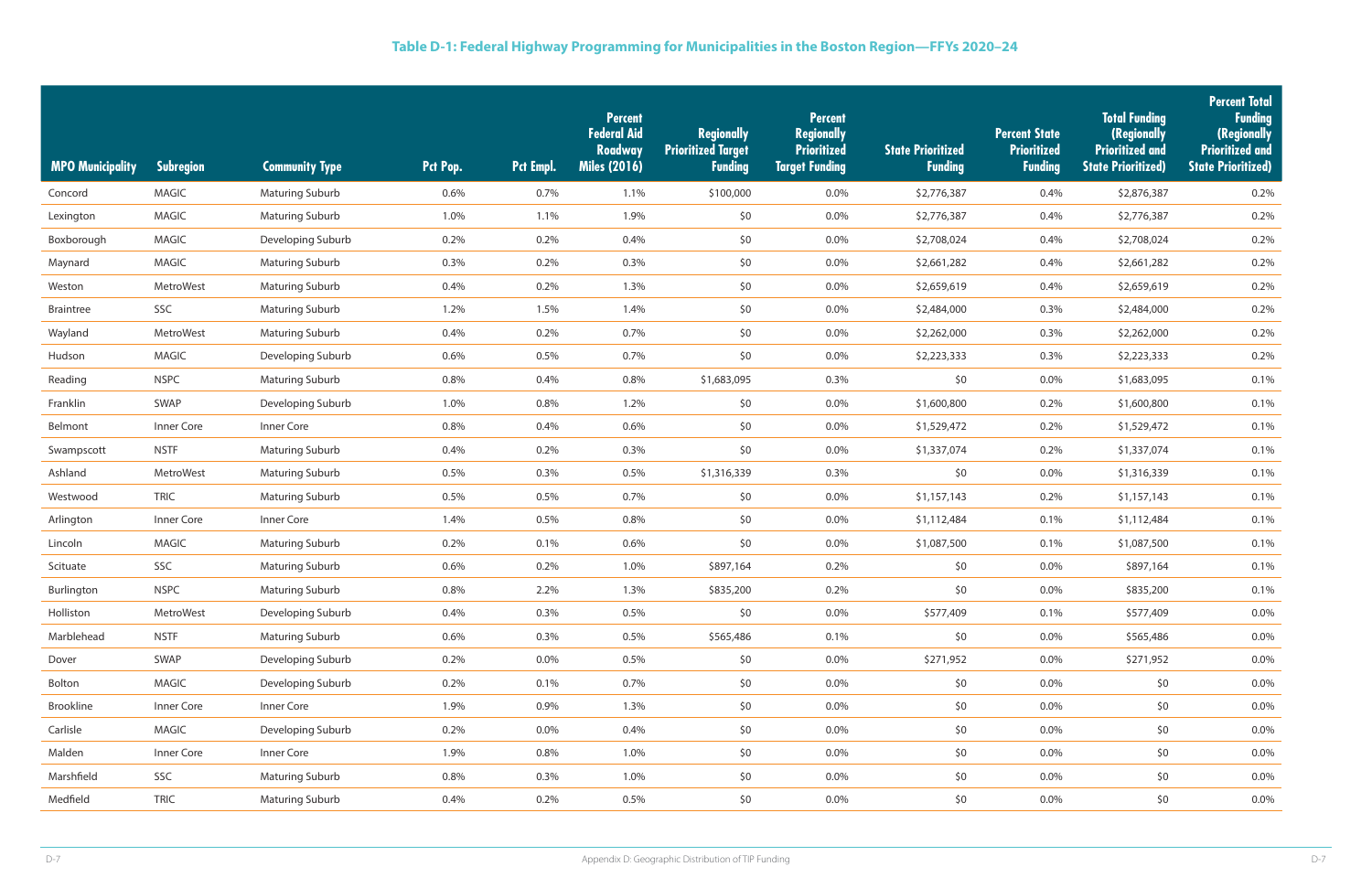| <b>MPO Municipality</b> | Subregion   | <b>Community Type</b>  | Pct Pop. | Pct Empl. | <b>Percent</b><br><b>Federal Aid</b><br><b>Roadway</b><br><b>Miles (2016)</b> | <b>Regionally</b><br><b>Prioritized Target</b><br><b>Funding</b> | <b>Percent</b><br><b>Regionally</b><br><b>Prioritized</b><br><b>Target Funding</b> | <b>State Prioritized</b><br><b>Funding</b> | <b>Percent State</b><br><b>Prioritized</b><br><b>Funding</b> | <b>Total Funding</b><br>(Regionally<br><b>Prioritized and</b><br><b>State Prioritized)</b> | <b>Percent Total</b><br><b>Funding</b><br>(Regionally<br><b>Prioritized and</b><br><b>State Prioritized)</b> |
|-------------------------|-------------|------------------------|----------|-----------|-------------------------------------------------------------------------------|------------------------------------------------------------------|------------------------------------------------------------------------------------|--------------------------------------------|--------------------------------------------------------------|--------------------------------------------------------------------------------------------|--------------------------------------------------------------------------------------------------------------|
| Melrose                 | Inner Core  | Inner Core             | 0.9%     | 0.3%      | 0.4%                                                                          | \$0                                                              | 0.0%                                                                               | \$0                                        | 0.0%                                                         | \$0                                                                                        | 0.0%                                                                                                         |
| Millis                  | SWAP        | Developing Suburb      | 0.3%     | 0.1%      | 0.4%                                                                          | \$0                                                              | $0.0\%$                                                                            | \$0                                        | 0.0%                                                         | \$0                                                                                        | 0.0%                                                                                                         |
| Nahant                  | Inner Core  | <b>Maturing Suburb</b> | 0.1%     | 0.0%      | 0.2%                                                                          | \$0                                                              | $0.0\%$                                                                            | \$0                                        | 0.0%                                                         | \$0\$                                                                                      | 0.0%                                                                                                         |
| Needham                 | <b>TRIC</b> | <b>Maturing Suburb</b> | 0.9%     | 1.0%      | 1.2%                                                                          | \$0                                                              | $0.0\%$                                                                            | \$0                                        | 0.0%                                                         | \$0\$                                                                                      | 0.0%                                                                                                         |
| Norfolk                 | SWAP        | Developing Suburb      | 0.4%     | 0.2%      | 0.5%                                                                          | \$0                                                              | 0.0%                                                                               | \$0                                        | 0.0%                                                         | \$0\$                                                                                      | 0.0%                                                                                                         |
| North Reading           | <b>NSPC</b> | <b>Maturing Suburb</b> | 0.5%     | 0.4%      | 0.6%                                                                          | \$0                                                              | 0.0%                                                                               | \$0                                        | 0.0%                                                         | \$0                                                                                        | 0.0%                                                                                                         |
| Norwell                 | SSC         | Developing Suburb      | 0.3%     | 0.5%      | 0.8%                                                                          | \$0                                                              | $0.0\%$                                                                            | \$0                                        | 0.0%                                                         | \$0\$                                                                                      | 0.0%                                                                                                         |
| Revere                  | Inner Core  | Inner Core             | 1.7%     | 0.5%      | 1.3%                                                                          | \$0                                                              | $0.0\%$                                                                            | \$0                                        | 0.0%                                                         | \$0\$                                                                                      | 0.0%                                                                                                         |
| Rockland                | SSC         | Developing Suburb      | 0.6%     | 0.4%      | 0.6%                                                                          | \$0                                                              | $0.0\%$                                                                            | \$0                                        | 0.0%                                                         | \$0\$                                                                                      | 0.0%                                                                                                         |
| Rockport                | <b>NSTF</b> | Developing Suburb      | 0.2%     | 0.1%      | 0.2%                                                                          | \$0                                                              | $0.0\%$                                                                            | \$0                                        | 0.0%                                                         | \$0\$                                                                                      | 0.0%                                                                                                         |
| Sherborn                | SWAP        | Developing Suburb      | 0.1%     | 0.0%      | 0.4%                                                                          | \$0                                                              | $0.0\%$                                                                            | \$0                                        | 0.0%                                                         | \$0                                                                                        | 0.0%                                                                                                         |
| Southborough            | MetroWest   | <b>Maturing Suburb</b> | 0.3%     | 0.4%      | 1.2%                                                                          | \$0                                                              | $0.0\%$                                                                            | \$0                                        | 0.0%                                                         | \$0\$                                                                                      | 0.0%                                                                                                         |
| Topsfield               | <b>NSTF</b> | Developing Suburb      | 0.2%     | 0.1%      | 0.6%                                                                          | \$0                                                              | $0.0\%$                                                                            | \$0                                        | 0.0%                                                         | \$0                                                                                        | 0.0%                                                                                                         |
| Waltham                 | Inner Core  | Inner Core             | 2.0%     | 3.0%      | 1.6%                                                                          | \$0                                                              | 0.0%                                                                               | \$0                                        | 0.0%                                                         | \$0                                                                                        | 0.0%                                                                                                         |
| Wellesley               | MetroWest   | <b>Maturing Suburb</b> | 0.9%     | 0.9%      | 0.9%                                                                          | \$0                                                              | 0.0%                                                                               | \$0                                        | 0.0%                                                         | \$0                                                                                        | 0.0%                                                                                                         |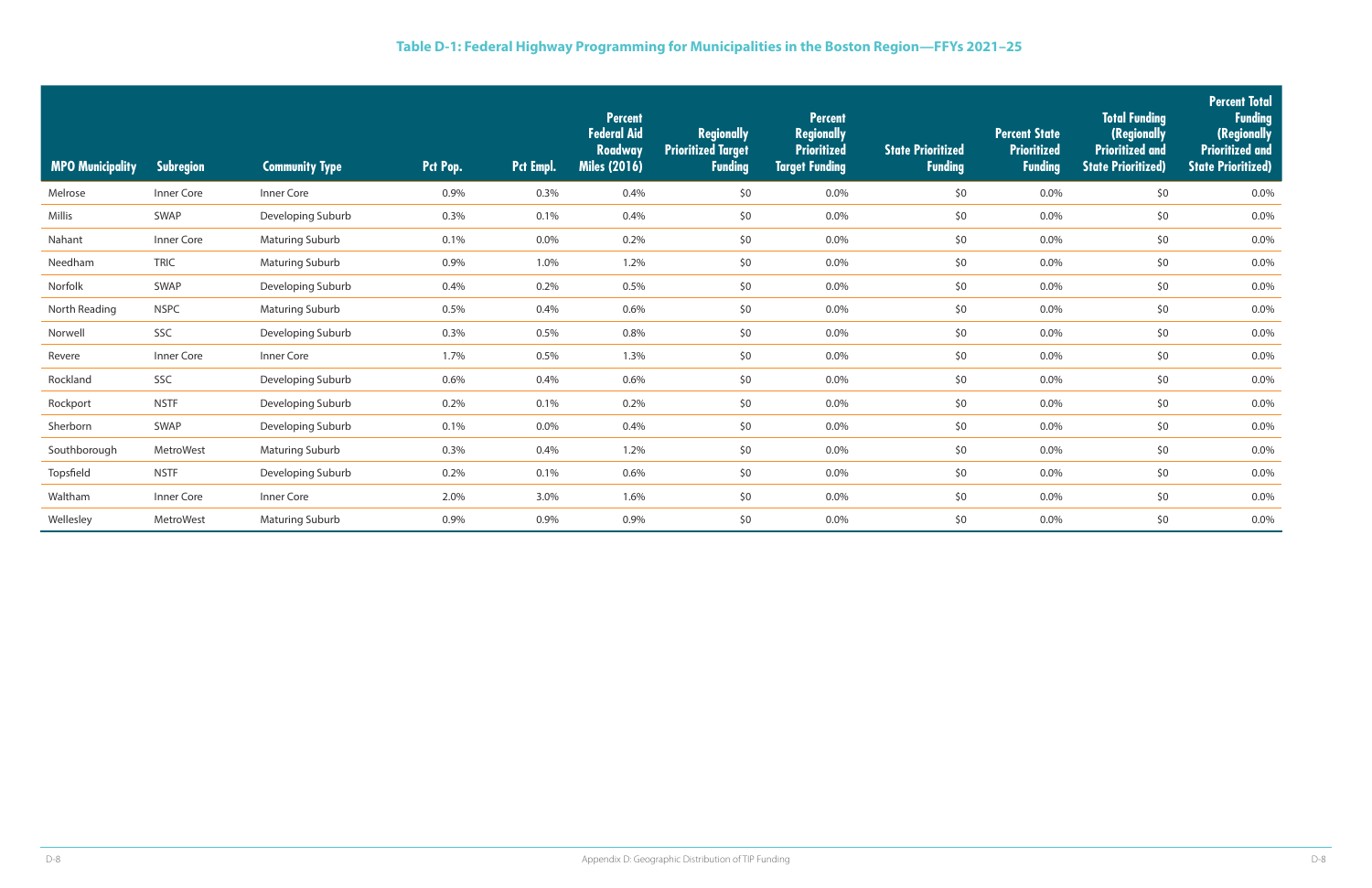

This appendix contains detailed background on the regulatory documents, legislation, and guidance that shape the Boston Region Metropolitan Planning Organization's (MPO) transportation planning process.

#### REGULATORY FRAMEWORK

The Boston Region MPO plays a critical role in helping the region move closer to achieving federal, state, and regional transportation goals. Therefore, an important part of the MPO's core work is to ensure that the MPO's planning activities align with federal and state regulatory guidance. This appendix describes all of the regulations, policies, and guidance taken into consideration by the MPO during development of the certification documents and other core work the MPO will undertake during federal fiscal year (FFY) 2021.

#### **FEDERAL REGULATIONS AND GUIDANCE**

#### Fixing America's Surface Transportation (FAST) Act: National Goals

The purpose of the national transportation goals, outlined in Title 23, section 150, of the United States Code (23 USC § 150), is to increase the accountability and transparency of the Federal-Aid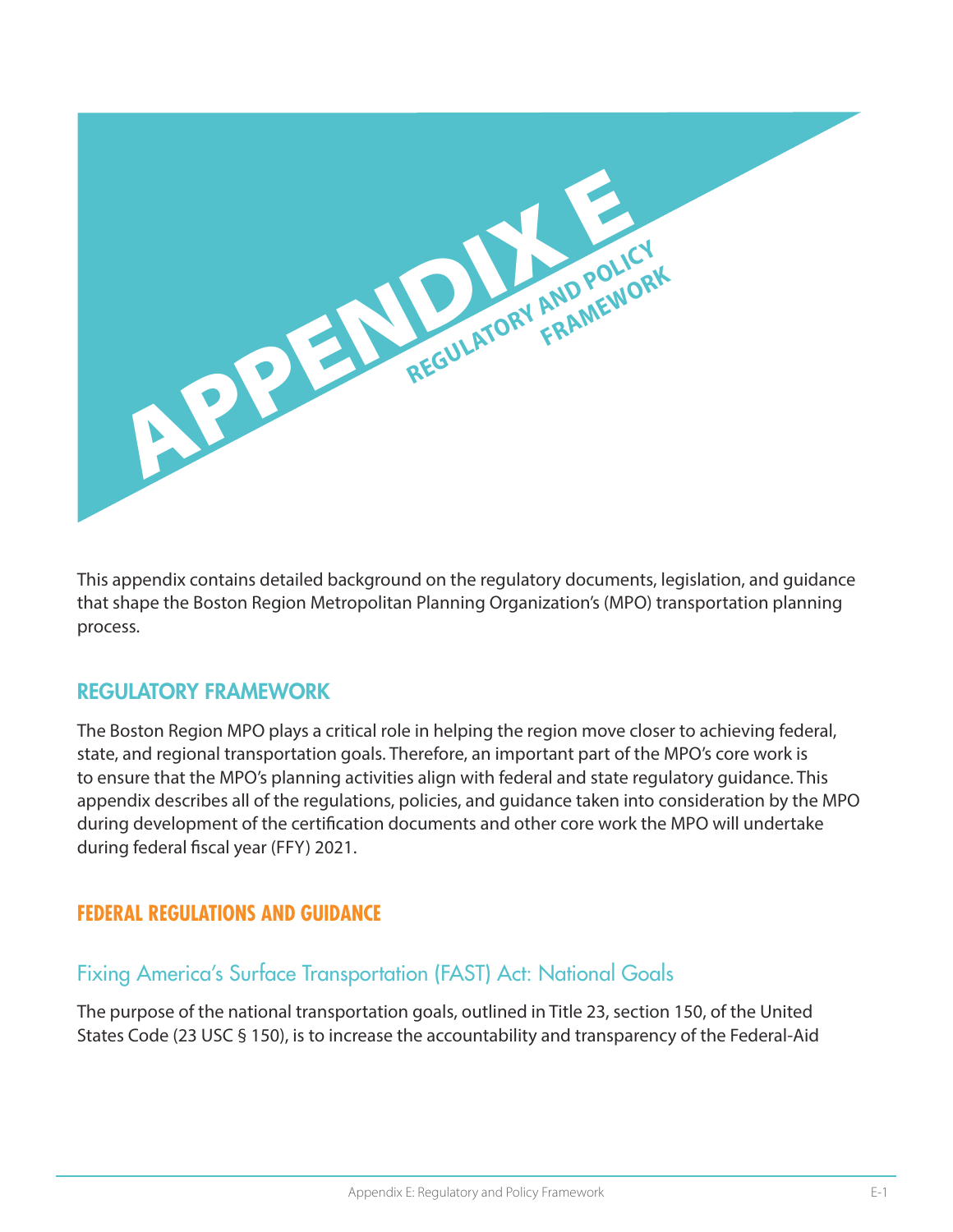Highway Program and to improve decision-making through performance-based planning and programming. The national transportation goals include the following:

- **1. Safety**: Achieve significant reduction in traffic fatalities and serious injuries on all public roads
- **2. Infrastructure condition**: Maintain the highway infrastructure asset system in a state of good repair
- **3. Congestion reduction**: Achieve significant reduction in congestion on the National Highway System
- **4. System reliability**: Improve efficiency of the surface transportation system
- **5. Freight movement and economic vitality**: Improve the national freight network, strengthen the ability of rural communities to access national and international trade markets, and support regional economic development
- **6. Environmental sustainability**: Enhance performance of the transportation system while protecting and enhancing the natural environment
- **7. Reduced project delivery delays**: Reduce project costs, promote jobs and the economy, and expedite movement of people and goods by accelerating project completion by eliminating delays in the project development and delivery process, including reducing regulatory burdens and improving agencies' work practices

The Boston Region MPO has incorporated these national goals, where practicable, into its vision, goals, and objectives, which provide a framework for the MPO's planning processes. More information about the MPO's vision, goals, and objectives is included in Chapter 1.

# *FAST Act: Planning Factors*

The MPO gives specific consideration to the federal planning factors, described in Title 23, section 134, of the US Code (23 USC § 134), when developing all documents that program federal transportation funds. The FAST Act added two new planning factors to the eight factors established in the Safe, Accountable, Flexible, Efficient Transportation Equity Act: A Legacy for Users (SAFETEA-LU) transportation legislation. In accordance with the legislation, studies and strategies undertaken by the MPO shall

- 1. Support the economic vitality of the metropolitan area, especially by enabling global competition, productivity, and efficiency
- 2. Increase the safety of the transportation system for all motorized and nonmotorized users
- 3. Increase the ability of the transportation system to support homeland security and to safeguard the personal security of all motorized and nonmotorized users
- 4. Increase accessibility and mobility of people and freight
- 5. Protect and enhance the environment, promote energy conservation, improve quality of life, and promote consistency between transportation improvements and state and local planned growth and economic development patterns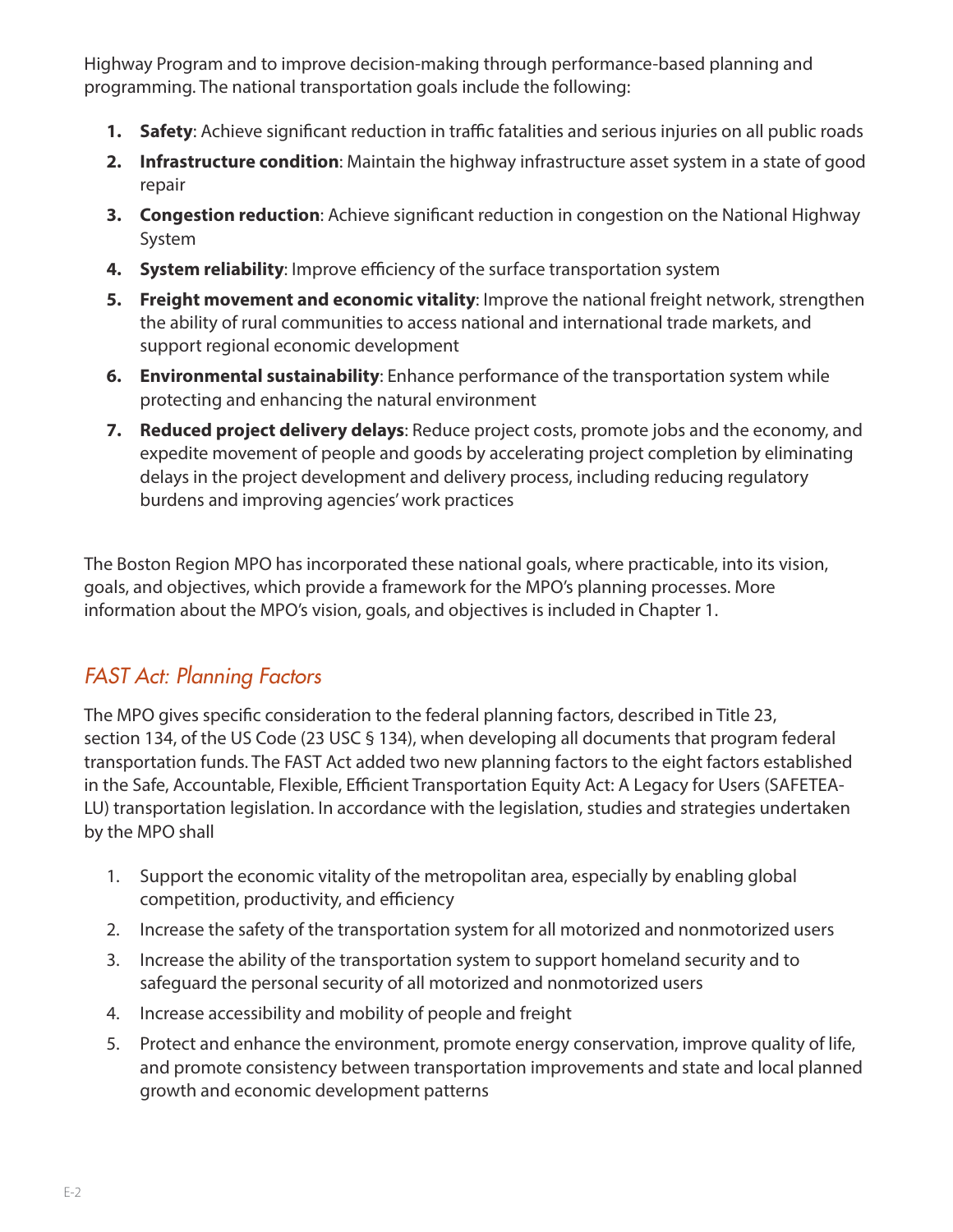- 6. Enhance integration and connectivity of the transportation system, across and between modes, for people and freight
- 7. Promote efficient system management and operation
- 8. Emphasize preservation of the existing transportation system
- 9. Improve the resiliency and reliability of the transportation system and reduce or mitigate storm water impacts of surface transportation
- 10. Enhance travel and tourism

The Boston Region MPO has also incorporated these federal planning factors into its vision, goals, and objectives.

# *FAST Act: Performance-based Planning and Programming*

The United States Department of Transportation (USDOT), in consultation with states, MPOs, and other stakeholders, has established performance measures relevant to these national goals. These performance topic areas include roadway safety, transit system safety, National Highway System (NHS) bridge and pavement condition, transit asset condition, NHS reliability for both passenger and freight travel, traffic congestion, and on-road mobile source emissions. The FAST Act and related federal rulemakings require states, MPOs, and public transportation operators to follow performancebased planning and programming practices—such as setting targets—to ensure that transportation investments support progress towards these goals. See Chapter 4 for more information about these federally required performance measures and the MPO's targets, and how these measures and targets relate to the projects programmed in this TIP.

# 1990 Clean Air Act Amendments

The Clean Air Act, most recently amended in 1990, forms the basis of the US air pollution control policy. This act identifies air quality standards, and the US Environmental Protection Agency (EPA) designates geographic areas as *attainment* (in compliance) or *nonattainment* (not in compliance) areas with respect to these standards. If air quality in a nonattainment area improves such that it meets EPA standards, the EPA may redesignate that area as being a *maintenance* area for a 20-year period to ensure that the standard is maintained in that area.

The conformity provisions of the Clean Air Act "require that those areas that have poor air quality, or had it in the past, should examine the long-term air quality impacts of their transportation system and ensure its compatibility with the area's clean air goals." Agencies responsible for Clean Air Act requirements for nonattainment and maintenance areas must conduct air quality conformity determinations, which are demonstrations that transportation plans, programs, and projects addressing that area are consistent with a State Implementation Plan (SIP) for attaining air quality standards.

Air quality conformity determinations must be performed for capital improvement projects that receive federal funding and for those that are considered regionally significant, regardless of the funding source. These determinations must show that projects in the MPO's Long-Range Transportation Plan (LRTP) and Transportation Improvement Program (TIP) will not cause or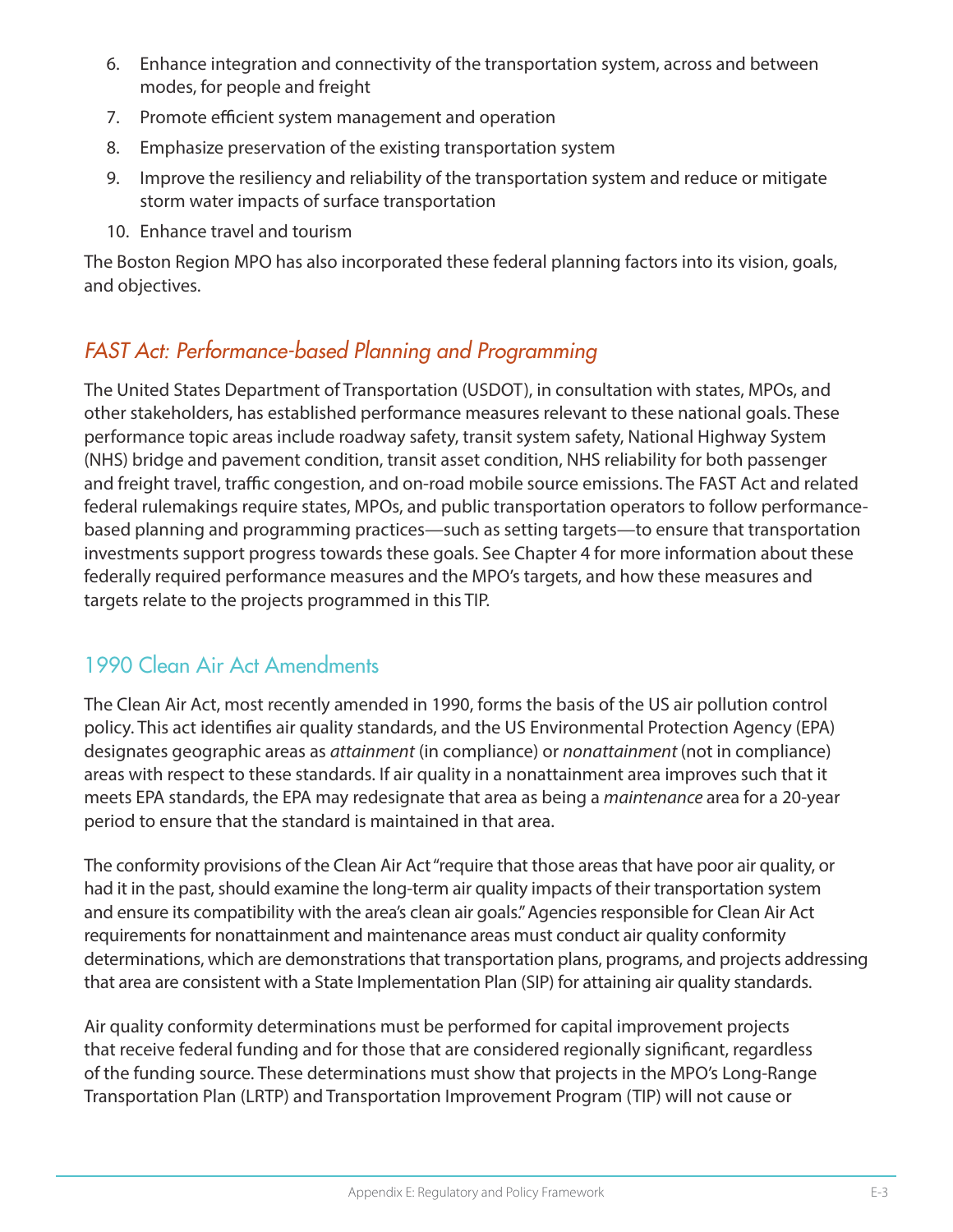contribute to any new air quality violations; will not increase the frequency or severity of any existing air quality violations in any area; and will not delay the timely attainment of air quality standards in any area. The policy, criteria, and procedures for demonstrating air quality conformity in MPO regions were established in Title 40, parts 51 and 53, of the Code of Federal Regulations.

On April 1, 1996, the EPA classified the cities of Boston, Cambridge, Chelsea, Everett, Malden, Medford, Quincy, Revere, and Somerville as in attainment for carbon monoxide (CO) emissions. Subsequently, a CO maintenance plan was set up through the Massachusetts SIP to ensure that emission levels did not increase. While the maintenance plan was in effect, past TIPs and LRTPs included an air quality conformity analysis for these communities. As of April 1, 2016, however, the 20-year maintenance period for this CO maintenance area expired and transportation conformity is no longer required for this pollutant in these communities. This ruling is documented in a letter from the EPA dated May 12, 2016.

On April 22, 2002, the City of Waltham was redesignated as being in attainment for CO emissions with an EPA-approved limited-maintenance plan. In areas that have approved limited-maintenance plans, federal actions requiring conformity determinations under the EPA's transportation conformity rule are considered to satisfy the conformity test.

On February 16, 2018, the US Court of Appeals for the DC Circuit issued a decision in *South Coast Air Quality Management District v. EPA*, which struck down portions of the 2008 Ozone National Ambient Air Quality Standards (NAAQS) SIP Requirements Rule concerning the ozone NAAQS. Those portions of the SIP Requirements Rule included transportation conformity requirements associated with EPA's revocation of the 1997 ozone NAAQS. Massachusetts was designated as an attainment area for 2008 ozone NAAQS, but as a nonattainment or maintenance area for 1997 ozone NAAQS. As a result of this court ruling, MPOs in Massachusetts must once again demonstrate conformity for ozone when developing LRTPs and TIPs.

MPOs must also perform conformity determinations if transportation control measures (TCMs) are in effect in the region. TCMs are strategies that reduce transportation-related air pollution and fuel use by reducing vehicle-miles traveled and improving roadway operations. The Massachusetts SIP identifies TCMs in the Boston region. TCMs in the SIP are federally enforceable and projects that address the identified air quality issues must be given first priority when federal transportation dollars are spent. Examples of TCMs that were programmed in previous TIPs include rapid-transit and commuter-rail extension projects (such as the Green Line Extension in Cambridge, Medford, and Somerville, and the Fairmount Line improvements in Boston), parking-freeze programs in Boston and Cambridge, statewide rideshare programs, park-and-ride facilities, residential parking-sticker programs, and the operation of high-occupancy-vehicle lanes.

In addition to reporting on the pollutants identified in the 1990 Clean Air Act Amendments, the MPOs in Massachusetts are also required to perform air quality analyses for carbon dioxide as part of the state's Global Warming Solutions Act (see below).

## Nondiscrimination Mandates

The Boston Region MPO complies with Title VI of the Civil Rights Act of 1964, the American with Disabilities Act of 1990 (ADA), the Executive Order 12898—*Federal Actions to Address Environmental*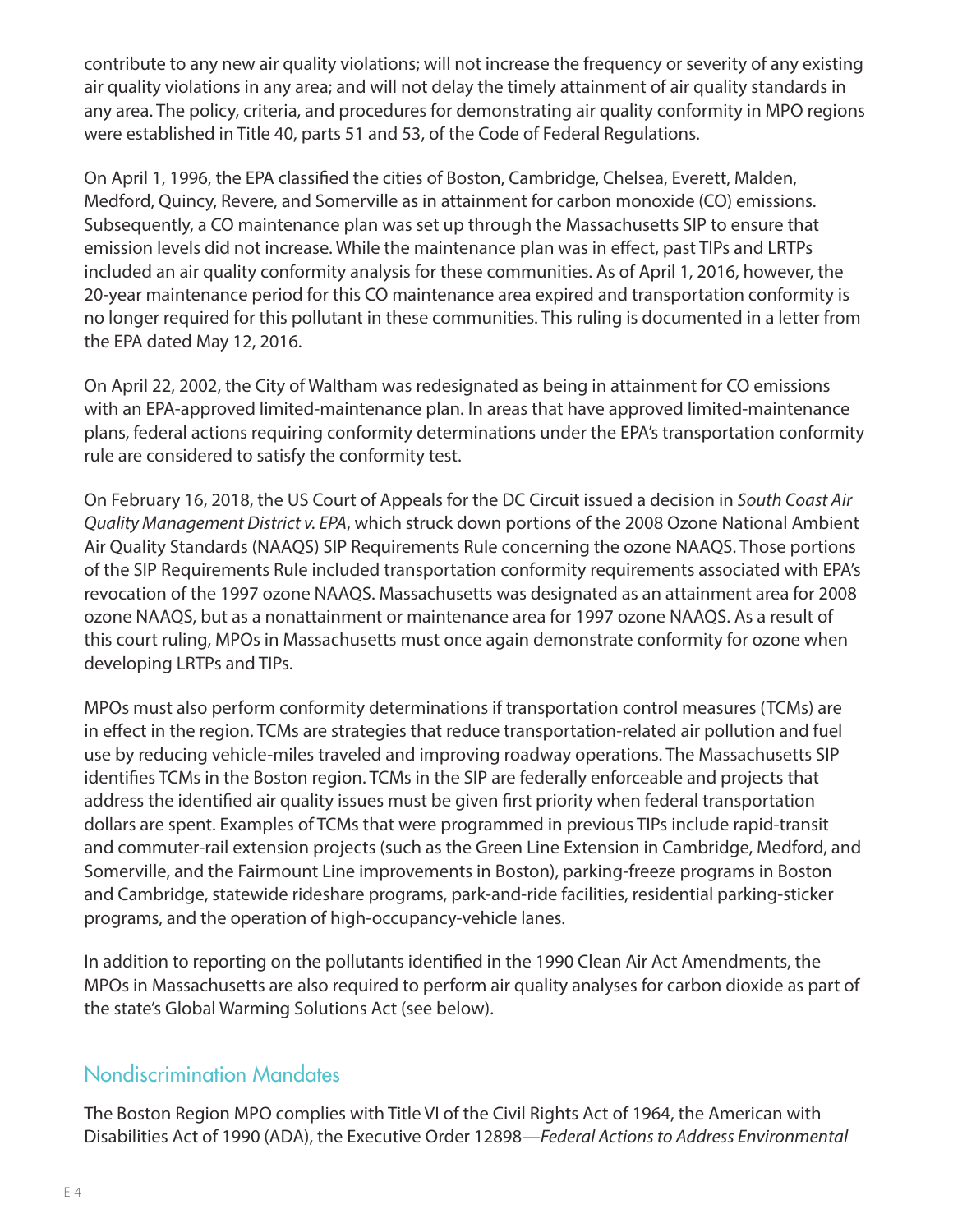*Justice in Minority Populations and Low-income Populations* (EJ EO), and other federal and state nondiscrimination statutes and regulations in all programs and activities it conducts. Per federal and state law, the MPO does not discriminate on the basis of race, color, national origin (including limited English proficiency), religion, creed, gender, ancestry, ethnicity, disability, age, sex, sexual orientation, gender identity or expression, veteran's status, or background. The MPO strives to provide meaningful opportunities for participation of all persons in the region, including those protected by Title VI, the ADA, the EJ EO, and other nondiscrimination mandates.

The MPO also considers distribution of the potential beneficial and adverse effects to populations covered by these mandates when making project programming decisions. The MPO conducts activities as part of its Transportation Equity Program to ensure that the MPO meets these requirements. The MPO's TIP development process accounts for transportation equity when developing project selection criteria, evaluating and selecting projects, and analyzing their impacts. The MPO staff also supports the Massachusetts Department of Transportation (MassDOT) as it conducts its Title VI Program. The major federal requirements pertaining to nondiscrimination are discussed below.

# *Title VI of the Civil Rights Act of 1964*

Title VI of the Civil Rights Act of 1964 requires that no person be excluded from participation in, be denied the benefits of, or be subjected to discrimination on the basis of race, color, or national origin, under any program or activity provided by an agency receiving federal financial assistance. Executive Order 13166—*Improving Access to Services for Persons with Limited English Proficiency*, dated August 11, 2000, extends Title VI protections to persons who, as a result of national origin, have limited English proficiency (LEP). Specifically, it calls for improved access to federally assisted programs and activities, and requires MPOs to develop and implement a system through which people with LEP can meaningfully participate in the transportation planning process. This requirement includes the development of a Language Assistance Plan that documents the organization's process for providing meaningful ways for people with LEP to access services and programs.

# *Environmental Justice Executive Order*

Executive Order 12898, dated February 11, 1994, requires each federal agency to achieve environmental justice by identifying and addressing any disproportionately high and adverse human health or environmental effects, including interrelated social and economic effects, of its programs, policies, and activities on minority and low-income populations.

On April 15, 1997, USDOT issued its *Final Order to Address Environmental Justice in Minority Populations and Low-Income Populations*. Among other provisions, this order requires programming and planning activities to

- explicitly consider the effects of transportation decisions on minority and low-income populations;
- provide meaningful opportunities for public involvement by members of minority and lowincome populations;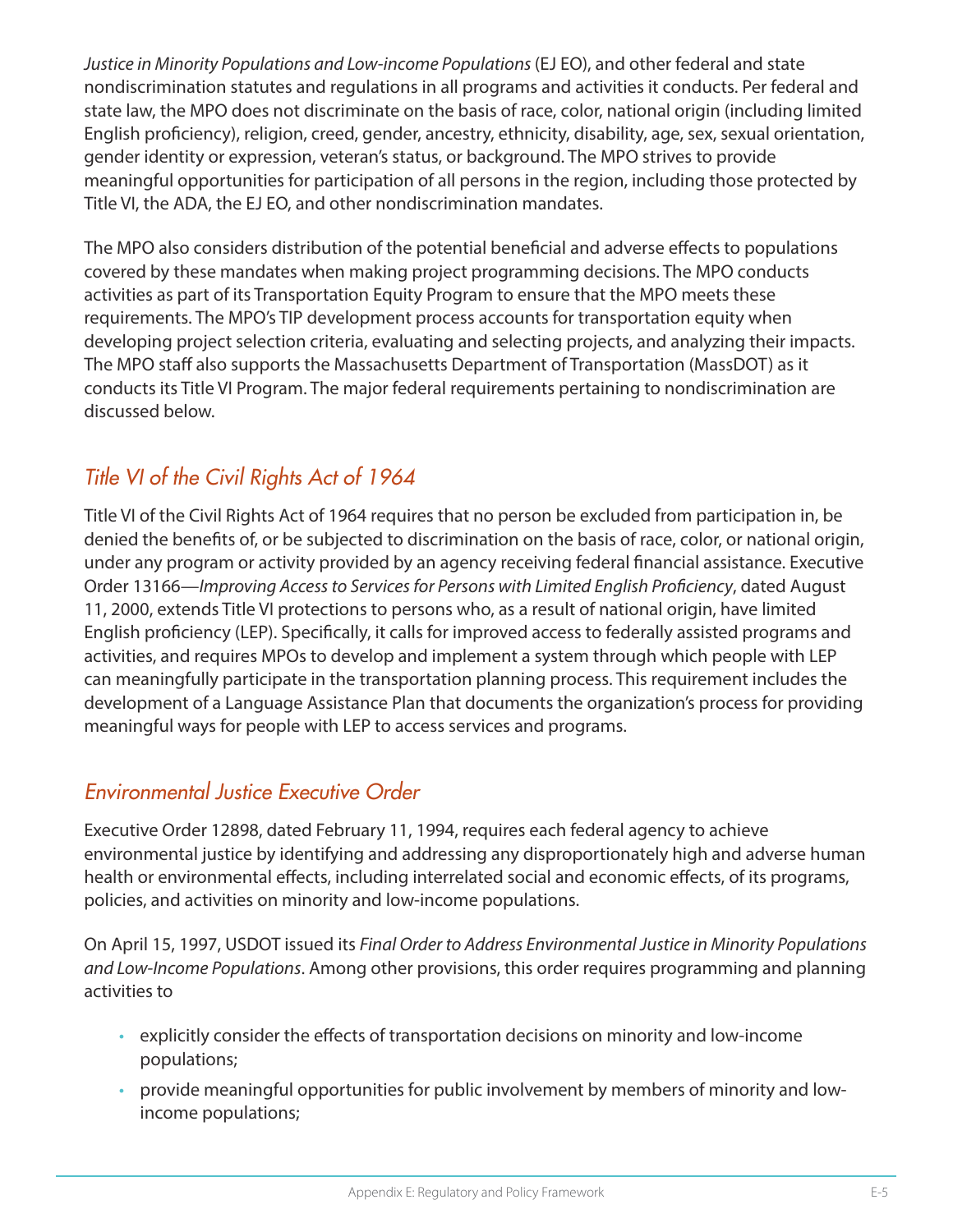- gather (where relevant, appropriate, and practical) demographic information such as race, color, national origin, and income level of populations affected by transportation decisions; and
- minimize or mitigate any adverse impact on minority or low-income populations.

The 1997 Final Order was updated in 2012 with USDOT Order 5610.2(a), which provided clarification while maintaining the original framework and procedures.

#### *Americans with Disabilities Act*

Title III of the Americans with Disabilities Act (ADA) "prohibits states, MPOs, and other public entities from discriminating on the basis of disability in the entities' services, programs, or activities," and requires all transportation projects, plans, and programs to be accessible to people with disabilities. Therefore, MPOs must consider the mobility needs of people with disabilities when programming federal funding for studies and capital projects. MPO-sponsored meetings must also be held in accessible buildings and be conducted in a manner that provides for accessibility. Also, MPO materials must be made available in accessible formats.

### *Other Nondiscrimination Mandates*

The Age Discrimination Act of 1975 prohibits discrimination on the basis of age in programs or activities that receive federal financial assistance. Additionally, the Rehabilitation Act of 1975, and Title 23, section 324, of the US Code (23 USC § 324) prohibit discrimination based on sex.

#### **STATE GUIDANCE AND PRIORITIES**

Much of the Boston Region MPO's work focuses on encouraging mode shift and diminishing greenhouse gas (GHG) emissions through improving transit service, enhancing bicycle and pedestrian networks, and studying emerging transportation technologies. All of this work helps the Boston region contribute to statewide progress towards the priorities discussed in this section.

### Choices for Stewardship: Recommendations to Meet the Transportation Future

The Commission on the Future of Transportation in the Commonwealth—established by Massachusetts Governor Charlie Baker by Executive Order 579—published *Choices for Stewardship* in 2019. This report makes 18 recommendations across the following five thematic categories to adapt the transportation system in the Commonwealth to emerging needs:

- 1. Modernize existing transportation assets to move more people
- 2. Create a mobility infrastructure to capitalize on emerging transportation technology and behavior trends
- 3. Reduce transportation-related greenhouse gas emissions and improve the climate resiliency of the transportation network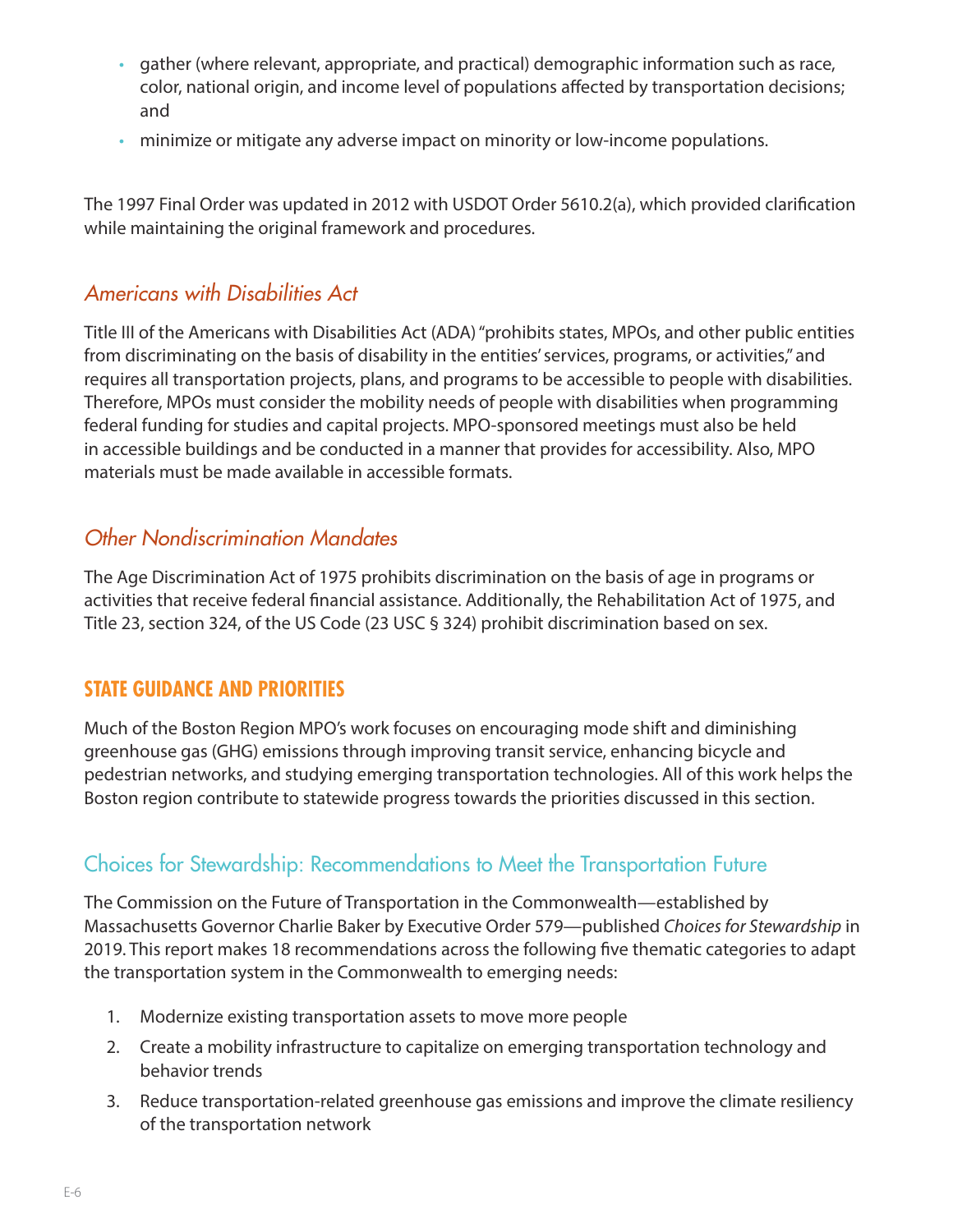- 4. Coordinate land use, housing, economic development, and transportation policy
- 5. Alter current governance structures to better manage emerging and anticipated transportation trends

The Boston Region MPO supports these statewide goals by conducting planning work and making investment decisions that complement MassDOT's efforts and reflect the evolving needs of the transportation system in the Boston region.

### Massachusetts Strategic Highway Safety Plan (SHSP)

The *Massachusetts 2018 SHSP* identifies the Commonwealth's key safety needs and guides investment decisions to achieve significant reductions in highway fatalities and serious injuries on all public roads. The SHSP establishes statewide safety goals and objectives and key safety emphasis areas, and it draws on the strengths of all highway safety partners in the Commonwealth to align and leverage resources to address the Commonwealth's safety challenges collectively. The Boston Region MPO considers SHSP goals, emphasis areas, and strategies when developing its plans, programs, and activities.

### MassDOT's Modal Plans

In 2017, MassDOT finalized the *Massachusetts Freight Plan*, which defines the short- and long-term vision for the Commonwealth's freight transportation system. In 2018, MassDOT released the related *Commonwealth of Massachusetts State Rail Plan*, which outlines short- and long-term investment strategies for Massachusetts' freight and passenger rail systems (excluding the commuter rail system). In 2019, MassDOT also released the *Massachusetts Bicycle Transportation Plan* and the *Massachusetts Pedestrian Transportation Plan*, both of which define roadmaps, initiatives, and action plans to improve bicycle and pedestrian transportation in the Commonwealth. The MPO seeks to support the goals of MassDOT's modal plans when making funding decisions in the TIP through its investment programs, specifically through its Bicycle Network and Pedestrian Connections Program and its new Transit Modernization Program.

# Global Warming Solutions Act

The Global Warming Solutions Act (GWSA) makes Massachusetts a leader in setting aggressive and enforceable GHG reduction targets and implementing policies and initiatives to achieve these targets. In keeping with this law, the Massachusetts Executive Office of Energy and Environmental Affairs, in consultation with other state agencies and the public, developed the Massachusetts Clean Energy and Climate Plan for 2020. This implementation plan, released on December 29, 2010 (and updated in 2015), establishes the following targets for overall statewide GHG emission reductions:

- 25 percent reduction below statewide 1990 GHG emission levels by 2020
- 80 percent reduction below statewide 1990 GHG emission levels by 2050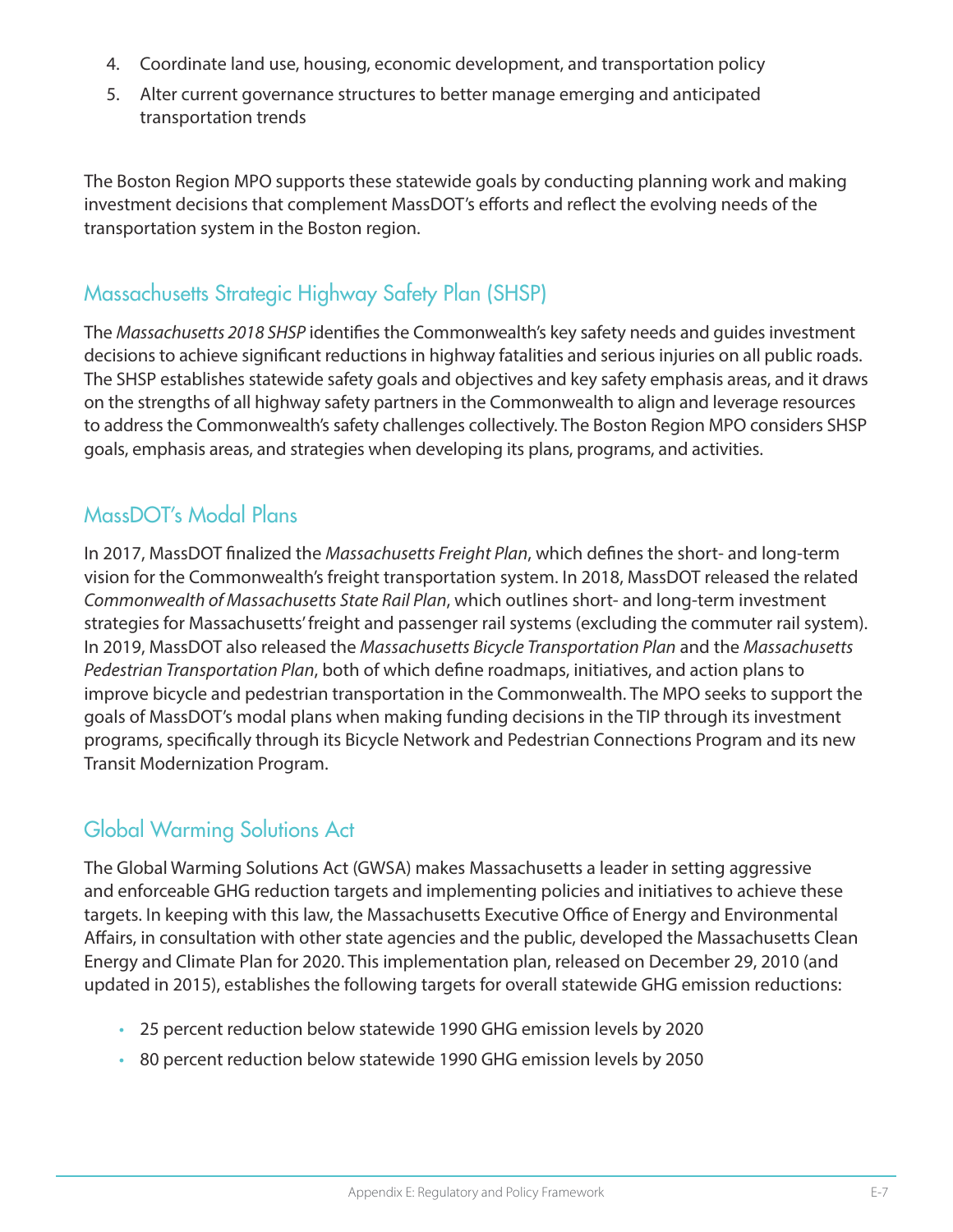MassDOT fulfills its responsibilities, defined in the *Massachusetts Clean Energy and Climate Plan for 2020,* through a policy directive that sets three principal objectives:

- 1. To reduce GHG emissions by reducing emissions from construction and operations, using more efficient fleets, implementing travel demand management programs, encouraging ecodriving, and providing mitigation for development projects
- 2. To promote healthy transportation modes by improving pedestrian, bicycle, and public transit infrastructure and operations
- 3. To support smart growth development by making transportation investments that enable denser, smart growth development patterns that can support reduced GHG emissions

In January 2015, the Massachusetts Department of Environmental Protection amended Title 310, section 7.00, of the Code of Massachusetts Regulations (310 CMR 60.05), *Global Warming Solutions Act Requirements for the Transportation Sector and the Massachusetts Department of Transportation,*  which was subsequently amended in August 2017. This regulation places a range of obligations on MassDOT and MPOs to support achievement of the Commonwealth's climate change goals through the programming of transportation funds. For example, MPOs must use GHG impact as a selection criterion when they review projects to be programmed in their TIPs, and they must evaluate and report the GHG emissions impacts of transportation projects in LRTPs and TIPs.

The Commonwealth's 10 MPOs (and three non-metropolitan planning regions) are integrally involved in supporting the GHG reductions mandated under the GWSA. The MPOs seek to realize these objectives by prioritizing projects in the LRTP and TIP that will help reduce emissions from the transportation sector. The Boston Region MPO uses its TIP project evaluation criteria to score projects based on their GHG emissions impacts, multimodal Complete Streets accommodations, and ability to support smart growth development. Tracking and evaluating GHG emissions by project will enable the MPOs to anticipate GHG impacts of planned and programmed projects. See Appendix A for more information about the MPO's project selection criteria and Appendix B for more details about the MPO's GHG monitoring and evaluation activities.

### Healthy Transportation Policy Initiatives

On September 9, 2013, MassDOT passed the Healthy Transportation Policy Directive to formalize its commitment to implementing and maintaining transportation networks that allow for various mode choices. This directive will ensure that all MassDOT projects are designed and implemented in ways that provide all customers with access to safe and comfortable walking, bicycling, and transit options.

In November 2015, MassDOT released the *Separated Bike Lane Planning & Design Guide*. This guide represents the next—but not the last—step in MassDOT's continuing commitment to Complete Streets, sustainable transportation, and the creation of more safe and convenient transportation options for Massachusetts' residents. This guide may be used by project planners and designers as a resource for considering, evaluating, and designing separated bike lanes as part of a Complete Streets approach.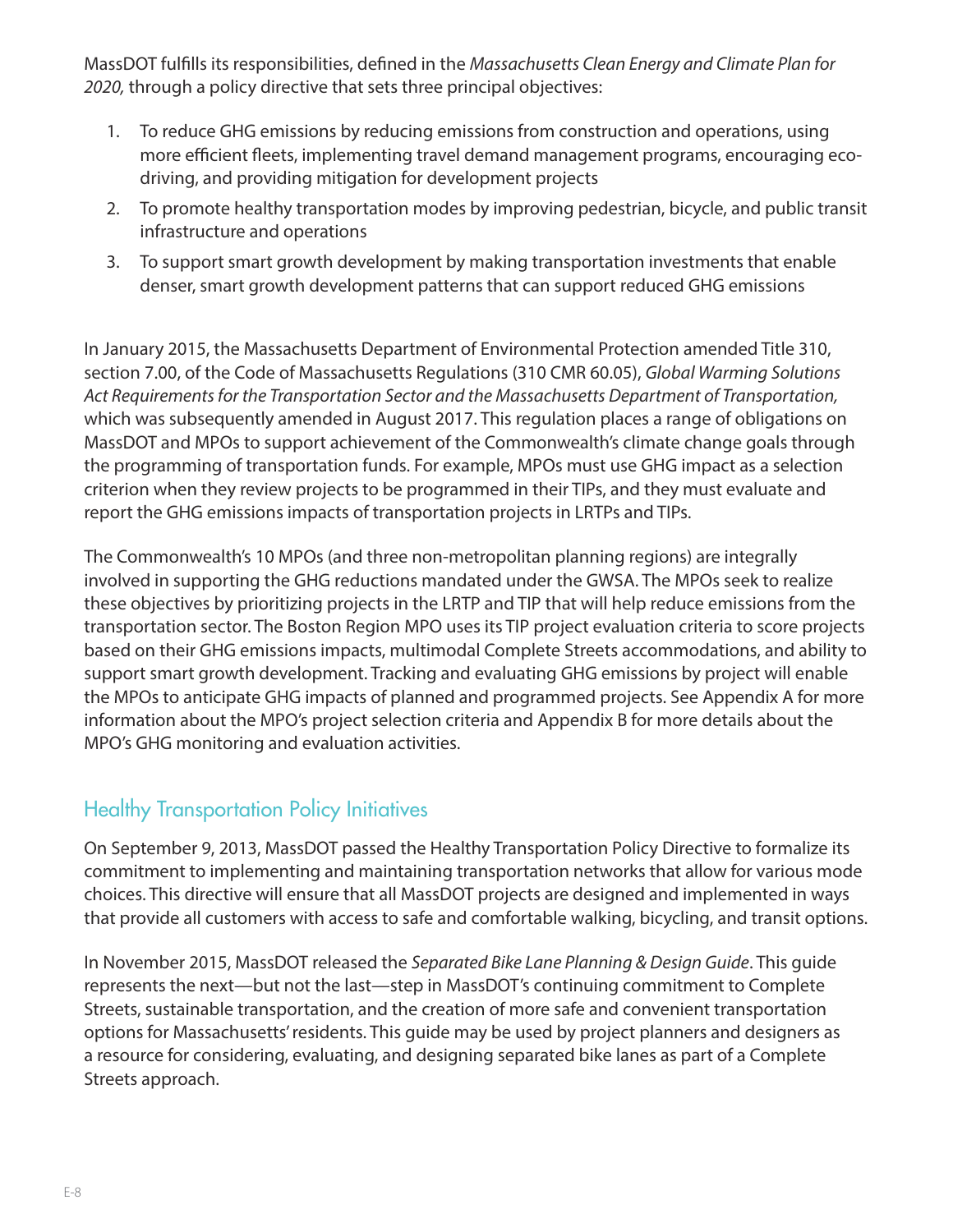In the LRTP, *Destination 2040*, the Boston Region MPO has continued to utilize investment programs—particularly its Complete Streets and Bicycle and Pedestrian programs—that support the implementation of Complete Streets projects. In the Unified Planning Work Program (UPWP), the MPO programs support for these projects, such as the MPO's Bicycle and Pedestrian Support Activities Program, corridor studies undertaken by MPO staff to make conceptual recommendations for Complete Streets treatments, and various discrete studies aimed at improving pedestrian and bicycle accommodations.

# Congestion in the Commonwealth 2019

MassDOT developed the *Congestion in the Commonwealth 2019* report to identify specific causes of and impacts from traffic congestion on the National Highway System (NHS). The report also made recommendations for reducing congestion, including addressing local and regional bottlenecks, redesigning bus networks within the systems operated by the Massachusetts Bay Transportation Authority (MBTA) and the other regional transit authorities, increasing MBTA capacity, and investigating congestion pricing mechanisms such as managed lanes. These recommendations guide multiple new efforts within MassDOT and the MBTA and are actively considered by the Boston Region MPO when making planning and investment decisions.

# **REGIONAL GUIDANCE AND PRIORITIES**

# Focus40, The MBTA's Program for Mass Transportation

On March 18, 2019, MassDOT and the MBTA released *Focus40*, the MBTA's Program for Mass Transportation (PMT), which is the 25-year investment plan that aims to position the MBTA to meet the transit needs of the Greater Boston region through 2040. Complemented by the MBTA's Strategic Plan and other internal and external policy and planning initiatives, *Focus40* serves as a comprehensive plan guiding all capital planning initiatives at the MBTA. These initiatives include the *RailVision* plan, which will inform the vision for the future of the MBTA's commuter rail system; the Better Bus Project, the plan to improve the MBTA's bus network; and other plans. The Boston Region MPO continues to monitor the status of *Focus40* and related MBTA modal plans to inform its decision making about transit capital investments, which are incorporated to the TIP and LRTP.

#### **MetroFuture**

*MetroFuture*, which was developed by the Metropolitan Area Planning Council (MAPC) and adopted in 2008, is the long-range plan for land use, housing, economic development, and environmental preservation for the Boston region. It includes a vision for the region's future and a set of strategies for achieving that vision, and is the foundation for land use projections used in the Boston Region MPO's LRTP, *Destination 2040.* 

MAPC is now developing *MetroCommon,* the next regional plan, which will build off of *MetroFuture* and include an updated set of strategies for achieving sustainable growth and equitable prosperity. The MPO will continue to consider *MetroFuture's* goals, objectives, and strategies in its planning and activities, and monitor *MetroCommon* as it develops.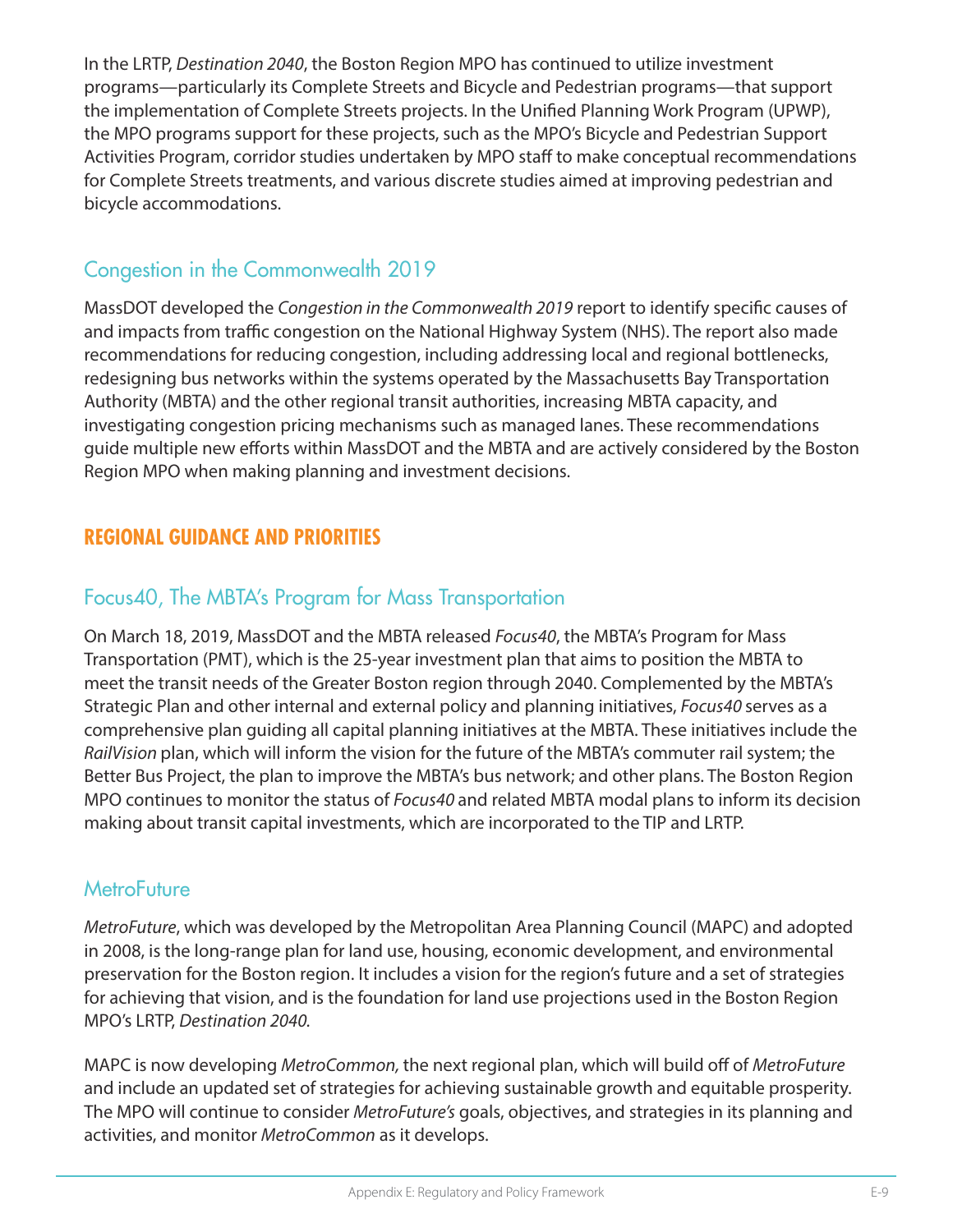### The Boston Region MPO's Congestion Management Process

The purpose of the Congestion Management Process (CMP) is to monitor and analyze performance of highway facilities and services, develop strategies for managing congestion based on the results of traffic monitoring, and move those strategies into the implementation stage by providing decision makers in the region with information and recommendations for improving the transportation system's performance. The CMP monitors roadways and park-and-ride facilities in the Boston region for safety, congestion, and mobility, and identifies problem locations. The CMP is described in more detail in the UPWP. Studies undertaken through the CMP are often the inspiration for discrete studies funded through the UPWP. Needs identified through the MPO's CMP can also be addressed by projects funded in the TIP.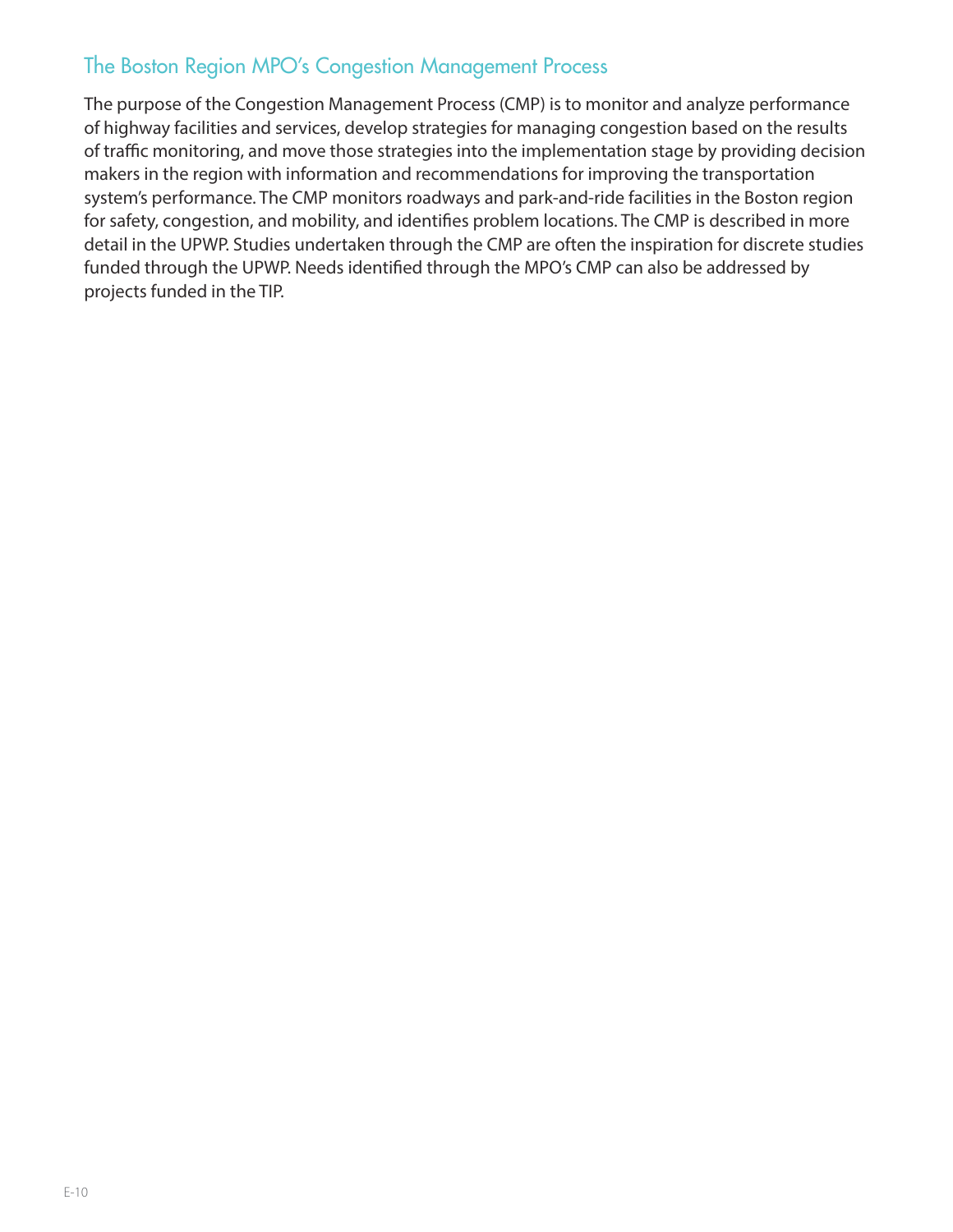

#### VOTING MEMBERS

The Boston Region Metropolitan Planning Organization (MPO) includes both permanent members and municipal members who are elected for three-year terms. Details about the MPO's members are listed below.

The **Massachusetts Department of Transportation (MassDOT)** was established under Chapter 25 (*An Act Modernizing the Transportation Systems of the Commonwealth of Massachusetts*) of the Acts of 2009. MassDOT has four divisions: Highway, Rail and Transit, Aeronautics, and the Registry of Motor Vehicles. The MassDOT Board of Directors, comprised of 11 members appointed by the Governor, oversees all four divisions and MassDOT operations, including the MBTA. The board was expanded to 11 members by the legislature in 2015 based on a recommendation by Governor Baker's Special Panel, a group of transportation leaders assembled to review structural problems with the MBTA and deliver recommendations for improvements. MassDOT has three seats on the MPO board, including seats for the Highway Division.

• The **MassDOT Highway Division** has jurisdiction over the roadways, bridges, and tunnels that were overseen by the former Massachusetts Highway Department and Massachusetts Turnpike Authority. The Highway Division also has jurisdiction over many bridges and parkways that previously were under the authority of the Department of Conservation and Recreation. The Highway Division is responsible for the design, construction, and maintenance of the Commonwealth's state highways and bridges. It is also responsible for overseeing traffic safety and engineering activities for the state highway system. These activities include operating the Highway Operations Control Center to ensure safe road and travel conditions.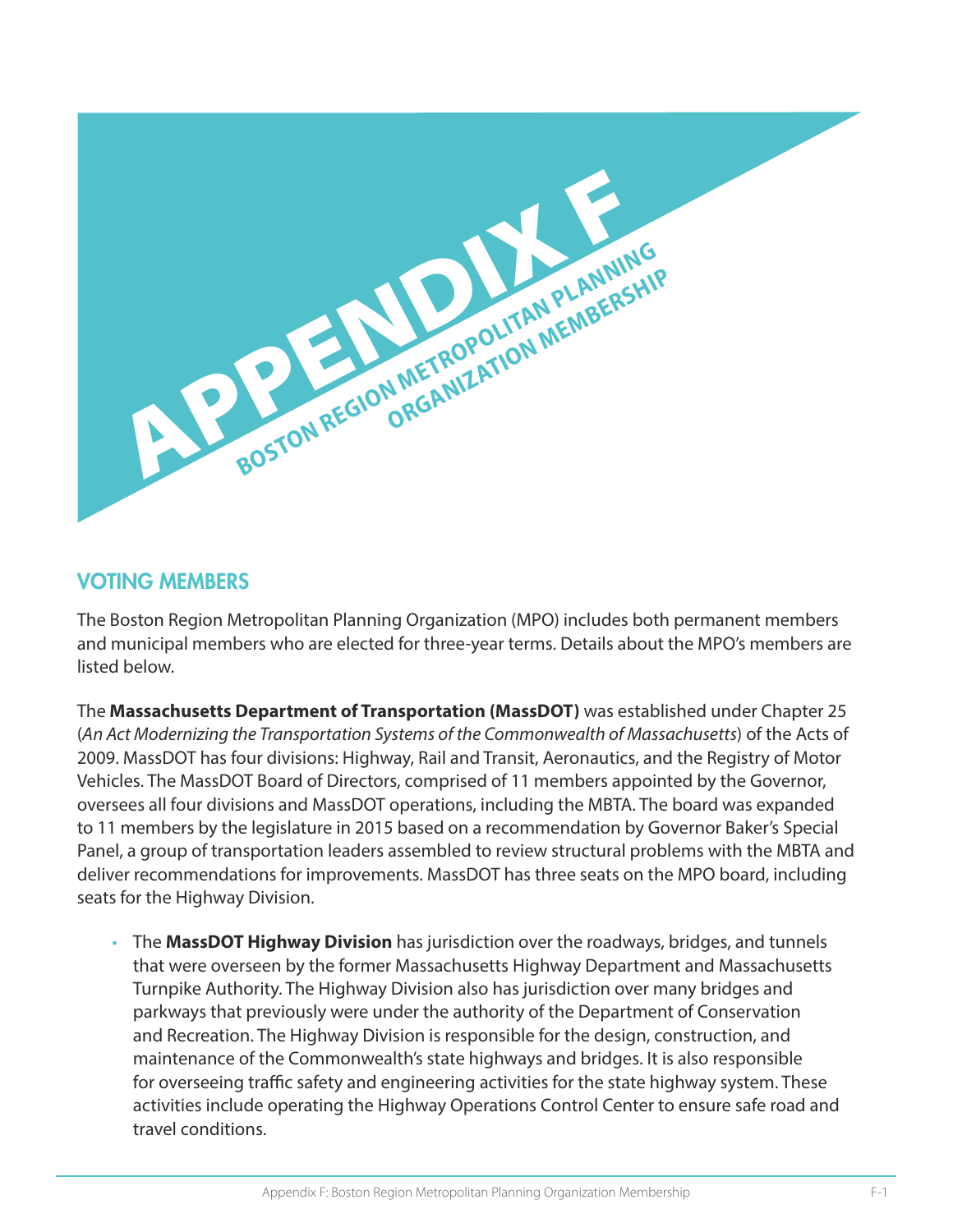The **MBTA**, created in 1964, is a body politic and corporate, and a political subdivision of the Commonwealth. Under the provisions of Chapter 161A of the Massachusetts General Laws (MGL), it has the statutory responsibility within its district of operating the public transportation system, preparing the engineering and architectural designs for transit development projects, and constructing and operating transit development projects. The MBTA district comprises 175 communities, including all of the 97 cities and towns of the Boston Region MPO area.

In April 2015, as a result of a plan of action to improve the MBTA, a five-member Fiscal and Management Control Board (FMCB) was created. The FMCB was created to oversee and improve the finances, management, and operations of the MBTA. The FMCB's authorizing statute called for an initial three-year term, with the option for the board to request that the Governor approve a single two-year extension. In 2017, the FMCB's initial mandate, which would have expired in June 2018, was extended for two years, through June 30, 2020. As of this writing, the FMCB's mandate has not been extended further.

The FMCB's goals target governance, finance, and agency structure and operations through recommended executive and legislative actions that embrace transparency and develop stability in order to earn public trust. By statute, the FMCB consists of five members, one with experience in transportation finance, one with experience in mass transit operations, and three who are also members of the MassDOT Board of Directors.

The **MBTA Advisory Board** was created by the Massachusetts Legislature in 1964 through the same legislation that created the MBTA. The Advisory Board consists of representatives of the 175 cities and towns that compose the MBTA's service area. Cities are represented by either the city manager or mayor, and towns are represented by the chairperson of the board of selectmen. Specific responsibilities of the Advisory Board include reviewing and commenting on the MBTA's longrange plan, the Program for Mass Transportation; proposed fare increases; the annual MBTA Capital Investment Program; the MBTA's documentation of net operating investment per passenger; and the MBTA's operating budget. The MBTA Advisory Board advocates for the transit needs of its member communities and the riding public.

The **Massachusetts Port Authority (Massport)** has the statutory responsibility under Chapter 465 of the Acts of 1956, as amended, for planning, constructing, owning, and operating such transportation and related facilities as may be necessary for developing and improving commerce in Boston and the surrounding metropolitan area. Massport owns and operates Boston Logan International Airport, the Port of Boston's Conley Terminal, Cruiseport Boston, Hanscom Field, Worcester Regional Airport, and various maritime and waterfront properties, including parks in the Boston neighborhoods of East Boston, South Boston, and Charlestown.

The **Metropolitan Area Planning Council (MAPC)** is the regional planning agency for the Boston region. It is composed of the chief executive officer (or a designee) of each of the cities and towns in the MAPC's planning region, 21 gubernatorial appointees, and 12 ex-officio members. It has statutory responsibility for comprehensive regional planning in its region under Chapter 40B of the MGL. It is the Boston Metropolitan Clearinghouse under Section 204 of the Demonstration Cities and Metropolitan Development Act of 1966 and Title VI of the Intergovernmental Cooperation Act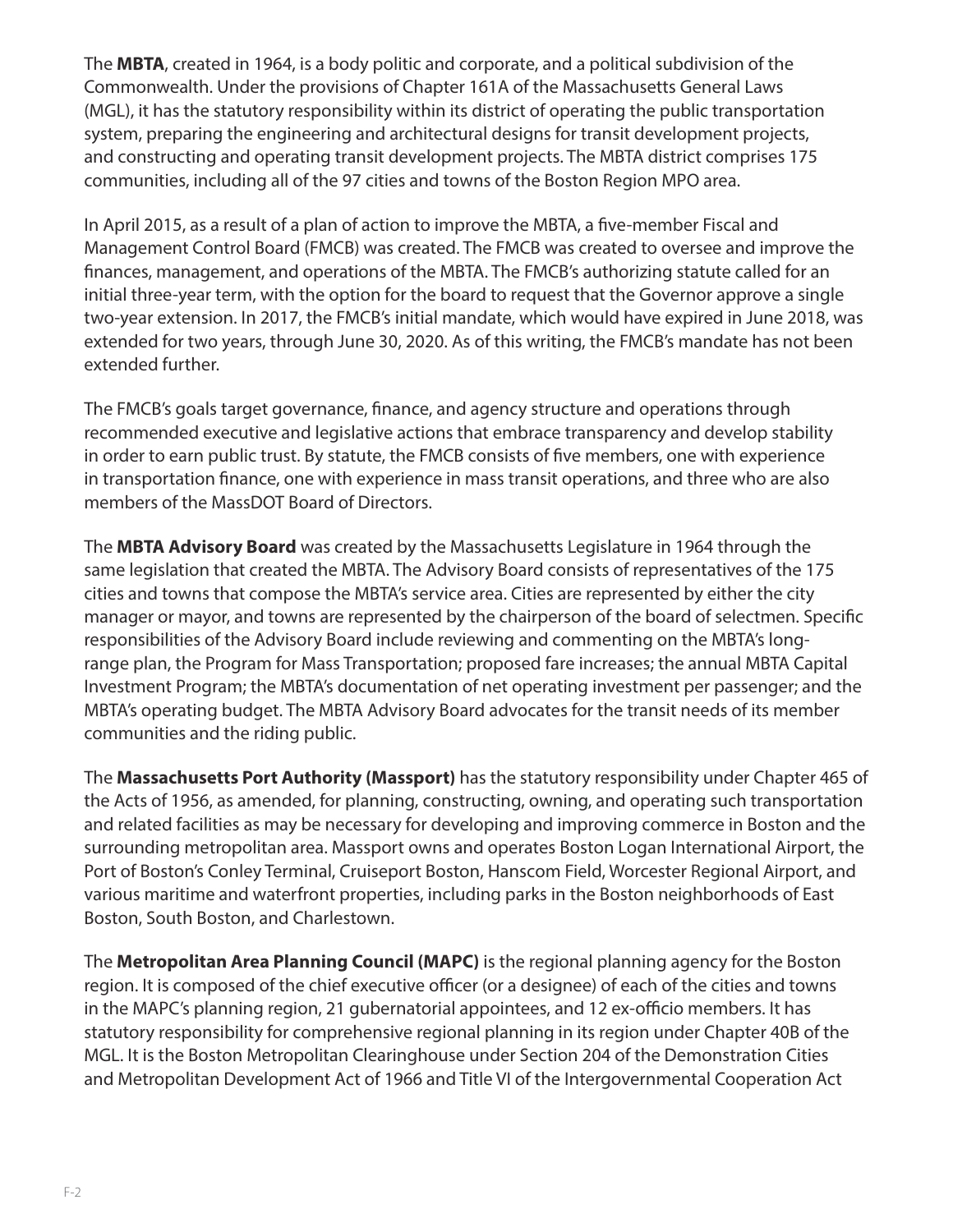of 1968. Also, its region has been designated an economic development district under Title IV of the Public Works and Economic Development Act of 1965, as amended. MAPC's responsibilities for comprehensive planning encompass the areas of technical assistance to communities, transportation planning, and development of zoning, land use, demographic, and environmental studies. MAPC activities that are funded with federal metropolitan transportation planning dollars are documented in the Boston Region MPO's Unified Planning Work Program.

The **City of Boston**, six elected cities (currently **Beverly, Everett, Framingham, Newton, Somerville, and Woburn**), and six elected towns (currently **Acton, Arlington, Lexington, Medway, Norwood, and Rockland**) represent the 97 municipalities in the Boston Region MPO area. The City of Boston is a permanent MPO member and has two seats. There is one elected municipal seat for each of the eight MAPC subregions and four seats for at-large elected municipalities (two cities and two towns). The elected at-large municipalities serve staggered three-year terms, as do the eight municipalities representing the MAPC subregions.

The **Regional Transportation Advisory Council**, the MPO's citizen advisory group, provides the opportunity for transportation-related organizations, non-MPO member agencies, and municipal representatives to become actively involved in the decision-making processes of the MPO as it develops plans and prioritizes the implementation of transportation projects in the region. The Advisory Council reviews, comments on, and makes recommendations regarding certification documents. It also serves as a forum for providing information on transportation topics in the region, identifying issues, advocating for ways to address the region's transportation needs, and generating interest among members of the general public in the work of the MPO.

#### The **Federal Highway Administration (FHWA)** and **Federal Transit Administration (FTA)**

participate in the Boston Region MPO in an advisory (nonvoting) capacity, reviewing the Long-Range Transportation Plan, Transportation Improvement Program, and Unified Planning Work Program, and other facets of the MPO's planning process to ensure compliance with federal planning and programming requirements. These two agencies oversee the highway and transit programs, respectively, of the United States Department of Transportation under pertinent legislation and the provisions of the Fixing America's Surface Transportation (FAST) Act.